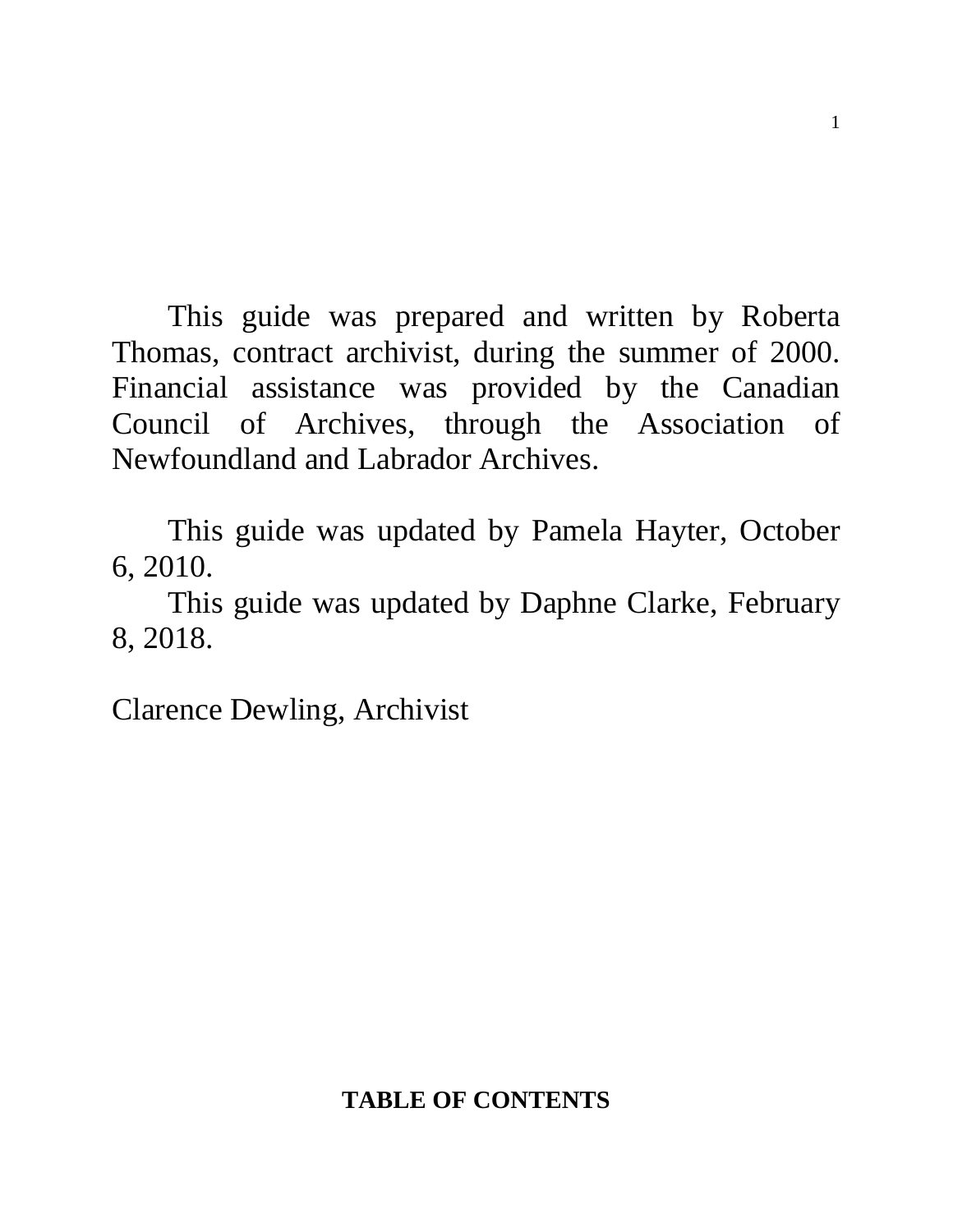# **LIST OF THE HOLDINGS OF THE TRINITY**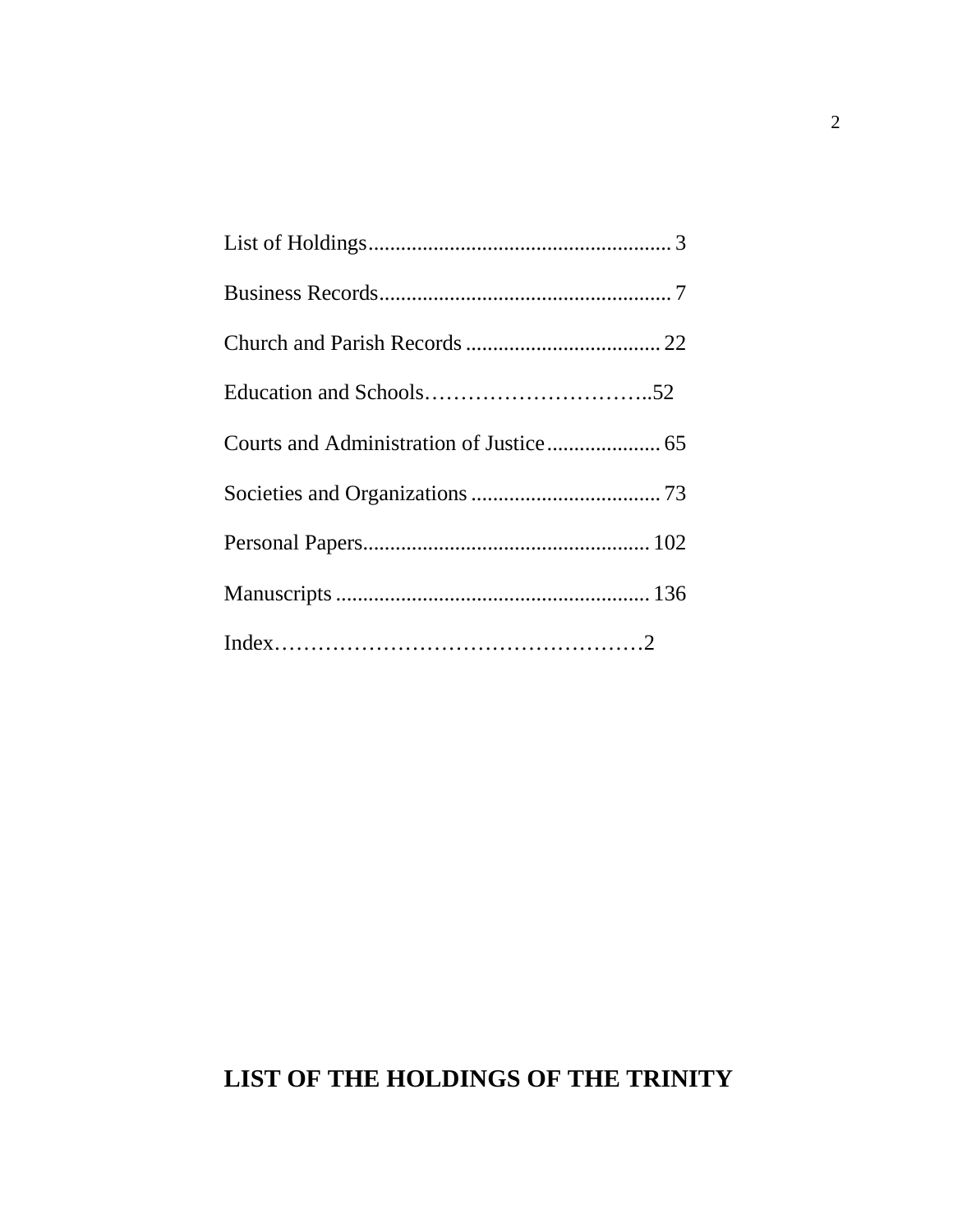# **HISTORICAL SOCIETY ARCHIVES**

# **BUSINESS RECORDS**

Slade fonds, 1807-1861. - 84 cm textual records.

E. Batson fonds, 1914 – 1974 – 156.40 cm textual records

Grieve and Bremner fonds, 1863-1902 (predominant), 1832-1902 (inclusive). - 7.5 m textual records

Hiscock Family Fonds, 1947 – 1963 – 12 cm textual records

Ryan Brothers, Trinity, fonds, 1892 - 1948. – 6.19 m textual records

Robinson Brooking & Co. Price Book, 1850-1858. - 0.5 cm textual records

# **CHURCH AND PARISH RECORDS**

The Anglican Parish of Trinity fonds - 1753 -2017 – 87.75 cm textual records

St. Paul=s Anglican Church (Trinity) fonds. - 1756 - 2010 – 136.5 cm textual records

St. Paul's Guild (Trinity) ACW fonds – 1900 – 1984 – 20.5 cm textual records

Church of the Holy Nativity (Little Harbour) fonds, 1931-1964. - 4 cm textual records

St. Augustine=s Church (British Harbour) fonds, 1854 - 1968. - 9 cm textual records

St. Nicholas Church (Ivanhoe) fonds, 1926-1964. - 4 cm textual records

St. George=s Church (Ireland=s Eye) fonds, 1888-1965. - 12 cm textual records

Church of England Women=s Association (CEWA), St. Faith=s (Ireland=s Eye) fonds, 1905- 1965. - 16 cm textual records

Churchmen=s Club, Trinity fonds, 1932-1962. - 10.5 cm textual records

Parish of Trinity East - Port Rexton fonds, 1841, 1876 - 2000. – 4.01 m textual records

All Saints Anglican Church (English Harbour) fonds. – 1885 -1897, 1996. – 14.8 cm textual records Church of England Women's Association (CEWA), All Saints (English Harbour) fonds. – 1896 - 1903, 1925 – 1996. – 5.7 cm textual records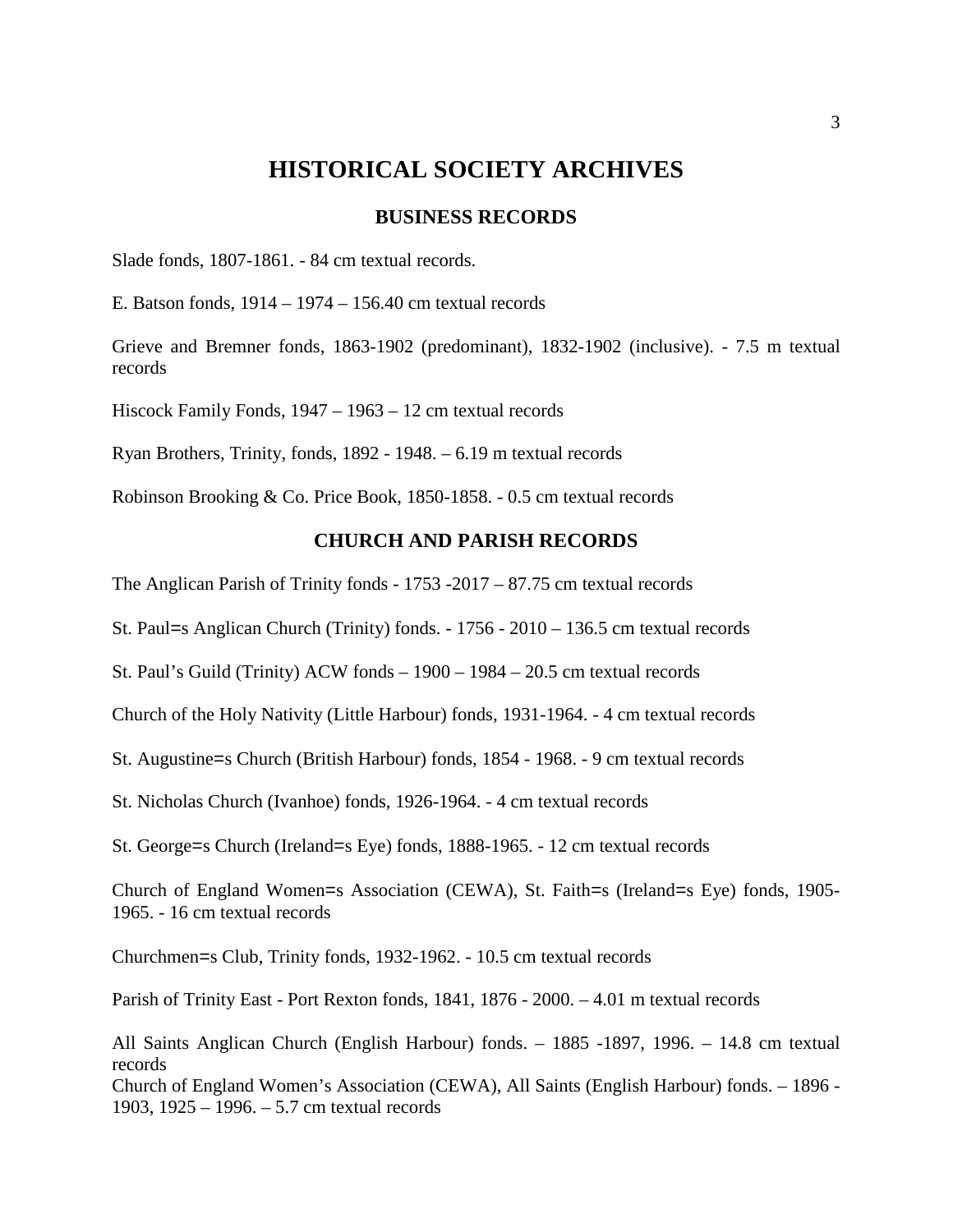St. Matthew's Church (Trouty) fonds. – 1888 – 2001. – 41.8 cm textual records

Anglican Church Women (A.C.W.), St. Matthews (Trouty) fonds. – 1965 – 2004. – 16 cm textual records

The Anglican Parish of Bonavista fonds, 1786 - 1835. - 5 cm textual records

# **EDUCATION AND SCHOOLS**

The Colonial and Continental Church Society fonds - 1825 - 1900 - 2 cm textual records Trinity Church of England Board of Education fonds, 1898-1958. - 9 cm textual records St. Paul=s School Trinity fonds, 1902-1970. - 54 cm textual records New School Building Committee (Trinity) minute book, 1908-1912. - 1 cm textual records Trinity North Board of Education fonds, 1880-1919. - 4 cm textual records Trinity - Port Rexton School Board Minute Book, 1962-1969. - 2 cm textual records St. Matthew=s School, Trouty fonds, 1913-1967. - 30 cm textual records Church of England School, Goose Cove fonds. - 1948 - 1967 - 3 cm textual records Church of England School, Lockston fonds, 1902. - 0.2 cm textual records Dunfield School Records fonds, 1900 - 1902, 1973, 1974. – 1.5 cm textual records

# **COURTS AND ADMINISTRATION OF JUSTICE**

Northern District Court, Trinity fonds, 1753-1962. – 82.0 cm textual records Trinity Police Station fonds, 1935-1950. - 8 cm textual records Northern District Court, Bonavista fonds, 1897-1949. - 20.5 cm textual records

# **SOCIETIES AND ORGANIZATIONS**

The Blackledge Club , 1921 – 1963 – 17.55 cm textual records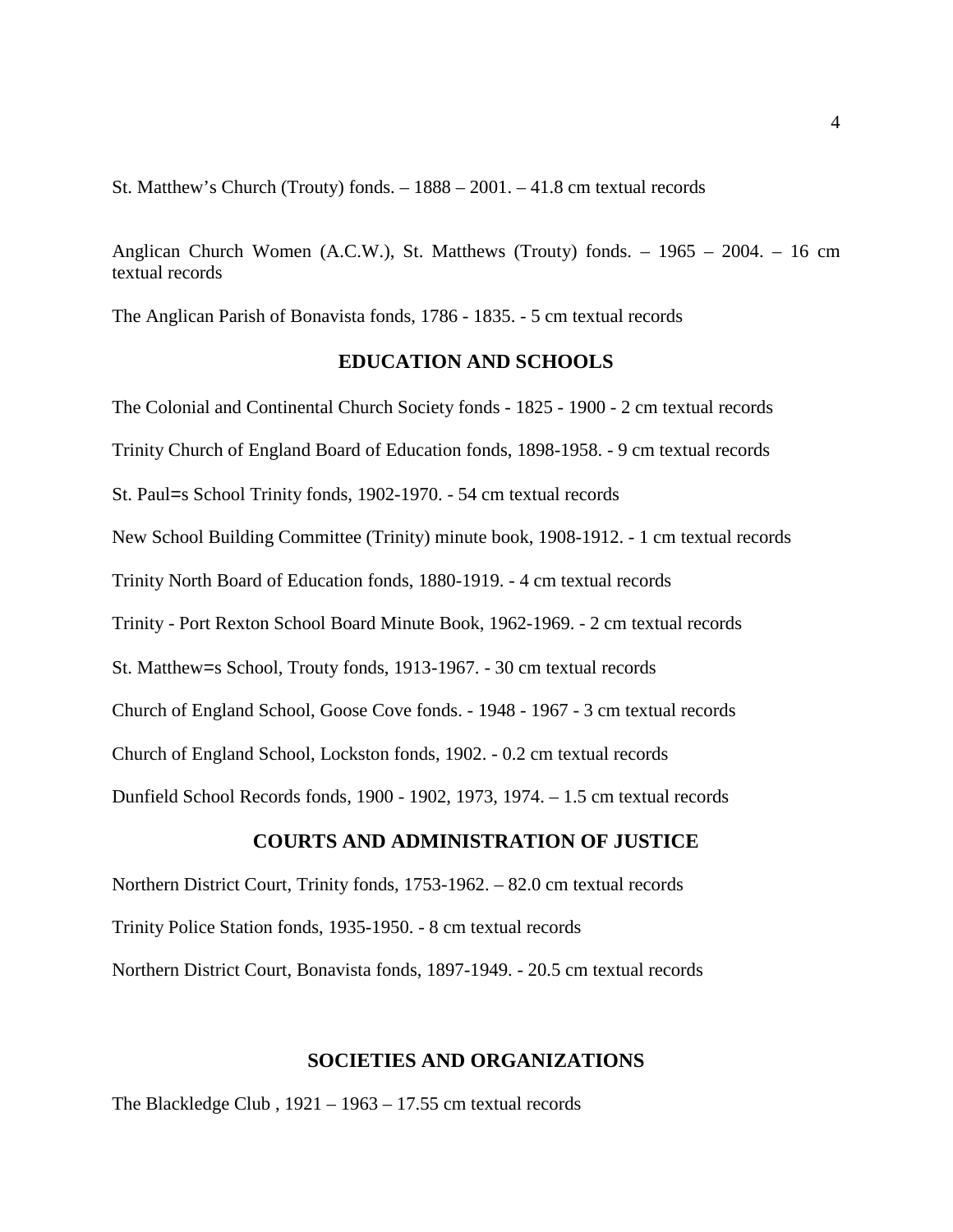The Trinity Benefit Club fonds, 1838- 2011. – 34.5 cm textual records

Trinity Mutual Marine Insurance Company Limited fonds, 1888-1924. – 34.3 cm textual records

Women=s Patriotic Association, Trinity Branch fonds, 1918-1995 (inclusive), 1939-1945

(predominant). - 8 cm textual records

Trinity Youth Club fonds, 1966-1972. - 3 cm textual records

1st Trinity Girl Guides Company fonds, 1943-2000. – 7.5 cm textual records

Great War Veterans= Association, Trinity Branch, Minute & Memorial Service Book, 1934- 1942. - 3 cm textual records

Great War Monument Committee fonds, 1919-1921. - 1 cm textual records

Post Office, Ireland=s Eye, fonds. - 1936-1960. - 5 cm textual records

Trinity Historical Society Vertical Files. - 1964-2018 249cm textual records

Royal Albert Lodge, LOA fonds, 1903 - 1965. – 20.7 cm textual records

St. Paul=s Lodge, SUF fonds, 1875 - 1884, 1902 - 1976. – 26.8 cm textual records

Harmony Division 2, Sons of Temperance, Trinity, Newfoundland, 1876 - circa. 1885. - 2.5 cm textual records

Church Lads' Brigade fonds. - 1912 - 2010. – 116.8 cm textual records.

Trouty Recreation Committee, Trouty. - 1979 - 2006 - 3.5 cm of textual records

Old Comrades Association. – 1995-2001.-1.1cm textual records

Trinity East Co-operative Credit Society Ltd. fonds – 1945 – 1955 – 2.5 cm textual records

Trinity East Local Council of the Fishermen's Protective Union fonds – 1917 – 1930 – 3.7 cm textual records.

#### **PERSONAL PAPERS**

Walter George Cornwall White fonds - 1675 - 1976. 124 cm textual records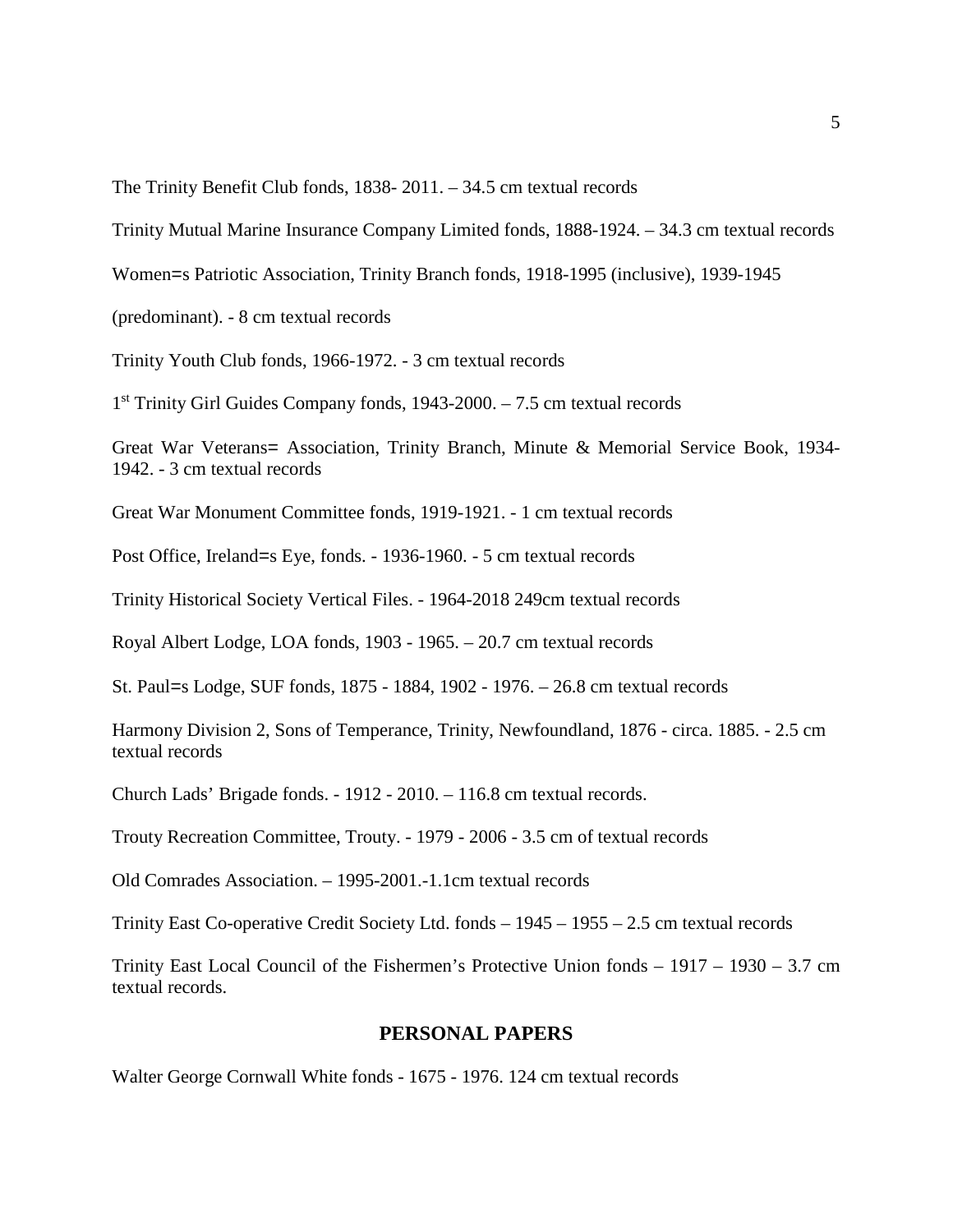Gerald Crane Taverner fonds. – Pre 1300 -1900, 1951 – 2005. – 379.5 cm textual records

Stephen Rupert Morris fonds. 1898 - 1999. - 167 cm textual records

Florence Murrin scrapbook -197?.- 3 cm textual records and photographs

L. M. Sinclair fonds. - 1912 - 1944. -14 cm textual records

Gerald Ryan Ottenheimer fonds -1934 - 1998. - 15 cm textual record

Beatrice M. Toope fonds - 1908 - 1964 - 1 cm textual records

Ada Green Nemec fonds - 1862 -2004 – 31.2 cm of textual records, 225 colour glass plate

Negatives, 1,301 black and white photographs and 187 colour photographs.

Rev. James Miller fonds 1936– 2004 – 1m of textual records

Private Arthur E. W. Maidment fonds. - 1906, 1911, 1915 - 1921. - 3.3 cm textual records, 11 black and white photographs

Dr. Robert White fonds. – 1893 – 1905. – 2 cm textual records

Arthur Gardner, British Harbour fonds. – 1861 – 1925, 1964 – 26.5 cm textual records

Lester – Garland Family fonds. – 1761 – 1764, 1803 – 1930. – 5.5 cm textual records

William White fonds - 1805-1847. – 18.75 cm of textual records

Mary M. White fonds. -1762 - 1784, 1858 - 1922, 1962 - 1983. - 16.5cm textual records

Capt. Frank Jones – 1606-1784, 1795, 1809, 1999-2007 . 8 binders of family history on Jones, Newell, Pittman, Locke and Matthews, a collection of 9 The Northern Mariner books and a collection of work complied on Capt. Jack Randell. – 49 cm of textual records.

# **MANUSCRIPT FILES**

# **BUSINESS RECORDS**

# **Slade fonds. - 1807-1861. - 84 cm textual material**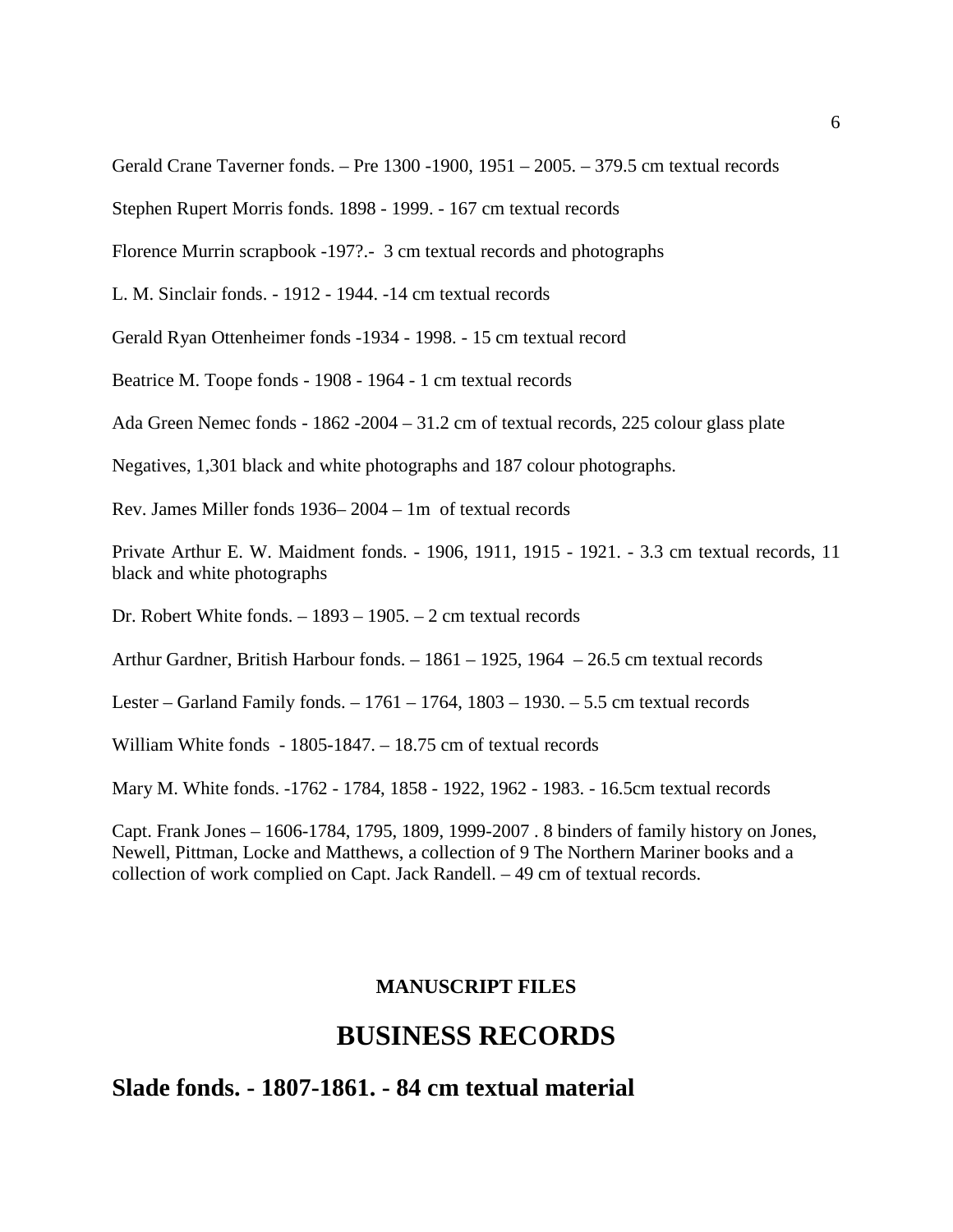# *Administrative history*

The Slade family were merchants of Poole and Newfoundland. John Slade of Poole established in Newfoundland in the second half of the  $18<sup>th</sup>$  century. The business was originally headquartered at Twillingate, moving later to Fogo and expanding north to Battle Harbour. Slade=s chief agent at Fogo and only son, John Slade Jr., died of smallpox in 1773, and John Slade=s four nephews were brought into the business. When John Sr. died in 1792 his estate was divided among a cousin and four nephews. Robert Slade (1768 - 1833), son of Amaltster and brewer@ James Slade, acquired a portion of John Slade=s estate. Robert had apprenticed as a clerk for his uncle in the counting house at Poole and subsequently worked at Twillingate, becoming manager of John Slade & Company=s trade at Battle Harbour.

Robert Slade left John Slade & Company of Poole in 1804 to establish his own business at Trinity. He bought a house there and leased a mercantile premises belonging to John Jeffrey on the west side of the harbour near Hog=s Nose. By 1833 the Slade Plantation occupied large premises and wharfs on both shores of Hog=s Nose, and at Maggoty Cove, which included a cooperage and a forge. The company owned and operated a number of schooners and was involved in the seal and salt fish fisheries. The firm expanded to Catalina in 1813, Heart=s Content in 1817 and Hant=s Harbour in 1835. Robert Slade ran the firm from its head office in Poole and employed agents to manage the branch at Trinity. James Gover was manager from 1804 - 1809, William Kelson from 1809 - 1851, Alexander Warren Bremner from 1851 - 1861.The firm went through a number of changes in ownership from 1804 - 1861, which are reflected in the name changes: Robert Slade, 1804 - 1822; Slade and Kelson, 1822 - 1837; Executors of the late Robert Slade Sr. 1837 - 1850; Robert Slade & Company, 1850 -1861. Robert Slade died in 1833, and five years later, the firm was taken over by his sons, Robert, Thomas and James under the name of the AExecutors of the late Robert Slade@. Kelson retired in 1851, and from then on the firm was known as Robert Slade and Company. Robert Slade=s three sons all died at a young age and Robert Slade & Company went out of business in 1861. Alexander Bremner acquired the premises at Catalina and his son, Alexander W. Bremner, who had managed the firm at Trinity since 1851, bought the Trinity trade.

Source: Administrative History taken from the Guide to the Mercantile Records held at the Maritime History Archive, MUN

### *Custodial history*

The original material in the fonds was collected by Walter G. C. White, founding member and corresponding secretary of the Trinity Historical Society, and William White.

Collection Books, 1840 and 1847 were returned to Trinity Historical Society Archives by Mark Allston formerly of Trinity now of Orleans, Ontario in September 2003.

### *Scope and content*

The fonds consist of original and photocopied records of this important firm=s business at Trinity from 1807 - 1861. The most complete series are a set of daily diaries, 1809 - 1852 written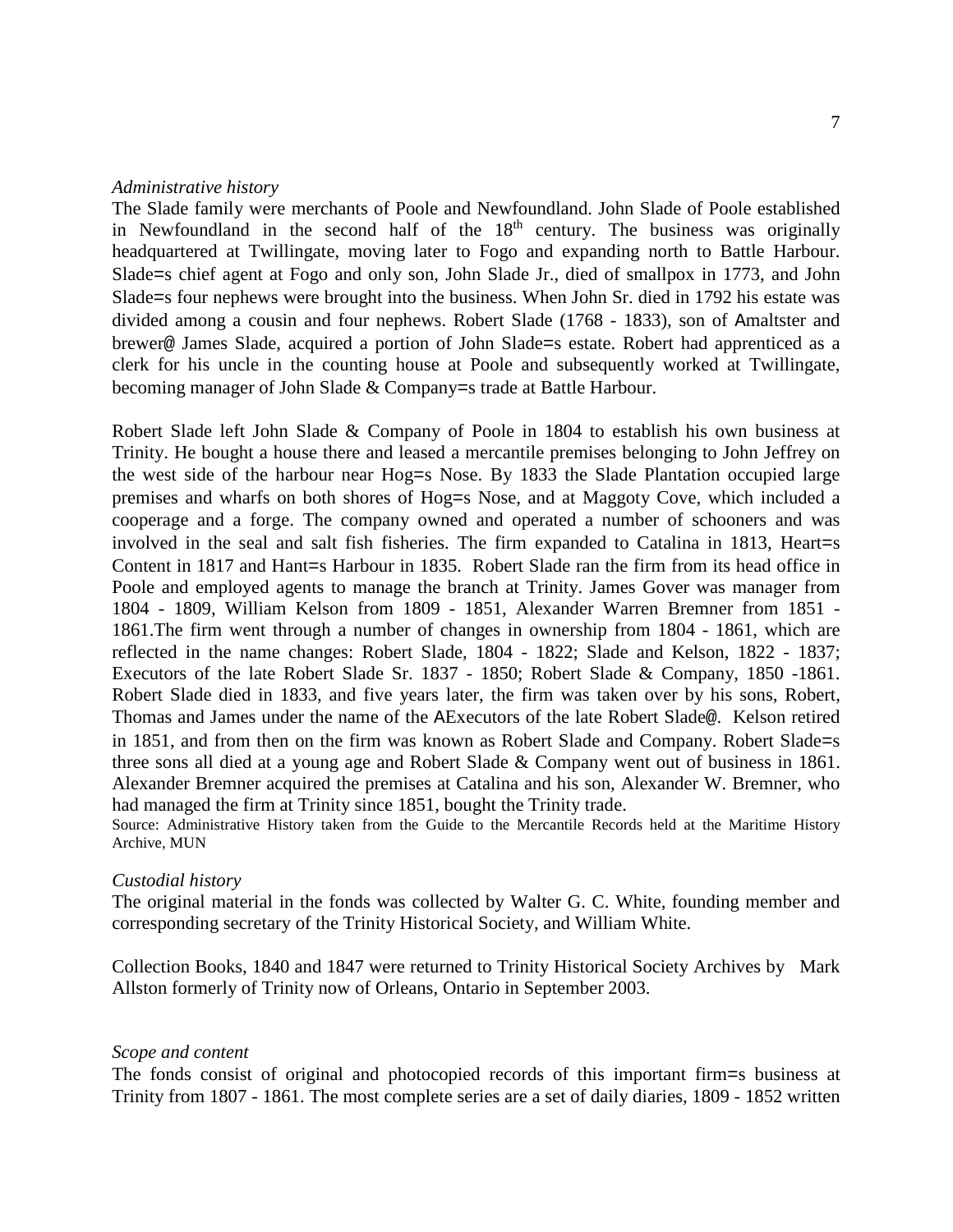by William Kelson, agent for Robert Slade at Trinity. The diaries provide an account of the business as well as providing detail on the social life of the town. The fonds also includes account books, ledgers and fish collection books, which give insight into the various aspects of Slade=s mercantile operation, and the independent fishermen with whom he did business. Letter books and correspondence, 1809 - 1858 provide details of the management of the business. The fonds are arranged in three series. Series 1: Financial records, 1807 - 1861; Series 2: Diaries, 1809 - 1852; Series 3: Correspondence, 1809 - 1858.

### *Notes*

Supplied title based on provenance.

The photocopied material was acquired by Walter White, copied from the original material in the possession of the McGrath=s of Trinity and at the Provincial Archives of Newfoundland and Labrador (PANL).

Original diaries for the years 1822 - 1828, 1843 - 1848, and 1848 - 1852 were donated to the Trinity Historical Society by Catherine and Margaret McGrath in August of 2005.

Other records of the same provenance are held at the Maritime History Archive (Slade Papers, 1791 - 1852) and the Provincial Archives of Newfoundland and Labrador (PANL).

Location: Mercantile Records Box 1 – 5a and shelf

### **Series 1: Financial Records. - 1807 - 1861. - 33 cm**

Includes photocopies of an account book, and ledgers, 1807 - 1808 and 1820; 7 volumes of collection books for 1840 - 1852; Robert Slade in account with Brooking and Son Co., 1855; day books, 1856 - 1858; account books, 1857-1859, balance due, 1858; cash book, 1861, and a collecting book, 1852. Some of the volumes were later used by Grieve and Bremner and are bound in with the records of that firm.

### **Series 2: Diaries. - 1809 - 1852. - 52 cm**

The Slade diaries contain a day to day account of Slade=s business at Trinity, as well as general information on the state of the fishery, shipping, weather and comings and goings in the community. Sometimes entitled ARemarks@ and at other times AOccurrences@ , the diaries were kept by William Kelson, the manager for the company at Trinity from 1809 - 1851. The series includes a complete set of photocopied diaries from 1809 - 1852, and six original volumes, 1822 - 1828, 1827 - 1829, 1835 - 1839, 1839 - 1843, 1843 - 1848, and 1848 - 1852.

#### **Series 3: Correspondence. - 1809 - 1858**. - **7 cm**

This series includes photocopies of a letter book, 1809 - 1810, chiefly containing letters from William Kelson Sr. the Slade agent or manager at Trinity to the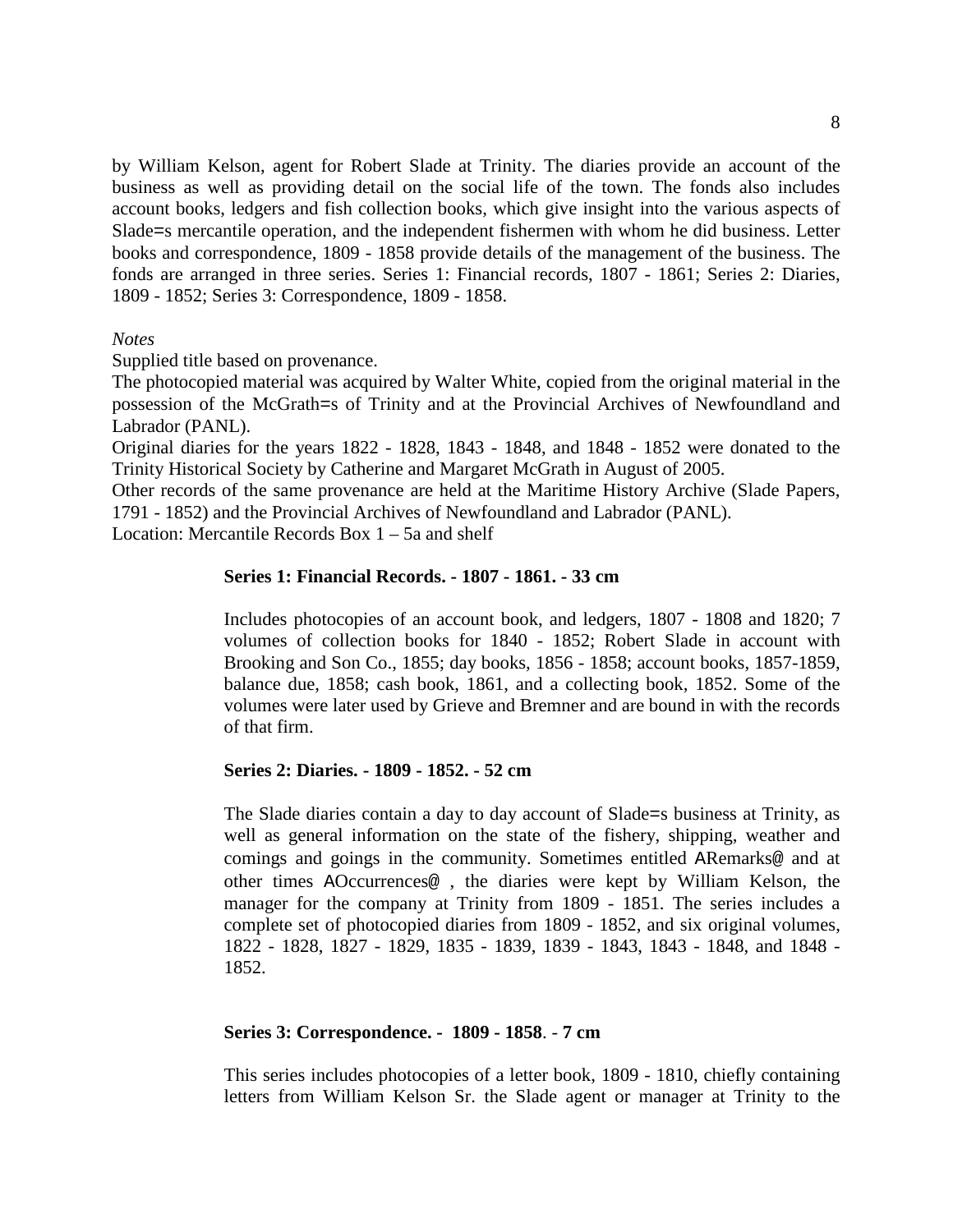proprietor, Robert Slade at Poole, England; correspondence to Slade and Kelson 1827 - 1828, 1855, 1858; a photocopied letter book containing letters signed Slade and Kelson, which is mainly business correspondence, 1830 - 1831; anAobligation to pay@ Benjamin Bugden to Robert Slade, 1835, (met in 1855); a piece of correspondence from Slade and Kelson to Richard Ash, 1840 and a few pieces of original correspondence addressed to Mr. Robert Slade at Trinity, 1847, 1853 - 1855.

*Finding aid* A detailed finding aid is available.

# **E. Batson fonds. – 1914 – 1974. – 156.40 cm textual records**

#### *Administrative history*

Built in the late 1800's and given as a dowry from the Pittman family to Mr. Albert Eriksen, a Norwegian whaling Engineer, upon marriage to their daughter, Frances, the Eriksen Premises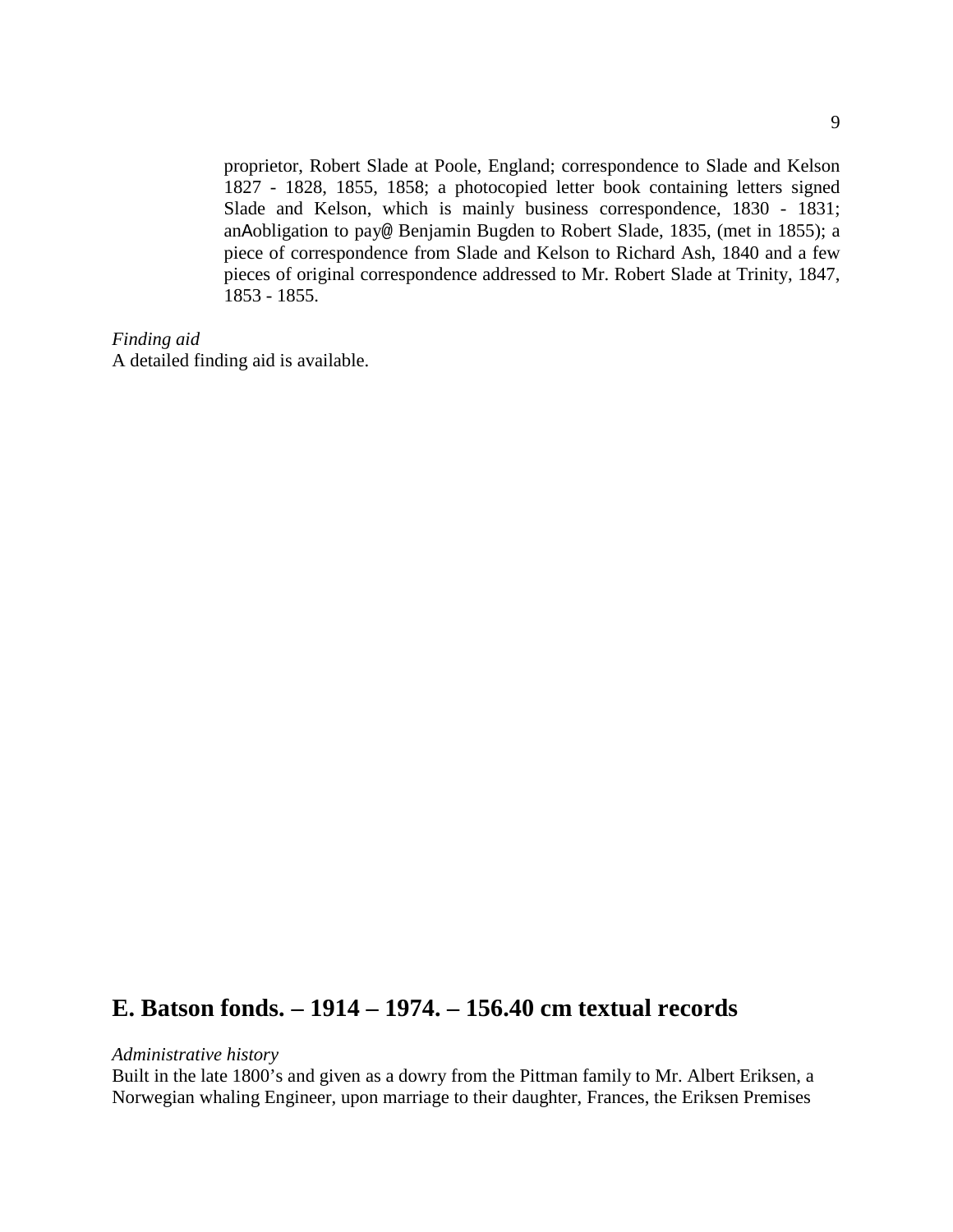operated for almost a century as a general store. The Eriksens also called the Premises home and operated a tearoom. In the 1950's, the Batson family purchased the property and continued operation of the general store until the late 1970's. After that time, the building lay in disrepair until purchased by Christine Whelan in the early 1990's and was restored to house a country inn.

#### *Scope and content*

The E. Batson fonds consists of Various Correspondence, 1914, 1936 – 1974; ledgers, 1948 – 1973; Cash Disbursement books, 1964 – 1970; Payroll, 1967 – 1972; Invoices, 1962; Daily Receipts, 1972 – 1973; Daily Sales Sheets, 1961 – 1971; and Account Books, 1949 – 1973.

### **Series 1: Correspondence. – 1914, 1936 – 1973. – 11cm**

This Series includes various correspondence belonging to the company E. Batson, during day to day operations. Includes mostly business correspondence as well as some personal correspondence.

1.01 Correspondence. – 1914, 1936 – 1956 – 3 cm

- 1.02 Correspondence. 1957 1964. 3 cm
- 1.03 Correspondence. 1970 1973. 5 cm

Location: E. Batson Fonds Box 3.

# **Series 2: Financial Records. – 1984 – 1973. – 145.40 cm**

The series includes some of the financial records that were used by the company to get keep track of their financial situation during operation. These include ledgers; cash disbursement books; payroll; invoices; daily receipts; daily sales sheets; and account books.

- 2.01 Ledgers
- 2.02 Cash Disbursement Books
- 2.03 Shop Day Books
- 2.04 Payroll
- 2.05 Invoices
- 2.06 Daily Receipts
- 2.07 Daily Sales Sheets
- 2.08 Account Books
- 2.09 Stock Books
- 2.01 Ledgers. 1948 1973. -25.2 cm

The ledgers contain individual accounts of persons doing business with the E. Batson company. The accounts records debit and credit on each account. The ledgers provide insight into the value of goods.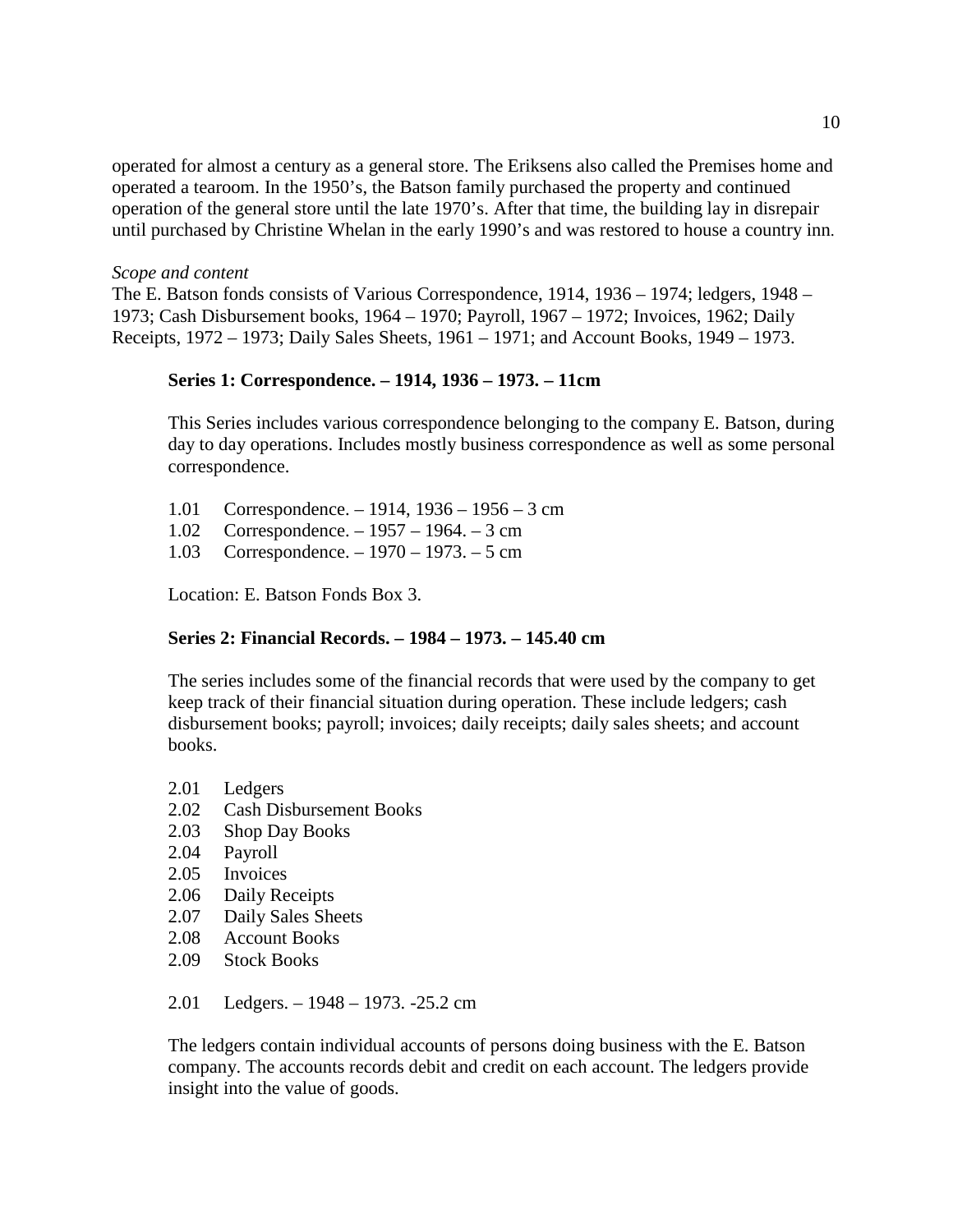| 2.01.001 | Ledger, 1948        |
|----------|---------------------|
| 2.01.002 | Ledger, 1954        |
| 2.01.003 | Ledger, 1956        |
| 2.01.004 | Ledger, 1957 - 1958 |
| 2.01.005 | Ledger, 1958        |
| 2.01.006 | Ledger, 1960        |

2.02 Cash Disbursement Books. – 1964 – 1970. – 6.3 cm

The Cash Disbursement Books contain accounts of how much money was being spent by the company on any given day. States how much money is going out and to who.

| 2.02.001 | Cash Disbursement Book, 1964 – 1965                   |
|----------|-------------------------------------------------------|
| 2.02.002 | Cash Disbursement Book, $1966 - 1967$ , $1968 - 1970$ |
| 2.02.003 | Cash Disbursement Book, 1967 – 1968, 1969 – 1970      |

Location: Shelf

2.03 Shop Day Books. – 1971 – 1973. – 4.5 cm

The Shop Day Books contain the sales to each customer, listing name, what was purchased and how much it cost. They may be used as a cross-reference with ledgers.

| 2.03.001 | Shop Day Book, $1971 - 1973$ |  |
|----------|------------------------------|--|
| 2.03.002 | Shop Day Book, 1972 – 1973   |  |

2.04 Payroll Books. – 1967 – 1972. -3 cm

The Payroll Books contain all the information on the employee's payment. States their name; hours & days worked; rate of pay and how much the deductions were.

| 2.04.001 | Payroll Book, 1960        |
|----------|---------------------------|
| 2.04.002 | Payroll Book, 1961 - 1967 |
| 2.04.003 | Payroll Book, 1967 - 1970 |
| 2.04.004 | Payroll Book, 1970 - 1972 |

2.05 Invoices. – 1962. – 1.8 cm

The Invoices contain the records of the items that were purchase by E. Batson during 1962. States the stores from which the items were purchased, and a list of what the items actually are.

2.05.001 Payable Invoices, 1962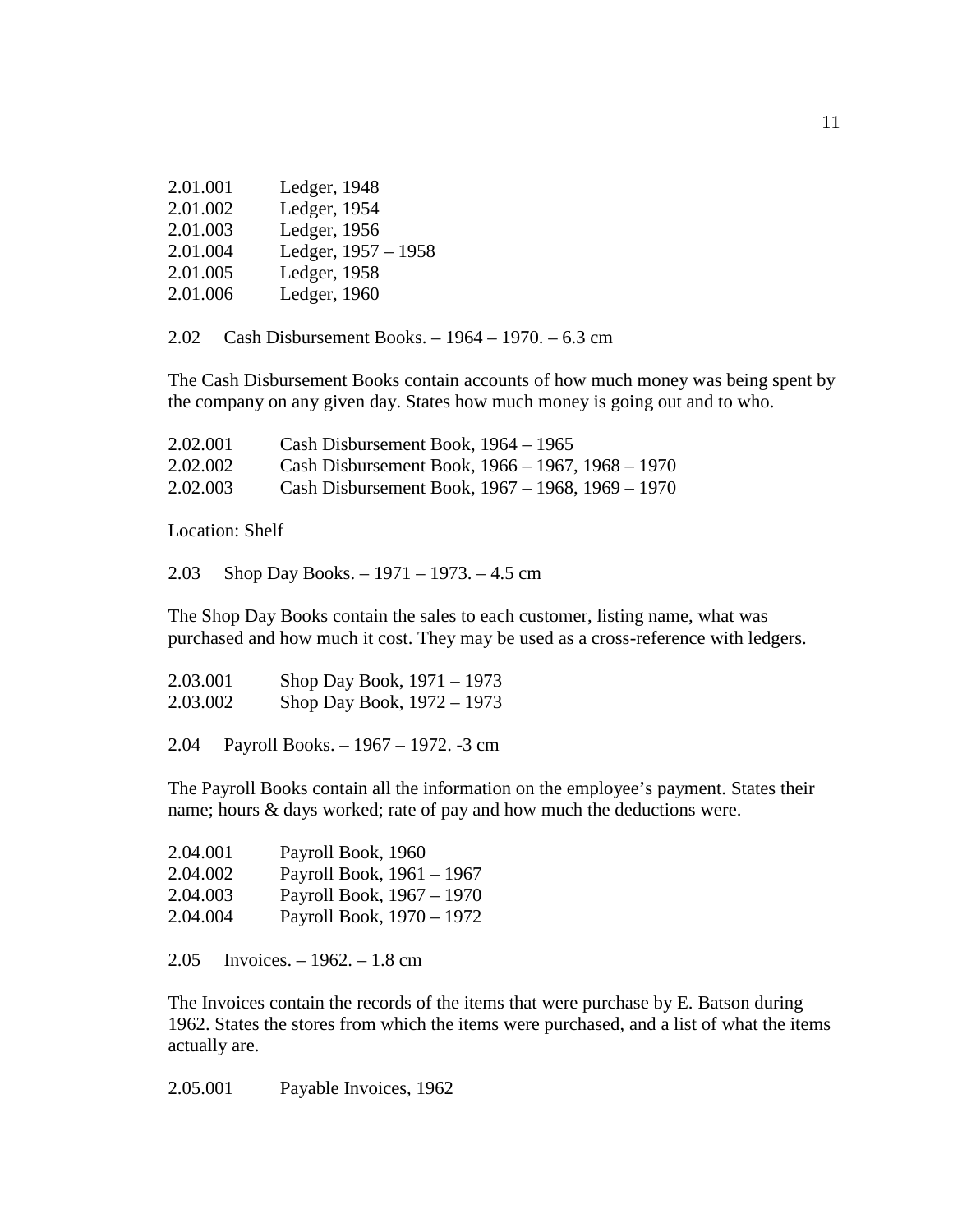Location: E. Batson Fonds Box 3.

2.06 Daily Receipts. -1965 – 1973. – 68.3 cm

These are copy of receipts from various months in 1965 – 1973 that would be written for customer and contains a list of what was purchased and the amount of each item. This information is then transferred to the Daily Sales Sheets and then the Ledger.

2.06.001 Daily Receipts, 1962 – 1965 2.06.002 Daily Receipts, November 1972 2.06.003 Daily Receipts, December 1972 2.06.004 Daily Receipts, January 1973 2.06.005 Daily Receipts, February 1973 2.06.006 Daily Receipts, March 1973 2.06.007 Daily Receipts, April 1973 2.06.008 Daily Receipts, May 1973 2.06.009 Daily Receipts, June 1973 2.06.010 Daily Receipts, July 1973 2.06.011 Daily Receipts, August 1973 2.06.012 Daily Receipts, September 1973

Location: E. Batson Fonds Box 1 and 2.

2.07 Daily Sales Sheets. – 1961 – 1971. – 28 cm

Records the daily purchases made at the store during this time. This information would be transferred to the Ledger.

| 2.07.001 | Daily Sales Sheets, $1961 - 1962$            |
|----------|----------------------------------------------|
| 2.07.002 | Daily Sales Sheets, $1962 - 1963$            |
| 2.07.003 | Daily Sales Sheets, $1962 - 1964$            |
| 2.07.004 | Daily Sales Sheets, $1964 - 1965$            |
| 2.07.005 | Daily Sales Sheets, 1964, 1971 – 1972        |
| 2.07.006 | Daily Sales Sheets, 1965 - 1966, 1968 - 1869 |
| 2.07.007 | Daily Sales Sheets, $1965 - 1967$            |
| 2.07.008 | Daily Sales Sheets, 1966 - 1967              |
| 2.07.010 | Daily Sales Sheets, 1967 - 1968              |
| 2.07.011 | Daily Sales Sheets, 1969 - 1970              |
| 2.07.012 | Daily Sales Sheets, 1969 - 1971              |
|          |                                              |

2.08 Account Books. – 1949 – 1973. -6.8 cm

The Account Books consist of records kept from all the different companies that E.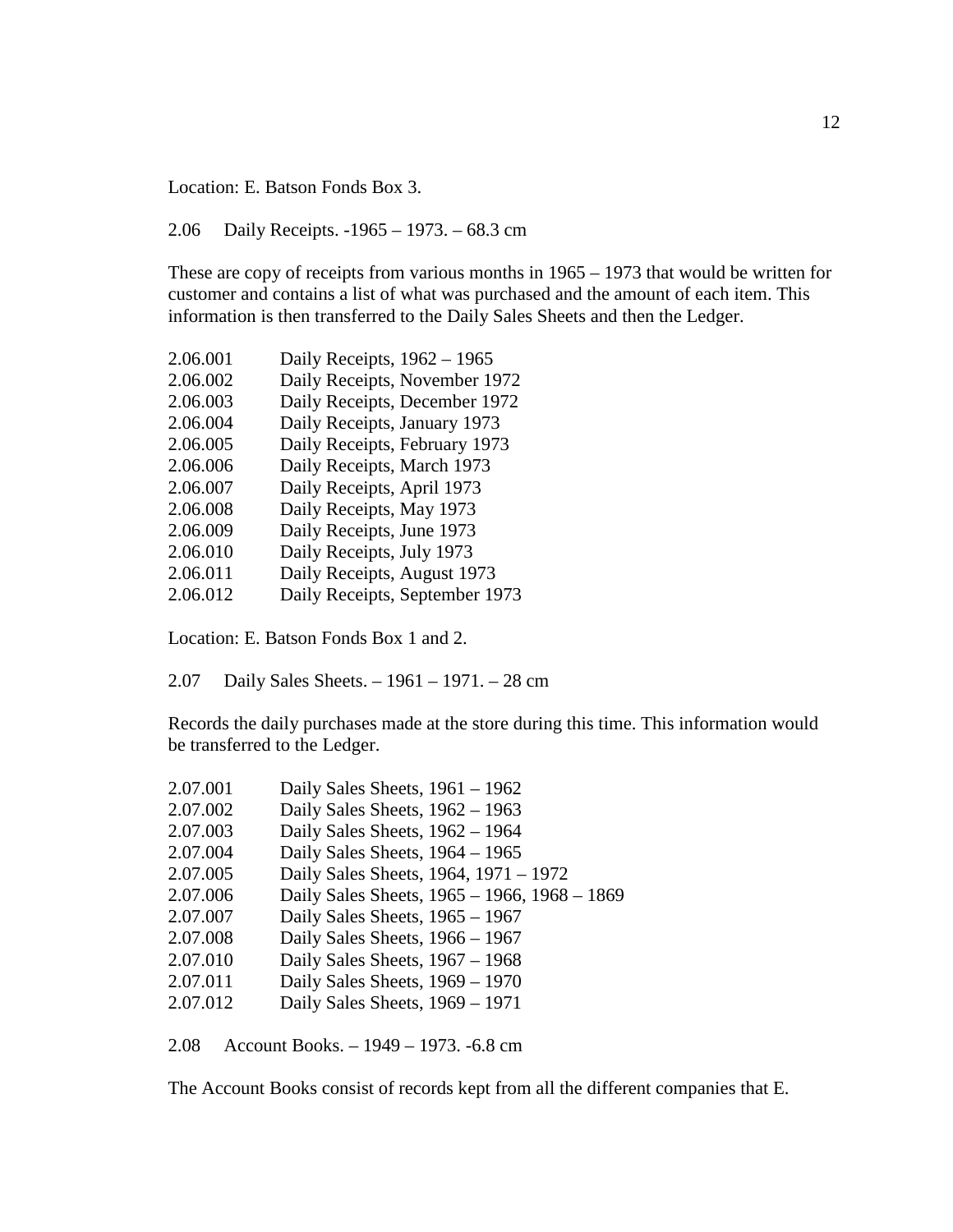Batson conducted business with. Each page lists the company name along with all the transactions between E. Batson and the company for that year.

| 2.08.001 | Account Book, 1949 – 1950 |
|----------|---------------------------|
| 2.08.002 | Account Book, 1952        |
| 2.08.003 | Account Book, 1971 – 1973 |

2.09 Stock Books. – 1977. 1.5 cm

The Stock Books consist of all the products that E. Batson had in stock for a certain period of time. It states how many of an item they had and either a price or a code tag.

| 2.09.001 | Stock Book, 1977  |
|----------|-------------------|
| 2.09.002 | Stock Book, 1977  |
| 2.09.003 | Stock, Book, 1977 |

Location: E. Batson Fonds Box 3 and 4.

# **Grieve and Bremner fonds. - 1832 - 1902 (inclusive); 1863 - 1902 (predominant). - 7.5 m textual records**

#### *Administrative history*

The firm of Grieve and Bremner was formed by Walter Grieve (1809 - 1887) and Alexander Warren Bremner (-1886), establishing at Trinity circa 1863. Grieve had been a partner in Baine, Johnston & Company, but withdrew in 1855 to form Walter Grieve and Company. He subsequently entered into the partnership with Bremner. The firm purchased the Slade property at Trinity, and in 1869 leased the Garland premises from John Bingley Garland, making them the major merchant in Trinity at that time. During the 1860s Walter Grieve lived primarily in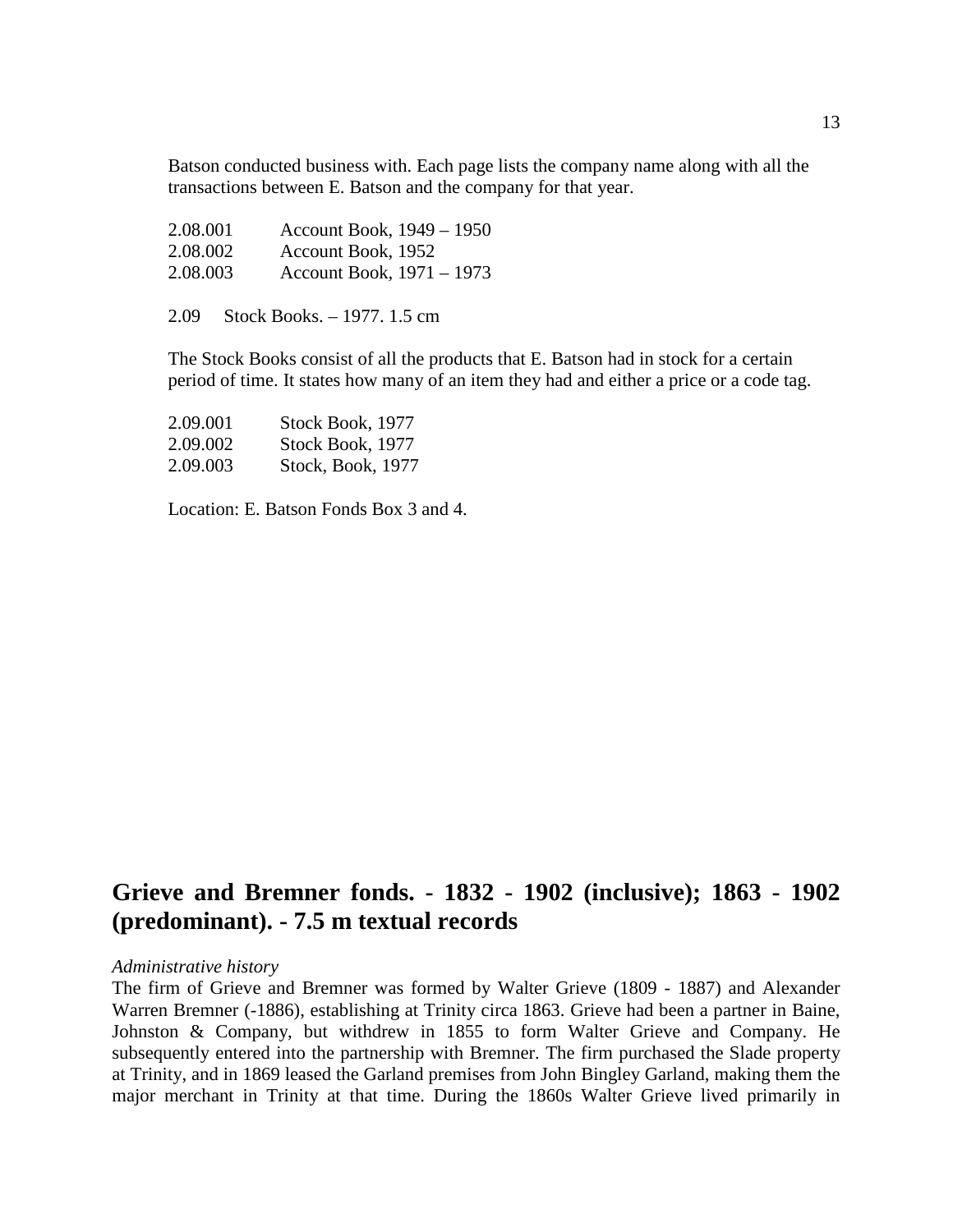Scotland while Alexander W. Bremner managed the firm at Trinity. The firm engaged in all aspects of the trade and maintained a huge inventory of goods at Trinity. Sealing was an important aspect of the firms business and each year vessels were sent to the ice, under such well known Captains as Richard Ash. The firm maintained close ties with Walter Grieve and Company in St. John=s and Walter Grieve of Greenock, who shipped many of the supplies sold at Grieve and Bremner=s shop and store. Alexander Bremner died in 1886, followed by W. R. Grieve in 1887, bringing an end to the business. Bremner bequeathed his Catalina premises and property to his sons, Robert S. and Alexander Hugh. With his father=s share of the Trinity estate, Robert Sweetland Bremner purchased the Grieve and Bremner premises at Trinity from Grieve=s trustees and continued to operate the business until becoming insolvent in 1900. Source: Administrative History taken from the Guide to the Mercantile Records held at the Maritime History Archive, MUN

### *Custodial history*

These fonds remained in the old Garland premises which were taken over by Ryan Brothers in 1906. The material was rescued by Walter G. C. White and S. Rupert Morris of the Trinity Historical Society in the 1960s; it was stored in the Museum before being transferred to the archives.

#### *Scope and content*

The fonds consist of the business records of the firm of Grieve and Bremner, for the period of its operation at Trinity, 1863 - 1902. It includes financial records, correspondence, diaries, shipping records and accounts. The financial records consist of complete sets of ledgers, journals, day books and store books, produce books, account books, stock books etc. from 1863 -1902, which provide an account of the firm=s business transaction, as well as information on the individual fishermen and planters throughout Trinity and Bonavista Bay, with whom the firm carried on their business. The correspondence includes letters mainly between the firm of Walter Grieve and Co. in St. John=s and Grieve and Bremner at Trinity, and invoices of goods shipped by Walter Grieve from Scotland to Trinity. Shipping records include charter parties, sealing agreements, vessel accounts, and other papers relating to sealing and to individual vessels. A small series of accounts includes advances of pay to vessel crews and sealing crews. The fonds provides extensive information on the operation of the business, the sealing operation and the makeup of the crews of the sealing vessels, as well as the individuals who produced fish and produce for the firm.

The records are arranged in six series: Series 1: Diaries, 1875 - 1886; Series 2: Correspondence, 1863 - 1890; Series 3: Shipping Records, 1855 - 1881; Series 4: Accounts, 1865 - 1899; Series 5: Miscellaneous, 1832 - 1875; Series 6: Financial records, 1863 - 1902.

#### *Notes*

Supplied title based on provenance.

Related material is at the Maritime History Archive, Grieve and Bremner fonds, and at the Provincial Archives of Newfoundland and Labrador (PANL), A. W. Bremner fonds. Location: Mercantile Records Boxes 6 and 7 and shelf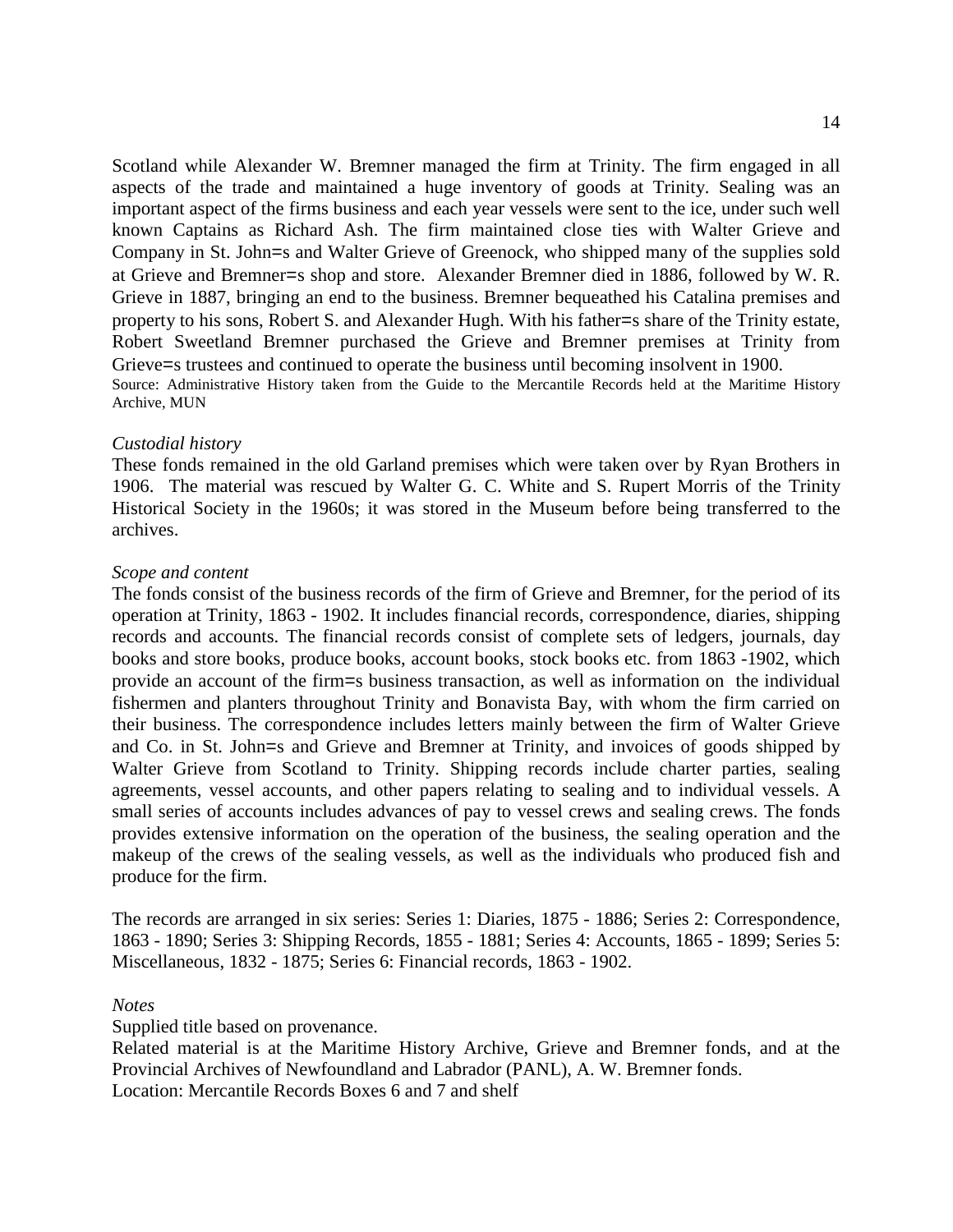### **Series 1: Diaries. - 1875 - 1886. – 6.5 cm**

The series consists of photocopies of the daily diaries from 1875 - 1886 and an original daily dairy for 1875 - 1879. Like the Slade diaries, they provide information on vessels entering and clearing, the fishery, observations on the weather, sealing and some information on the day to day operation of the business.

# **Series 2: Correspondence. - 1863 - 1890 (inclusive); 1863 - 1882 (predominant). - 9 cm**

The series includes correspondence, telegrams and invoices. The correspondence is mostly letters from Walter Grieve at St. John=s to Grieve and Bremner at Trinity, 1863 - 1882. The invoices include invoices and orders for goods sent from Walter Grieve of Greenock, 1865-1880 and invoices of Grieve and Bremner in account with Walter Grieve of St. John=s, 1865 - 1878. The telegrams are for the years 1879 - 1880 and some specific telegrams are the loss of the SS Lion in 1882. The correspondence and invoices illustrates the relationship between the three firms, and the nature of their business.

### **Series 3: Shipping records. - 1855 - 1881. - 6 cm**

The shipping records include charter parties, 1855 - 1879; vessels accounts for the vessels Isabella, Dart and Gem, 1863 - 1878; crew agreements for the Dart,1869 –

1872, the Lion, 1875, 1879, 1880 and the Bear, 1879; statements of seals taken by individual vessels, 1873; papers relating to insurance claims for the brig. Gem, 1877 - 1889; an account of the sealing fleet, 1879 - 1881; crew subscriptions to church properties, 1879 and papers relating to the Dart, missing at sea, 1879.

### **Series 4: Accounts. - 1865 - 1899. - 6 cm**

This series contains all the unbound material having to do with accounts. It includes loose journal accounts, 1865; James Gent in account with Grieve and Bremner, Trinity, 1872 - 1899; accounts of advances of cash to sealing crews, 1874 - 1882; a photocopy of a barter book for 1874 - 1875; miscellaneous accounts 1875 - 1894 and advances to crews per Walter Grieve of St. John=s, 1876 - 1882.

# **Series 5: Miscellaneous files. - 1832 - 1875. – 1.5 cm**

This series contains a sermon by Rev. William Bullock, information on repairs to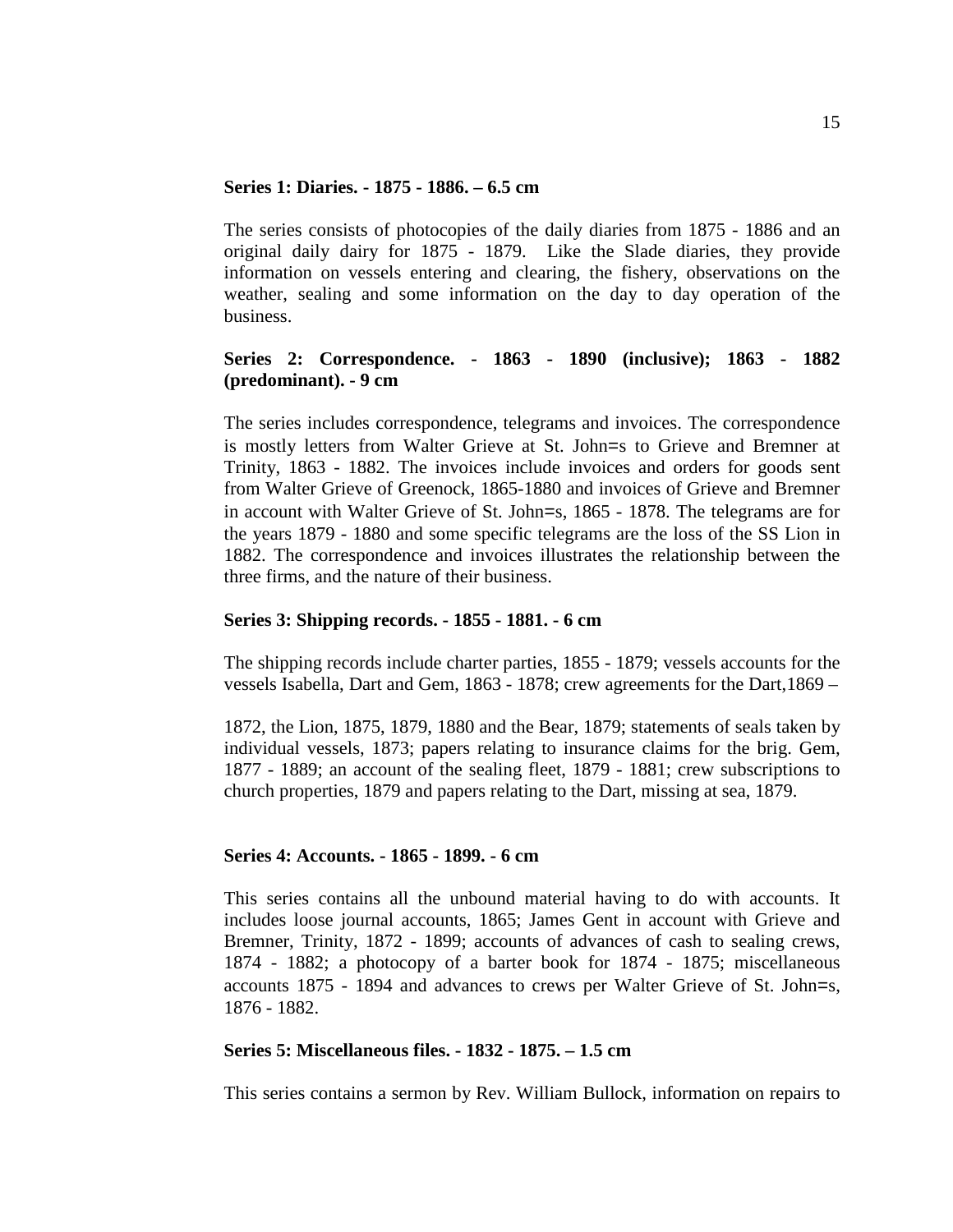the Garland House and a Census and Return book for 1869.

# **Series 6: Financial records (bound volumes).** - **1863 - 1902. – 9.75 m**

The financial records which make up this series provide an almost complete account of the firm=s financial transactions for the period that they were in operation at Trinity. They include 27 volumes of ledgers, 1863 - 1902; 26 volumes of journals, 1863 - 1900; 14 volumes of petty ledgers, 1870 - 1901; store books, 1863 - 1901 (53 volumes); store cash books, 1869 - 1902 (19 volumes); day books, 1863 - 1895 (7 volumes); cash collecting books, 1896 - 1902 (2 volumes); produce books, 1871 - 1900 (14 volumes); account books, 1870 -1896 (3 volumes); inventory books, 1878 - 1902 (2 volumes); barter books, 1880- 1895 (3 volumes); order book, 1864 - 1871; salt book, 1896 - 1897; price book, 1893; shipment book, 1896; cooperage accounts, 1875 - 1901; profit and loss book, 1887 - 1902; in account with Walter Grieve and Bremner, 1866 - 1883; coal and salt book, 1877 - 1884; debt book, 1879 - 1881.

*Finding aid* A detailed finding aid is available.

# **Hiscock Family fonds. – 1947 – 1963. – 12 cm textual records**

#### *Scope and content*

The Hiscock Family fonds consist of a mercantile law book as well as financial records belonging to both the family's shop and forge. Records were held in the family home of Cyril and Carrie Hiscock and were donated to the Trinity Historical Society Archives in May 2012 by the family.

#### **Series 1: Mercantile Law Book. – 2 cm**

This series consist of a mercantile law book "Digest of Canadian and Newfoundland Mercantile Laws". This would have been used while operating the family shop to understand the business laws with which every person in the community comes in daily contact with, this would enable the business owner to act intelligently and promptly in the conducting of their business.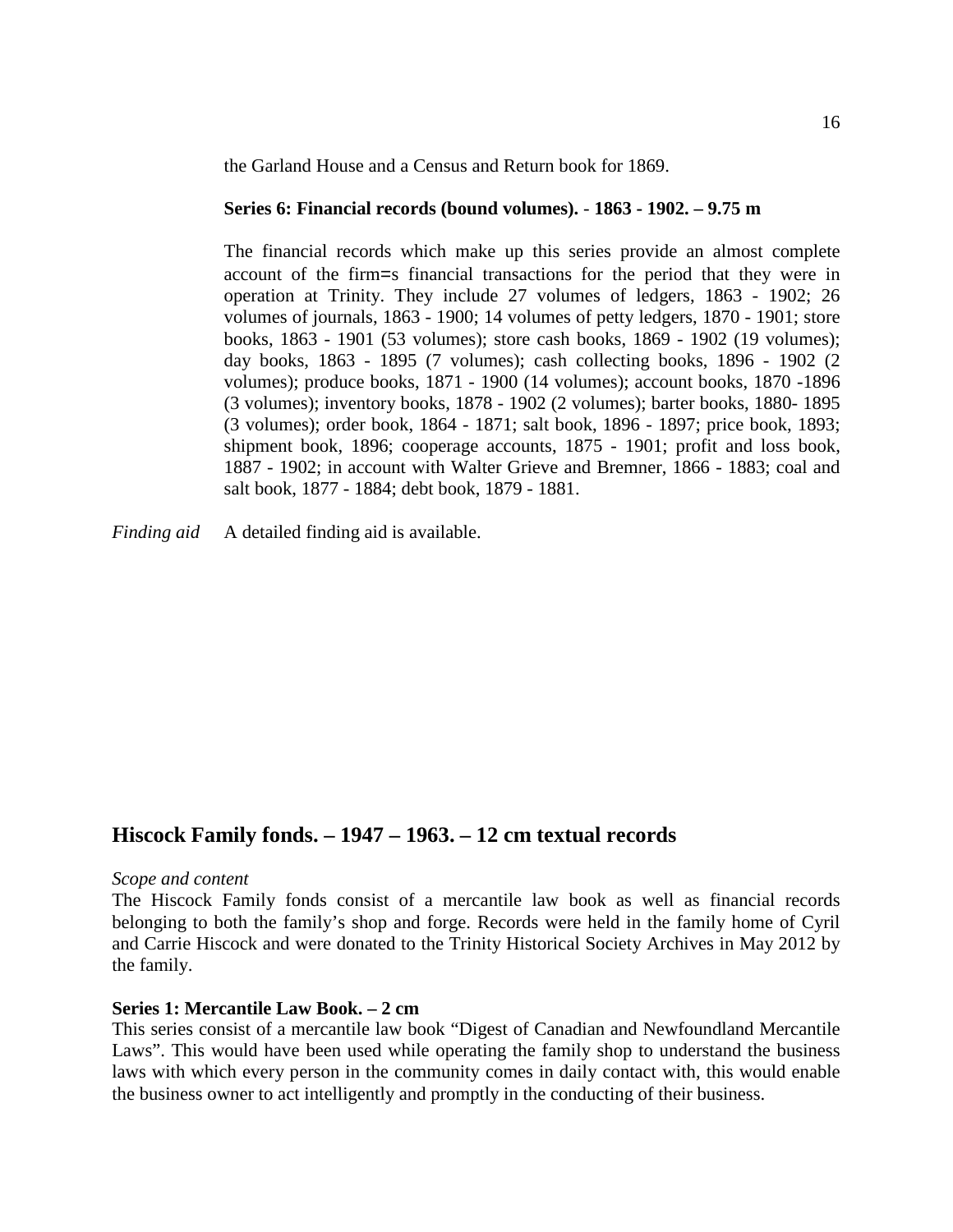### **Series 2: Financial Records. – 1947 – 1963. – 10 cm**

This series consist of financial records belonging to the family during the time the family operated a shop and a forge.

2.01 Shop Day Book

2.02 Forge Record Book

2.01 Shop Day Book. – 1957 – 1959. – 3 cm

The Shop Day Book contains the sales to each customer, listing name, what was purchased and how much it cost.

2.01.001 Shop Day Book, 1957 – 1959

Location: Hiscock Family fonds Box 1.

2.02 Forge Record Book. – 1947 – 1963. – 7 cm The Forge Record Book contains the sales of products made at the forge for each customer, listing name, product produced, how much was purchased and how much it cost.

| 2.02.001 | Forge Record Book, 1947 - 1948   |
|----------|----------------------------------|
| 2.02.002 | Forge Record Book, 1950 - 1954   |
| 2.02.003 | Forge Record Book, 1953 – 1960   |
| 2.02.004 | Forge Record Book, 1956 – 1957   |
| 2.02.005 | Forge Record Book, $1954 - 1963$ |

Location: Hiscock Family fonds Boxes 1 and 2.

# **Ryan Brothers, Trinity fonds. - 1892 - 1948. – 6.19 m textual records**

# *Administrative history*

The Ryan=s of Bonavista created a mercantile empire on the northeast coast of Newfoundland in the second half of the nineteenth century which was comparable in scale with many of the Water Street merchant houses of St. John=s.

Michael Ryan came to Bonavista from Ireland about 1830. He married Mary Ellen Fleming and had nine children, including James (b.1842), Daniel (b.1851) and Edmund (b.1863). James Ryan founded the fishery supply and general trade business at Bonavista in 1857. During the next three decades James, along with brothers Daniel, Edmund, Nicholas, and to lesser degrees Patrick, Michael J. and John, expanded the business into three separate firms with branch operations and barter shops in many communities throughout Bonavista and Trinity Bays and along the coast of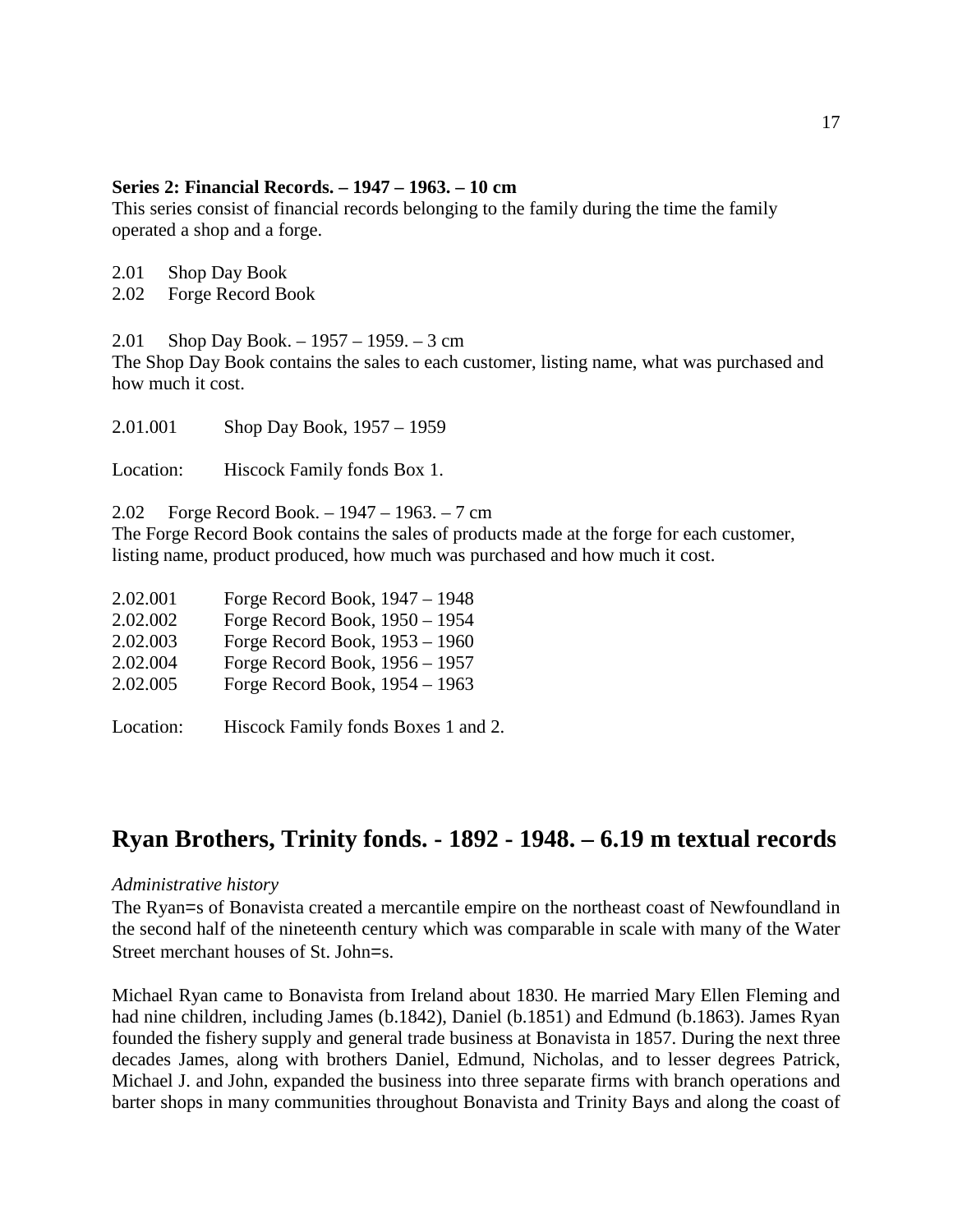### Labrador.

James, Daniel and Edmund Ryan started a firm, known as Ryan Brothers, at Trinity in 1906, taking over the old Garland premises formerly occupied by Grieve and Bremner and Robert S. Bremner. The firm was managed by Edmund Ryan. The firm supplied Trinity Bay and Conception Bay schooners involved in the Labrador trade. The firm also operated its own Labrador schooners out of Trinity and supplied fishermen engaged in the local shore fishery. James was the owner of Ryan Brothers, though public perception was that Edmund was the proprietor. When the firm was incorporated in 1936, Mrs. Katherine Ryan (James= widow) held fifty percent of the shares, compared to roughly 16 percent each for Edmund, Walter N. White and Fred Ottenheimer (Daniel=s son-in-law). James= sons, Herbert and James, acquired their mother=s fifty percent share of the business after she died in 1945. By the time of Edmund=s death in 1949, the firm had all but exited the salt fish trade. Ryan Brothers at Trinity continued primarily as a retail business under the management of Walter N. White, a long time employee and nephew of the Ryan brothers until its closure in 1952.

Source: Administrative History taken from the Guide to the Mercantile Records held at the Maritime History Archive, MUN

### *Custodial history*

The majority of the records were salvaged from the Ryan premises by Walter G. C. White in the 1960s and held at the Trinity Museum and at the house of S. Rupert Morris. Diaries came from McGrath family home in August, 2018.

#### *Scope and content*

The fonds consist mainly of the financial records for the firm of Ryan Brothers of Trinity from the time the firm was established in 1906 to the end of the 1940s. Records include ledgers, which give individual accounts; day books, which record daily purchases and prices; store books, which provide details of the Ryan wholesale trade; inventory books; fish collections relating to the Labrador trade at Hawke Harbour; a statement of the firm=s liabilities and assets, 1948; a code book and logbooks of schooners. For much of the period of the firm=s operation at Trinity, business was carried out through the barter or truck system. The exchange of goods for services, fish or produce is recorded in the ledgers. Also included are three volumes from an earlier period: debt ledger for 1892 - 1893, shareman=s wages, 1904 - 1905 and a diary, 1905. It is

possible that these volumes originated with James Ryan & Company King=s Cove or Bonavista. The fonds are arranged in five series: Series 1: Financial records, 1906 - 1947; Series 2: Correspondence, 1921 - 1948; Series 3: Labrador trade, 1908 - 1909; Series 4: Predecessor records, 1892 - 1905; Series 5: Logbooks of Schooners, 1906 - 1922.

#### *Notes*

Supplied title based on provenance.

Material transferred to the archives by Walter G. C. White, founding member and corresponding secretary of the Trinity Historical Society.

Garland Bailey, of Old Bonaventure donated 6 volumes, including 3 ledgers, a petty ledger, a cash book and day book in 1999.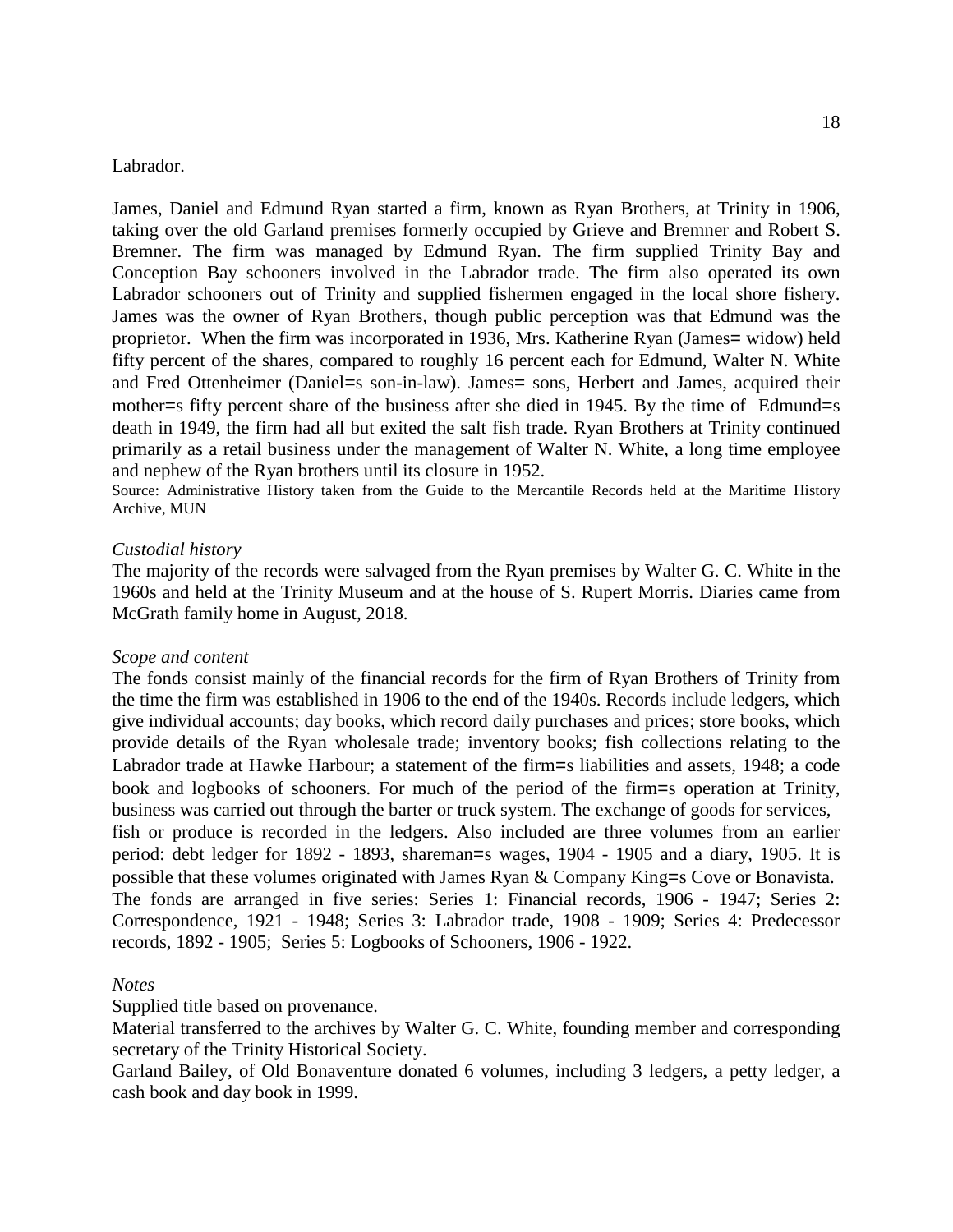Alma Ottenheimer in October 2000 donated the following: receipt book bearing the name AGuide@; Official log book of schooner AVirginia@ - 1906; Schooner ARichard Greaves@ account book - 1907; Log book of schooner AVirginia@ - 1907; Log book of schooner AVirginia@ - 1908; Log book of schooner AVirginia@ - 1910; Log book of schooner AR.J. Owens@ - 1916; Log book of schooner AR.J. Owens@ - 1917; Log book of the British schooner AElizabeth Pritchard@ - 1917; Schooner AMargurete Ryan@ guide book - 1917; Agreement and account of crew AMargurete Ryan@ - 1921; Official log book of Schooner AMargurete Ryan@ - 1922;

Curtis Coles of Gander in April 2001 donated a diary, 1905 and an account book, 1908. Location: Mercantile Records Box 8 and 9 and shelf.

### **Series 1: Financial records. - 1906 - 1947. - 2.95 m**

The series consists of all the bound volumes containing the financial records of Ryan Brothers Trinity. The series are quite complete and include, ledgers, 1906 - 1947, (14 volumes) petty ledgers, 1908 - 1943 (6 volumes); day books, 1907 - 1943 (19 volumes); journals, 1910 - 1936 (3 volumes); duty books, 1908 - 1911; store cash books, 1909 - 1940 (4 volumes); stock books, 1914 B 1917 (2 volumes); accounting books, 1909 - 1917 (2 volumes); landing book, 1911 -1916; inventory book, 1912 - 1919; labour book, 1918 - 1928; charter book, 1907 - 1920; ordering book,1940 and cash book, 1908 - 1945 (5 volumes).

#### **Series 2: Correspondence. - 1921 - 1948. - 0.8 cm**

Some pieces of unrelated correspondence, a statement of funds to the Colonial Cordage Co. and a copy of the Statement of Liabilities and Assets for Ryan Brothers, Trinity, Dec 31, 1948.

### **Series 3: Labrador trade. - 1908 - 1909. - 2 cm**

Two fish collections books for Labrador. One entitled, Codfish collected by schooner from Hawke Harbour dealers, 1908; the second: Labrador receipt book, 1909. The books contain the name of the independent supplier - Askipper@ and the amount of fish collected.

#### **Series 4: Predecessor records. - 1892 - 1905. - 5 cm**

Four volumes that probably originate with either James Ryan & Company, King=s Cove or James Ryan, Bonavista. A Debt Ledger, 1892 - 1893 lists debts owing to the end of the year. Shareman=s Wages, 1904 -1905 lists shares paid per individual vessel involved in the Labrador fishery, bookkeeper John White. Both include individuals from Bonavista Bay. A diary that gives an account of business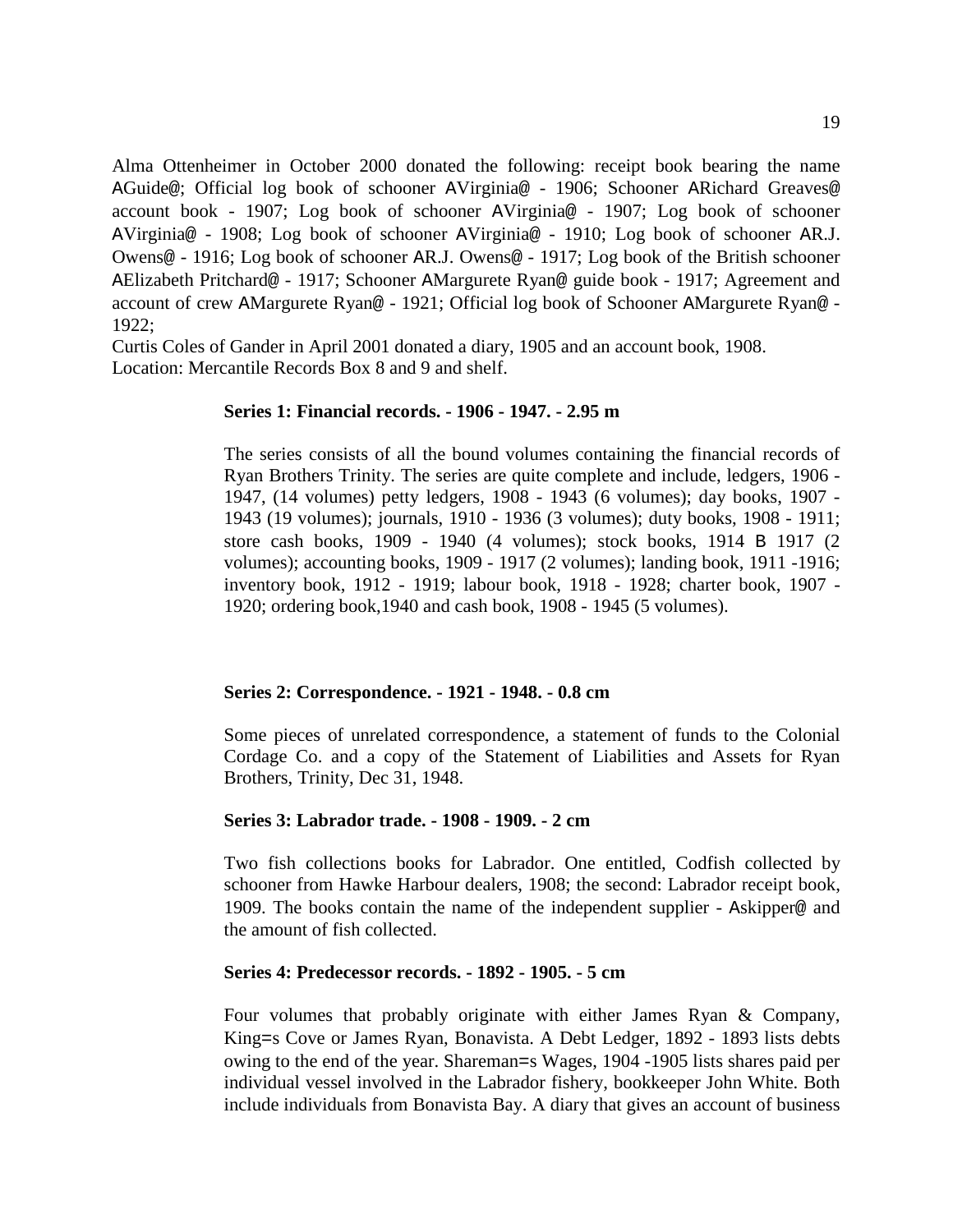and weather for the months of June - August, 1905.

### **Series 5: Logbooks of Schooners. - 1906 - 1922. -15.3 cm**

This series consists of logbooks of various schooners belonging to Ryan Brothers which give an account of the master, nature of voyage, list of crew, dates of arrival and departure at each port of call and a detailed account of each day at sea. The official logbooks also contain information and guidance for ship masters. The series also contains an account book belonging to the schooner ARichard Greaves@, 1907. The series also contains various customs papers acquired by several of the Ryan Brothers Vessels.

### **Series 6: Miscellaneous – 1922 – 1952 – 3.4 cm**

This series consists of a number of different items that belonged to the Ryan Brothers. Such items included are flyers, catalog, telegrams, price lists, and invoices.

*Finding aid* A detailed finding aid is available.

# **Robinson Brooking & Co. Price Book. - 1850 - 1858. - 0.5 cm textual records**

#### *Administrative history*

George R. Brooking, a native of Wareham, Dorset, came to Newfoundland in 1811, to work as a clerk for his uncle, George Garland, at Trinity. He became a junior resident partner at St. John=s, of the firm of Hart, Eppes, Gaden and Robinson, and later with John Bingley Garland in Robinson, Brooking and Garland. The firm=s St. John=s premises were destroyed in the fire of 1846, but rebuilding commenced soon thereafter. In 1849 Robinson, Brooking and Company expanded to Trinity, leasing the old Garland premises from their partner in London, John Bingley Garland. Robinson died in 1850 and Brooking continued under the name of Brooking and Co. The firm relinquished their lease on the Garland premises in 1869, the year in which Brooking died, and Grieve and Bremner took over the property.

Source: Administrative History taken from the Guide to the Mercantile Records held at the Maritime History Archive, MUN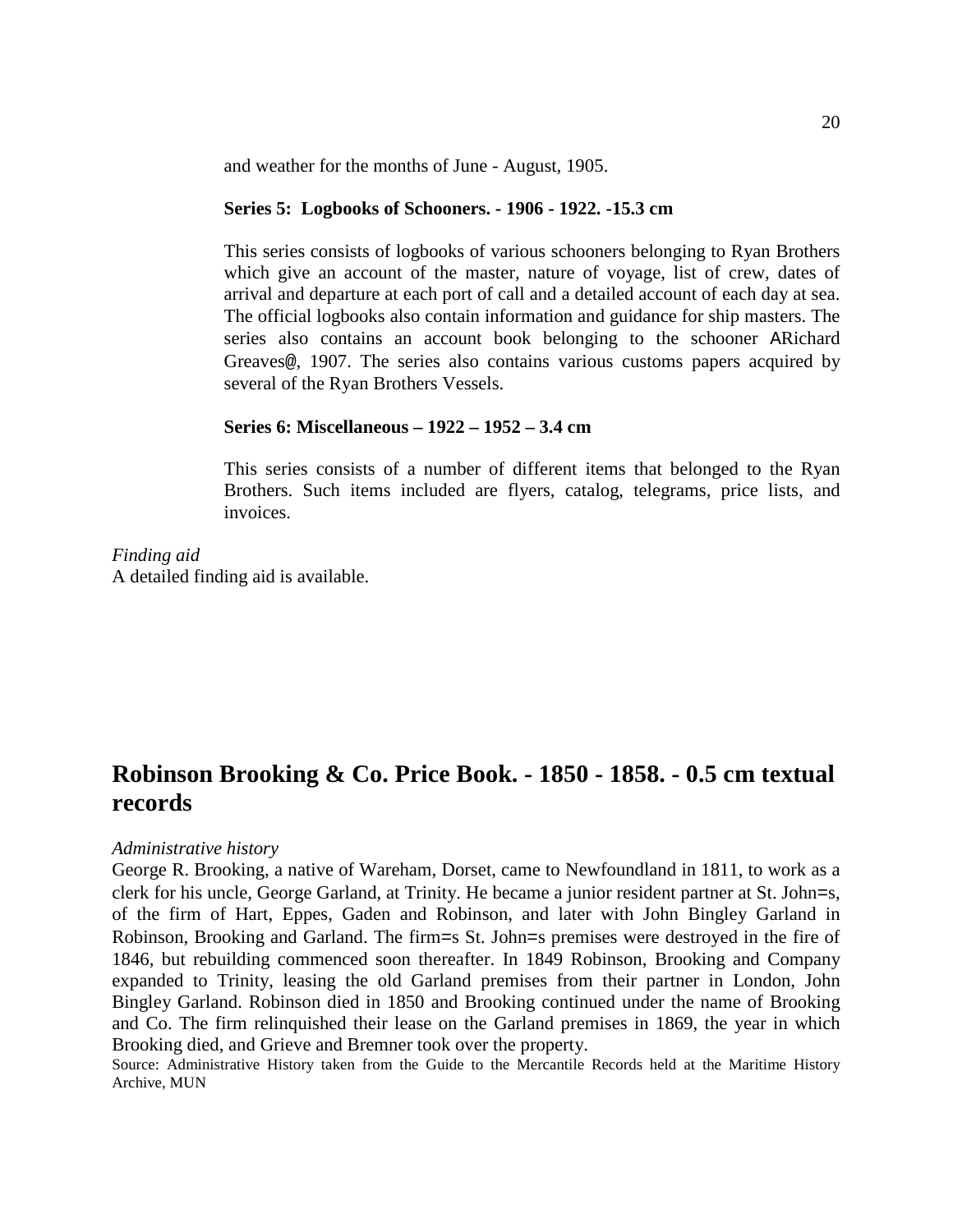### *Scope and content*

This book lists the prices of a huge inventory of goods, supplies, fish and timber products and produce. The page heading on page 2 reads ATrinity current prices for cash and barter agreed on between Messrs. Robinson Brooking & Co. and R. Slade & Co.@ Entries are made for summer and winter prices from 1850 - 1858.

#### *Notes*

Supplied title based on description.

A price book for the period 1859 - 1872 is held at the Maritime History Archive, Memorial University of Newfoundland.

Location: Mercantile Records Box 8.

# **CHURCH AND PARISH RECORDS**

# **The Anglican Parish of Trinity fonds. - 1753 - 2017. – 87.75 cm textual records**

### *Administrative history*

The Anglican Mission at Trinity dates back to the early 18<sup>th</sup> century. In 1729, at the request of the people of Trinity and surrounding areas, the Society for the Propagation of the Gospel in Foreign Parts sent The Reverend Robert Kilpatrick to establish a mission at Trinity. A church was built soon after his arrival. The records of births, marriages and burials of the parish began in 1753 and included communities throughout Trinity Bay. In 1825 Newfoundland became part of the See of Nova Scotia and in 1839 Bishop Spencer became the first Bishop of the See of Newfoundland*.* In the early 1870s the parish of Trinity included communities from English Harbour to British Harbour including Ireland=s Eye, but by the middle of the decade, a separate parish was established at Trinity East. Many of the communities that made up the parish were resettled under the provincial government resettlement program of the 1960s. In 1971 the parish of Trinity combined with the parish of Trinity East-Port Rexton. This arrangement lasted for a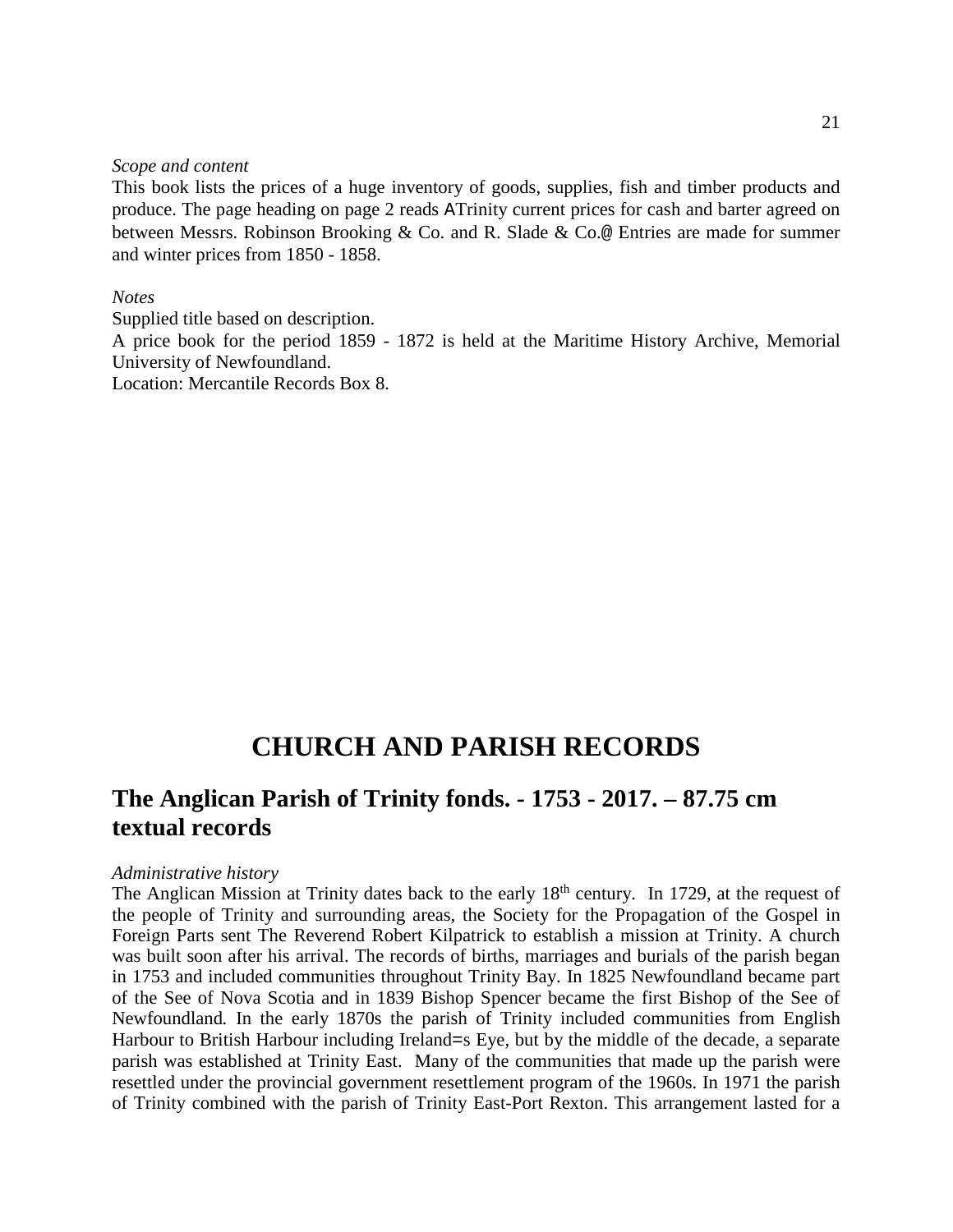decade and in 1981 the parishes separated along traditional lines. From 1981 to the present time the parish of Trinity has included all the communities from Trinity to New Bonaventure Source: Parish of Trinity fonds; Encyclopedia of Newfoundland and Labrador; Trinity Historical Society files.

### *Custodial history*

Records were held at the Rectory of the Parish of Trinity.

Parish Service Register, 1887 - 1913 was deaccessioned from the Eastern Diocese of Newfoundland and Labrador Archives on July 25, 2001 and added to the fonds.

Parish Church Registers; 1753 - 1867 (3 volumes) was deaccessioned from the Eastern Diocese of Newfoundland and Labrador Archives on June 28, 2002 and added to the fonds.

Register of Services, 1918 - 1934 for services held in Little Harbour, Delby=s Cove, Spaniard=s Cove, Dunfield, Lockston and Goose Cove was deaccessioned from the Eastern Diocese of Newfoundland and Labrador Archives in November 2002 and added to the fonds.

Rev. Henry Johnson=s Diary, 1881 and Financial Documentation concerning the Building of the New Parsonage in 1916 was donated by Mr. Mark Allston of Orleans, Ontario in September 2003.

#### *Scope and content*

The fonds consist of early and more recent records of the parish. The early records include a parish list for 1878, a list of persons confirmed in the parish, from 1882 - 1888; parish service register, 1887 - 1913; Rev. Henry Johnson=s Diary, 1881; annual reports of the St. Agatha=s Branch of the Girls= Friendly Society, 1907; offerings from the Trinity Mission, 1904 - 1912 and 1923 - 1928. For the mid - 20th century records include: register of services, 1918 - 1934, minute books of the parish council, 1946 - 1971*,* parish list, 1943; diocesan funds account, 1927 - 1929, 1944 - 1957; accounts and rector=s stipend, 1935 - 1962; members of the parish council 1947; correspondence from the Central Diocese for the period 1971 - 1981, when the parish was combined with that of Trinity East - Port Rexton and invoices, 1972 - 1985. The fonds also includes the original and photocopies of the registers of births, marriages and burials for the parish, 1753 - 2002.

#### *Notes*

Supplied title based on provenance.

Donated by Rev. G. Colbourne, Rector of the Parish of Trinity, 2000.

Copies of the Parish Registers, 1753 - 1867 are available at the Provincial Archives of Newfoundland and Labrador and the Eastern Diocese of Newfoundland and Labrador Archives. A nominal index to the parish registers, compiled by the Genealogical Society of Newfoundland

and Labrador, is available.

Further accruals are expected.

Location: Church Records Boxes 5, 14, 14a and 15.

# *Finding aid*

A detailed finding aid is available.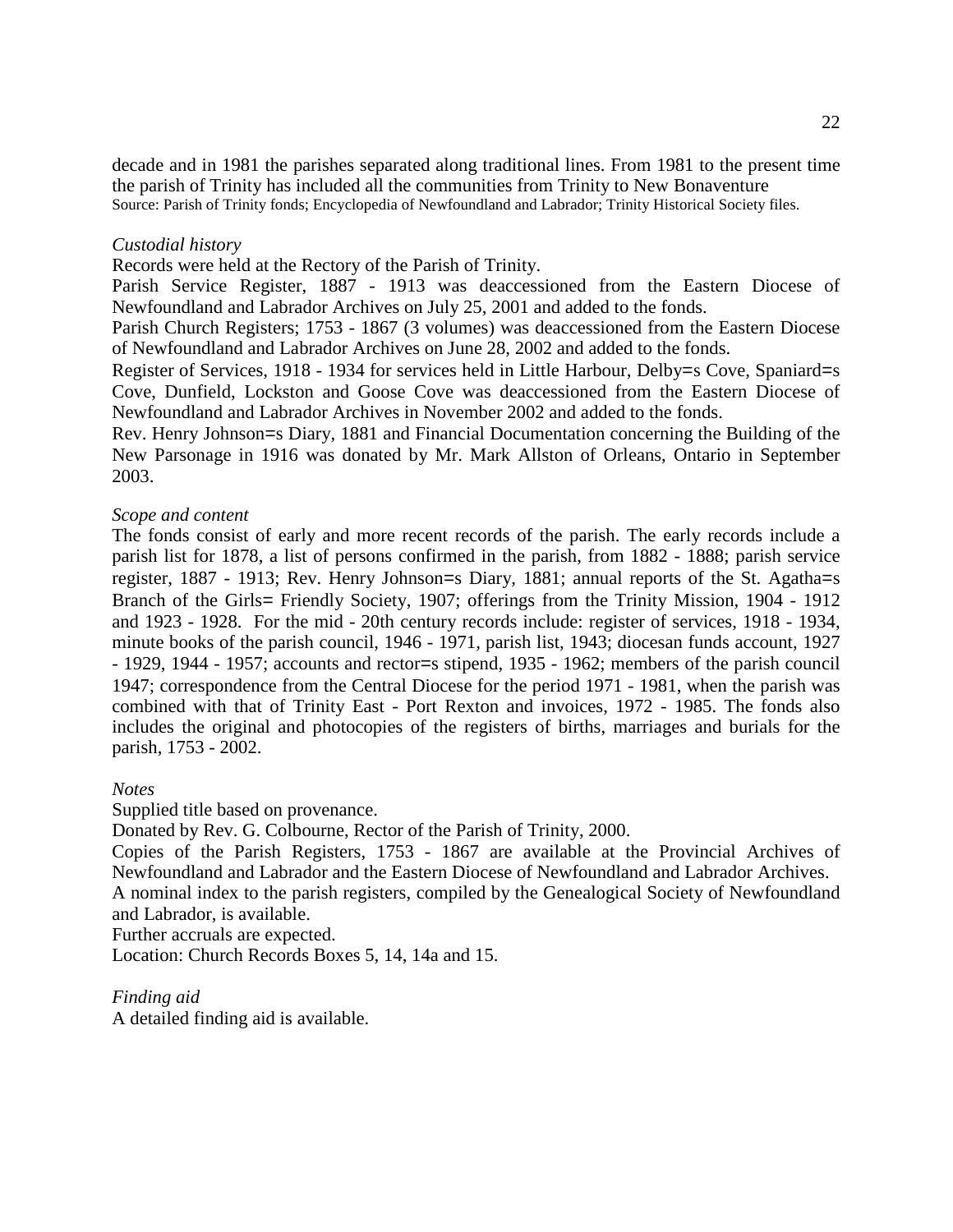# **St. Paul=s Anglican Church (Trinity) fonds. - 1756 - 2010. – 136.5 cm textual records, graphic material, architectural and cartographic drawings**

# *Administrative history*

The Anglican Congregation at Trinity dates back over 270 years. The Reverend Robert Kilpatrick established the first mission at Trinity in 1729, and it is generally thought that the first church was built at that time. On May 23rd, 1820 the pillars of a new church were laid. This church, similar in design to many English churches of the time, had an upstairs gallery and could seat over 600 people. The present church was built in 1892. It was designed by American architect Stephen C. Earle and built by master builder Caleb Marshall. Two other churches of the same design are at Digby and Windsor, Nova Scotia. The church serves as the mother church of the Parish of Trinity.

Source: St. Paul=s Anglican Church fonds; David R. L. White; Florence M. White.

#### *Custodial history*

The records were kept and maintained in the rectory of the Parish of Trinity, and in St. Paul=s Church. The minutes of vestry, 1823 - 1845; vestry register, 1897 - 1913; Sunday School roll books, 1896 - 1900 and 1914 - 1920; visitor=s book, 1825 - 1952 were held at the Eastern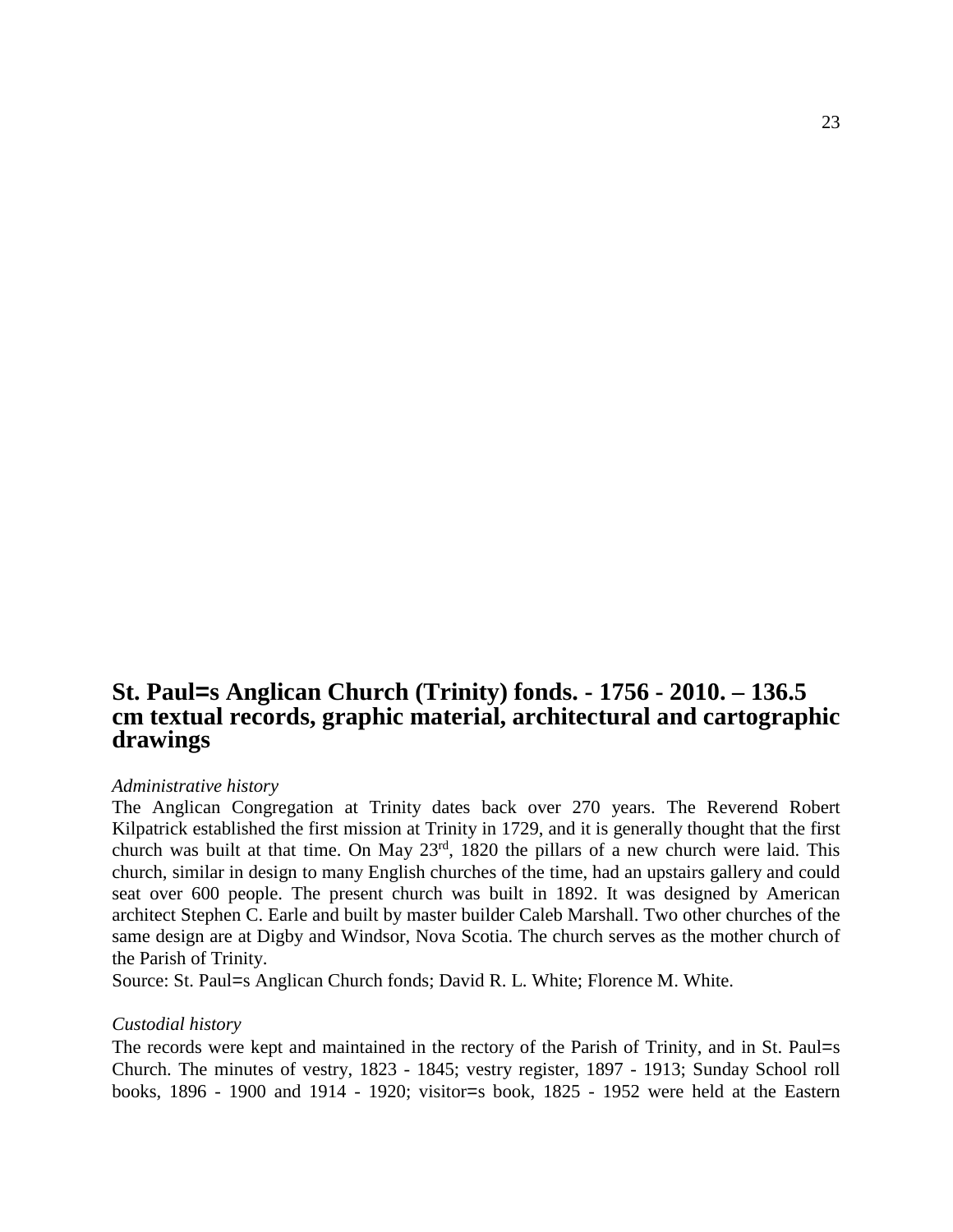Diocese of Newfoundland and Labrador Archives until July 25, 2001 when they were deaccessioned and returned to Trinity and added to the fonds.

# *Scope and content*

The fonds contains records of the administration of the church of St. Paul=s from 1823 - 1969, and includes the minutes of meetings of vestry, records of committees and boards, financial records, correspondence and invoices, vestry registers, clergy=s records, some legal documents re the acquisition of land, and seating plans for both the old and the new church. Other records include photographs of the present and the former church, as well as portraits of many of the rectors of the parish; a full set of plans for the building of the church by architect Stephen J. Earle; a painting by J. S. Hayward of the Anglican Cathedral of St. John=s; and visitors= books.

The records have been organized in 11 series according to form and function; Series 1: Minutes of Vestry, 1823 - 1958; Series 2: Committees and Boards, 1892 - 1945; Series 3: Financial Records, 1879 - 1964; Series 4: Correspondence, 1913 - 1957; Series 5: Vestry Registers, 1897 - 1987; Series 6: Clergy=s Records, 1756 - 1969; Series 7: Legal documents, 1895; Series 8: Sunday School, 1896 – 1913, 1944 - 1948; Series 9: Visitors= Books, 1825 - 2010; Series 10: Plans and blueprints, [1827 - 1980]; Series 11: Photographs

# *Notes*

Supplied title based on provenance.

The fonds consist of 70 cm textual records, 12 architectural and cartographic drawings; 20 photographs, 20" x 24" or smaller and 2 paintings.

The majority of the records were donated by the Rector of the Parish of Trinity, the Rev. G.

Colbourne, July 2000. The remainder were located in the Church tower. They were subsequently transferred to the archives. The church plans, photographs and paintings will not be available until they have received conservation treatment. The latter two are presently on display in the church.

Location: Church Records Boxes 1 - 8, shelf and map cabinet

# **Series 1: Minutes of Vestry. - 1823 - 1958. - 14 cm**

The vestry committee is the body that makes decisions regarding the church building and the congregation. Members of the committee include the church wardens, members of vestry and the rector. The minutes of vestry record discussions and decisions relating to the maintenance of the church, new buildings and additions, and matters concerning the congregation. The minutes also include the annual congregational meetings that are held usually in January or February and the election of officers for the new church year.

The series consists of eight original volumes.

*Notes*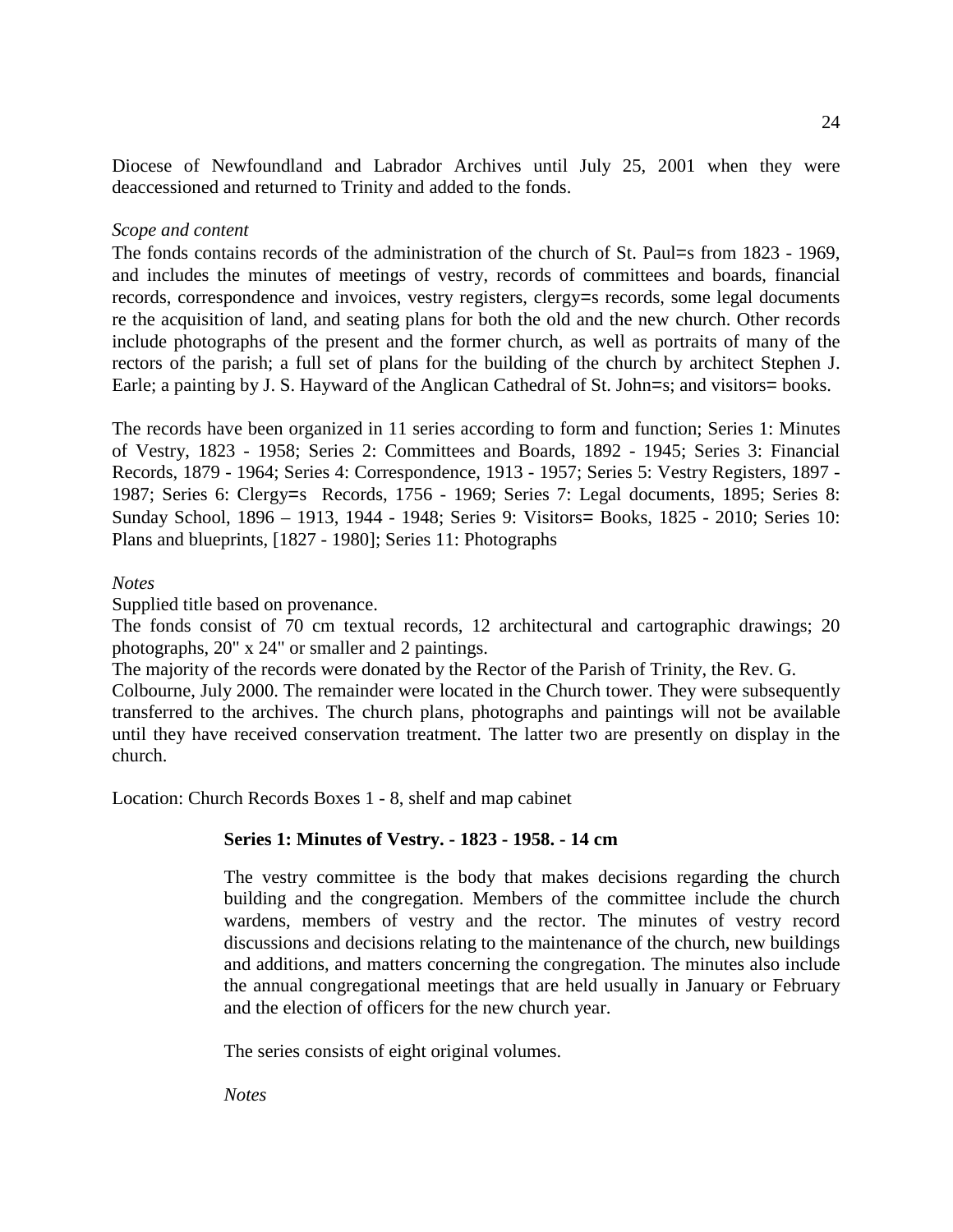The original volume for 1823 - 1845 was held in the Eastern Diocese of Newfoundland and Labrador Archives in St. John=s until July 25, 2001 when it was deaccessioned and returned to Trinity.

# **Series 2: Committees and Boards. - 1892 - 1945. - 4 cm**

The series consists of minutes of meetings of the various committees established by the members of the congregation to carry out specific projects. The committees are as follows: Building Committee, 1885 - 1893; Parish Hall Building Committee, 1896 - 1908; Cemetery Board, 1874 -1879, 1908 - 1938; Lighting and Memorial Committee, 1945.

# **Series 3: Financial Records. - 1879 - 1964. - 22 cm**

The series includes all the records having to do with financial matters and consists of: Synod fund, 1879; cemetery tax, 1891 - 1957; parish hall, 1903 - 1957; labour and cash given for building St. Paul=s parsonage stable, 1906; receipts, 1908 - 1958; diocesan offering, 1909 - 1957; insurance, 1911 - 1957; accounts, 1912 - 1964; weekly offerings, 1918 - 1952; rectory, 1941 - 1957; an account of the Jubilee fund, 1944 - 1945; rector=s stipend, 1945 - 1958; collections, 1945 - 1969; film expenses, 1950's and garden party, 1956 - 1958.

# **Series 4: Correspondence. - 1913 - 1957. - 1 cm**

With the exception of one file, this material was found in the Church tower of St. Paul=s in 2000. It was brought to the Trinity Historical Society for the Archives. The correspondence consists mainly of invoices and letters relating to supplies and the maintenance of the church.

# **Series 5: Vestry Registers. - 1897 - 1987. - 3 cm (3 volumes)**

The vestry registers record the services held at the church, numbers attending, topic of the sermon, visiting clergy and other remarks...

# **Series 6: Ministers= Records**. - **1756 - 1969. - 3 cm**

The series consists of a minister=s work book and diary for 1881; a book containing sermons and notes from the scriptures, 1903; some service schedules, printed hymns and a photocopy of a document concerning St. Paul=s Church dated 1756 - 1757 and a list of congregational members..

# **Series 7: Legal documents. - 1895. - 1 folio.**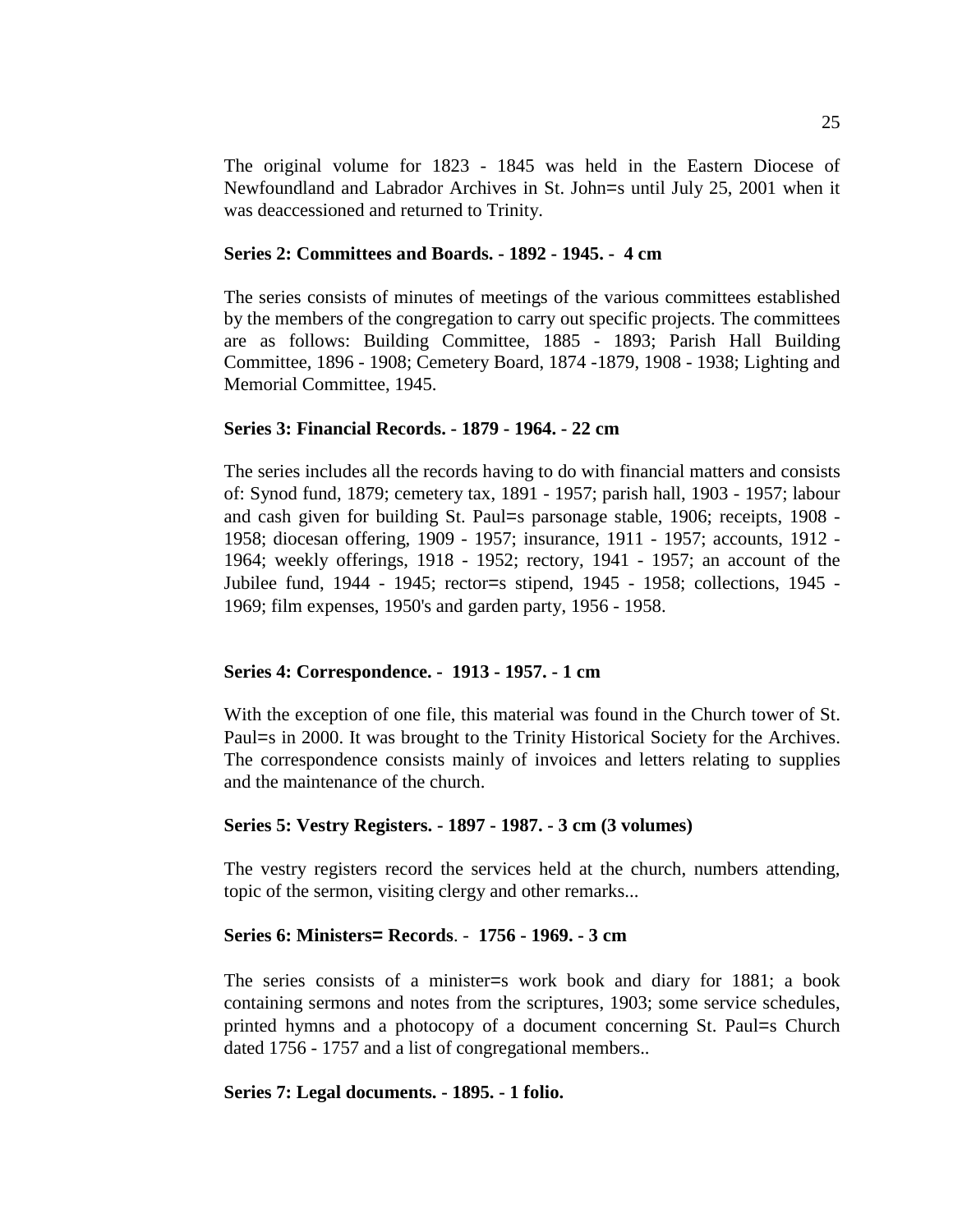An unsigned Bill of Sale drawn up re the sale of Garland land to the Diocesan Synod, 1895.

# **Series 8: Sunday School. - 1896 - 1913. - 2 cm**

A roll book of those attending Sunday School, 1896 - 1920, font roll, 1940's, an English Hymnal; Services for Young and Old and published material from the American Humane Education Society.

# **Series 9: Visitor=s Books. - 1825 - 2010. – 19.6 cm (5 volumes)**

The visitor=s books are kept to record non-parishioners visiting the church both for interest and to attend church service.

# **Series 10: Plans and blueprints. - 1827 - 1980. - 12 architectural drawings and cartographic drawings**

The series includes a set of architectural drawings (12 pieces) for the building of the 1892 church by architect Stephen J. Earle; a diagram of the Church of England cemetery at Trinity, nd; two blueprints, entitled Trinity Parish Hall Alterations: Floor Plans, Sept. 1980; and Building Sections, Oct. 1980; Plot plan and plan of the new Church of England cemetery at Trinity, nd; seating plan of the old church, 1827,1878, and the new church, 1894, and 1921 (2 copies); a copy of the ARough Plan@ showing the position of Garland=s Paddock near the Church, Trinity, 1895, and a plan of the Garlands estate at Trinity.

# **Series 11: Photographs. - 20 photographs, 2 paintings**

The series consists of photographs and paintings that were on display in the church. Seventeen of the photographs are of rectors past and present, three images are of the old and the new church. There is an ink and wash drawing of the old church and a painting of the Anglican Cathedral in St. John=s by J. S. Hayward.

*Finding aid* A detailed finding aid is available.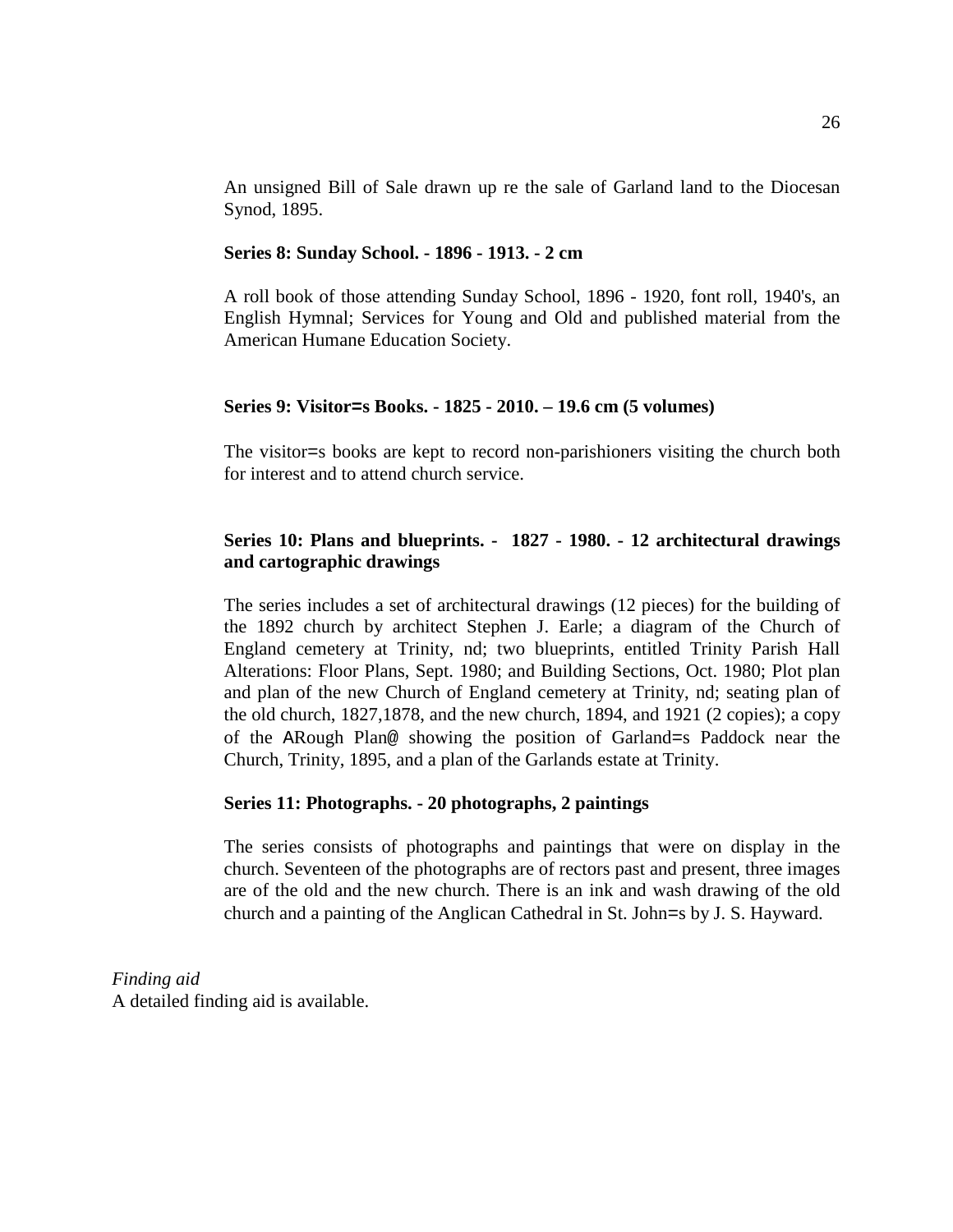# **St. Paul's Anglican Church Women's Guild –** A.C.W. 1900-1984 20.5cm textual records

# **Series 1: Financial Reports**

A record of items purchased and expenses throughout the year. The ledgers also include lists of work the women did for "sales of work", rectors stipend, grocery ware fund, collection that was taken at meetings and bank account information.

- 1.01 Book 1902 1906
- 1.02 Book 1906-1913
- 1.03 Ledger 1914-1947 (1921 missing)
- 1.04 Ledger 1947-1970
- 1.05 Financial Reports 1963, 1964, 1976-1984

Records of goods and bake sales summers 1977 & 1978

These books contain lists of items sold each day and the ladies who sold the items. There is also a book containing a list of ladies names and what they made. During these two summers the ladies of the organization held afternoon teas as a fundraiser for the church. The ladies would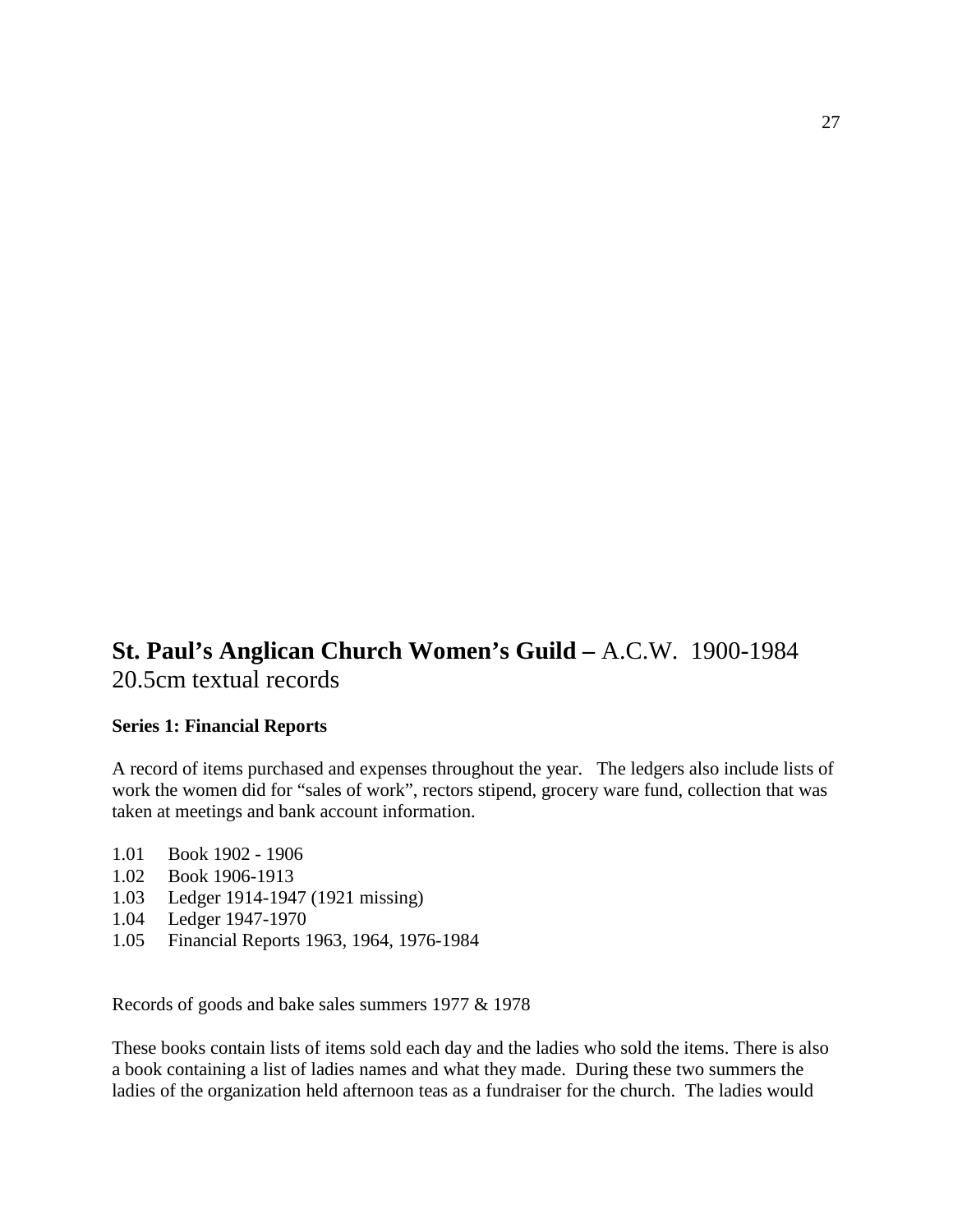take turns everyday and offer tea, coffee, sandwiches and biscuits.

| 1.01.01 | June $25$ – September 3, 1977     |
|---------|-----------------------------------|
| 1.01.02 | July 1 – September 2, 1978        |
| 1.01.03 | List of work completed by members |

# **Series 2: Minutes**

Record of meetings for St. Paul's Guild records the business of their meetings, record of who was to clean the meeting room for the next meeting, collection taken during the meeting and how many members were present at the meeting.

**Minutes** 

| 2.01 | 1909-1911 |
|------|-----------|
| 2.02 | 1916-1923 |
| 2.03 | 1924-1926 |
| 2.04 | 1927-1942 |
| 2.05 | 1942-1943 |
| 2.06 | 1944-1949 |
| 2.07 | 1957-1965 |

# **Series 3: Record of Members Attendance & Rules**

The first few pages of this book lays out the rules of the organization, "good works" that members are expected to do and the prayers that are to be said during meetings. This book also gives a listing of members for each year, records their attendance to meetings, and records any events that happened during the year. The first entry in the book is on Feb 4, 1914. Years of entry include 1914, 1915, 1957, 1917, 1919, 1924, 1926-1931.

3.01 1914-1931 3.02 1964

# **Series 4: Women's Sewing Circle**

The women of The Guild would meet once a week (usually on Wednesday evenings from 7:30 – 9:30, unless it was the season of Lent) and sew and prepare items to sell as a way of making money for The Guild.

4.01 1900-1901, 1914 (Rules for the Women's Sewing Circle)

- 4.02 1903-1908 (attendance in the back of book for 1904-1907)
- 4.03 1911-1916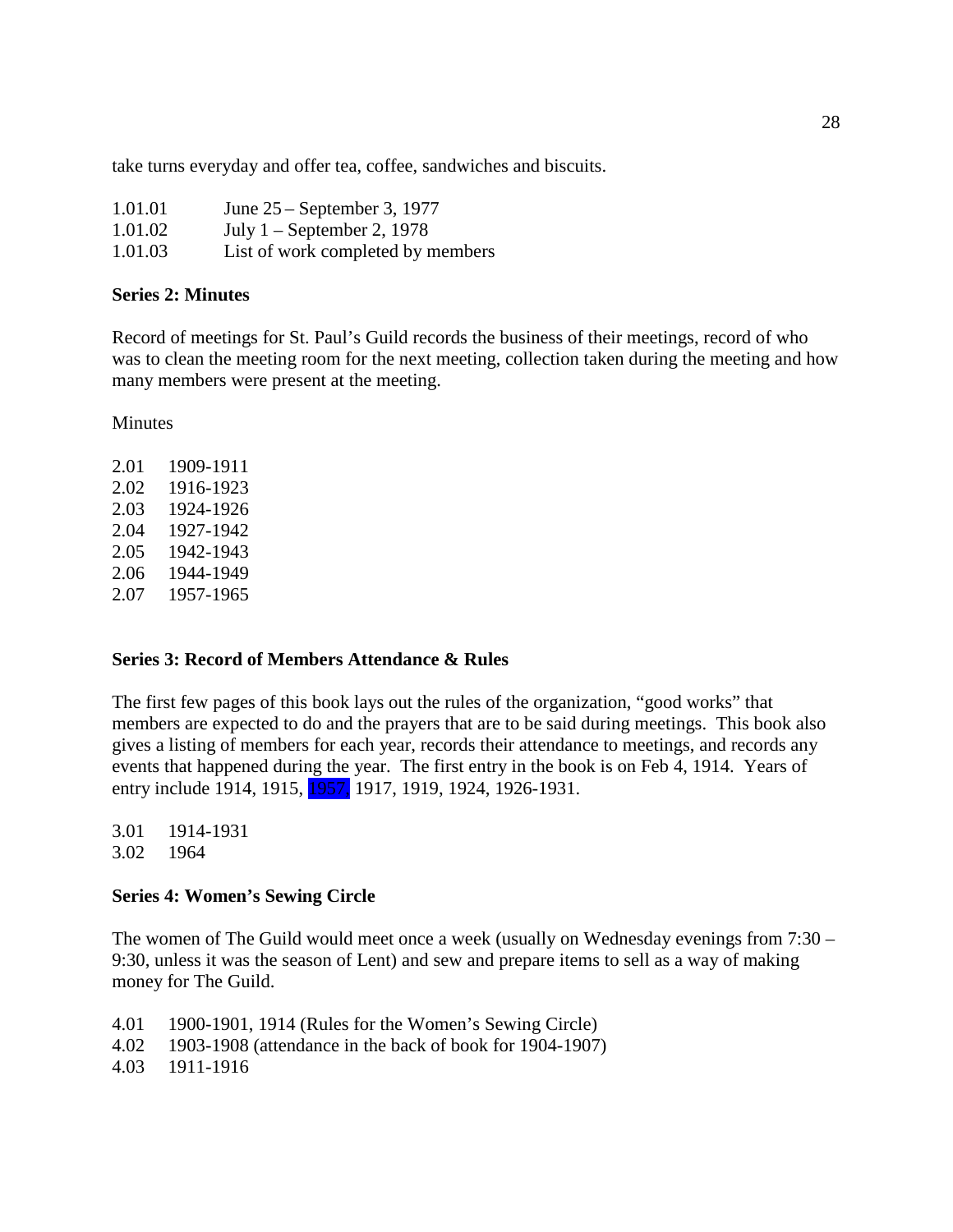# **Series 5: Correspondence**

Letters for request of donation, thank you letters from Golder Heights Manor, thank you letters from The Church of England Orphanage and letters seeking various items needed for The Guild.

# **Series 6: Miscellaneous**

Various letters and receipts found in the back of Ledger (1.03). Most of these items are for the years 1943, 1945-1947.

# **St. Luke's Church (Old Bonaventure) fonds. - 1889 - 2004 – 30.8 cm textual material**

# Administrative history

"The first [St. Luke's] was in the vicinity of the old cemetery nearer to the harbour. It was blown down in a June gale. An interesting note is that a cow that was seeking protection from the elements was killed in the collapse.

A Mr. Short was in charge of the building of the present edifice and some lumber, namely the wide hemlock boards from England, was salvaged from the old ruins. The present church was consecrated by Bishop Jones on November 13, 1892 when The Rev'd. William Weaver was rector of the parish. [The service was at 10:30 a. m. and 54 people attended.] The original roof was covered with Trinity Bay slate and the belfry stood separate from the main building.

In the mid nineteen hundreds the wood posts were replaced by concrete pillars and the bell was moved to a newly constructed tower. In more recent times the roof received repairs both inside and out and an attractive spire was added atop the tower."

Source: TIDINGS, May 2000 (a newsletter of The Bonaventure- English Harbour Development Association)

#### Custodial History

The records were kept and maintained at St. Luke's Church, Old Bonaventure until 2009 when they were donated to the archives by a congregational/community committee.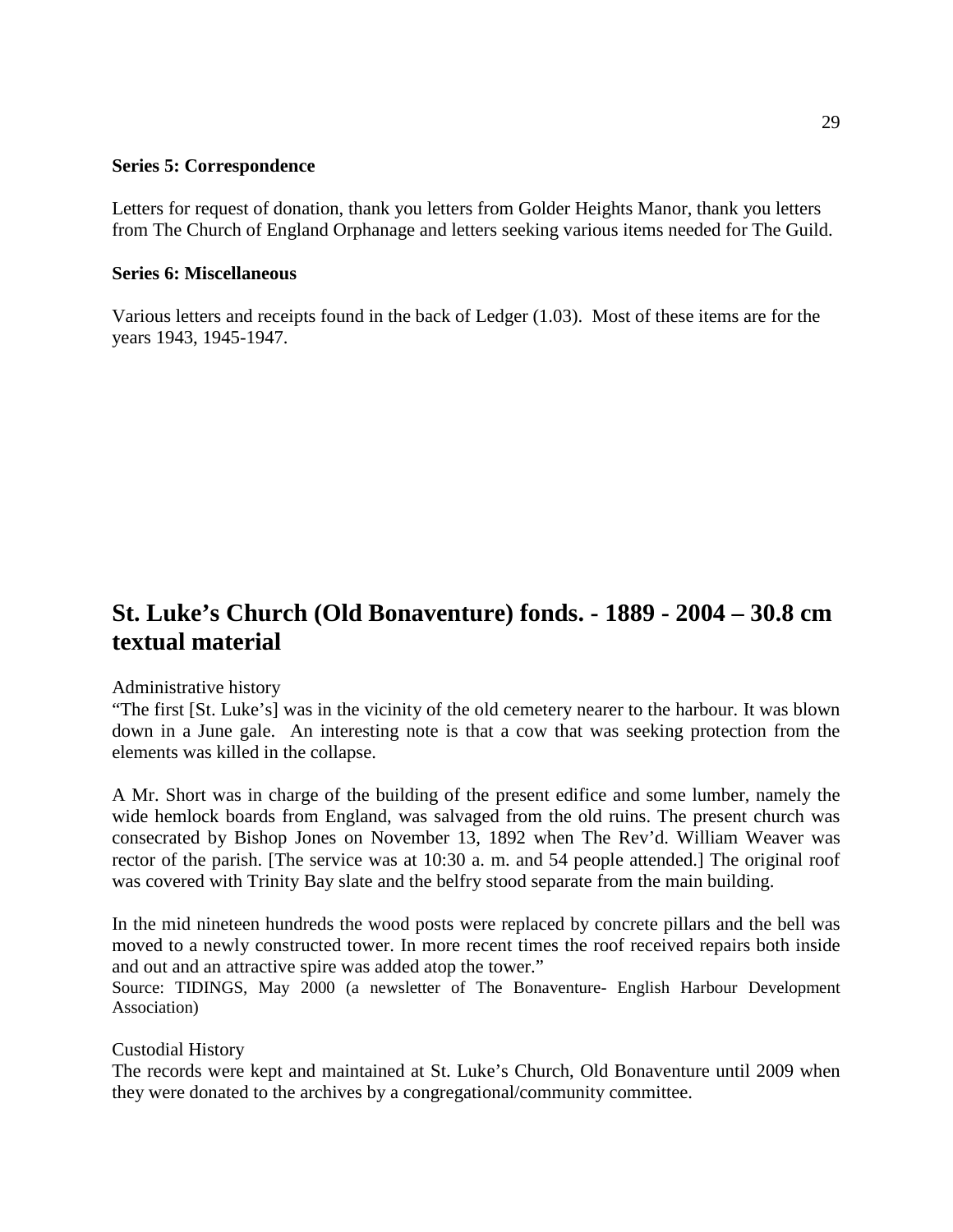Scope and Content

The fonds consist of four Vestry Books for the years 1889 - 2004. Financial records for 1963- 1990 that covers the income and expenditures related to the church's operation and records of Congregational Meetings from 1927 – 1962 and 1964 – 1991.

The records have been organized into a series according to form and function.

**Notes** 

Supplied title based on provenance.

Donated by the committee to deal with the closeout of St. Luke's; financial records for 1963 – 1990 and records of congregational meetings for 1927 – 1962 and 1964-1991.

# **Series 1: Vestry Books. - 1889 - 2004. - 9 cm**

Vestry books are maintained in the vestry of a church and are written up after each church service by the person who conducted the same.

The series consists of four original volumes:

- 1.01 Vestry book 1889 1926
- 1.02 Vestry book 1926 1942
- 1.03 Vestry book 1942 1968
- 1.04 Vestry book 1968 2004

### **Series 2: Financial Records. - 1963 - 1990. – 15.9 cm**

This series includes all the records having to do with financial matters and consists of the records of the financial transactions that are relevant to St. Luke's Church, Old Bonaventure. This includes the loose paper records from 1982 - 1985, 1988 1990, 1994-1995, 1999-2004. The financial record books from 1963 - 1978, 1986, 1987, 1988-1989, 1990. It also includes quarterly reports from 1994-1995 and 1999-2003 which provide a breakdown of individual giving to the Church.

2.01 Financial Records 1963 - 2004

2.02 Quarterly Reports 1994 – 2003

2.02.01 Quarterly Reports 1994 -1995 2.02.02 Quarterly Reports 1999 - 2001 2.02.03 Quarterly Reports 2002 - 2003

### **Series 3: Minutes of Meetings & Financial Records. 1927 - 1962; 1964 - 1991. - 4 cm**

This series includes records having to do with financial matters and records of Congregational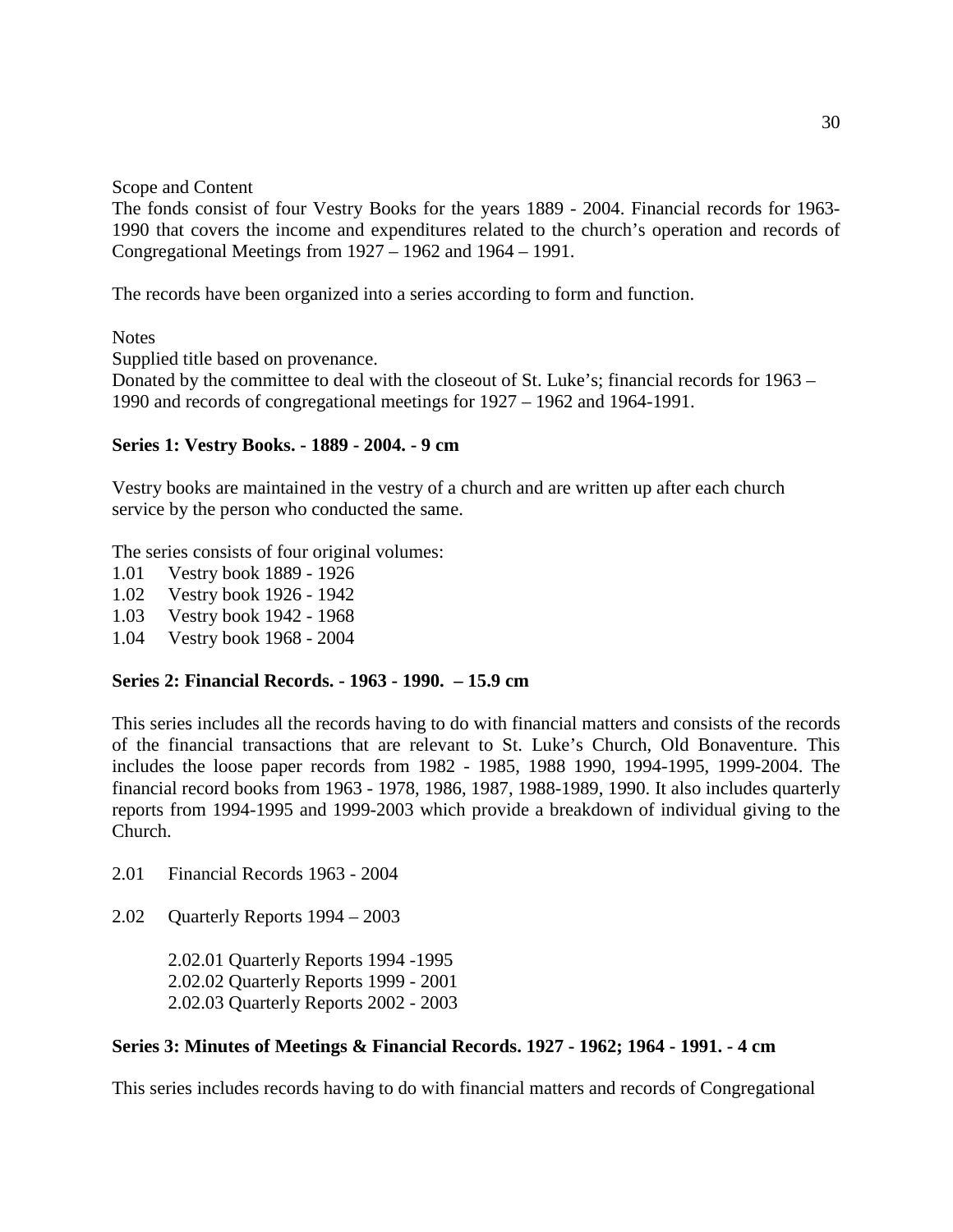Meetings for St. Luke's Church.

 $3.01$  1927 – 1962 3.02 1964 – 1991

#### **Series 4: Christmas Memorial Request Sheet.- 0.8 cm**

This series includes request sheets which would be submitted in order to light a bulb in memory of someone or sing a hymn in their memory.

Location: Church Records Box 20 and 21.

# **The Anglican Church of the Holy Nativity (Little Harbour) fonds. - 1931 - 1964. - 4 cm textual records**

#### *Administrative history*

The re-settled community of Little Harbour is located at the entrance of Smith Sound, about 25 km from Trinity. Around 50 - 60 people lived in the community at the beginning of the  $20<sup>th</sup>$ century, and by 1945 the population had risen to 158. The community was in the parish of Trinity. The first entry in the vestry register for The Church of England Church of the Holy Nativity at Little Harbour is for Evensong, held on Feb. 20, 1931 with lay reader B. Burridge. The community was resettled under the provincial government resettlement program in the 1960s, by which time many residents had already left the community. The church officially closed on August 25, 1969.

Source: Church of the Holy Nativity (Little Harbour) fonds; Encyclopedia of Newfoundland and Labrador.

#### *Custodial history*

Since the closing of the church at Little Harbour, the records have been kept at the Rectory of the Parish of Trinity.

#### *Scope and content*

The fonds consist of vestry registers, 1931 - 1964; income and expenditures for 1947 - 1964 and minutes of vestry meetings, 1959 - 1964.

#### *Notes*

Supplied title based on provenance.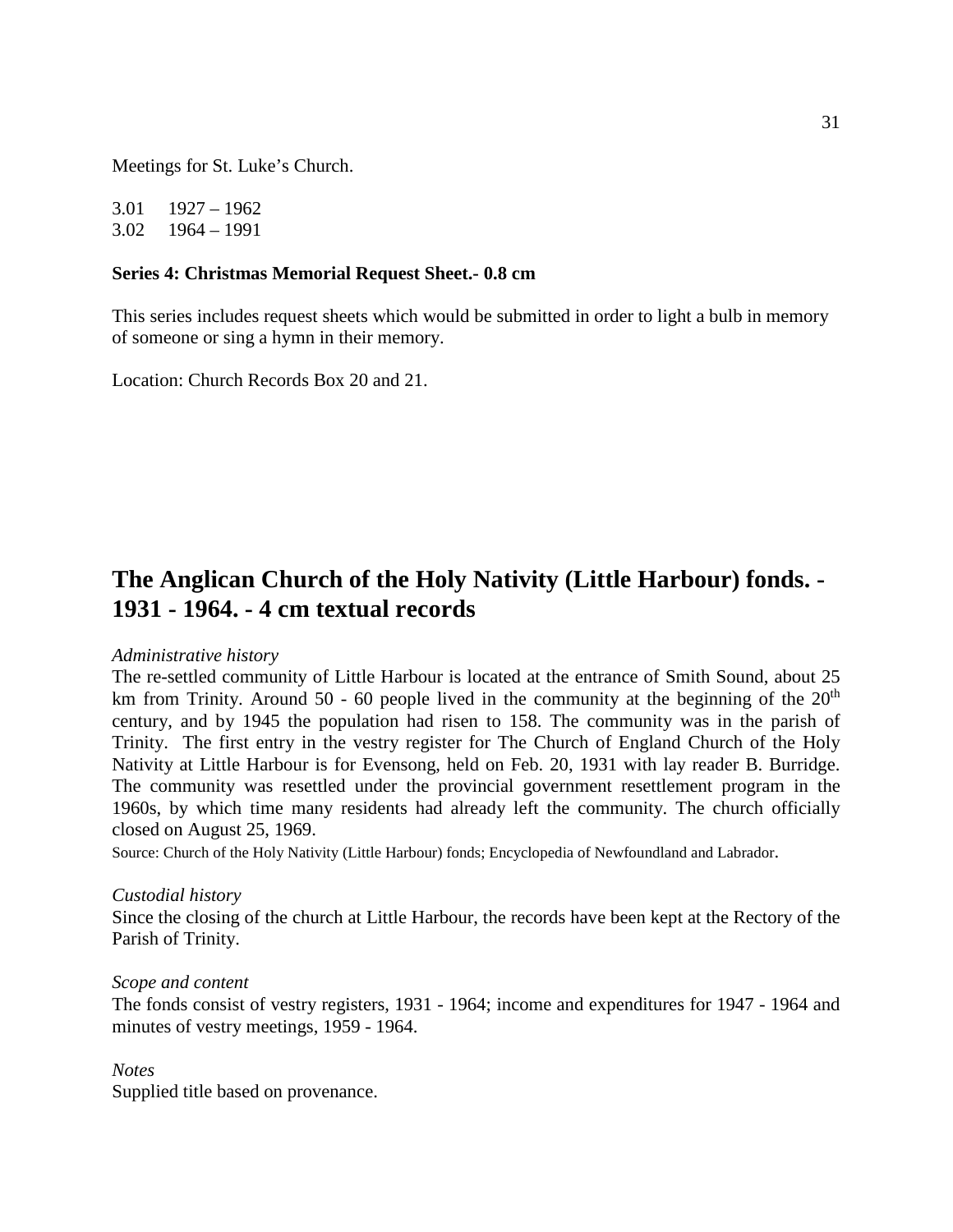Donated by the Rector of the Parish of Trinity, Rev. G. Colbourne, July 2000. Location: Church Records Box 9.

# *Finding aid*

A detailed finding aid is available.

# **St. Augustine=s Church, (British Harbour) fonds. - 1854 - 1968. - 9 cm (5 volumes) textual records**

### *Administrative history*

British Harbour is a community on the north side of Trinity Bay, about 19 km south of Trinity, in the Parish of Trinity. In 1836 there was a resident population of fifty-two people. The population reached its peak in 1901, with 224 people in the community. The cemetery book, named for Saint Augustine=s Church dates from 1883, indicating that the Church was built by that time. British Harbour came under the provincial government=s resettlement program of the 1960s. The final entry in the church records is for 1968. The church probably closed the same year. Source: St. Augustine=s Church (British Harbour) fonds; Encyclopedia of Newfoundland and Labrador.

# *Custodial history*

After resettlement the records were kept at the Rectory of the Parish of Trinity. The vestry register, 1890 - 1921, was held at the Eastern Diocese of Newfoundland and Labrador Archives until July 25, 2001 when it was deaccessioned and entrusted to the Trinity Historical Society Archives.

#### *Scope and content*

The fonds consist of a lay reader=s license, 1854; cemetery accounts for 1883 - 1967; vestry register. 1890 - 1921; an account book for 1945 - 1968 and an account of the Rector=s stipend and church expenses for 1939 - 1968. The books provide information on persons in the community who purchased plots in the cemetery, contributed to the rector=s stipend, as well as providing accounts relating to expenditures of the church.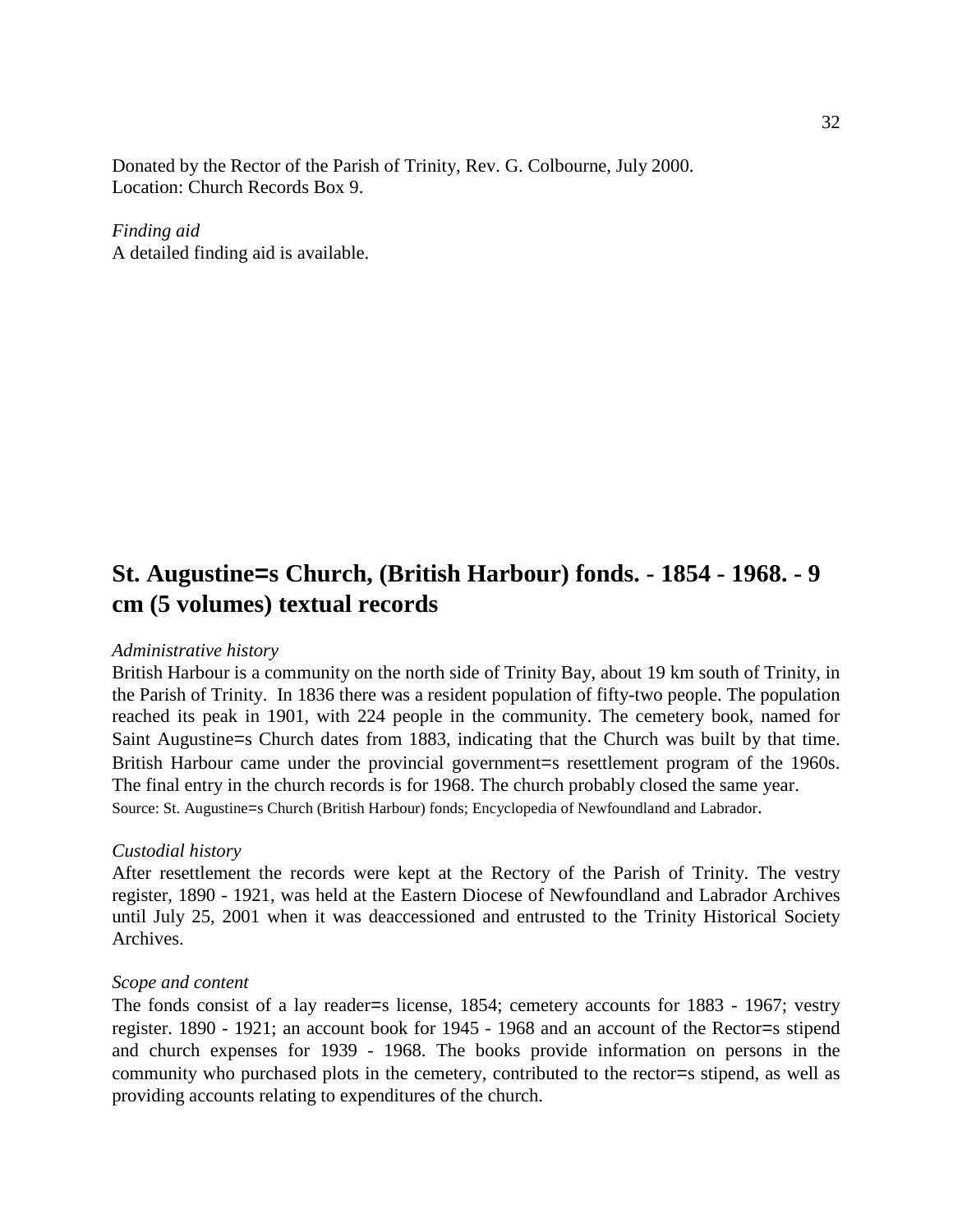*Notes* Supplied title based on provenance. Donated by the Rector of the Parish of Trinity, Rev. G. Colbourne, July 2000. Location: Church Records Box 9 and shelf.

*Finding aid* A detailed finding aid is available.

# **St. Nicholas Church (Ivanhoe) fonds. - 1926 - 1964. - 4 cm textual records**

# *Administrative history*

Ivanhoe and Traytown are two resettled community on the island of Ireland=s Eye in Trinity Bay, in the Parish of Trinity. A meeting of the residents was held May 1, 1926, respecting the erection of a church for their communities. Those present voted to have a church Acentral between Ivanhoe and Traytown@. Permission was granted by the Diocesan Synod and the site across the road from the school was selected. Plans were drawn up by the Rector of the Parish, Rev. E. P. Hiscock, and approved by Synod. The church was completed by June 1929, and consecrated later that year. The communities were resettled under the provincial government program in the 1960s. The final recorded congregational meeting was held in 1964. There was no reference to the impending closing of the church, but the lay reader, Mr. Cecil King referred to people Agoing away from the place they once loved so dearly@. By 1966 the resettlement of the community was complete.

Source: St. Nicholas Church, Minute Book; Encyclopedia of Newfoundland and Labrador.

#### *Custodial history*

Since the resettlement of the community the records have been kept at the Rectory of the Parish of Trinity.

#### *Scope and content*

The funds consists of the minutes of vestry and of the congregation, 1926 - 1964; church plans, 1926; church accounts, 1940 - 1964; records of collections for the cemetery fund, 1945 - 1963, the church repair fund and outside donations, 1945 - 1963 and funds towards the repair of the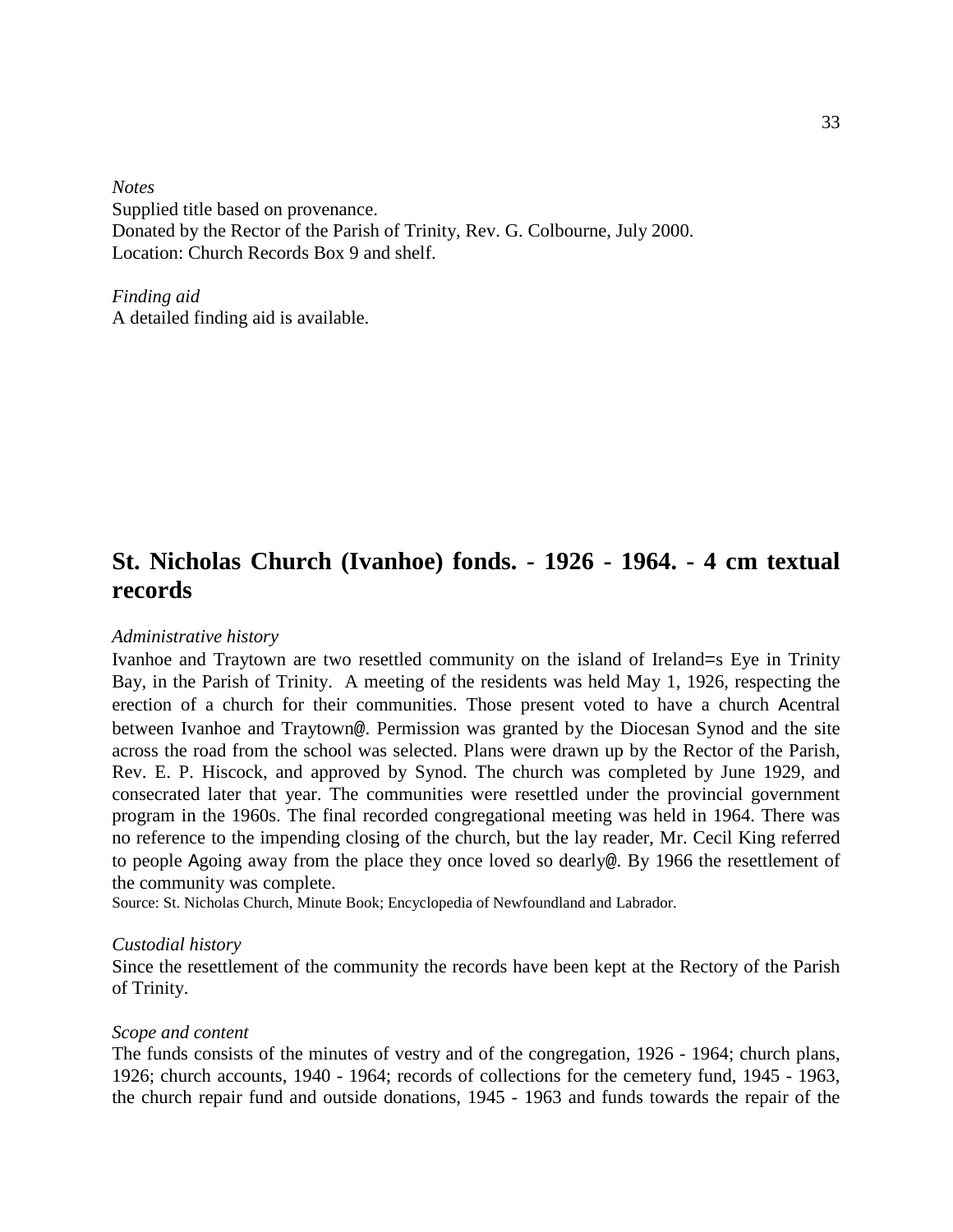rectory, 1962 - 1964.

*Notes* Supplied title based on provenance. Donated by the Rector of the Parish of Trinity, Rev. G. Colbourne, and July 2000. Location: Church Records Box 10.

*Finding aid* A detailed finding aid is available.

# **St. George=s Church (Ireland=s Eye) fonds. - 1888 - 1965. - 12 cm textual records**

# *Administrative history*

Ireland=s Eye was used by seasonal fishermen throughout the nineteenth century and by 1836 had a resident population of 32 people. The first school opened in 1854. St. George=s Church was built by 1888, and a congregation of over 80 people attended regular church services, which were conducted by a lay reader. A new church was built in 1927. Ireland=s Eye was resettled under the provincial government program of the 1960s. The Rector of the Parish of Trinity offered the farewell service and official closing of the church on the last Sunday in August, 1965. Source: St. George=s Church (Ireland=s Eye) fonds; Encyclopedia of Newfoundland and Labrador.

#### *Custodial history*

Since the resettlement of the community the records have been kept at the Rectory of the Parish of Trinity.

#### *Scope and content*

The fonds consists of Vestry Registers for 1888 - 1965; minutes of meetings of the congregation for 1934 - 1965; rector=s stipend, 1937 - 1941, church wardens accounts, 1942 - 1956; cemetery accounts, 1946 - 1965; accounts of collections and offerings, 1952 - 1964 and an account book, 1956 - 1965.

#### *Notes*

Supplied title based on provenance.

Donated by the Rector of the Parish of Trinity, Rev. G. Colbourne, July 2000. Location: Church Records Box 11 and shelf. (1.01.001)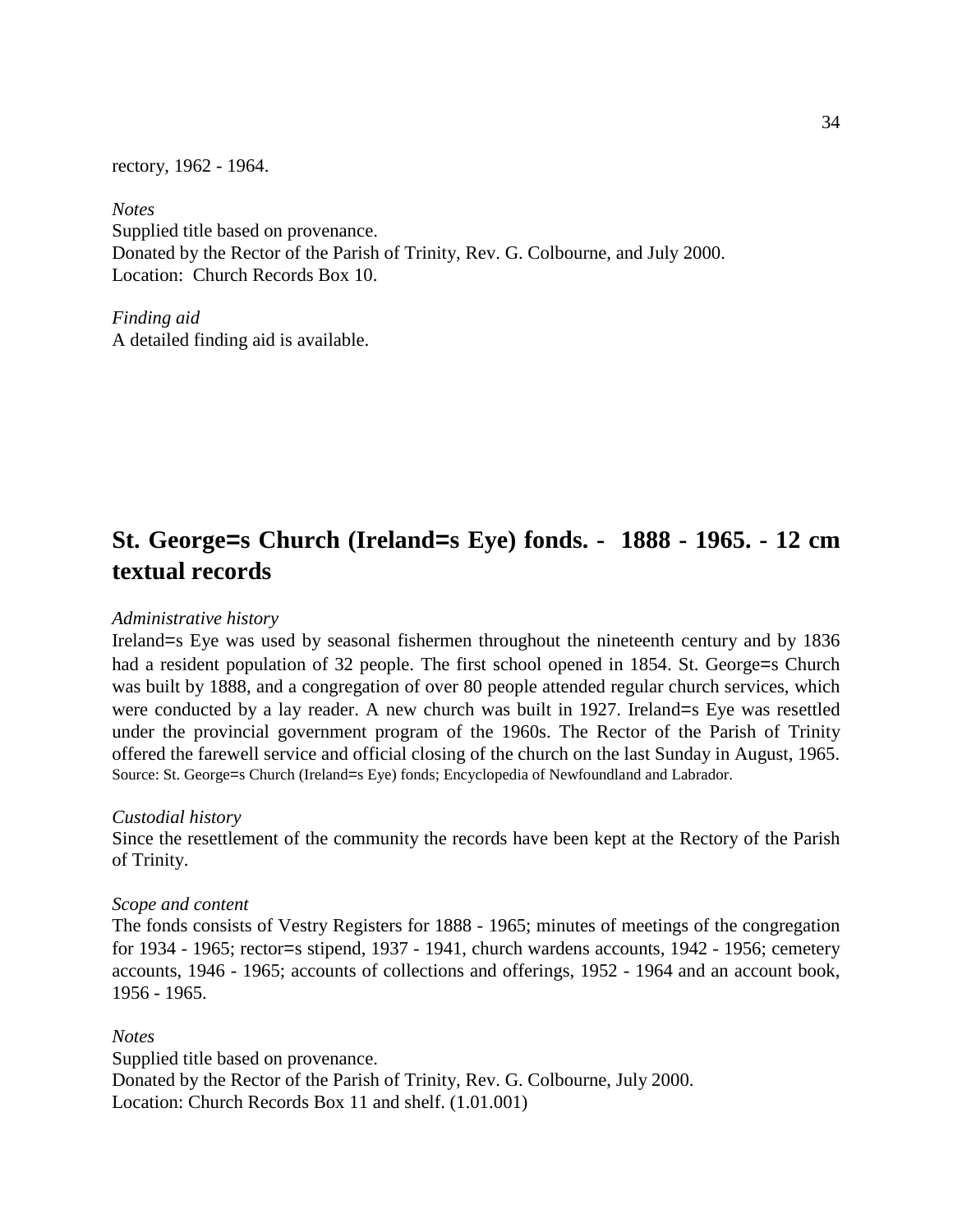*Finding aid* A detailed finding aid is available.

# **Church of England Women=s Association (C.E.W.A.), St. Faith=s (Ireland=s Eye) fonds. - 1905 - 1965. - 16 cm textual records**

### *Administrative history*

The Church of England Women=s Association (C.E.W.A.) was founded in 1876 at Heart=s Content. The C.E.W.A. promoted Christian unity and fellowship at home and overseas. A branch of the C.E.W.A was established at Ireland=s Eye in 1905. On October  $4<sup>th</sup>$ , 41 ladies from the congregation attended the first meeting, which was addressed by Mrs. Hollands, wife of the Rector of the Parish. All present voted in favour of establishing St. Faith=s branch. The Association met once a week to work at sewing, knitting, embroidery etc. They held regular sales of work, and the proceeds were donated to various charities at home and abroad, and contributions were made to the rector=s stipend and church funds. The Association made a substantial contribution to the new Church of St. George=s built in 1927. The final meeting of St. Faith=s was held on August 28 1965.

The organization became known as the Anglican Church Women=s Association, (A.C.W.A.), after restructuring in 1969. In1976 the word AAssociation@ was omitted and a new organization was formed, the Anglican Church Women (A.C.W.).

Source: C.E.W.A. St Faith=s fonds; Encyclopedia of Newfoundland and Labrador.

#### *Custodial history*

Since the resettlement of the community the records have been kept at the Rectory of the Parish of Trinity.

# *Scope and content*

The fonds contains minutes and attendance of the C.E.W.A. meetings, 1905 - 1965; accounts, 1927 - 1965; a record of altar work; an account of collections for a new church from 1920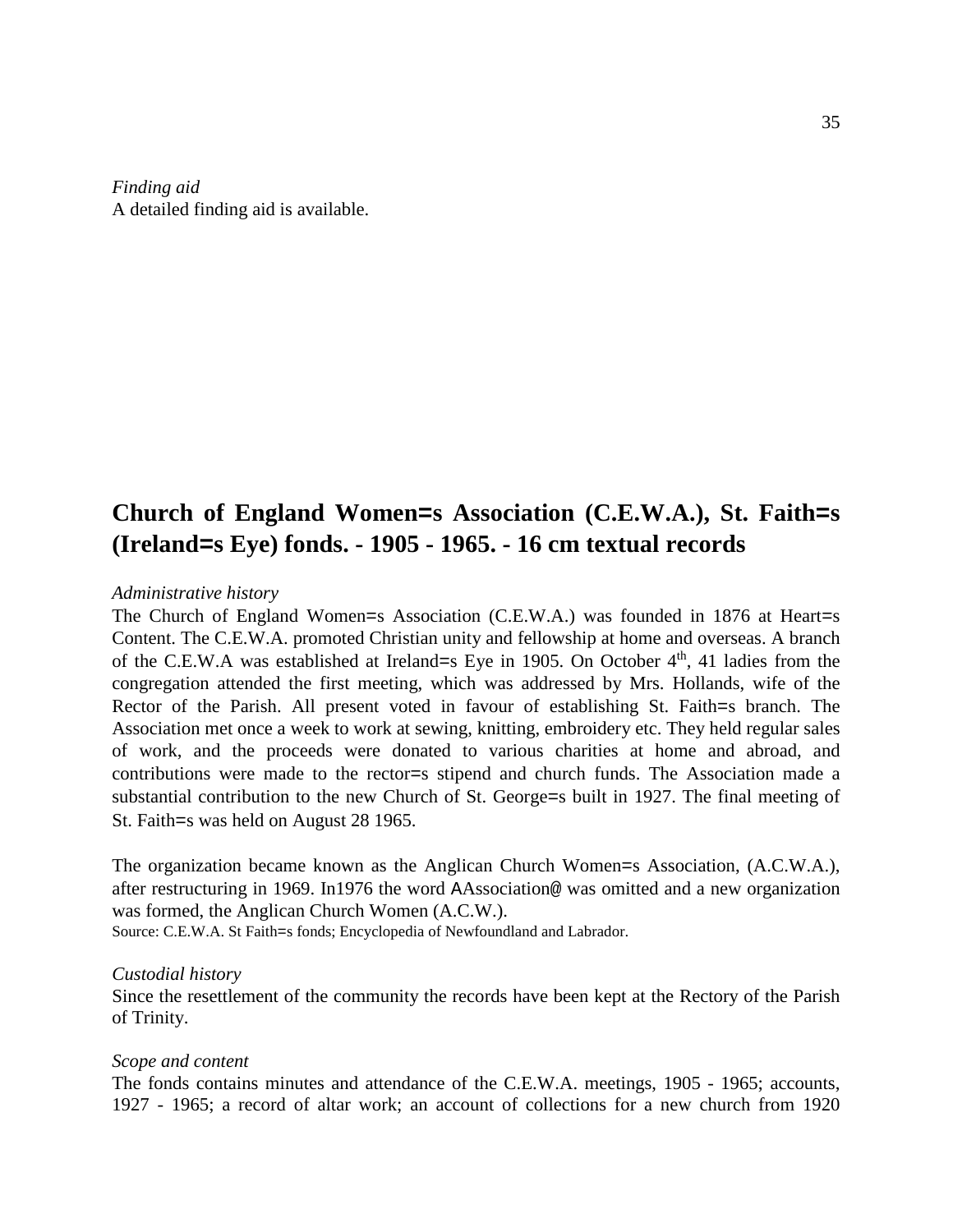onwards; roll book, 1963 - 1965; annual report for 1961-63 and presidents reports for 1959, 1962 and 1963.

*Notes* Supplied title based on provenance Donated by the Rector of the Parish of Trinity, Rev. G. Colbourne, July 2000. Location: Church Records Boxes 12 and 13.

*Finding aid* A detailed finding aid is available.

# **Churchmen=s Club, Trinity fonds. - 1932 - 1962. – 10.5 cm textual records**

# *Administrative history*

The Churchmen=s Club at Trinity was established in the 1920s. The club was open to confirmed male members of the church over 16 years of age, who were approved by other members. After the first few years the club was open to all denominations. The clubroom was in the Parish Hall. It was open most evenings and members gathered for cards, darts, billiards and other activities. They also organized tournaments with other clubs in the area. One night per week the club was rented to Ladies Club. The club remained active until the 1970s.

Source: Churchmen=s Club minute book and rules and regulations.

# *Custodial history*

After the club closed the records were kept at the Rectory of the Parish of Trinity. Minutes of the club for 1950 - 1962 and Treasurer=s records, 1939 - 1959 were donated by Mr. Jim Laite after being found in the Laite family home in Trinity. Mr. Laite=s father, Louis, was the secretary for the club during these dates.

# *Scope and content*

The fonds consists of minute books of the Churchmen=s Club, 1932-1962; treasurer=s records, 1939 -1959; correspondence, 1956 - 1960; Invoices, 1939, 1959 and general rules and card rules, 1946.

*Notes* Supplied title based on provenance Donated by the Rector of the Parish of Trinity, Rev. G. Colbourne, July 2000. Minute Book, 1950-1962 and Treasurer=s records, 1939-1959 donated by Jim Laite, July 2003.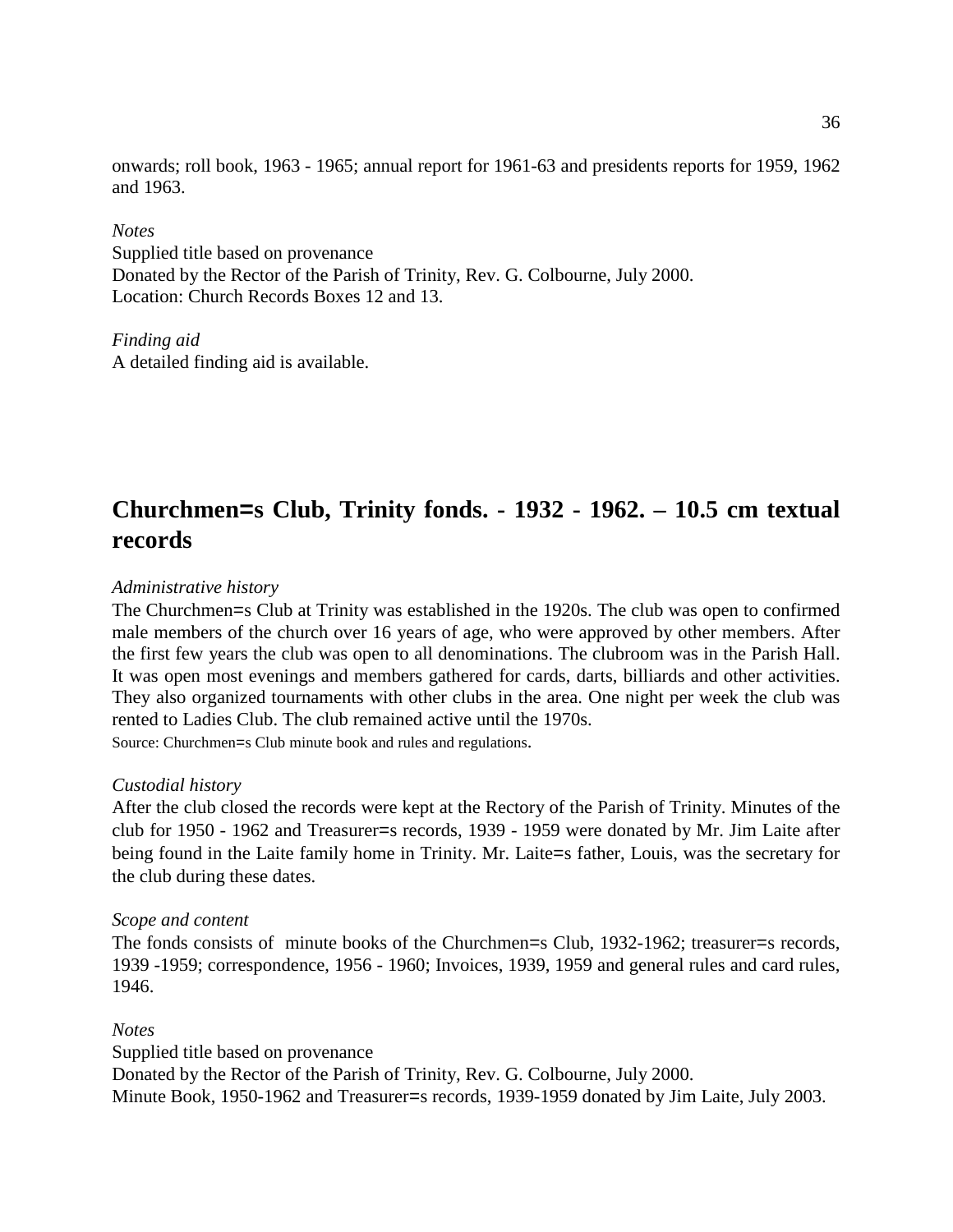Location: Church Records Box 2.

## **Series 1: Minutes. - 1932 - 1962. - 4.5 cm**

Contains the minutes from the regular meetings of the club and the annual general meetings. The minutes include discussions that were carried out at each meeting, decisions that were made and election of officers at annual meetings.

## **Series 2: Treasurer=s Records. - 1939 - 1959. - 1.5 cm**

The treasurer=s records contains a listing of each member of the club and the payment of their yearly dues as well as a general summary of the accounts.

## **Series 3: Correspondence. - 1956 - 1960. - 0.5 cm**

Various pieces of correspondence with the Rector of the Parish with regards to the rental terms of the Parish Hall and sub-letting to the Ladies Church Club and other organizations.

**Series 4: Invoices. - 1939, 1959.**

## **Series 5: General Rules, 1946.**

These are general rules of the club and rules that were followed for playing cards in the club room.

*Finding Aid* A detailed finding aid is available.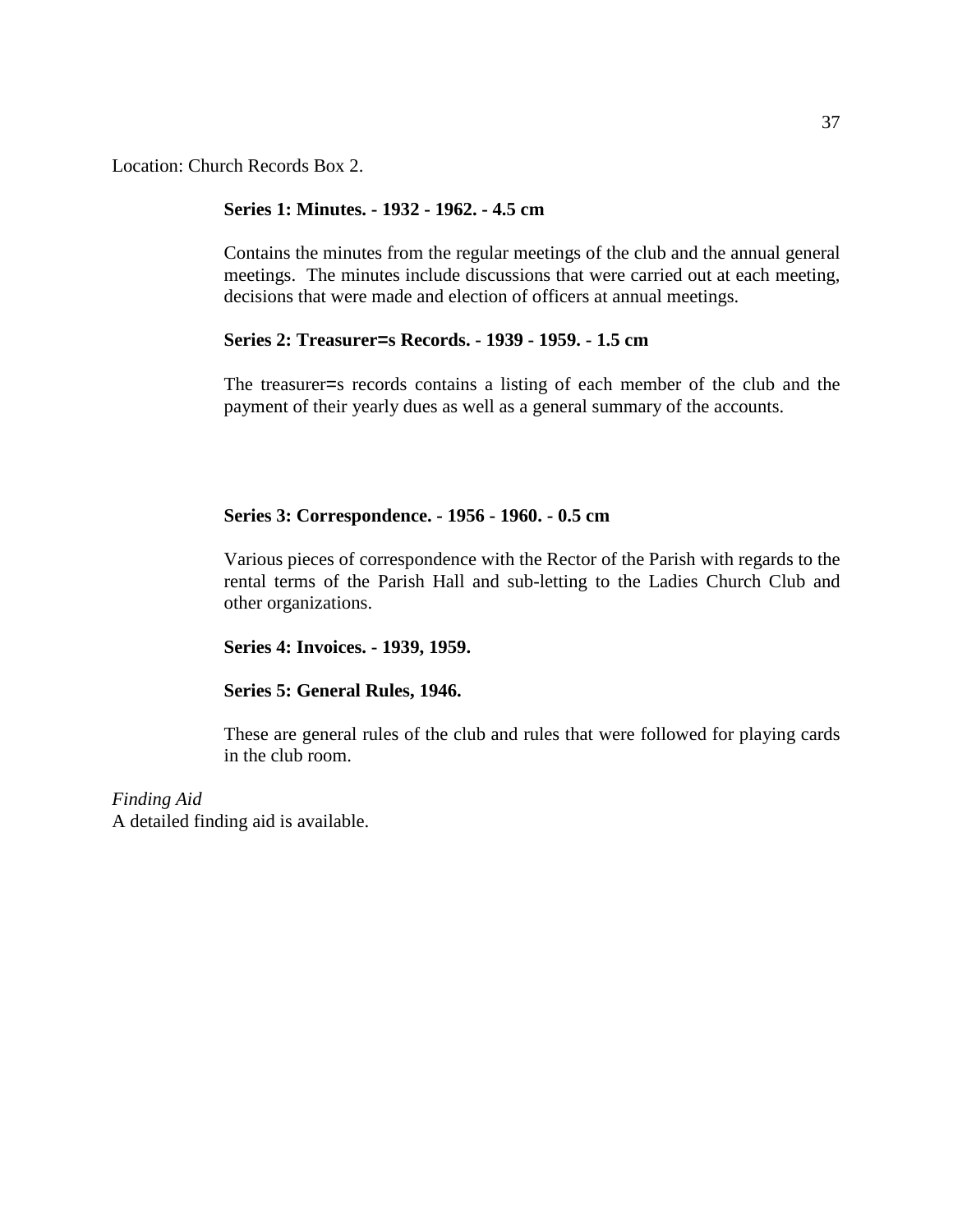## **The Anglican Parish of Trinity East-Port Rexton fonds. – 1841, 1876 - 2000. – 4.01m textual records**

#### *Administrative history*

Until the end of the 19th century the present Parish of Port Rexton was part of the Mission of Trinity. The first churches in the area were St. Barnabas, built at Salmon Cove East (now Champney's East) in 1829, St. Silas at English Harbour, built in 1843, and Christ's Church, which was built between the communities of Ship Cove, Robin Hood and Trinity East in 1859. The Parish of Trinity East was established as a separate parish during the 1870s and a school board for the parish, under the name of Trinity North, was formed by 1880. In 1911 the communities of Robin Hood and Ship Cove joined to form the community of Port Rexton and Christ's Church became the home of the congregation of that community. The people of Trinity East formed a committee in 1910 to arrange the building of a new church in their community. The Church of St. Andrew's was built at Trinity East by David Marshall of Bonavista Bay, and consecrated in 1912. The Trinity East Parish council was formed in 1934 by the Rector of the Parish, the Rev. Frank Hollands. Two congregations of the parish made up the first Council; St. Andrew's Congregation, Trinity East and Christ Church Congregation, Port Rexton. The following year the congregations of Champney's East, Champney's West and English Harbour joined the council. Christ Church, Port Rexton was rebuilt at a new location and consecrated in 1950. After that time the parish became known as Trinity East-Port Rexton. In 1971, by order of the Bishop, the parish amalgamated with that of Trinity for a trial period of not less than two years. The arrangement lasted for ten years, after which time the parishes reverted to their former status. The church of St. Andrew's burned to the ground in 1979, and a new church was built the following year. The present parish extends from Trinity East to English Harbour, and includes All Saint's Church, English Harbour; St. Nicholas Church, Champney's East; St. Clement's, Champney's West; Christ Church, Port Rexton; and St. Andrew's Church, Trinity East. Source: Records of the parish.

Custodial history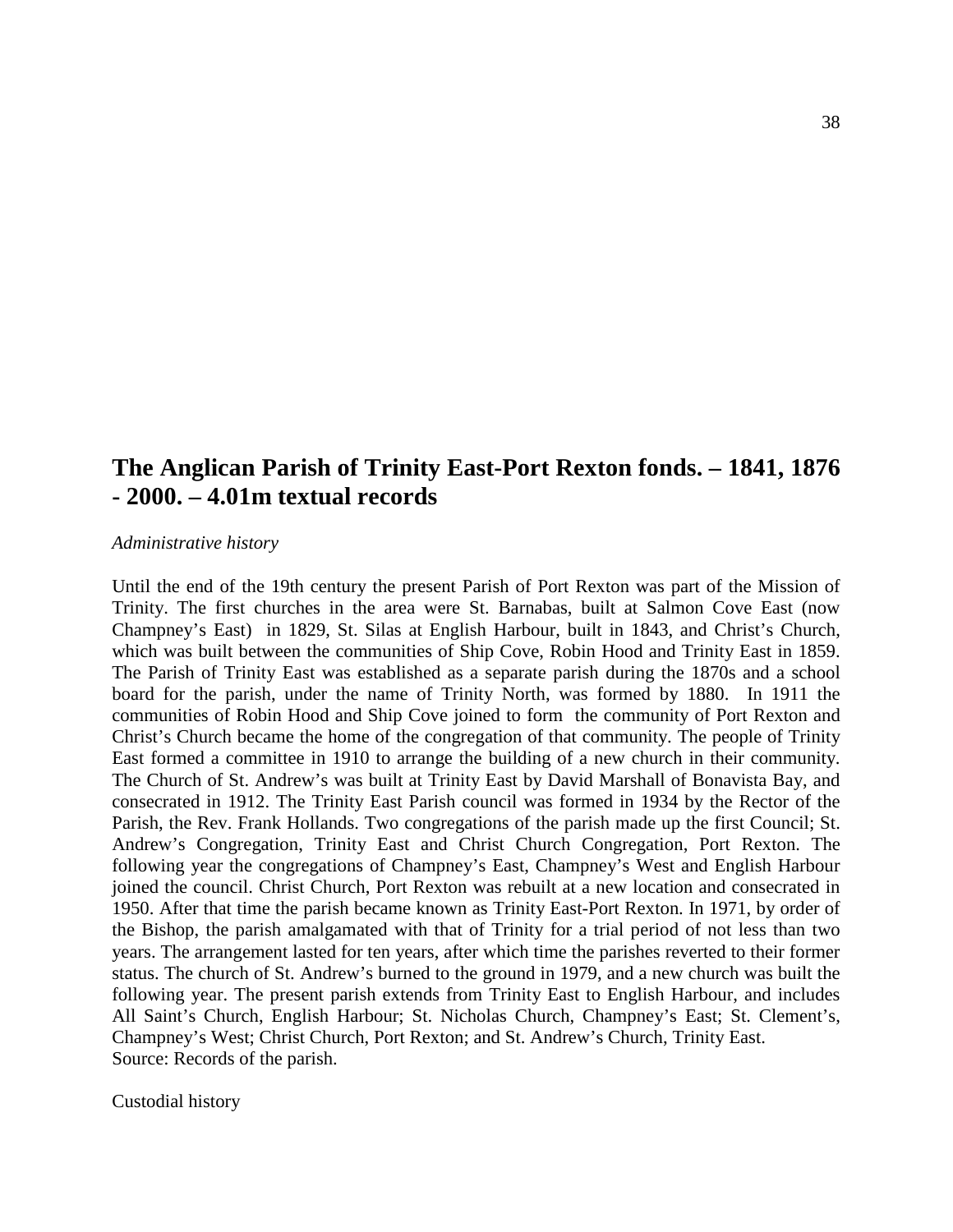The Parish of Port Rexton Parish Registers, 1876 - 2000 are held at the Anglican Parish of Port Rexton Rectory, the records were loaned to the archives to be photocopied in January 2003 and 2006. The remainder of the records in this fonds were kept at the Rectory of the Parish of Trinity.

Scope and content

The fonds consists of Parish Registers of Baptisms, Marriages and Burials, 1876 - 2000; Christ Church new parsonage, 1876; pew rent for Salmon Cove East, 1881 and a transcript of a vestry meeting held at All Saints, 1841 relating to cemetery, school and pews; a Parish Priest's Register, 1892-1931, in which are listed alphabetically the members of the congregation, place of residence and, if married, the names of their wife and children; subscriber's lists, 1895, 1907; minutes of the Trinity East Parish Council and the Trinity - Trinity East Parish Council, 1969 - 1972.; a proposed floor plan for St. Andrew's Church, c.1980.

**Notes** 

Supplied title based on provenance.

Material that was held at the Rectory of the Parish of Trinity, was donated by Rev. G. Colbourne, July 2000.

The original Port Rexton Parish Registers is held at the Rectory of the Parish.

St. Andrew's Expenditures Book 1944- 1957 donated by Darren Cooper in 2015.

1.01 Parish Registers, 1876 - 2000

The parish registers are the official documents of baptisms, marriages and burials that are kept by the church. Included is other information such as: names of parents, birth and baptismal dates, place of abode, witnesses to marriages, parents of bride/groom, maiden name of mother, occupation of husband to be, age at time of death and sometimes cause of death. The registers also contain a list of communicants for 1887 and people confirmed between 1936 - 1944.

Photocopies of the registers are available to researchers. Photocopies are listed according to years that are held in each binder:

Baptisms, 1876 - 1979 Communicants, 1887 Confirmation, 1904 - 1944 (select years) Marriages, 1876 - 2000 Burials, 1876 - 1967

1.02 Christ Church new Parsonage, 1876.

A list of the income and expenditures for building the new parsonage.

1.03 Pew rent, 1881/Transcript of vestry meeting, 1841.

A list of the people who owned pews in the church in Salmon Cove East in 1881 and their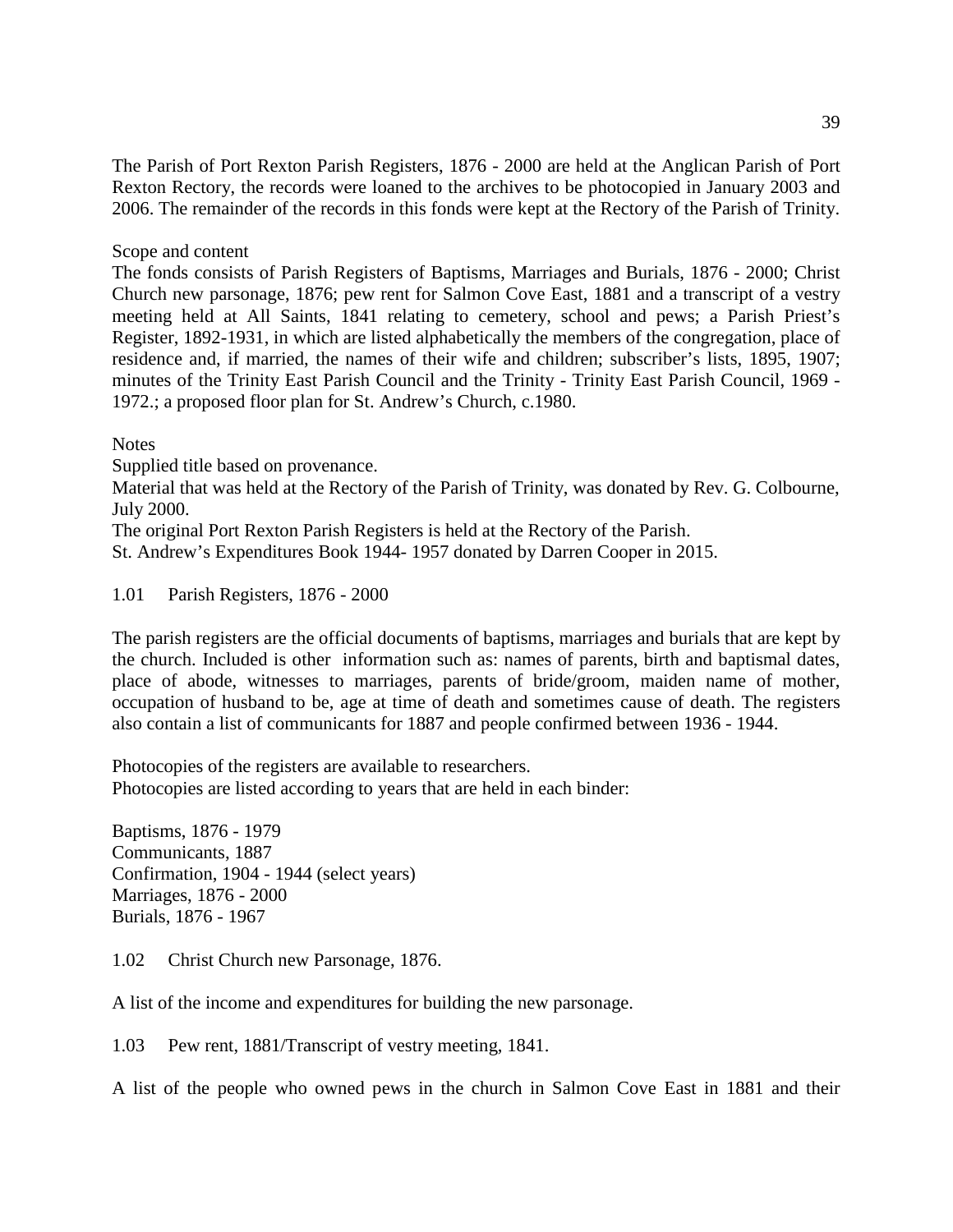original holders in 1841. This list is followed by each person having their own page which details the amount of cash and /or labour provided each year for the rental of the pew.

A transcript of a vestry meeting that was held in 1841 with regards to the cemetery, pews and school was copied by Rev. Benjamin Smith from an old account book which had originally been handwritten by Rev. David Martin.

1.04 Parish Priest Register, 1892 - 1931.

An alphabetical list of members of the Trinity East - Port Rexton congregations giving information on the place of residence, marital status and the names of the wives and children as well as their ages.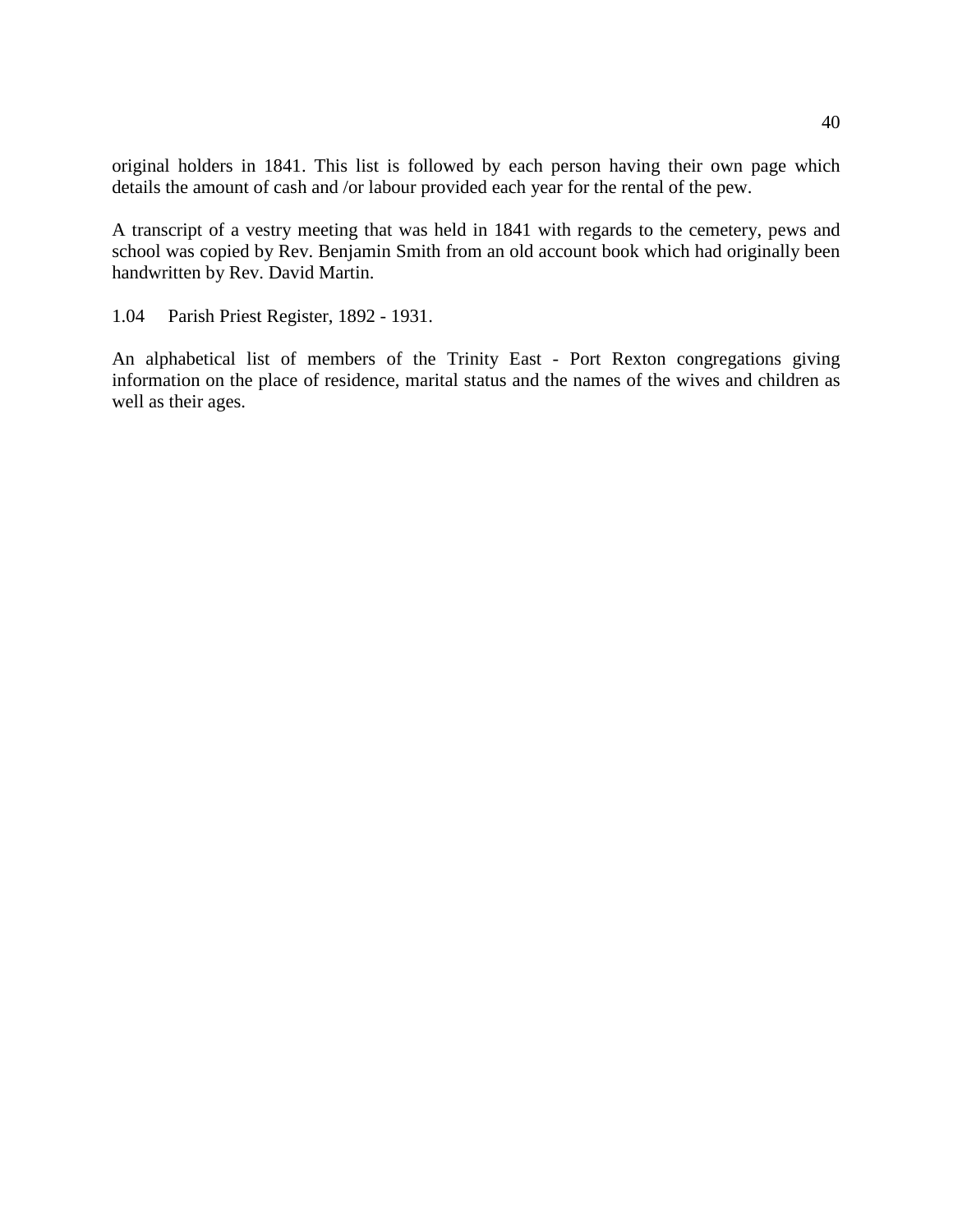*Guide to the Holdings of the Trinity Historical Society Archives* 1.05 Subscriber's Lists, 1895, 1907.

A list that was published each year for a parish listing the names of each person in the congregation who had given money to their church.

1.06 Trinity East Parish Council and the Trinity - Trinity East Parish Council, 1969 - 1972.

Minutes of the Trinity East Parish Council which details the business of the parish and a record of the first meeting of the two parishes when they joined together as one parish in 1971.

1.07 Proposed floor plan for St. Andrew's Church, [ca.1980]

Budgets, Subscriber's Lists 1974-1981, 1944-1957

1.09 Pledge Sheets, April 28, 1979

The Parish of Trinity-Trinity East held a walk-a-thon and rock-a-thon on April 28, 1979 as a fundraiser to put a brick chimney on St. Paul's Church. This file contains pledge sheets from participants.

Location: Church Records Box 10. 1.07 is located in the map cabinet: Drawer 5, Folder 1.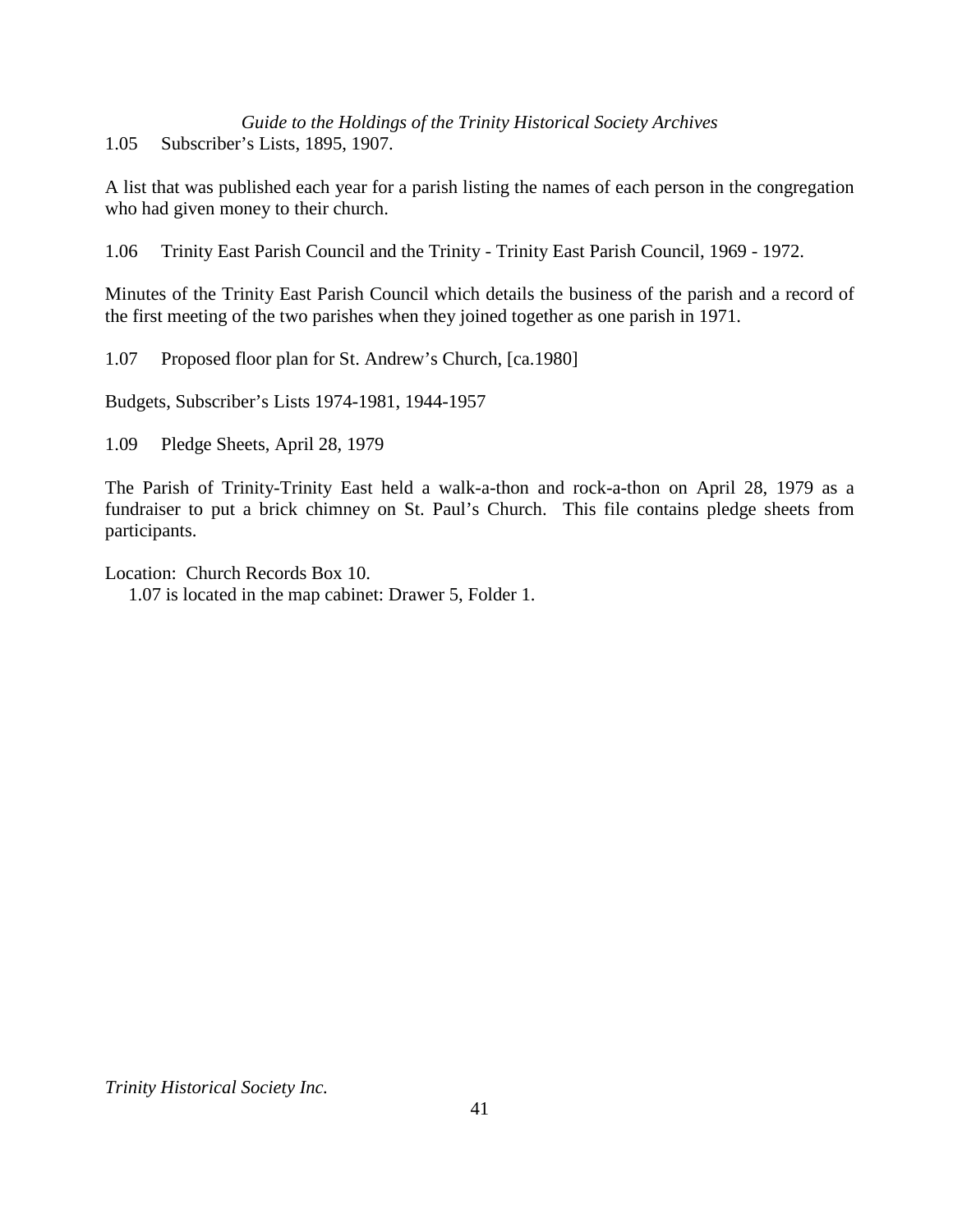## **All Saints Anglican Church (English Harbour) fonds. - 1885 – 1897, 1996 - 14.8 cm textual records**

#### *Administrative history*

All Saints Anglican Church of English Harbour was constructed in 1898 and consecrated on All Saints Day in 1900. It was built to replace St. Silas Anglican Church which was constructed between 1826 and 1829 and replaced a school chapel which was in use from the late 1700's to 1826. All Saints being the third Anglican Church to be built in the community. The bell in the tower of the church was cast in 1885 by Meneely & Co. of West Troy, U.S.A. and was used until the church was closed in 2004 due to small congregational size and much needed repairs.

#### *Custodial history*

The original records are stored at All Saints Church. Permission was received from Rev. John Gilliam, Rector, and Anglican Parish of Port Rexton, to have these records copied for the archives in 2004.

#### *Slope and Content*

The fonds consists of the administrative and financial records of the church and includes the following material: Minutes of Meetings, 1917- 1931; Minute Book, 1931 - 1952-53; Minutes of the Congregation Meetings, 1954- 1984; Vestry Minutes, February 1960 - January 1977; Cash Book, 1931-1958; Record of Envelope Givings, 1963-1996; Accounts Book, 1966- 1996; Register of Services, January 1897- December 1921; Vestry Book, 1922-1952; and Visitor's Book, 1980- 1996.

The records have been organized into four series according to the form and function of the records: Series 1: Minutes of Vestry, 1917-1931; Series 2: Financial Records, 1931-1996; Series 3: Vestry Register, 1897-1952; Series 4: Visitor's Book, 1980 - 1996.

*Notes* Supplied title based on prevenance. Donated by the Rector of the Anglican Parish of Port Rexton, Rev. J. Gilliam, August 2004.

Location: Church Records Box 18

## **Series 1: Minutes of Vestry. - 1917 - 1984. - 3.8 cm**

The vestry committee is the body that makes decisions regarding the church building and the congregation. Members of the committee include the church wardens, elected members of the congregation and the rector. The minutes of vestry record discussions and decisions relating to the maintenance of the church, new buildings and additions, and matters concerning the congregation.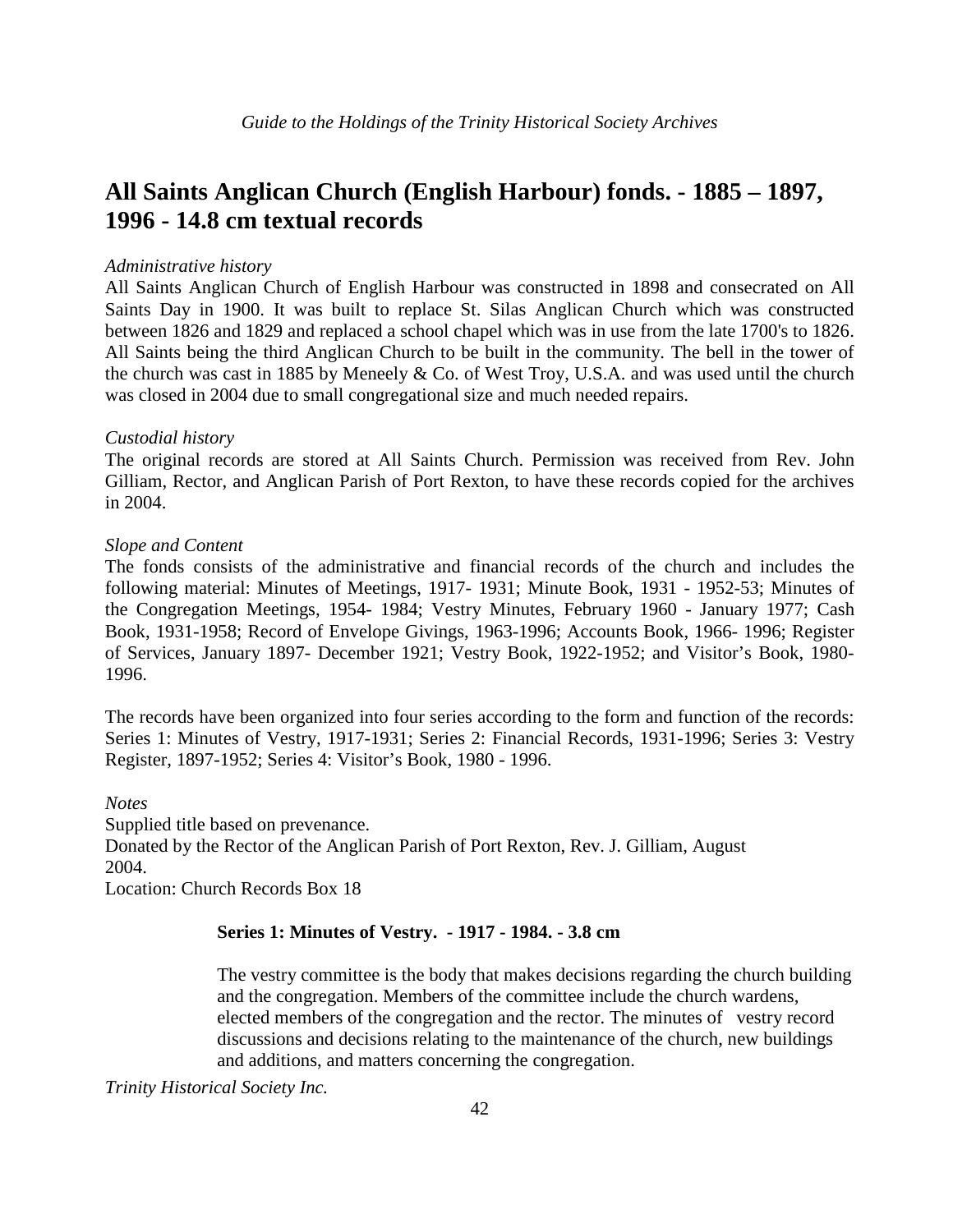*Guide to the Holdings of the Trinity Historical Society Archives*

## **Series 2: Cash Book/Subscriber's List. - 1931 - 1958, 1965 - 1996. - 3 cm.**

This series includes cash books and subscriber's list which records the income and expenditures for the congregation and the amount that each person in the congregation donated to the church during the year.

## **Series 3: Vestry Registers. - 1897 - 1952. - 7.5 cm**

The vestry register records the services held at the church, the number of people in attendance, topic of the sermon, visiting clergy and other remarks.

## **Series 4: Visitor's Book. - 1980 - 1996- 0.5 cm.**

The visitor's book is kept to record non- parishioners visiting the church.

*Finding Aid* A detailed finding aid is available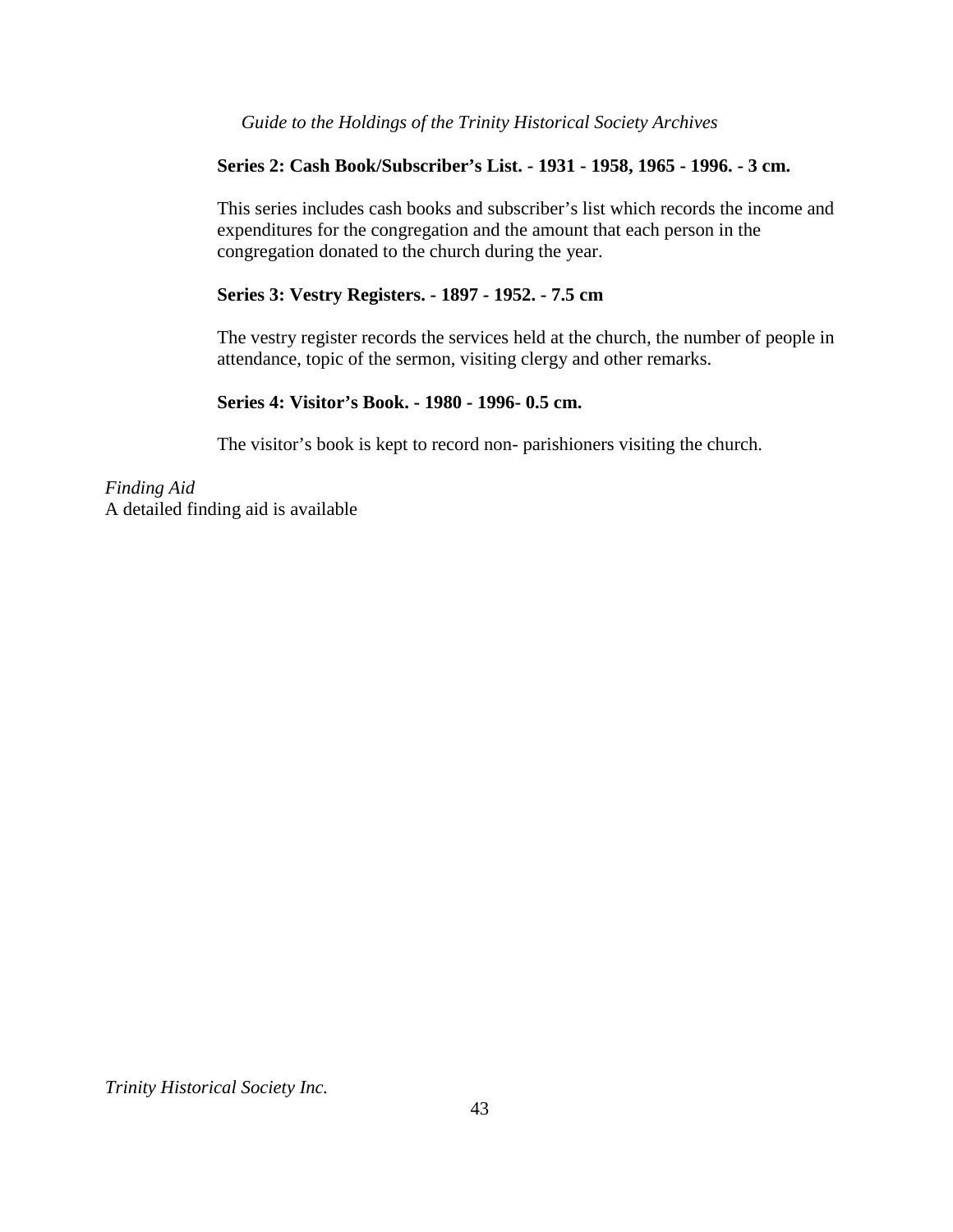## **Church of England Women's Association (CEWA), All Saints (English Harbour) fonds. - 1896 - 1903, 1925 - 1996. - 5.7 cm textual records**

#### *Administrative history*

The Church of England Women's Association (C.E.W.A) was founded in 1876 at Heart's Content. The C.E.W.A promoted Christian unity and fellowship at home and overseas. The C.E.W.A was formed in English Harbour December 19<sup>th</sup>, 1925 and an Altar Guild was formed in May 1929, eight women from the congregation attended the first meeting. The group was formed with the purpose of changing and preparing the altar and work included cleaning the brass and making new altar cloths. The Guild also carried out other work such as sewing, knitting, embroidery, e.t.c. that they sold at their regular sales of work at Easter and during the Fall of the year. Proceeds from these sales were donated to various charities at home and abroad as well as contributions were made to the Rector's stipend and church repairs.

The organization became known as the Anglican Church Women's Association, (A.C.W.A), after restructuring in 1969. In 1976 the word "Association" was omitted and a new organization was formed, the Anglican Church Women (A.C.W.). The A.C.W. closed in English Harbour in the late 1990's due to the small number of members in the organization.

#### *Custodial history*

The original records are stored at All Saints Anglican Church, English Harbour. Permission was received from Rev. John Gilliam, Rector, and Anglican Parish of Port Rexton to have these records copied for the archives.

#### *Slope and Content*

The records have been organized into four series according to form and function: Series 1: Record of Sales, 1896 - 1903, 1925 - 1996; Series 2: All Saints Guild, 1929 - 1985; Series 3: C.E.W.A, 1985 - 1996; and Series 4: Miscellaneous, 1955 - 1956, 1984 - 1986, 1991 - 1993.

#### *Notes*

Supplied title based on provenance. Donated by the Rector of the Anglican Parish of Port Rexton, Rev. J. Gilliam, August 2004. Location: Church Records Box 19

#### **Series 1: Record of Sales and Accounts - 1896 - 1903, 1925 - 1996. - 2 cm**

A record of the amount of material that would be given out to the women of the group and the work that they would return for the annual Easter or Fall Sales.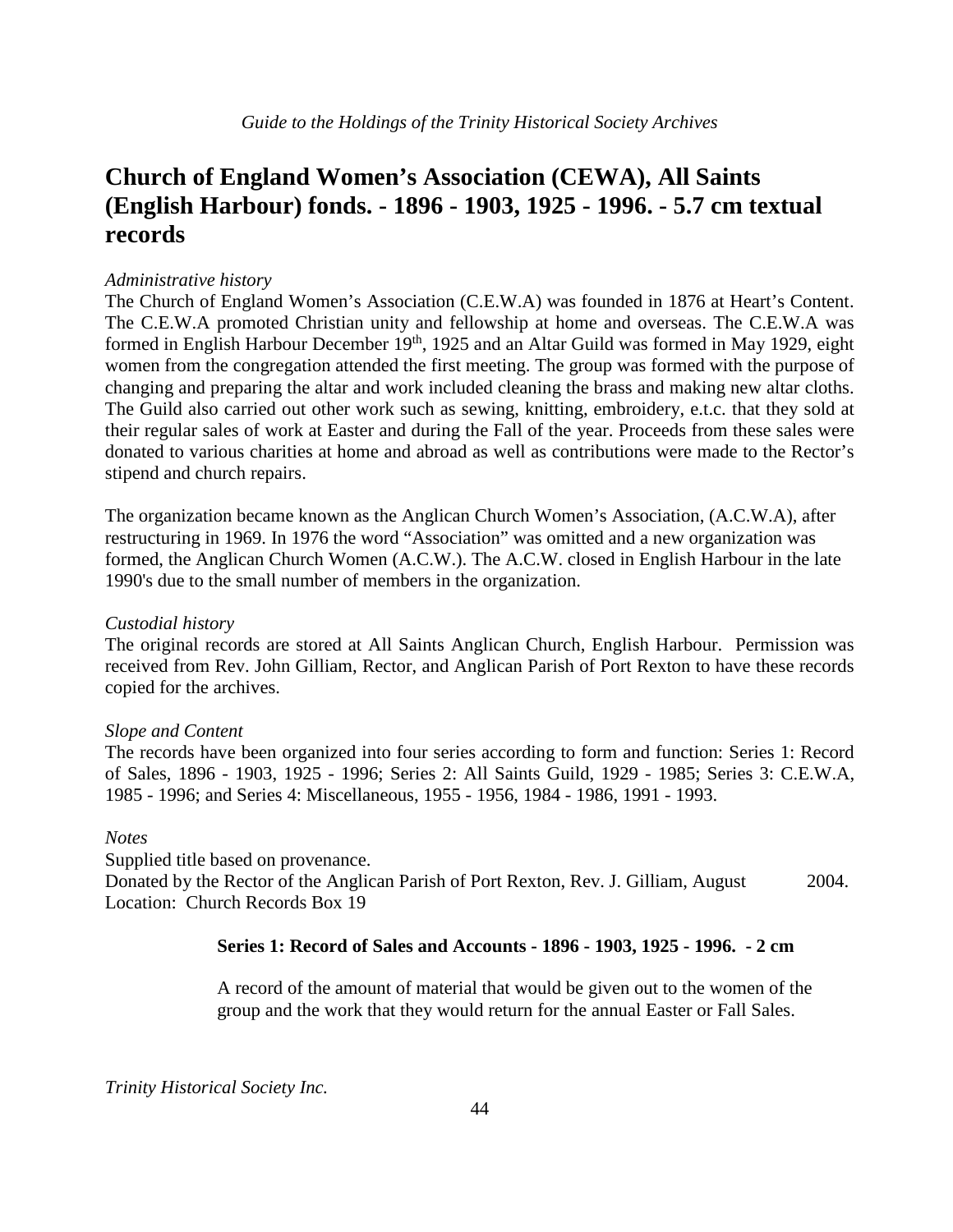*Guide to the Holdings of the Trinity Historical Society Archives*

## **Series 2: All Saint's Guild. - 1929 - 1985.** - **2.5 cm**

This series contains minutes for the Altar Guild and for the Women's Guild. Minutes give a detailed account of the annual general meetings, election of officers, Treasurer's Reports and the events that the women would hold as fundraisers for themselves and for the church.

## **Series 3: C.E.W.A. - 1985 - 1996.** - **0.7 cm**

The minutes of the C.E.W.A. records the business of their meetings, entries for each time they met to do sewing (work), reports of the success of the annual sale, attendance records and records of departed sisters.

## **Series 4: Miscellaneous. - 1955 - 1956, 1984 - 1986, 1991 - 1993. - 0.5 cm**

Records include correspondence and annual reports.

*Finding Aid* A detailed finding aid is available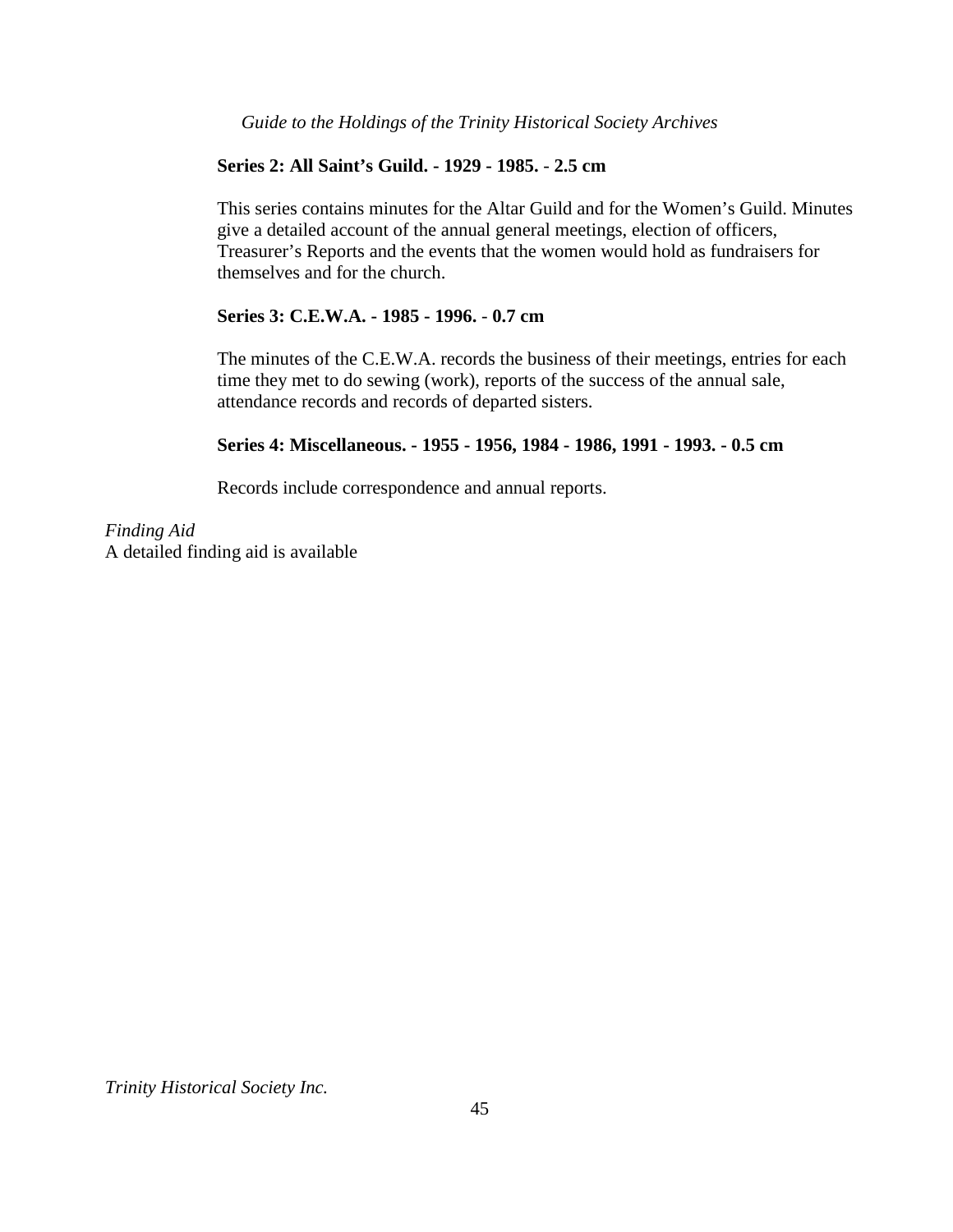# **St. Matthew's Church (Trouty) fonds. - 1888 - 2001. – 41.8 cm textual records.**

## *Administrative history*

In 1848 a school was in use at Trouty as the church, a year later it was decided that a proper church building was needed. Plans were made to build a church on the top of Church Hill - a position in the community that was visible from most of the community as well as the fishing grounds off the harbour. The church was consecrated on St. Matthew's Day, 1853 as well as the churchyard. After 30 years of service the church was replaced with a second St. Matthew's, on May 13, 1888, the day of the first service held in the unfinished church. On November 26, 1888 the church was consecrated by the Rt. Rev. Llewellyn Jones, Bishop of Newfoundland. Source: History of a Harbour by Clarence B. Dewling.

#### *Custodial history*

The records were kept and maintained at St. Matthew's Church, Trouty until 2002 when they were donated to the archives by the vestry of the church at the annual general meeting.

#### *Scope and content*

The fonds consists of minutes of select vestry meetings 1911 - 1986; vestry registers, 1888 - 1998; financial records. 1906 - 1952; correspondence, 1929 - 1949; minister's records, 1945 -1990, visitor's books, 1966 – 1992 and a church organist's book.

The records have been organized into six series according to form and function.

#### *Notes*

Supplied title based on provenance Donated by St. Matthew's Church Vestry Headstone inscriptions were donated by Mr. Gerald Spurrell in April 2005. Location: Church Records Box 16 and 17

#### **Series 1: Minutes of Vestry. - 1911 - 1986. - 2 cm**

The vestry committee is the body that makes decisions regarding the church building and the congregation. Members of the committee include the church wardens, elected members of vestry and the rector. The minutes of vestry record discussions and decisions relating to the maintenance of the church and matters concerning the congregation and election of officers.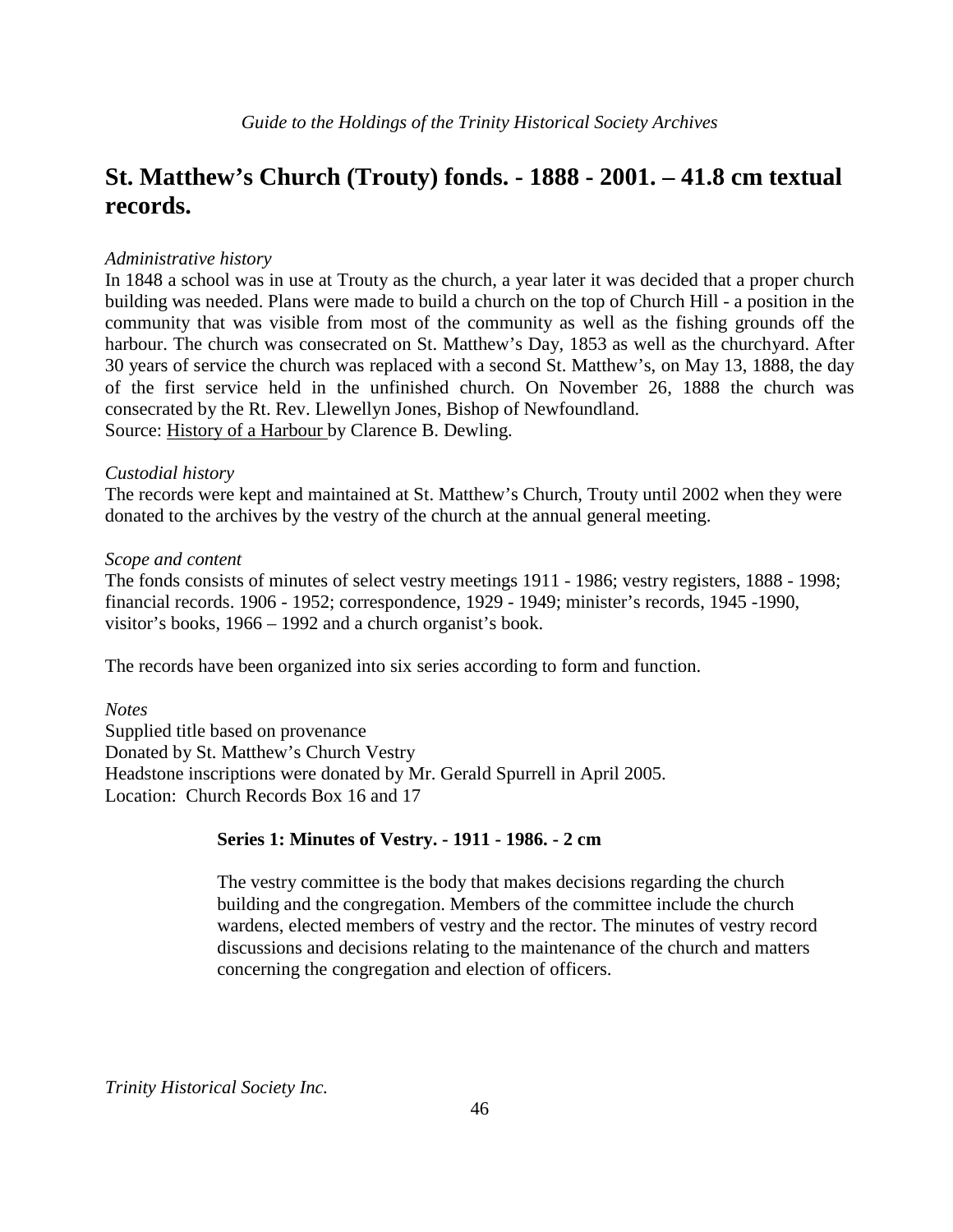## **Series 2: Vestry Registers. - 1888 - 1998. - 10 cm**

The vestry registers record the services held at the church, the number of people in attendance, topic of the sermon, visiting clergy and other remarks.

## **Series 3: Financial Records. - 1906 - 2001. – 18.3 cm**

The series includes all the records having to do with financial matters and consists of receipts, 1906 - 1952; quarterly collections, 1922 - 1951; church expenses 1922 - 1949; offertory account, 1922 - 1927; rector's stipend, 1936 - 1942; communion offertory, 1937 - 1942; Bishopric Fund, 1940 - 1941 and insurance, 1933 - 1952.

#### **Series 4: Correspondence. - 1929 - 1949. - 0.5 cm**

Correspondence concerning issues of the Diocese to the Parish such as: Lenten Self Denial collection, Bishopric Fund, Queen's College and notice to Parish Council.

## **Series 5: Minister's Records. - 1945 - 1990. - 1 cm**

The series consists of a copy of the Lectionary for 1954 and 1959, order of divine service, 1972 - 1973, Christmas Carol Service, 1983, Thanksgiving service, Parish Council rules and a copy of the 1950 and 1959 calendar.

## **Series 6: Visitor's Books. - 1966 - 1992. - 7.5 cm**

The visitor's books are kept to record non-parishioners visiting the church both for interest and to attend the church service.

## **Series 7: Church Organist's Book. – 1.5 cm**

The church organist's book contains 117 compositions to be played during church services.

Location: Church Records Box 16a.

*Finding Aid* A detailed finding aid is available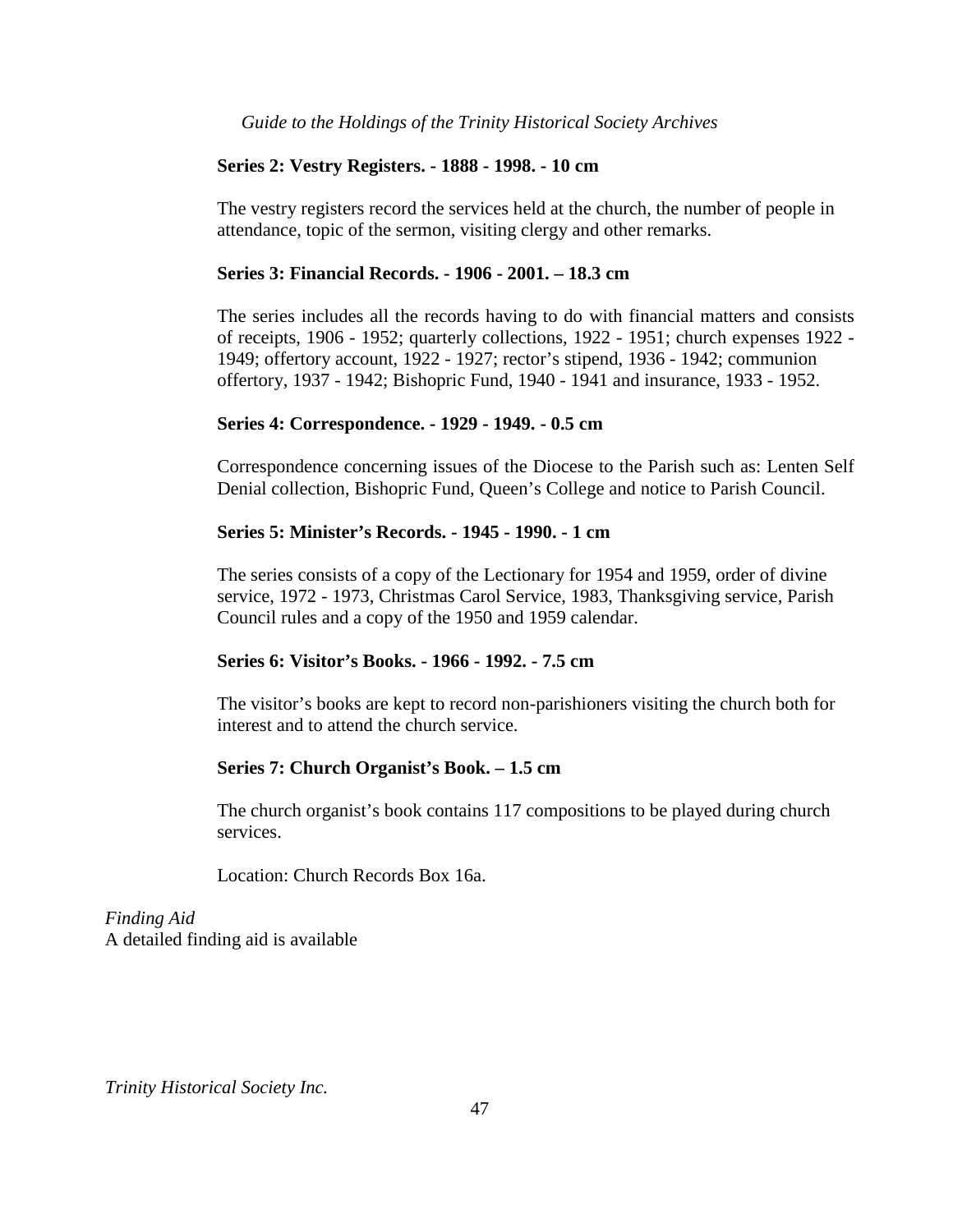# **Anglican Church Women (A.C.W.), St. Matthew's (Trouty) fonds. - 1965 -2004. - 16 cm textual records.**

## *Administrative history*

The Church of England Women's Association (C.E.W.A.) was founded in 1876 at Heart's Content by the Rev. George Gardiner. The C.E.W.A. endeavoured to promote and extend Christian unity and fellowship at home and overseas by attending to the spiritual, educational and physical needs of its followers.

The C.E.W.A. also assisted in missionary enterprises, orphanages, senior citizen's homes, medical clinics and the erection of churches and schools in the Province.

St. Matthew's branch of the C. E. W. A. was founded on December7, 1932 [before that there existed a 'sewing circle'] when a delegation of sisters from St. John the Evangelist C. E. W. A. from New Bonaventure came along to assist the Spiritual Director, the late Rev. (later Canon) Harvey Torraville in setting up the new Association.

In 1967 the C.E.W.A. became the Anglican Women's Association (A.W.A.) with approximately 200 branches and 7000 members in the Province. In 1969 the A.W.A., the Women's Association (W.A.) Parish Guilds and Alter Guilds merged to become the Anglican Church Women's Association (A.C.W.A.). After the restructuring of the Anglican Church in Newfoundland in 1976 the word "association" was dropped by the three new Dioceses. The A.C.W., corresponding to the Diocesan boundaries of the Anglican Church in Newfoundland, is divided into three sectors. St. Matthew's Branch of the A. C. W. closed in January of 2003 because of a lack of members Source: ACW, St. Matthew's fonds; The Encyclopaedia of Newfoundland and Labrador

## *Custodial history*

Upon the closure of the ACW at Trouty the records were given to the Archives of the Trinity Historical Society for safe keeping.

## *Scope and Content*

The fonds consists of minutes and attendance records of the ACWA - ACW meetings 1969 - 2004; accounts 1968 - 2004; listings of goods given out for sales 1968 - 2003; receipt books 1965 - 2003; roll call 1973 - 2003.; correspondence; certificates; annual reports; miscellaneous. The ACW flag.

*Notes* Supplied title based on provenance Donated by a minute of the last meeting of St. Matthew's, Trouty, ACW 2004.

Location: Church Records Box 17 and 17a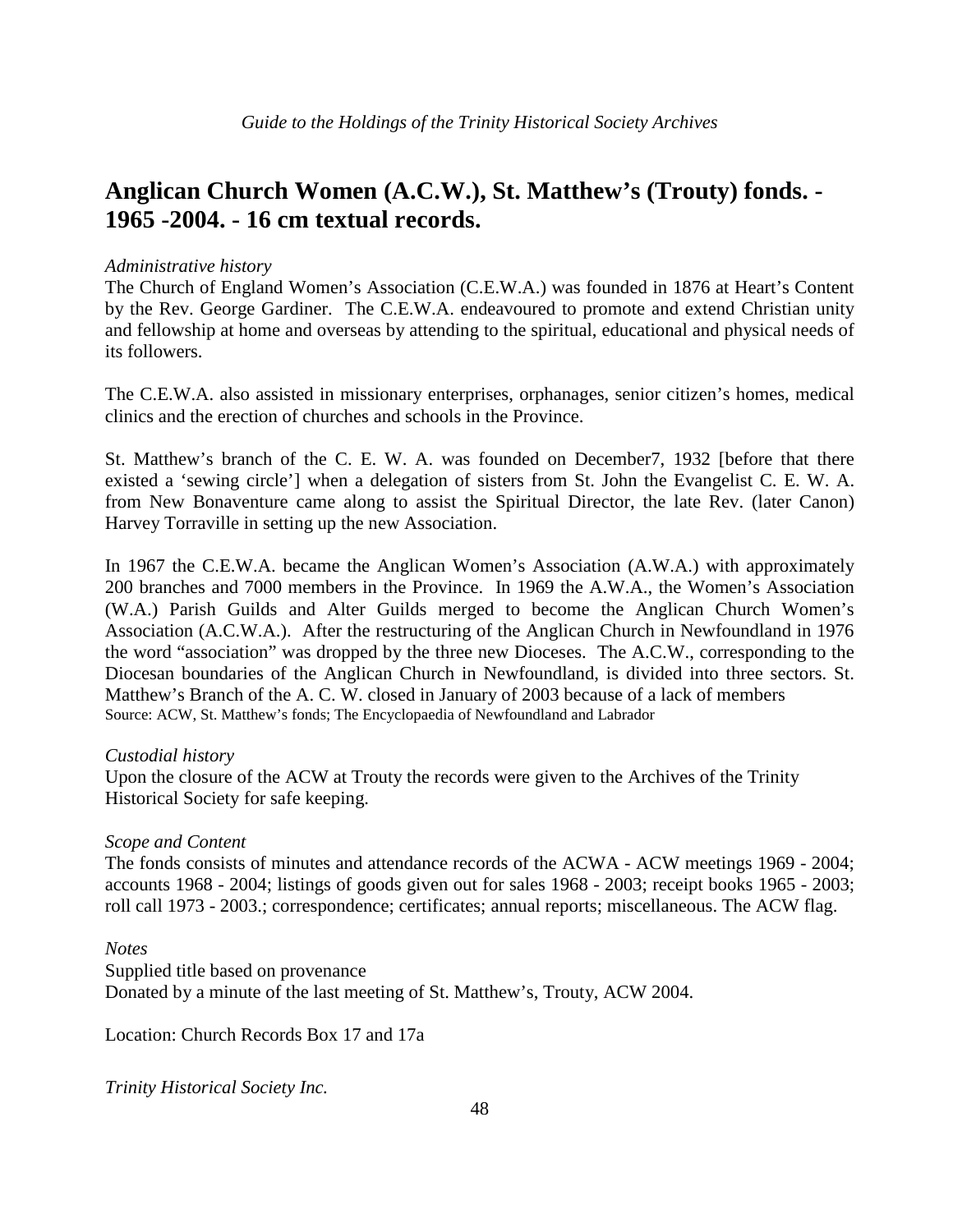*Finding Aid*  A Detailed finding aid is available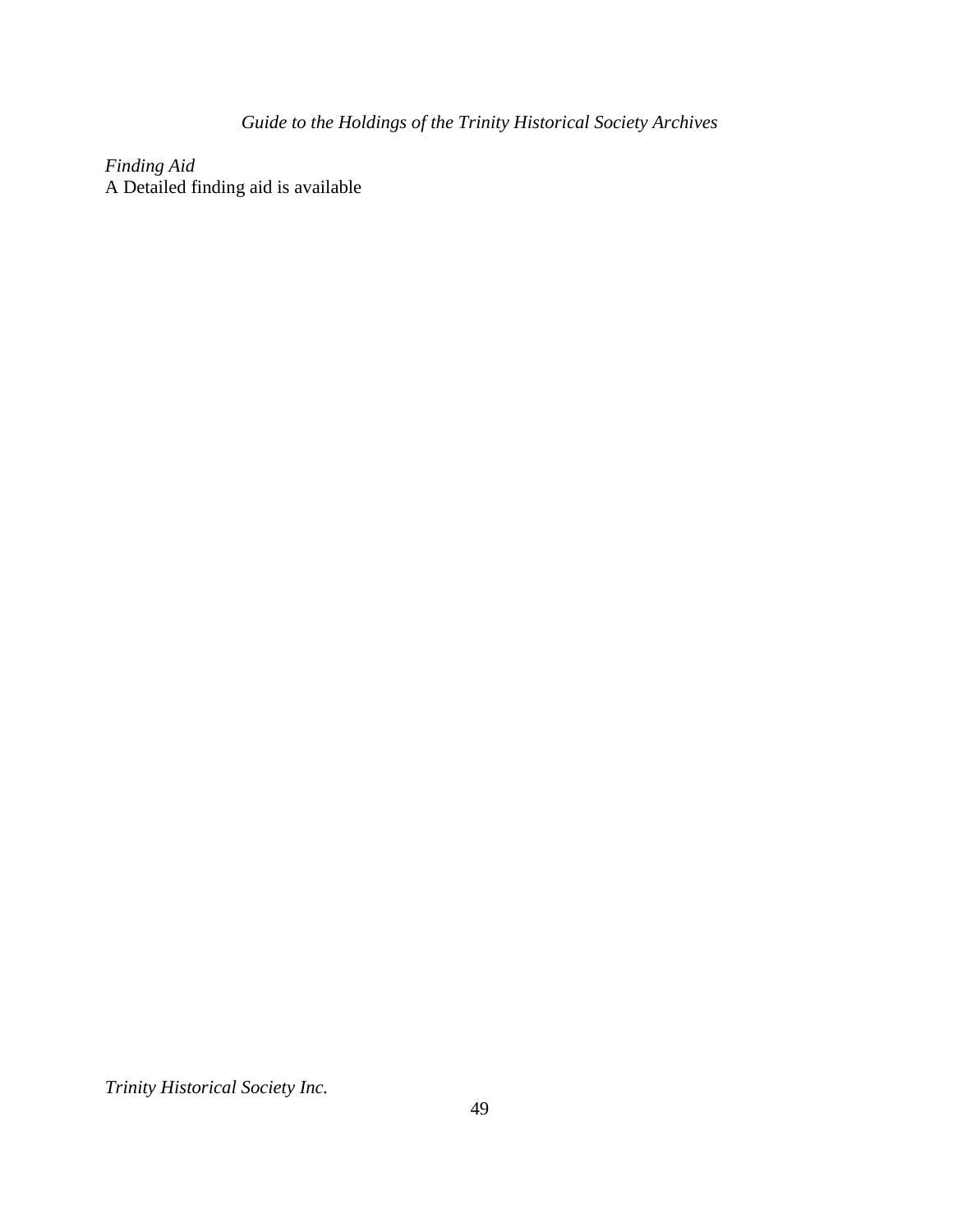## **The Anglican Parish of Bonavista fonds. - 1786 - 1835. - 5 cm**

## *Administrative history*

In 1723, Rev. Henry Jones was appointed the first residing clergyman in Bonavista, three years later he established the first school in Newfoundland. In 1736, the first Anglican Church was built and during his first eight years he baptized 119 people.

In 1740, Rev. W. Peasley was appointed Rector of the Parish. After his departure in 1744 there was no resident clergyman at Bonavista for the next seventy years and services were carried out by three devoted laymen: Abraham Ackerman, Thomas Gaylor and Dr. Clinch.

The second church was built by a Mr. Joseph Brown at his own expense in the year 1822 and the third church was built during the ministry of Rev. A. E. C. Bayley in 1862, the fourth church in 1931 and the present church during the ministry of Rev. Charles Green.

Source: Administrative history provided by Rev. Darrogh Fagan, Rector of the Parish of Bonavista.

## *Custodial history*

The custodianship of the records is not known. It is speculated that the records of marriage for this time period were recorded at Trinity, as according to the Marriage Act that is included with this record the clergyman in Bonavista would have to report any marriages in his parish to the clergyman in Trinity in order that they be recorded in accordance with the Act.

## *Scope and content*

The fonds consists of photocopies of baptisms, marriages and burials for the Parish of Bonavista, 1786 - 1834 and an original register of marriages for a variety of churches on the Bonavista Peninsula, mostly from the Bonavista Bay area, 1825 - 1835. The first part of the record contains a handwritten note on the Marriage Act as passed by Parliament in the Fifth year of George IV, Chapter LXVIII, Section VI. According to the law anyone performing a marriage after March 25, 1825 is supposed to deliver to either the Secretary of the Governor or to the incumbent or officiating minister of some church or chapel of the established church of England in the towns of St. John=s, Harbour Grace or Trinity a certificate of marriage. This is then to be entered into a marriage register and is to be kept at that site.

## *Notes*

Supplied title based on documentation in the fonds. Location: The photocopies have been placed in protective sleeves and are located in a black binder. Original records held in Church Records Box 15.

*Finding aid* A detailed finding aid is available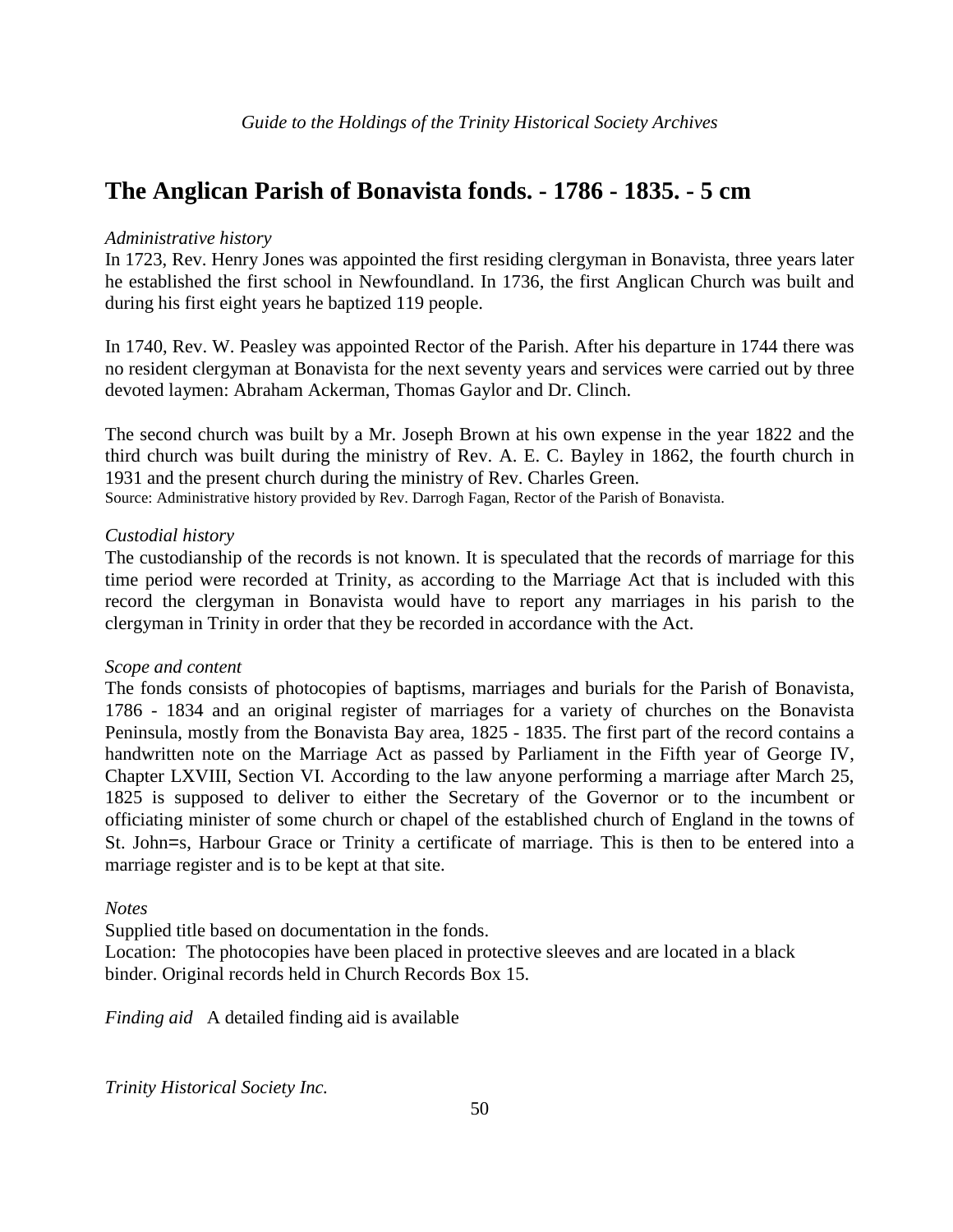# **EDUCATION AND SCHOOLS**

# **The Colonial and Continental Church Society fonds - 1825 - 1900 - 2 cm textual records**

#### *Administrative history*

The Society was known by various names at one time or another. Beginning as the Society for Educating the Poor of Newfoundland, it in turn adopted the names of the Newfoundland School Society, the School Society of Newfoundland and British North America, the Church of England School Society for Newfoundland and the Colonies, the Colonial Church and School Society and Colonial and Continental Church Society (CCCS).

The Society was formed in 1823 as a result of the energy and interest of a young English merchant, Samuel Codner. The chief aim of the Society was to communicate free instruction to the poor inhabitants of all denominations of the Colony. There was, however an obvious bias in favour of the Anglican Church.

The Society's first school was established in St. John's. By 1826 a school was established in Trinity.

The *Mercantile Journal*, in a lengthy article, had this to say in 1826:

"At Trinity, where the Master arrived in June last, the Magistrates kindly offered him the temporary use of the Court House, for a School Room, in which he had, up to the latest accounts received thence, admitted about 100 children, who have made considerable progress in Education. Mr. Fleet, under whose care this school is placed has been indefatigable in the performance of his duties, and thereby secured the marked approval of all the inhabitants of Trinity. The people, feeling the want of a School House at Trinity, have lately held a Public Meeting, at which £100 was subscribed - an eligible spot of ground has been liberally bestowed by Messrs. Garlands, for the purposes of the Society, and the poor inhabitants have agreed to bring from the Forests during the Winter months the necessary timber for the frame of a suitable building; to these laudable efforts, the Society has added a grant of £100, which, it is expected, will enable the people to erect a House sufficiently large for the admission of all the poor Children of Trinity, and the adjacent Creeks, in the course of the present year.

*Source: The History of Education in Newfoundland* by Fred W. Rowe. The Ryerson Press, Toronto p. 38 ff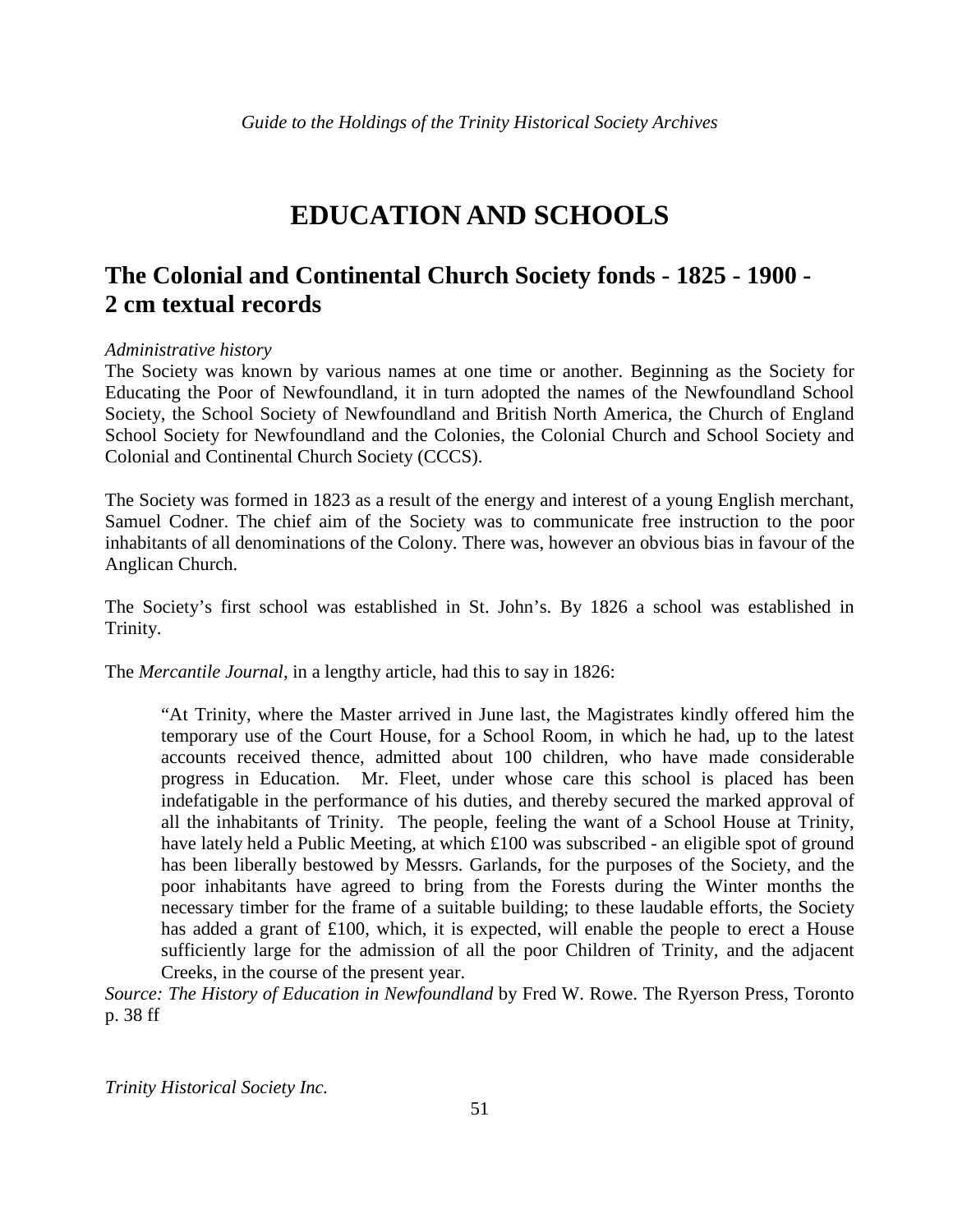## *Custodial History*

This record was inherited by the THS Archives from the goodwill of various culturally minded people of the community.

## *Scope and Content*

The fonds consist of a 'school account' book, 1825 - 1900, annotated with brief accounts of various local names and their involvement with and their generosity towards the CCCS.

*Notes* Supplied title based on provenance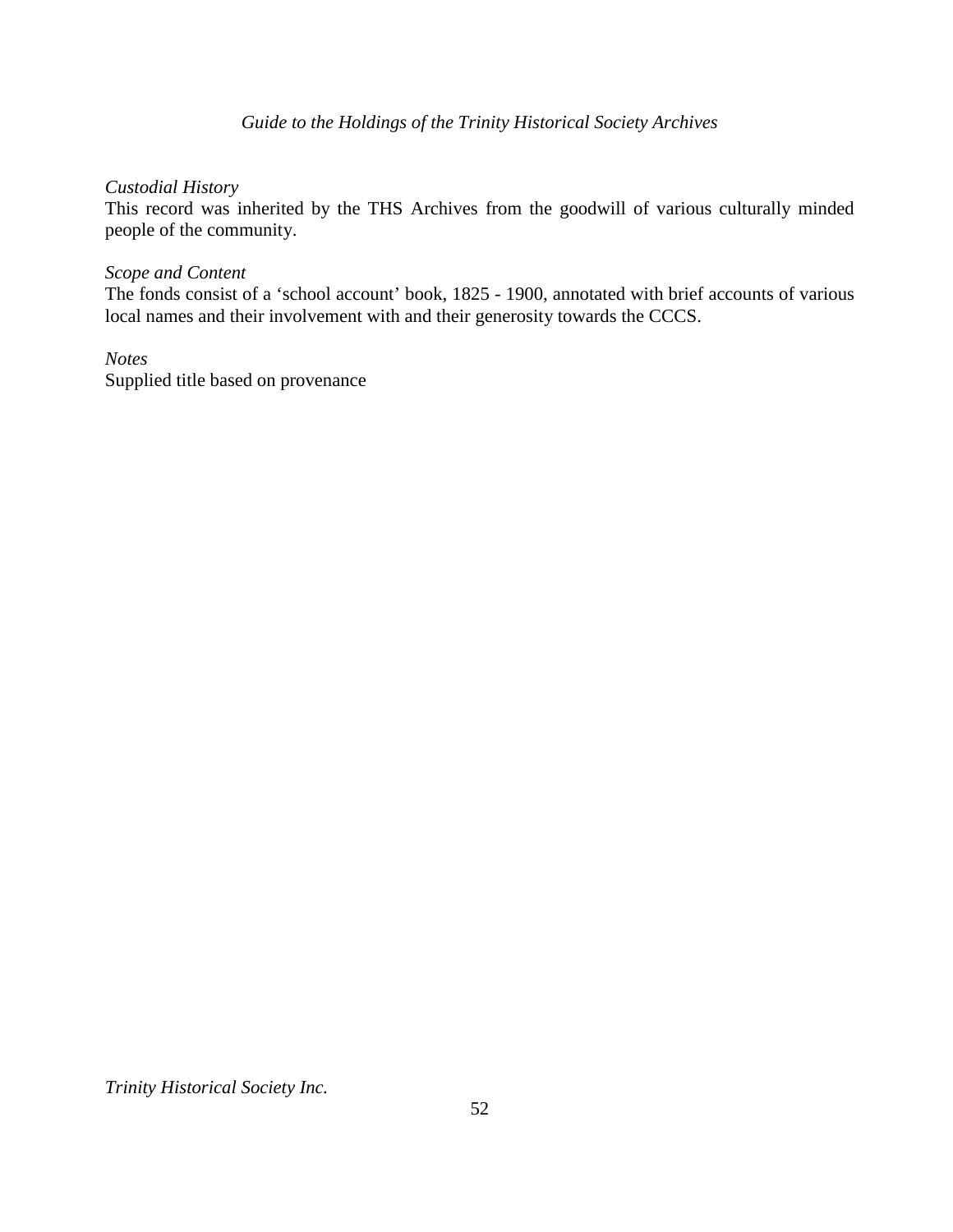# **Trinity Church of England Board of Education fonds. - 1898 - 1958. - 9 cm textual records**

## *Administrative history*

The Trinity Church of England School Board was formed c.1883, for the purpose of administering the schools of the Parish of Trinity. Schools which came under the jurisdiction of the Board were at Trinity, Lockston, Goose Cove, Dunfield, Trouty, Spaniard=s Cove, Old Bonaventure, New Bonaventure, Kerley=s Harbour, British Harbour, Delby=s Cove and Little Harbour, Ireland=s Eye and Traytown and Ivanhoe.

School Boards were established as a result of the Education Act of 1876 which stated that schools would be administered by local denominational boards under the supervision of superintendents. The 1876 Act consolidated previous legislation, under which the government=s education grant was divided equally between the Protestant and Roman Catholic Church for the administration of schools. Denominational education was entrenched under Term 17 of the Terms of Union in 1949, which confirmed the right of Churches to own and operate their own schools.

The school boards came directly under the Parish, the rector serving as chair of the Board for the parish. The Boards were responsible for organizing elementary education within their district. They built and maintained the school buildings, hired the teachers, maintained the accounts, conducted regular meetings, and made regular reports to the superintendent.

From 1962 to 1969 Trinity and Trinity East - Port Rexton Boards were combined and came under one administration. In 1969 all the Protestant denominations in Newfoundland amalgamated, reducing the number of boards from 229 to 22. The school board for the whole region has since been headquartered in Clarenville.

Source: Minutes of the board; Newfoundland Education Act 1876; Trinity-Port Rexton Board of Education Minutes.

## *Custodial history*

These records were kept and maintained at the Rectory of the Parish of Trinity.

## *Scope and content*

The fonds consist of an account book, 1898 - 1949, and minutes of the meetings of the board from 1903 - 1958.

## *Notes*

Supplied title based on provenance

Donated by Rev. G. Colbourne, Rector of the Parish of Trinity, July 2000.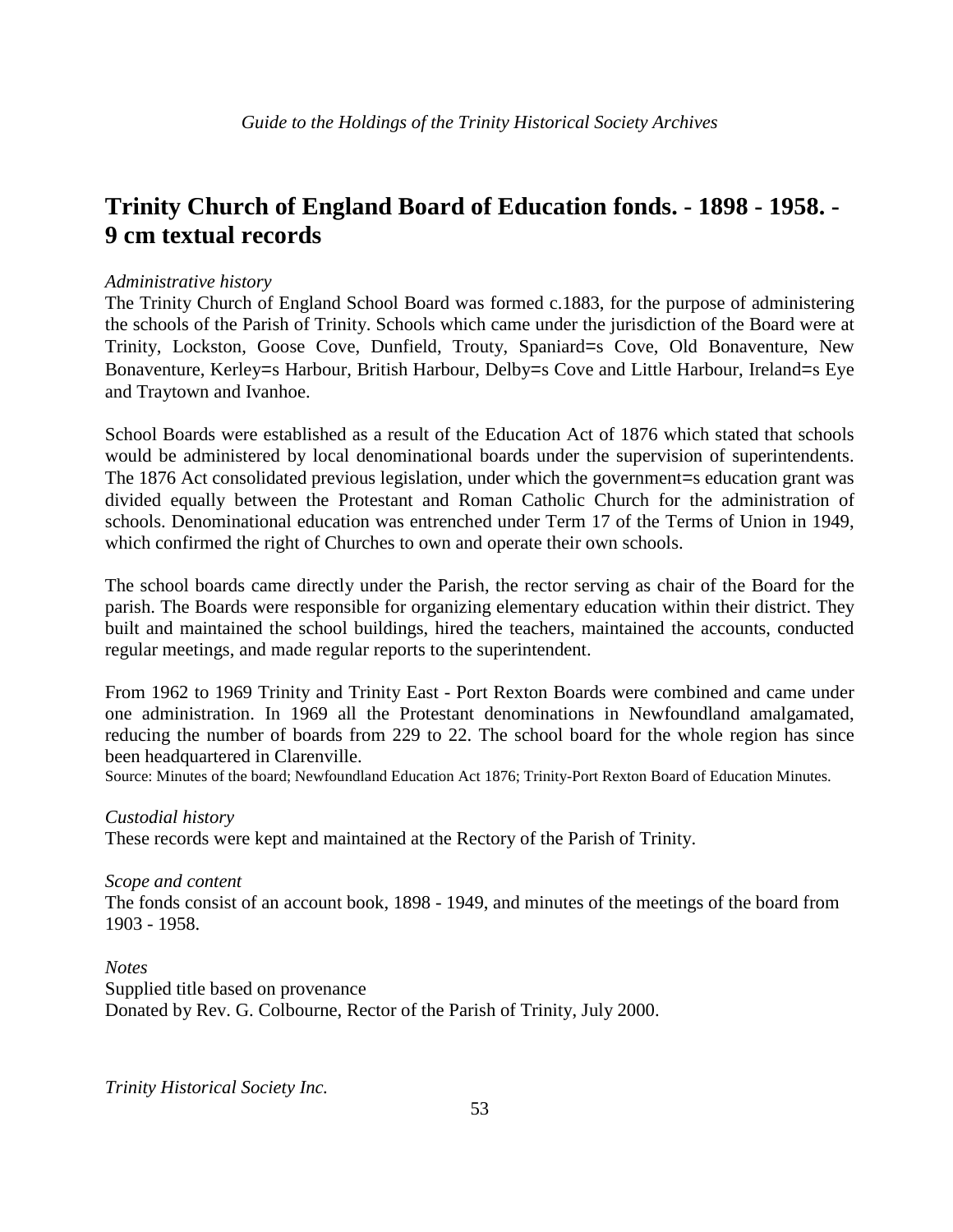## **St. Paul=s School, Trinity fonds. - 1902 - 1970. - 54 cm textual records**

#### *Administrative history*

St. Paul=s School, Trinity was an all-grade school administered by the Trinity Church of England Board of Education. It combined the former Commercial School and the grade schools. Until 1912, and the opening of the new school building, the school operated out of the Parish Hall. The school registers indicate that St. Paul=s was mainly considered a high school - named on many of the registers, Trinity High - with the primary grades being referred to as the APrimary Department@. Up until the early 1960s the three-room school took students from the primary grades to grade 11. In 1962 a regional high school opened at Port Rexton, and the School Boards of Trinity and Trinity East - Port Rexton were brought under the same administration. St. Paul=s continued as an elementary school. It closed in the early 1970s.

Source: St. Paul=s School Trinity fonds; School Building Committee fonds.

#### *Custodial history*

Records were held by the Trinity Historical Society at the school until the building was purchased by an individual. They were transferred to the old Methodist School for storage, and subsequently deposited with the Trinity Historical Society Archives.

#### *Scope and content*

The fonds consists of primary and high school registers for attendance, studies pursued and payments, 1902 - 1970, student report cards for 1946 – 1961 and log books for 1944 - 1948.

#### *Notes*

Location: Education Boxes 2 and 3 (registers) and 5 (report cards).

## *Finding aid*

A detailed finding aid is available.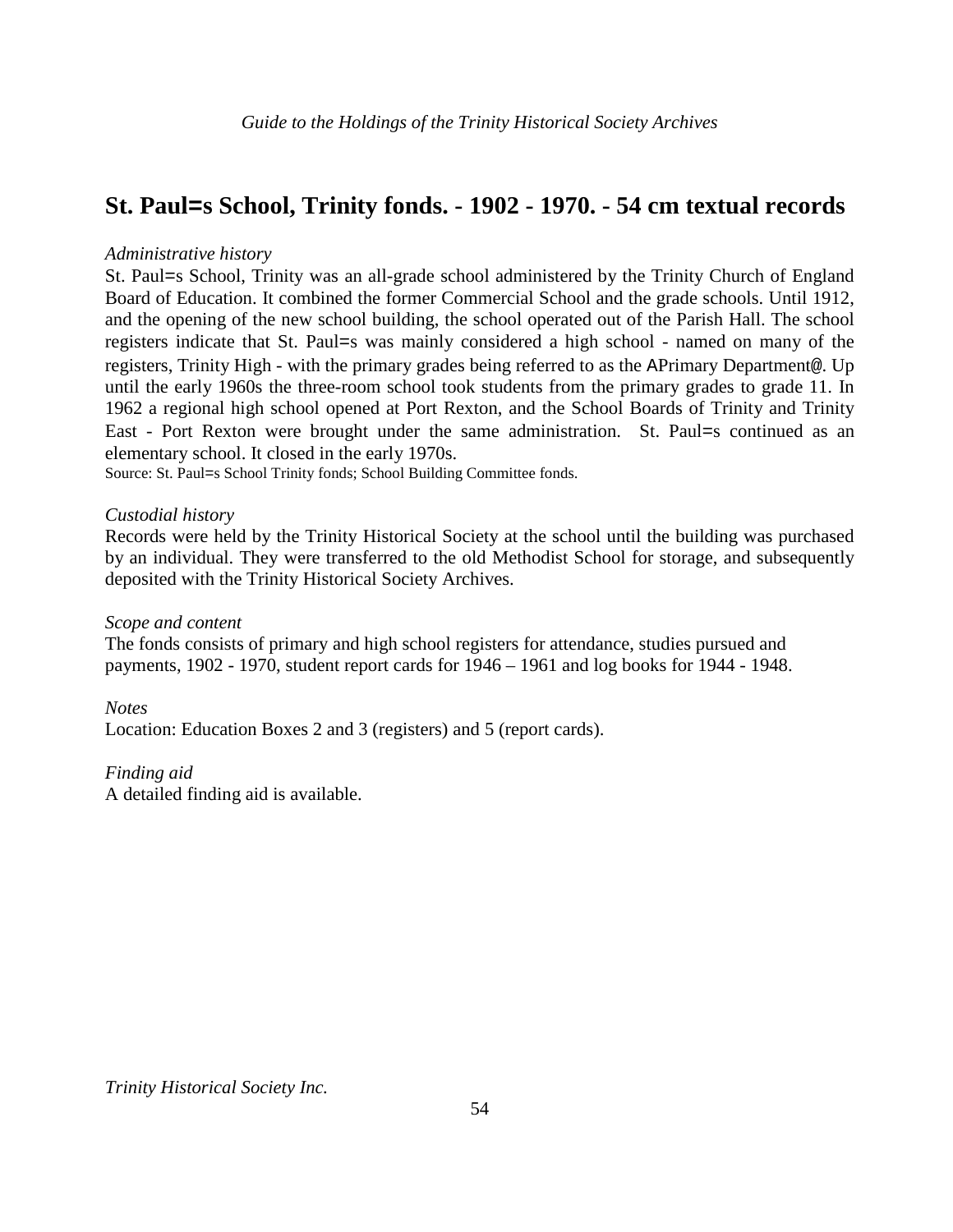# **New School Building Committee (Trinity), minute book. - 1908 - 1912. - 1 cm textual records**

## *Administrative history*

The New School Building Committee was formed in 1908 for the purpose of erecting a Church of England school building for the general high school, which at that time was held in the Parish Hall, on the first floor. The committee was made up of members of the Board of Education, Trinity and members from St. Paul=s congregation, with the Rector of the Parish, Rev. C.W. Hollands as chair. The new school building was completed in 1912. Source: New School Building Committee minute book.

## *Custodial history*

The minute book was kept and maintained at the Rectory of the Parish of Trinity.

## *Scope and content*

The minute book records the meetings relating to the planning, raising funds for and building of the new high school building for Trinity.

#### *Notes*

Supplied title based on provenance. Donated by Rev. G. Colbourne, Rector of the Parish of Trinity, July 2000.

Location: Education Box 1.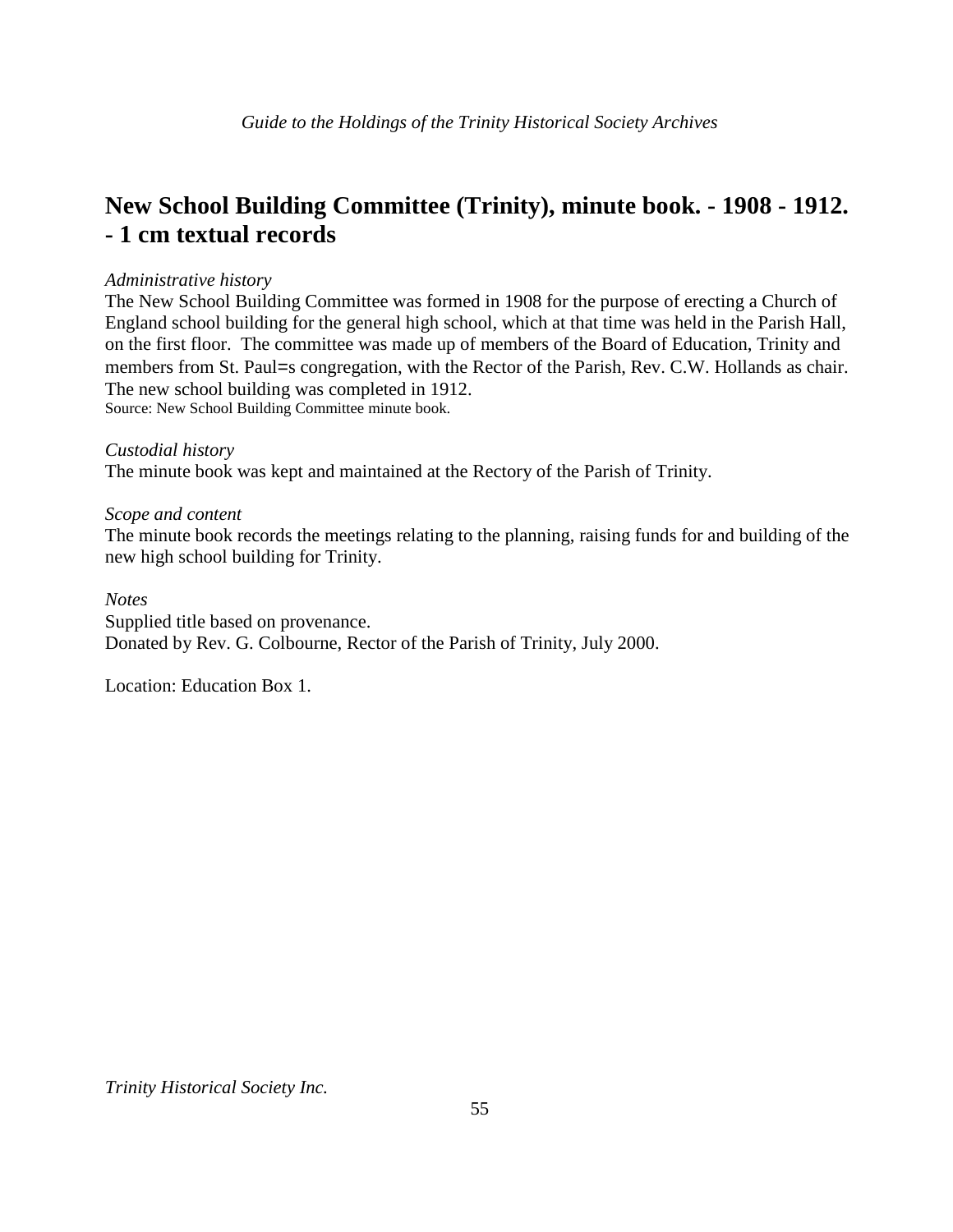# **Trinity North Board of Education fonds. - 1880 - 1919. - 4 cm textual records**

## *Administrative history*

The Trinity North Board of Education was established in 1880, as the board for the parish of Trinity East. By 1912, following the establishment of the community of Port Rexton, the board assumed that name. The board administered a high school in Port Rexton and grade schools on the North Side, Port Rexton, Salmon Cove (now Champney=s) East and West and English Harbour. From 1962-1969 Trinity and Trinity East-Port Rexton (formerly Trinity North) were temporarily combined under one administration. In 1969 the Protestant school boards amalgamated, decreasing the number of boards from 229 to 22. The school board for the whole region has since been headquartered in Clarenville.

Source: Minutes of the Board; Encyclopedia of Newfoundland and Labrador; Trinity-Port Rexton School Board Minute Book.

*Custodial history*

The records were kept and maintained at the Rectory of the Parish of Trinity.

## *Scope and content*

The fonds consists of a minute book for 1881 - 1913 containing minutes of meetings of the board and copies of correspondence, 1880 - 1896, and accounts of the board for 1884 - 1919.

*Notes*

Supplied title based on provenance. Donated by Rev. G. Colbourne, Rector of the Parish of Trinity, July 2000.

Location: Education Box 1.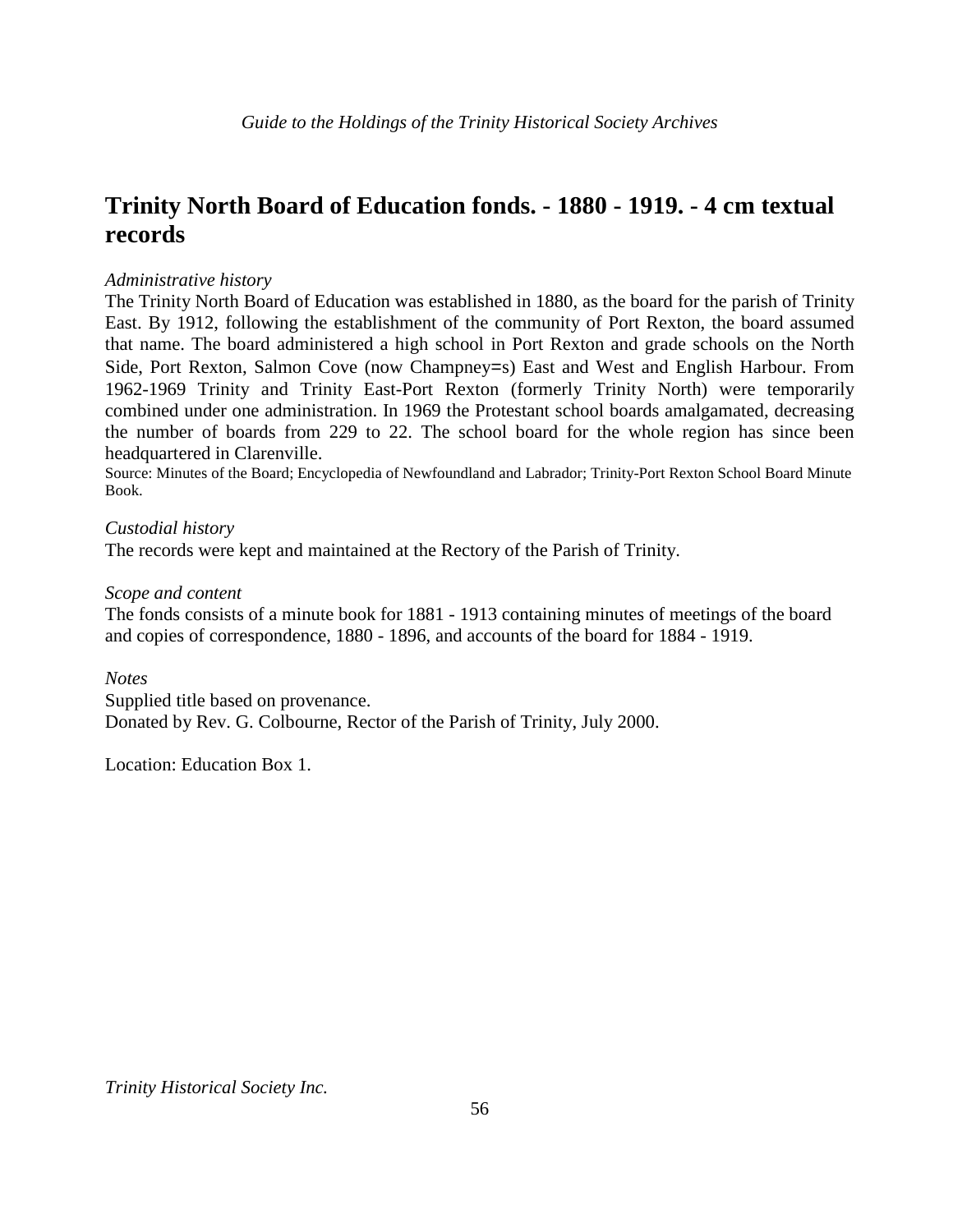# **Trinity - Port Rexton School Board Minute Book. - 1962 - 1969. - 2 cm. textual records**

## *Administrative history*

The Trinity - Port Rexton School Board was formed in 1961 or 62 as a combined board serving the two parishes. Meetings were held at the newly-opened Bishop White High School, the senior school for the region. The board administered schools at Dunfield, Trinity, Goose Cove, Trinity East, Port Rexton, Champney=s East and Champney=s West and English Harbour. In 1969 the Protestant denominations amalgamated reducing the number of boards from 229 - 22. Trinity-Port Rexton subsequently came under the regional school board at Clarenville. Source: Trinity-Port Rexton School Board Minute Book.

*Custodial history*

The records were kept and maintained at the Rectory of the Parish of Trinity.

*Scope and content* Minutes of the monthly meetings of the board.

*Notes* Supplied title based on provenance. Donated by Rev. G. Colbourne, Rector of the Parish of Trinity, July 2000. Location: Education Box 1.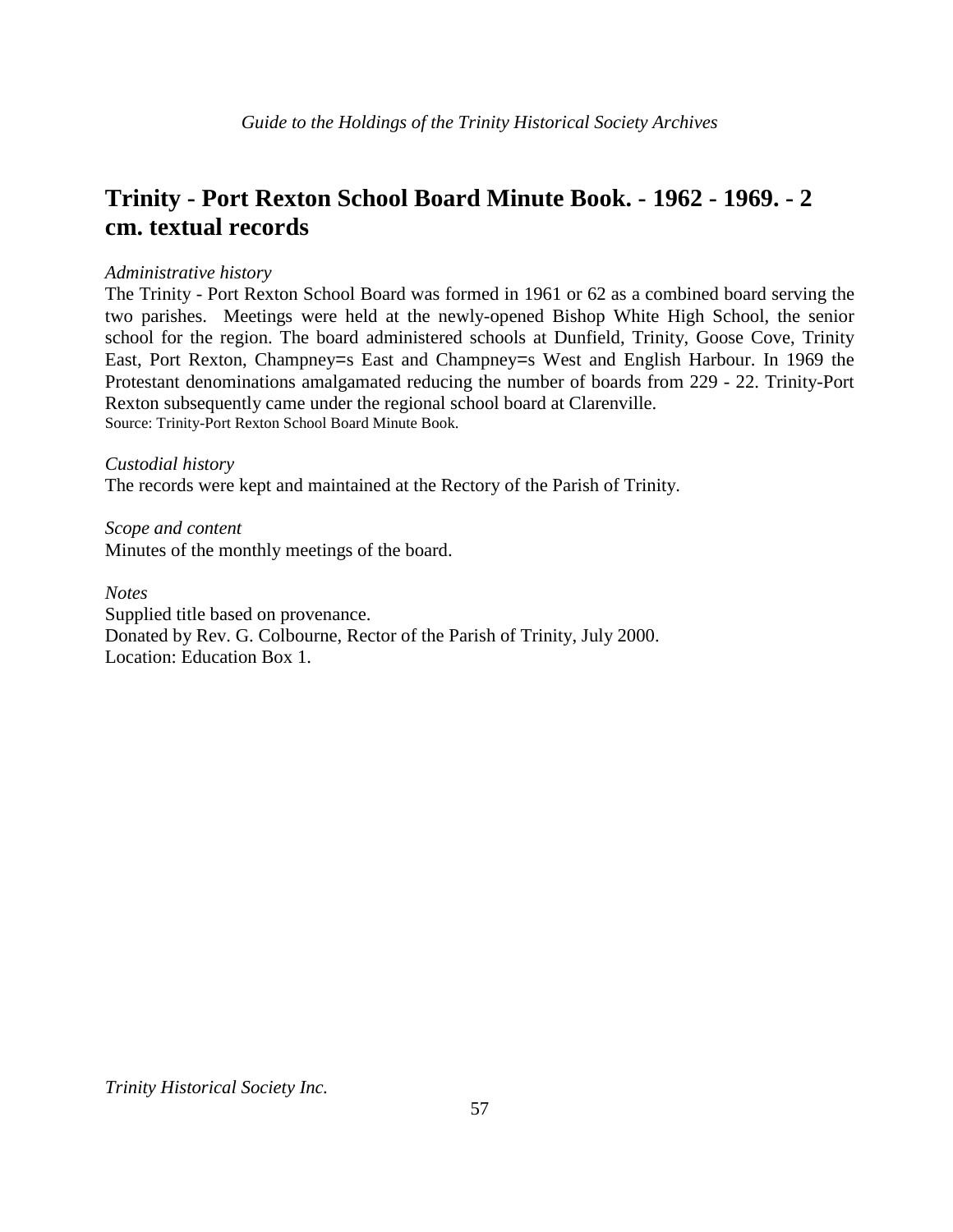# **St. Matthew=s School, Trouty fonds. - 1913 - 1967. - 30 cm textual records**

## *Administrative history*

The first school was established at Trouty by the mid-19th century. Under the Trinity Church of England Board of Education a new school was built in 1912 - 13. In 1957 this school, in turn, was replaced with a new school, built close to the same site. Up to the mid-1950s the school had students in all grades up to grade 11. After 1965 there was a sharp decline in the school age population, and the highest grade taught was grade 7. High school students were bussed to a larger school in the area. The school closed in the late 1960s.

Source: St. Matthews School, Trouty fonds; Board of Education, Trinity fonds; Clarence Dewling.

## *Custodial history*

The logbook was kept and maintained at the Rectory of the Parish of Trinity. The registers were stored by the Trinity Historical Society in the old Methodist School in Trinity prior to being deposited in the archives.

## *Scope and content*

The fonds consist of a school logbook for 1913 - 1915, which provides details of the school=s dayto-day operation; school registers for 1929 - 1967; and student report cards from 1947 -1961.

## *Notes*

The logbook was donated by Rev. G. Colbourne, Rector of the Parish of Trinity, July 2000. Location: Education Box 1 (logbook), 4 (registers) and 5 (report cards).

## *Finding aid*

A detailed finding aid is available.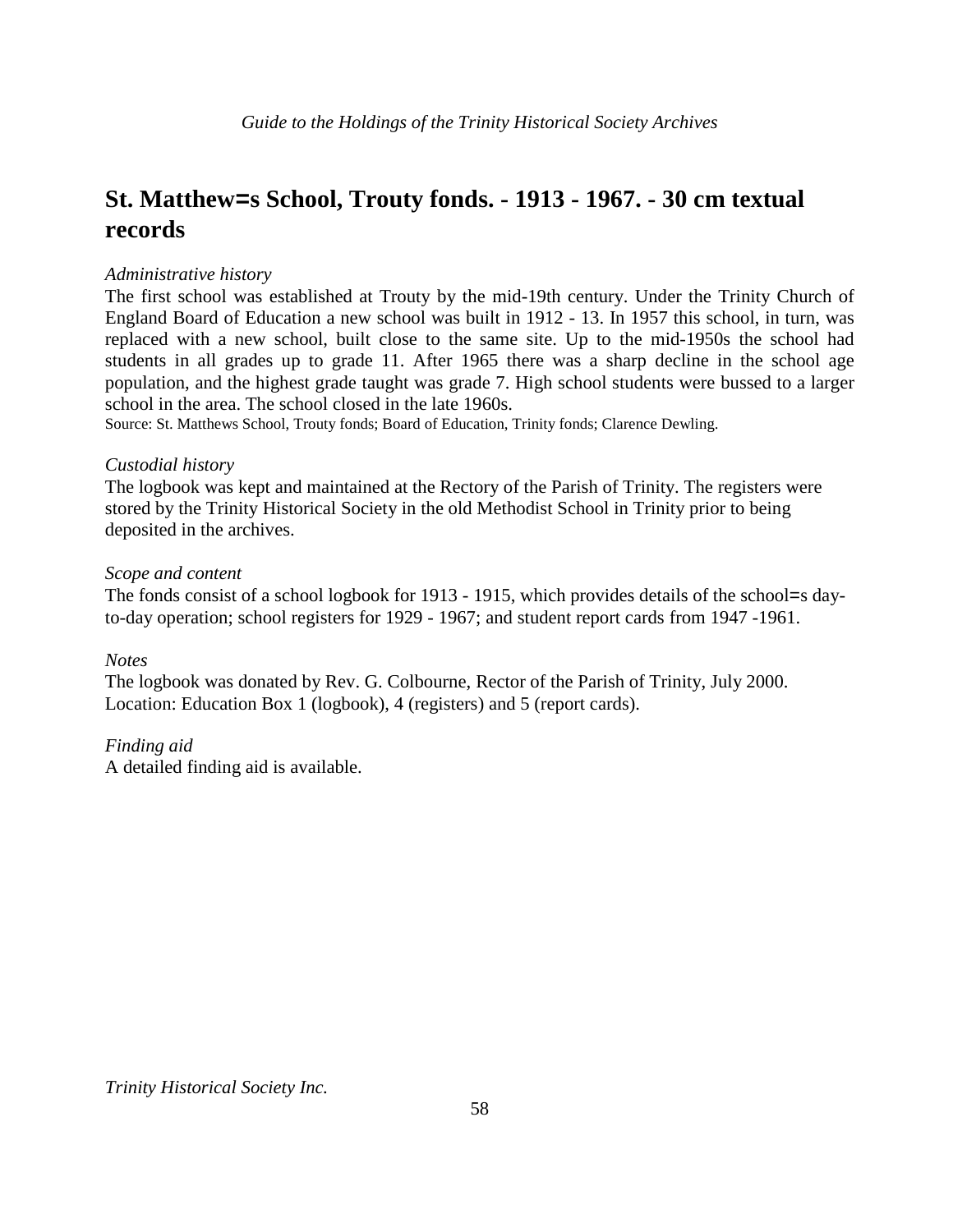# **Church of England School, Goose Cove fonds. - 1948 - 1967. - 3 cm textual records**

## *Administrative history*

The Church of England school at Goose Cove was established in 1909. Miss A. Bartlett was appointed as teacher for the half year from January - June the following year, teaching for the remainder of the year at Spaniard=s Cove, Trinity Bay. Goose Cove continued as a year-round allgrade school, until the regional high school opened at Port Rexton in the early 1960s. The school continued as an elementary school until it closed in the late 1960s. Source: Board of Education, Trinity, Minutes; Goose Cove School fonds.

## *Custodial history*

The records were stored by the Trinity Historical Society in the old Methodist School in Trinity prior to being transferred to the archives.

*Scope and content* These small fonds consist of a school register for 1966 - 1967 and 3 pupil report cards for 1947 - 1964.

*Notes* Supplied title based on provenance

Location: Education Box 4 (registers) and 5 (report cards).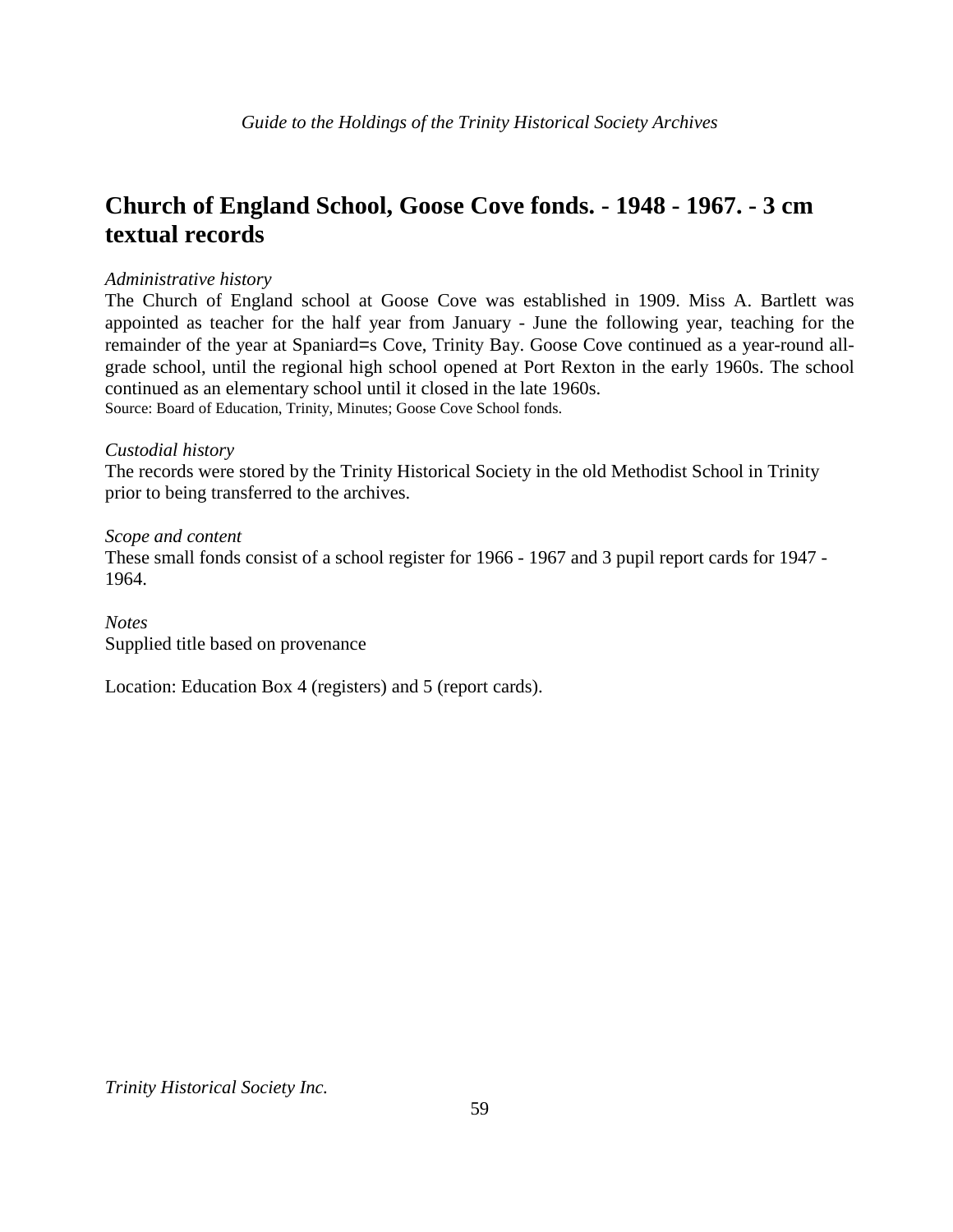# **Church of England School, Lockston fonds. - 1902. 0.2 cm textual records**

*Custodial history*

The material in these fonds was donated by Mrs. Alma Ottenheimer in the year 2000 from the estate of the late G. R. Ottenheimer.

*Scope and content* School register for 1902.

*Notes* Supplied title based on provenance

Location: Education Box 4 (registers)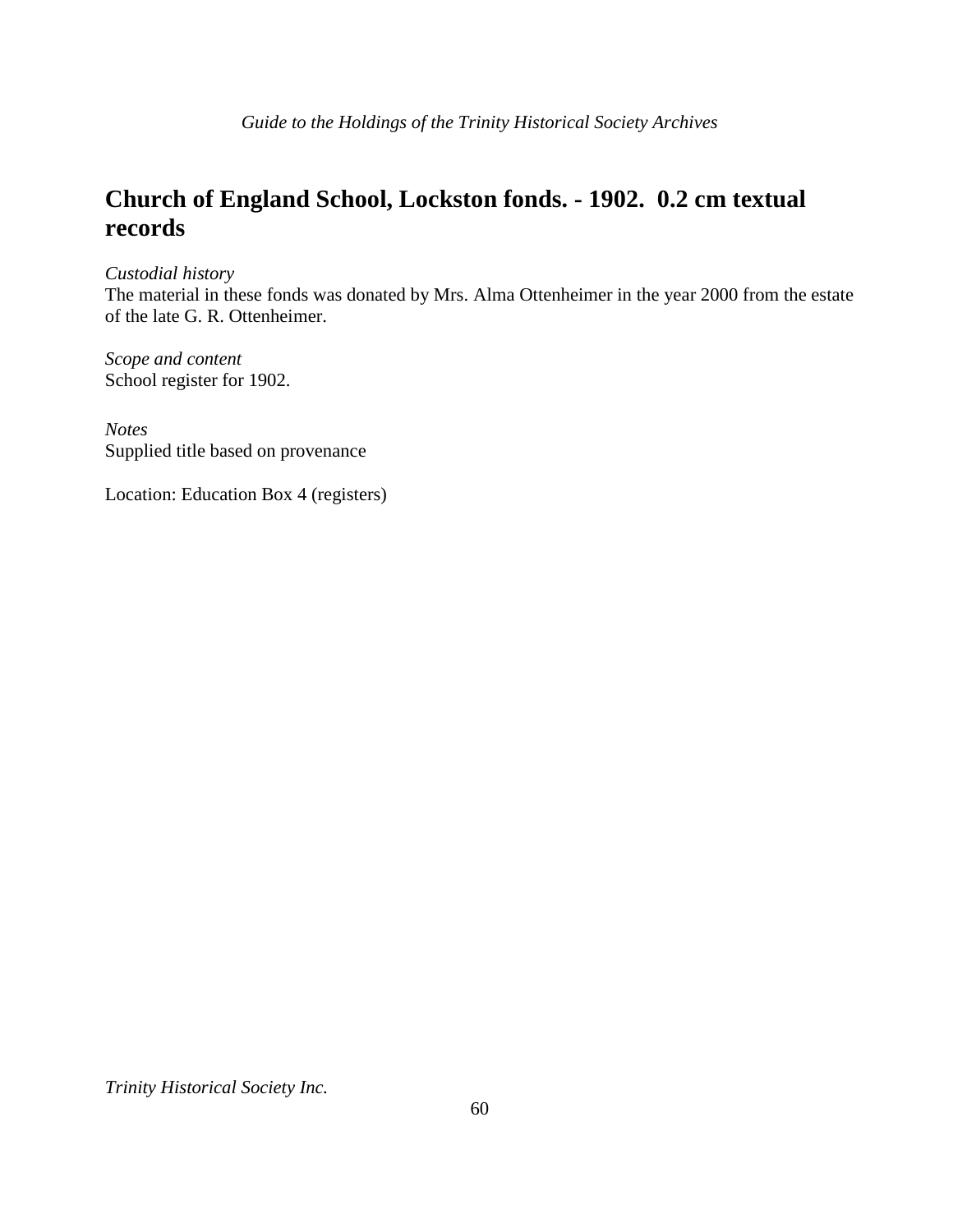# **Dunfield School Records Fonds. - 1900 - 1902, 1973, 1974. – 1.5 cm textual records**

#### *Administrative history*

Dunfield use to have two schools, and Anglican and a United. He Anglican Church is currently the ACW Hall and the United Church is currently the home of Ms. Maureen Spurrell (formerly the Lions Club Hall). Both schools were later integrated into the Integrated School at Dunfield.

*Custodial history* These records were donated by Ms. Vernie Clarke in 2004.

*Scope and content* Consist of four registers for the years 1900 - 1902, 1973, and 1974.

*Notes* Supplied title based on provenance Location: Education Box 4 (registers)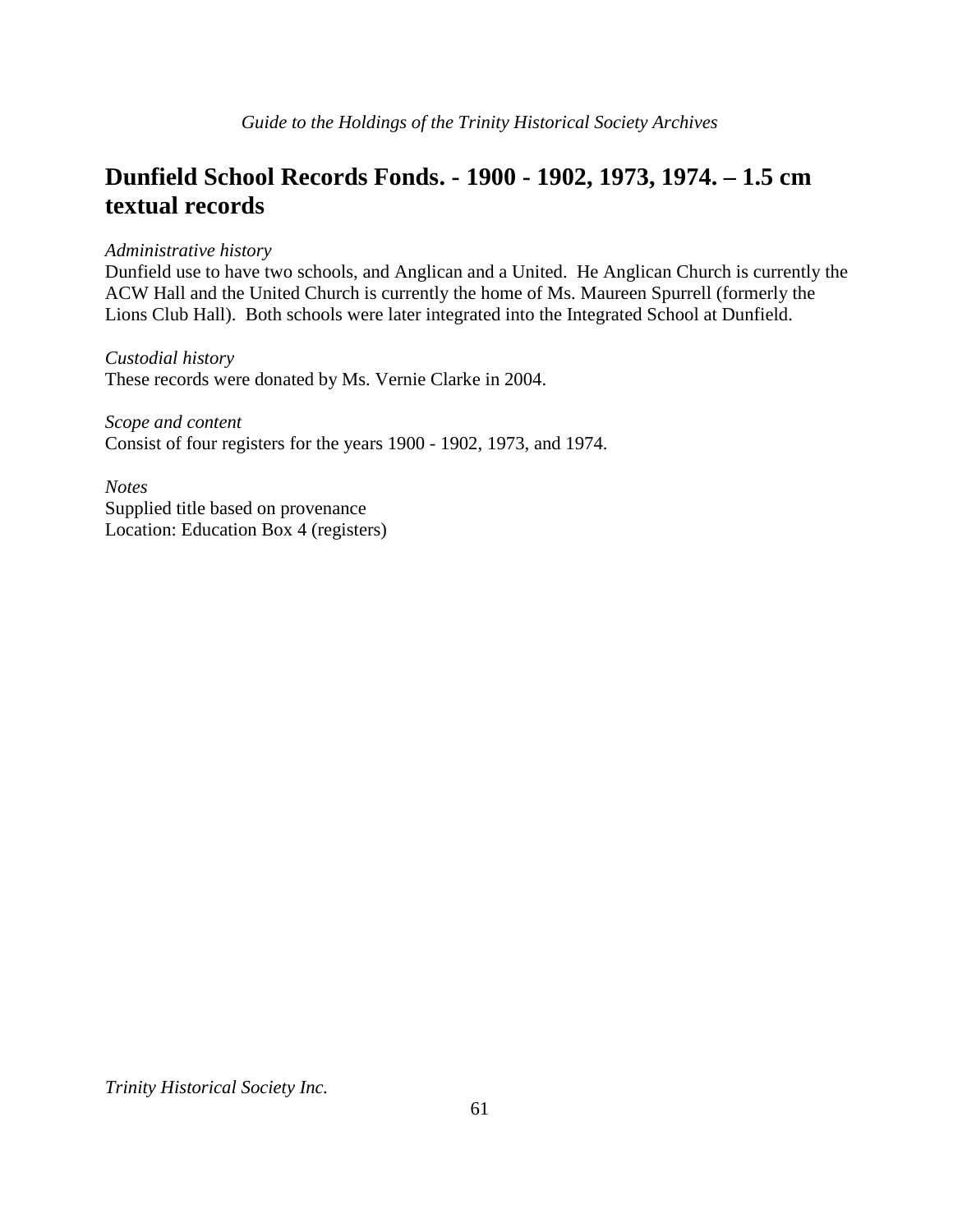## **Ragged Island Lighthouse Fonds 1910-1954. 14cm textual records.**

Ragged Island is located in Smith Sound, Trinity Bay. The lighthouse on the Island was operated by a lighthouse keeper until the mid 1950's. The first seven entries in the log books are by Leonder Gardner, then on May 8<sup>th</sup>, 1911 James Toop Sr. is the light keeper. James Toup III passed on the duties of lighthouse keeper on June 30, 1927 to his son James Andrew Toope, IV. On October 21, 1931 a new lighting system was installed, there was no longer a need to light and extinguish the kerosene oil lamp everyday. A new system using acetylene gas provided a signal automatically and for longer periods of time. Every year after the new gas light was installed the light was extinguished from mid-January to mid-April as there was little travel by boat during those months.

James A. Toope held the position which mainly consisted of record keeping until 1955 when his grandson Charles (Charlie) Dewling Toope took over. From 1984 until 1998 Cyril Toope was in charge of maintenance of the light unit, he would go climb the island periodically to change the batteries and check to ensure that things were in working order. In 1998 when a new solar panel light was installed Cyril Toope received a letter stating that his service of checking the lighthouse was no longer necessary.

## *Custodial history*

These records were donated to the Society by Cyril and Norma Toope in 2014.Cyril Toope is the grandson of Charles Toope Sr., the last light house keeper on Ragged Island. They were found in the house of Charles and Mary Toope when their children cleaned out their house after Mary's death in 2011.

## *Scope and content*

These files contain books with a daily account of when the light was lit, when it was extinguished how much oil was consumed, and a note of the weather for that day. The style of book and information changed in 1931 when a new light system was installed.

The material has been divided in to two series', the first one being a chronological list of log books and the second series is a list of materials at the lighthouse on May 9, 1911.

## **Series 1: Lighthouse Log Books 1910 - 1954**

## **Series 2: List of Supplies**

2.01

*Trinity Historical Society Inc.* May 9, 1911 - Leonder Gardner is likely to have taken a list of the supplies at the light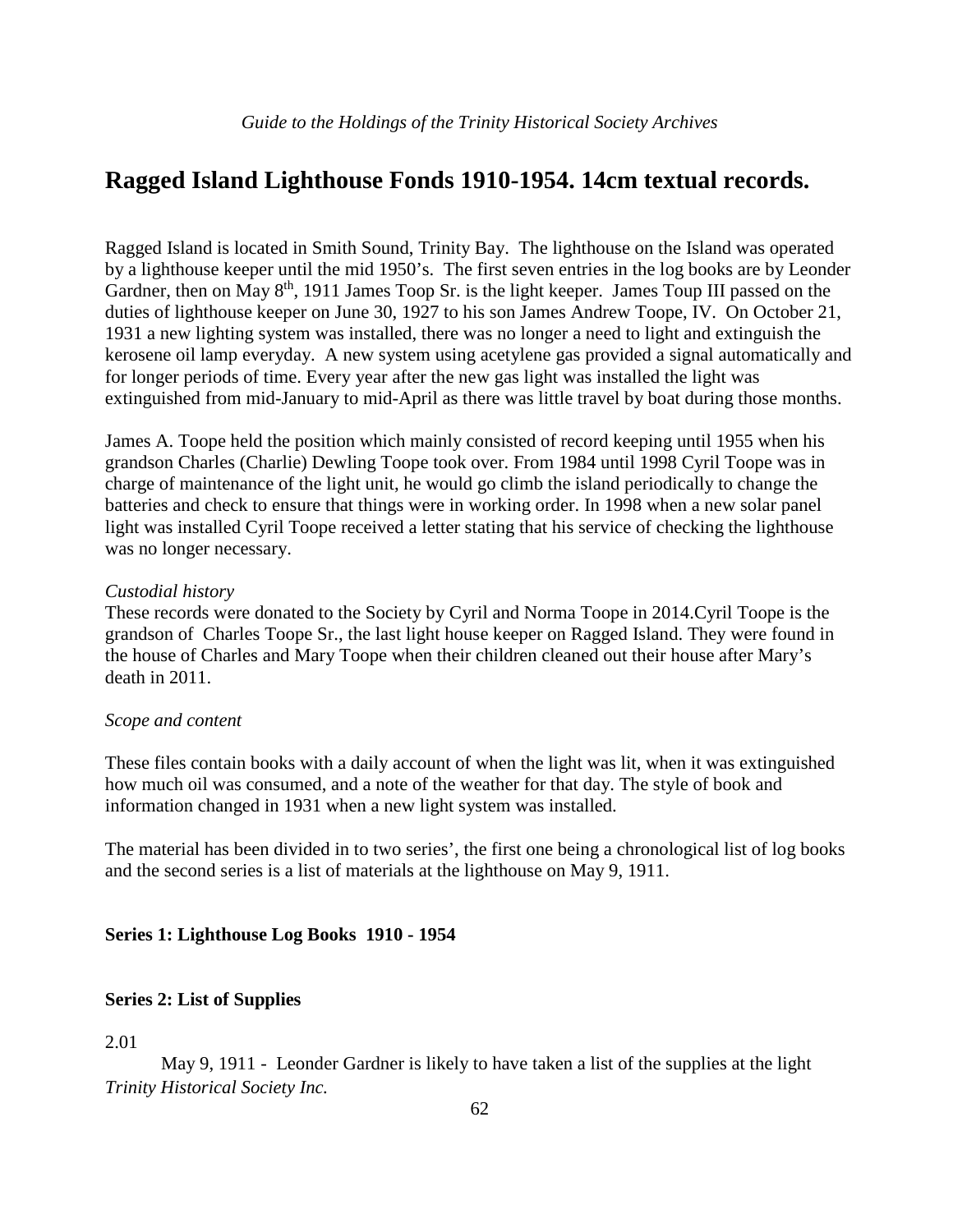*Guide to the Holdings of the Trinity Historical Society Archives* station before he left and James Toop Sr. took over.

Notes:

Supplied title based on provenance. Information also received from Cyril Toope.

These records were donated to the Society by Cyril and Norma Toope in 2014.Cyril Toope is the grandson of Charles Toope Sr., the last light house keeper on Ragged Island. They were found in the house of Charles and Mary Toope when their children cleaned out their house after Mary's death in 2011.

References: Toope Family Tree Flower that Bloomed on Ragged Island – Josephine Johnson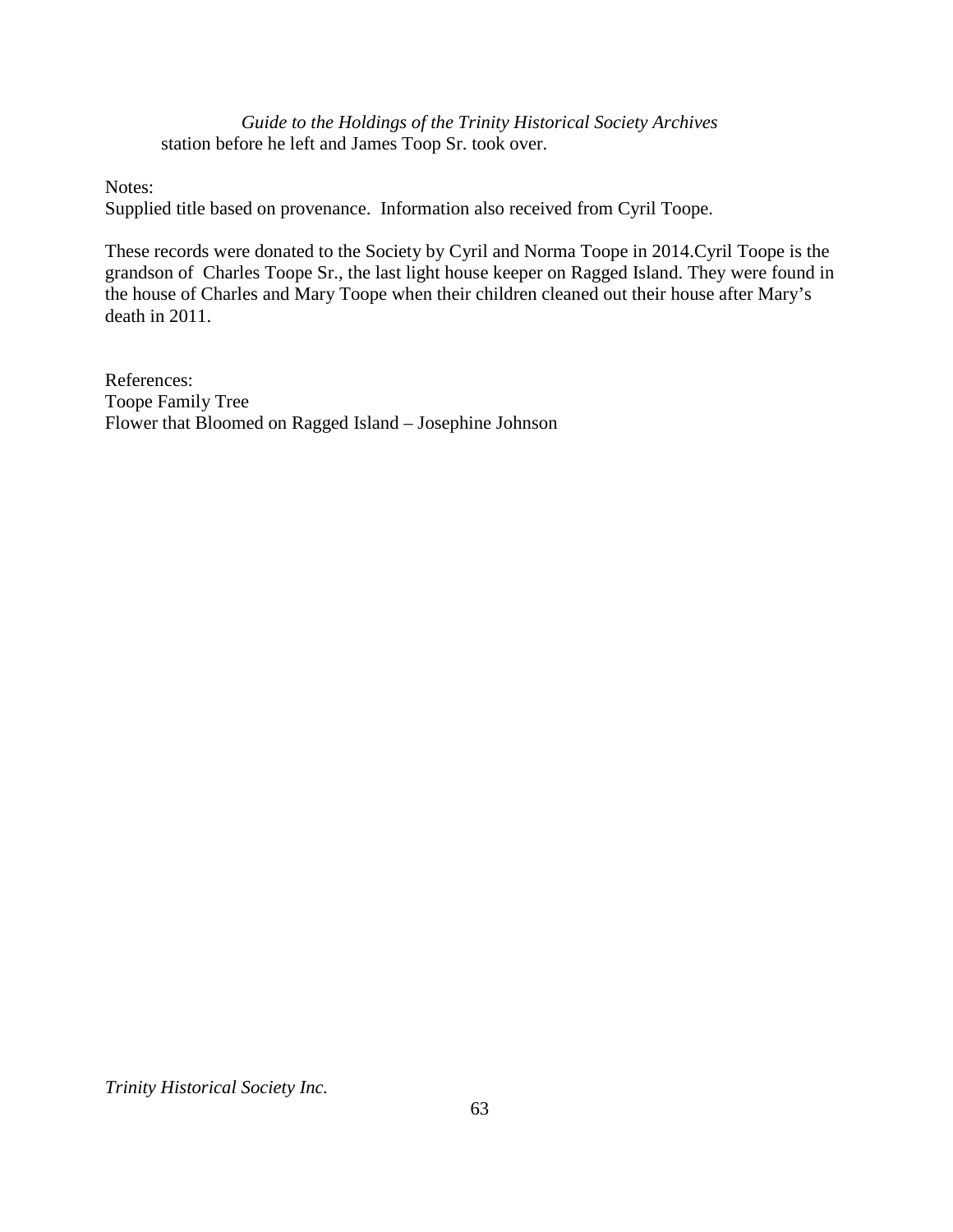## **COURTS AND ADMINISTRATION OF JUSTICE**

# **Northern District Court, Trinity fonds. - 1753 - 1962. - 82.0 cm textual records**

#### *Administrative history*

During the early migratory fishery Trinity was governed by Fishing Admirals, who were empowered to settle disputes among fishermen according to local customs and traditions. In 1729, by royal proclamation, the commander of the naval convoy in Newfoundland became the governor of the colony. As the crown=s representative in Newfoundland, Governors appointed winter magistrates, Justices of the Peace, to maintain law and order outside the fishing season. The first magistrates at Trinity were Jacob Tavernor and Francis Squibb, appointed in 1729. Initially the magistrates= authority was challenged by the migratory fishermen, but as prominent merchants received appointments as Justices, the system gradually became respected, even though it had very little basis in law. By 1753 the magistrates presided over General Quarter Sessions to deal with civil disputes and from 1766 onwards, more serious complaints were heard annually in Surrogate Court, presided over by Naval Officers who were sent by the Naval Governors. By 1775 a local gaol was built at Trinity.

In 1791, a Court of Civil Jurisdiction was established in Newfoundland by an act of British Parliament, and John Clinch was appointed as a stipendiary magistrate at Trinity. By 1809 this Court had become permanent and was legally described as the Supreme Court of Newfoundland. The Court at Trinity was part of the Northern District Circuit. The stipendiary magistrates had both ministerial and judicial authority. They were able to receive information and complaints for indictable offences which could only be tried in Supreme Court; and as well they presided at the Court of Quarter Sessions, which tried offenders in summary criminal and civil cases. The Supreme Court held regular sessions to handle cases which came under its jurisdiction. There was a resident magistrate at Trinity until the late 1930s, after which time the magistrate at Bonavista held Court at Trinity as necessary. Nehemiah Short was the last magistrate with an office in Trinity.

In the 1970s, Provincial Court Judges replaced the former magistrates, and the Court was centralized at Clarenville. Judge Coulton continued to preside over the Provincial Court at Trinity until the late 1980s. The last regular sitting of the Supreme Court at Trinity was held on September 5, 1947.

Source: Keith Matthews, Lectures on the History of Newfoundland; Prowse, Justice=s Manual; Gordon Handcock, History of Trinity.

## *Custodial history*

The files that make up these fonds were located in the Court House at Trinity, built 1903. They were transferred to the home of Mr. Rupert Morris, former president of the Trinity Historical Society, and in 1996 to the Trinity Historical Society Archives. Some were also donated by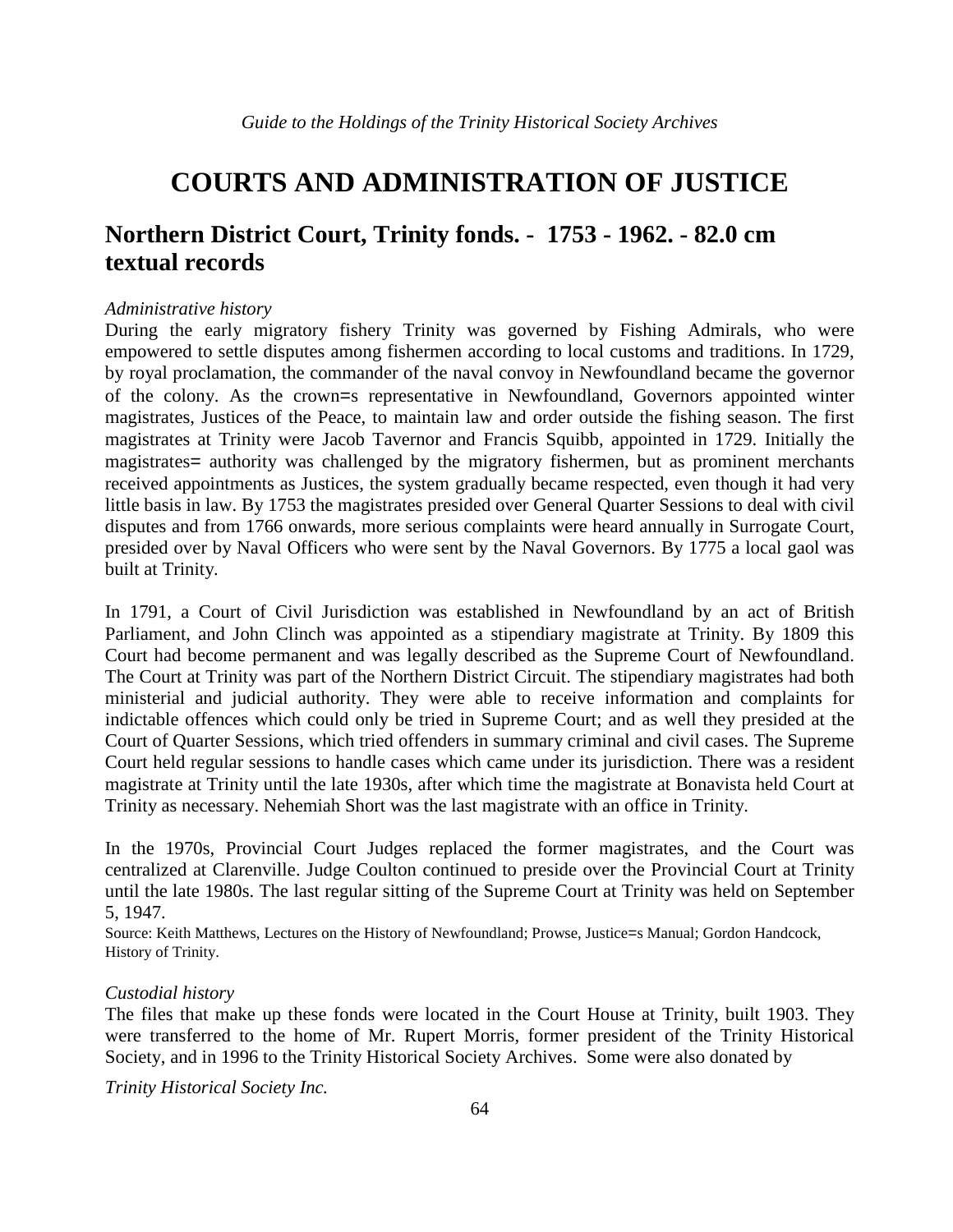Shirley Randell in May 2005.

#### *Scope and content*

The records in this fonds originated in the offices of the court of the Northern District Court at Trinity. The material represents almost 200 years of the administration of justice in the district. Included with the original material is a series of early court proceedings, 1753 - 1774, copied from the original records held at the Provincial Archives of Newfoundland and Labrador (PANL). The fonds includes records of the Trinity Magistrates= Office from 1830 - 1901; commissions and appointments of Justices of the Peace, 1837 - 1930; wills and land transfers, 1755 - 1924; appointment calendars for the magistrates office at Trinity, 1907 - 1931; Acts of Parliament and Orders in Council, 1833 - 1904; voters= lists for 1835, 1836, 1865 and 1962; commissioner of roads, 1833 - 1944; poor relief, 1833 - 1930; census records, 1911 - 1921 and land grants, 1834 - 1932.

#### *Notes*

Supplied title based on content.

The original records were transferred to the Trinity Historical Society Archives from the home of Mr. Rupert Morris in 1996. The photocopied material was collected and donated to the archives by Walter G. C. White, before 1976.

Location: Court Records Box 1-4, 6-8

## **Series 1: Trinity District Court Records. - 1753 - 1774. - 6 cm**

From 1753 onwards, General Quarter Sessions were held at the court to settle civil disputes. The sessions were presided over by the Justices, who during this period, included Thomas Warden, John Garrett Blake, Samuel Harris, and Benjamin Lester. From 1766 a surrogate court was held annually to handle more serious complaints. It was presided over by Naval Officers acting as deputies of the Naval Governor and included Richard Edwards, Richard Locke and John Cartwright.

The series consists of photocopies of records of the Court of the District of Trinity, 1753 - 1774, consisting of the judicial proceedings of the Justices of the Peace of the district of Trinity and of the deputy governors; also included are instructions for constables; warrants; complaints and adjudications. There is also a list of residents 1753; vessel entrances and other information.

#### **Series 2: Trinity District Magistrates= Office Records. - 1836 - 1901. - 21 cm**

This series contains the ministerial and judicial records of the office of the Stipendiary Magistrate at Trinity, from 1836 - 1901. The records include correspondence, examinations, information and complaints, recognisances, oaths of office, orders of execution to collect, sentences. summons, warrants, complaints,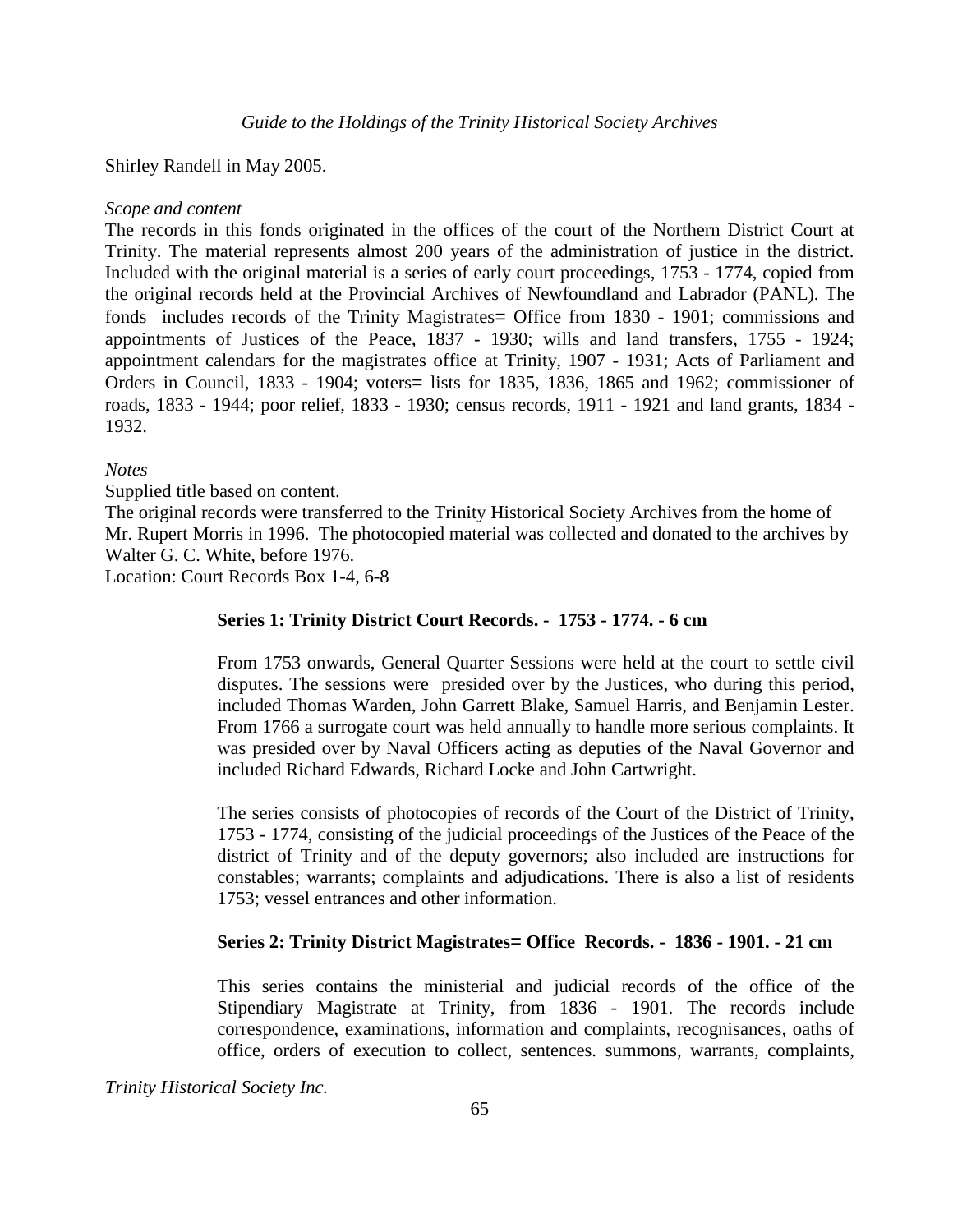*Guide to the Holdings of the Trinity Historical Society Archives* bonds, petitions and licence bonds respecting the sale of liquor.

## **Series 3: Justice of the Peace documents. - 1837 - 1930. - 2 cm**

The series consists of commissions and appointments of Justices of the Peace at Trinity, 1849 - 1930; John B. Garland Bill of Sale of a public landing to Benjamin Sweetland, JP, 1851; Correspondence with Justices Benjamin Sweetland, 1837 - 1862 and Frederick Somerton, 1926 -1930; and regulations relating to Customs, 1882.

## **Series 4: Wills and land transfers. - 1755 - 1924. - 3.5 cm**

Wills and land transfers of residents of the district of Trinity.

#### **Series 5: Magistrates= Office Calendars. - 1907 - 1931. - 6 cm (3 volumes)**

The series contains three volumes for the magistrate office at Trinity, 1907 - 1931, The calendars list the cases to be tried or heard by the magistrate giving the name, age, occupation and address of the defendant, the name of the plaintiff, cause of action, judgement and fines levied.

## **Series 6: Acts of Parliament and Orders in Council. - 1833 - 1904. - 6.5 cm**

The series contains original copies of the Acts of the British Parliament, 1810, 1833 -1892, Colonial Acts and Newfoundland Acts, for the use of the Court of Quarter Sessions at Trinity. A number of the acts are annotated by the magistrate. The series includes Orders in Council, 1899 and 1904, which contain the rules and regulations for carrying out specific Acts.

## **Series 7: Voters= Lists. - 1835 - 1962. - 3 cm**

Under the Elections Act, 1893 (based on earlier legislation) justices were required, every four years, to make out lists of all the inhabited places within their district and to list all eligible voters residing in each location. The series consists of four voter's lists for the years 1835, 1836, 1865 and 1962. The early lists are for the District of Trinity.

#### **Series 8: Commissioner of Roads. - 1833 - 1944. - 2 cm**

The commissioner of roads was appointed by the government to see that the roads in the community were kept in a good state of repair. The commissioner would see that each man helped with the upkeep of the road by providing labour. The series contains a copy of a commissioner of roads record book, 1835 - 1943,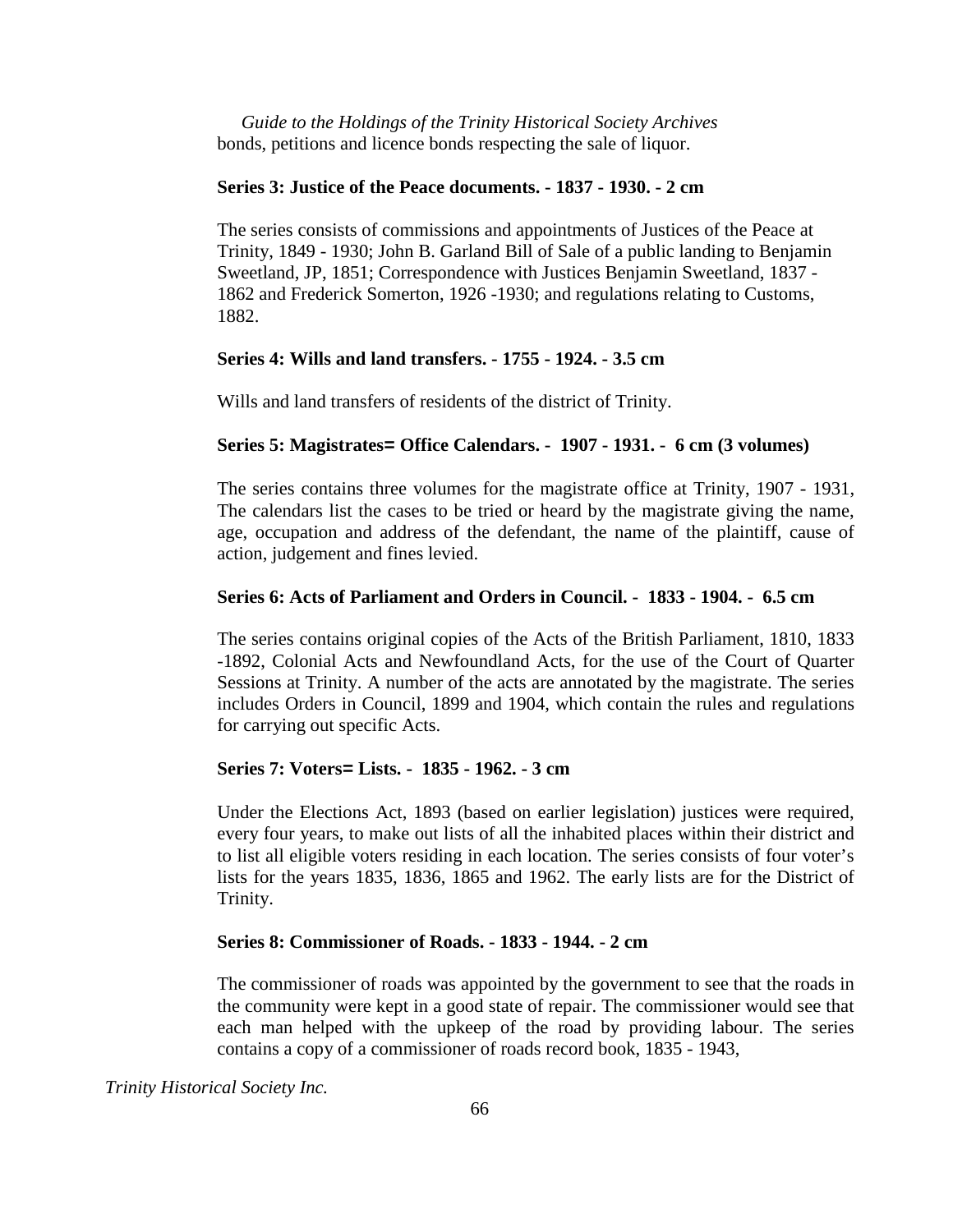#### *Guide to the Holdings of the Trinity Historical Society Archives*

a list of provisions that were provided to the King=s Cove Road Board, 1871 and a letter from the Department of Public Works to Andrew Green appointing him to the local roads committee, 1944

## **Series 9: Poor Relief. - 1833 - 1930 (inclusive), 1913 - 1930 (predominant) – 4.5 cm**

This series contains an account and receipt of potatoes that were dispersed to the poor and other necessary persons for planting, 1833, list of those who are considered permanent poor by Dr. Shea, 1870 - 1871, list of people on poor relief during winter of 1898, and people receiving poor relief between 1913 - 1930.

#### **Series 10: Census Records. - 1753 - 1921. - 6.5 cm**

This series consists of census records for 1753, 1756, 1757, 1800, 1911, 1917 and 1921 and records various information such as names, ages, number of fishing rooms, names of proprietors, number of members in the family, servants, wages, number of boats, nationality, religion, occupation and types of animals that are kept as livestock.

#### **Series 11: Land grants. - 1834 - 1932, 2002, 2004. - 2.5 cm**

This series consists of documents that show pieces of land that were purchased by individuals from the Government of Newfoundland and Labrador as well as land surveys.

#### **Series 12: Custom House records. - 1809 - 1814**. **- 0.5 cm**

This series details the inspection of ships before they leave Trinity and includes a listing of the ships cargo.

#### *Finding Aid*

A detailed finding aid is available.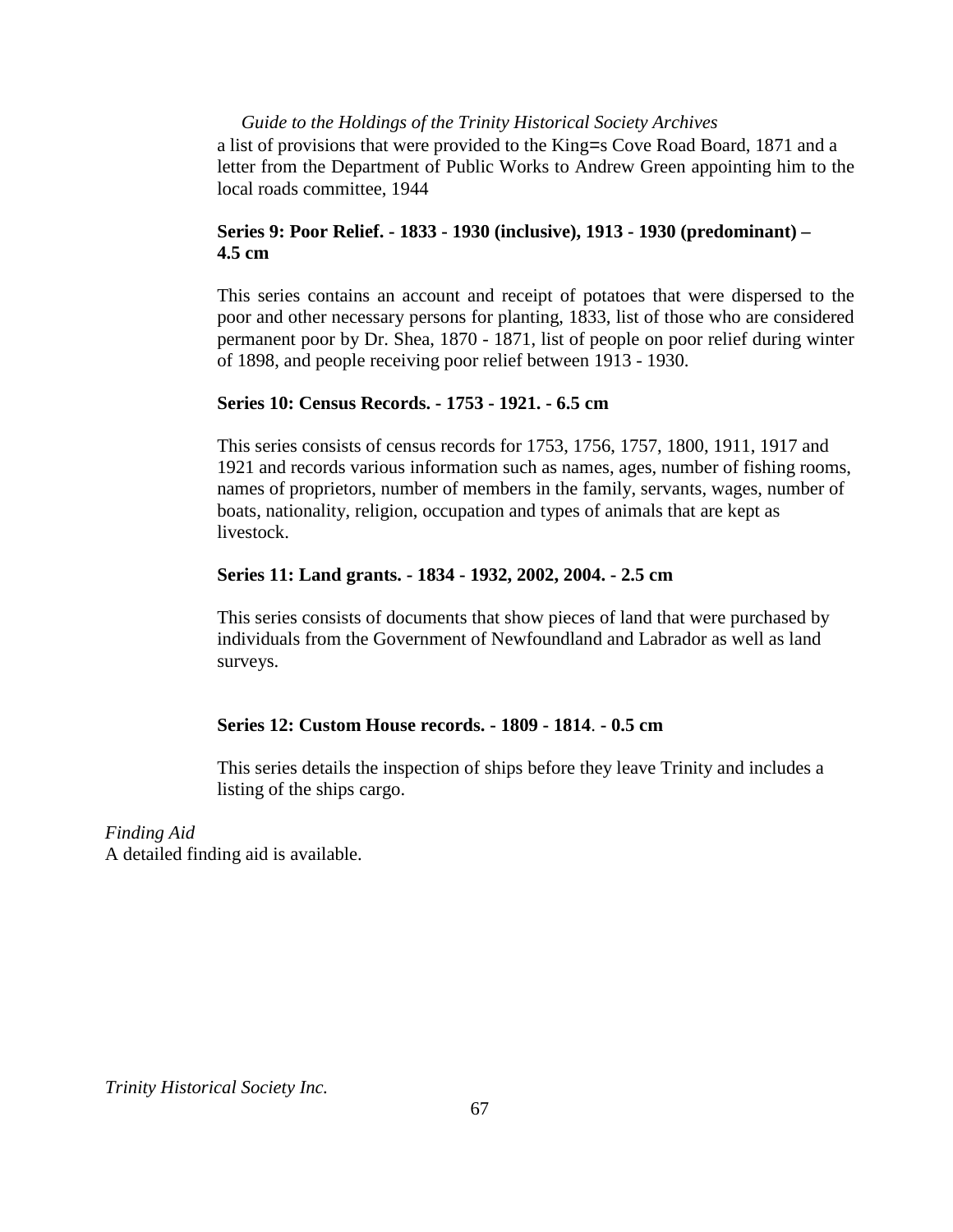## **Trinity Police Station fonds. - 1935 - 1950. - 8 cm (4 volumes) textual records**

#### *Administrative history*

Constables were first appointed at Trinity in 1729 to assist the magistrate in keeping the peace. The Newfoundland Constabulary was established in 1871 and thereafter a member of the force was stationed at Trinity. The constable was responsible for the area from English Harbour to Popes Harbour including Ireland=s Eye. The last resident constable at Trinity was Constable John Baggs. After confederation with Canada the duties of the constabulary were assumed by the RCMP. The offices of the constabulary and the gaol were in the Court House. The constable occupied an apartment on the second and third floors.

#### *Scope and content*

The fonds consists of three volumes entitled A Police Diaries@, 1935-1950 and a book containing notes from a Training School of the Newfoundland Constabulary, kept by Constable John P. Baggs, October 1944. The fonds are arranged in three series.

*Notes* Supplied title based on content of the fonds. Location: Court Records Box 9.

#### **Series 1: Police Diaries. - 1935 - 1950. - 8 cm (3 volumes)**

The Police Diaries record in detail the reports of the police officers stationed at Trinity. Details on investigations and police statements make up the majority of the entries. There are also comments of a more general nature relating to the town and area. From October 1940 the entries were made by the last Constable at Trinity, John P. Baggs.

## **Series 2: Firearms and Ammunition Returns. 1940. - 1 cm**

A record of firearms and ammunition that the police would lend out to hunters within their jurisdiction in order that theses hunters could hunt for ducks and murres during the winter and spring. The firearms and any unused ammunition would have to be returned to the police at the end of the hunting season.

## **Series 3: Newfoundland Constabulary AIn Service Training School@ / John P. Baggs. - 1944. - 2 cm (1 volume)**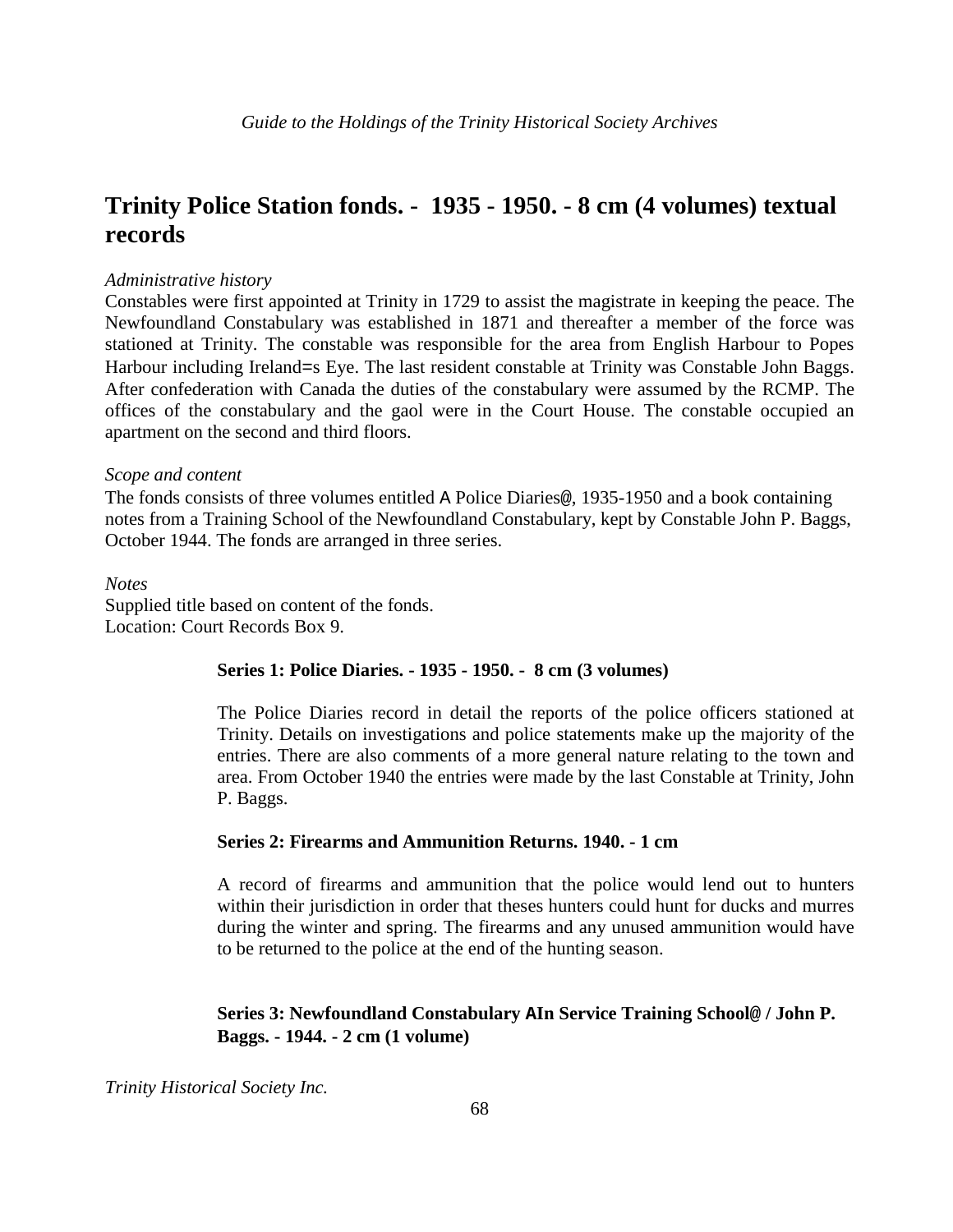#### *Guide to the Holdings of the Trinity Historical Society Archives*

John P. Baggs was a member of the Newfoundland Constabulary. He was stationed at Trinity from 1940 to 1950.

The book was left at the police station when it was vacated. It was removed with the rest of the records when the office was cleared out.

The volume contains notes supplied by John P. Baggs on a series of lectures at the Newfoundland Constabulary Training School, held in September 1944. The lectures provide information on all aspects of law enforcement as it related to the duties of members of the Constabulary.

#### **Series 4: Certificate of Recognition for John P. Baggs**

This certificate was given to John P. Baggs from the Royal Canadian Air Force in acknowledgment of valuable service for his voluntarily service rendered as a member of the Aircraft Detection Corps during World War II.

This was given to him in St. John's on April  $15<sup>th</sup>$ ,1945 *Finding Aid* A detailed finding aid is available.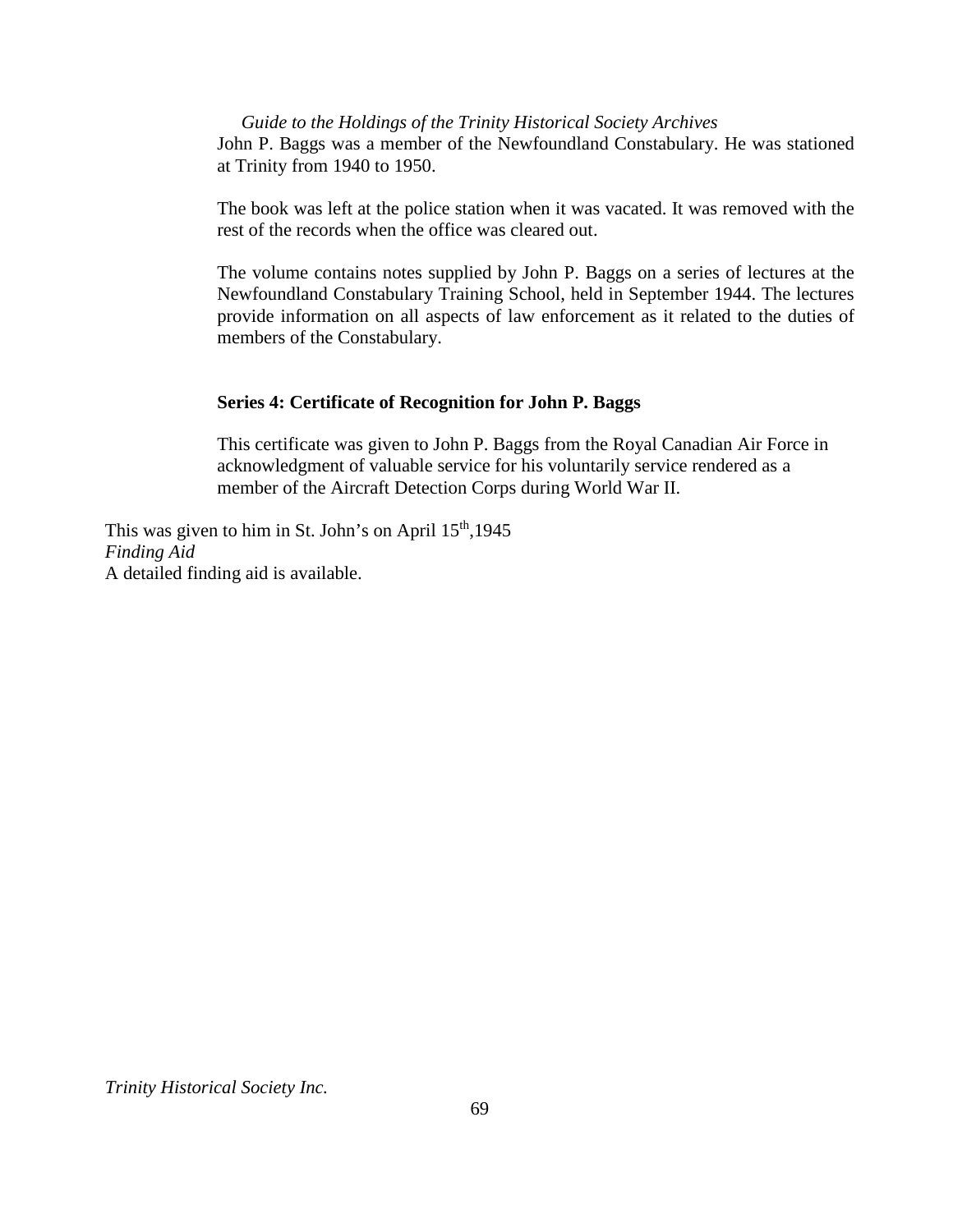# **Northern District Court, Bonavista fonds. - 1897 - 1949. - 20.5 cm textual records**

## *Custodial history*

The records were given to Walter G. C.White by Magistrate Coulton, when he became a Provincial Court Judge and was transferred out of Bonavista to the Court at Clarenville.

## *Scope and content*

The fonds consists of 5 volumes of proceedings of the summary court at Bonavista, 1945 -1 949; Jurors Lists for 1915 - 1930; a Magistrates Office Calendar for 1908 - 1913 and Electoral Office records for 1897 - 1924 and Poor Relief records, 1908 - 1912.

## *Notes*

Supplied title based on description. Donated to the Trinity Historical Society Archives by Walter G. C. White. Location: Court Records Box 5, 10 and 11.

## **Series 1: Bonavista District Court Proceedings. - 1945 - 1949. - 8 cm (5 volumes) textual records**

Transcripts of the proceedings of the Court of Summary Jurisdiction at Bonavista from 1945 - 1949. The proceedings contain details on trials that have taken place within the district of the court. Each book also contains an alphabetical listing of names which acts as an index to the book.

## **Series 2: Bonavista Jury Lists, Grand and Petty. - 1915 - 1930. - 6 cm (5 volumes) textual records**

The lists contain the names of person qualified to serve as Grand Jurors or Petty Jurors at the Supreme Court of Newfoundland at Bonavista. To qualify, jurors were required to reside within 7 miles of the Court House. The juror's lists provide the name, residence and occupation of each person.

## **Series 3: Magistrates= Office Calendar. - 1903 - 1913. - 1.5 cm (1 volume)**

The calendar lists the cases to be tried or heard by the magistrate giving the name, age, occupation and address of the defendant, the name of the plaintiff, cause of action, judgement and fines levied.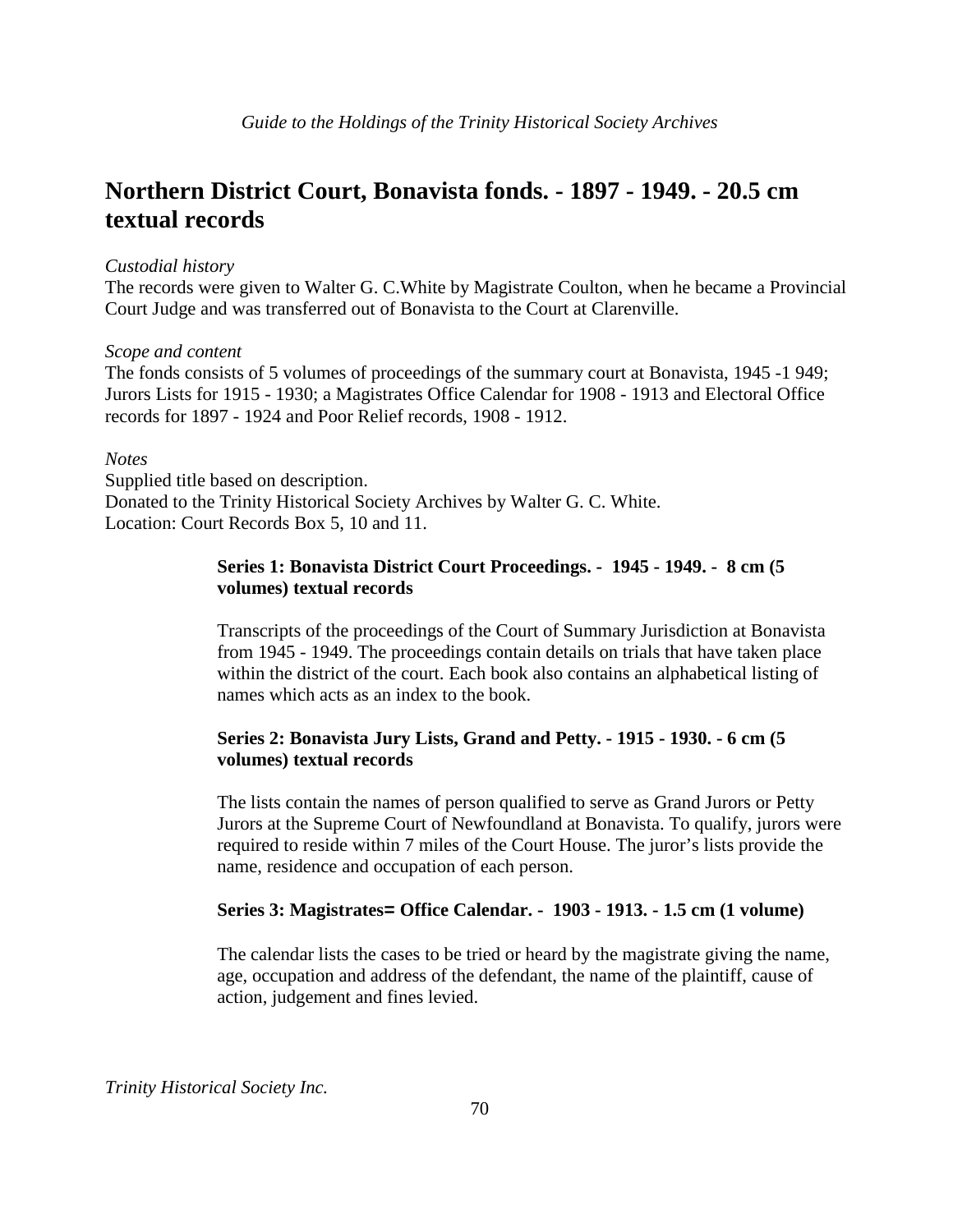*Guide to the Holdings of the Trinity Historical Society Archives*

## **Series 4: Electoral Stations. - 1897 - 1924. - 4 cm (3 volumes)**

The series consists of three books dated 1897, 1908 and 1923 - 24, which list the

electoral stations and returning officers in the electoral district of Bonavista, the poll clerks and a poll by poll account of votes. The books also include election ballots counted and returns.

## **Series 5: Poor Relief. - 1908 - 1912. - 1 cm**

List of people that are receiving poor relief from the returning officer at Bonavista.

*Finding aid*

A detailed finding aid is available.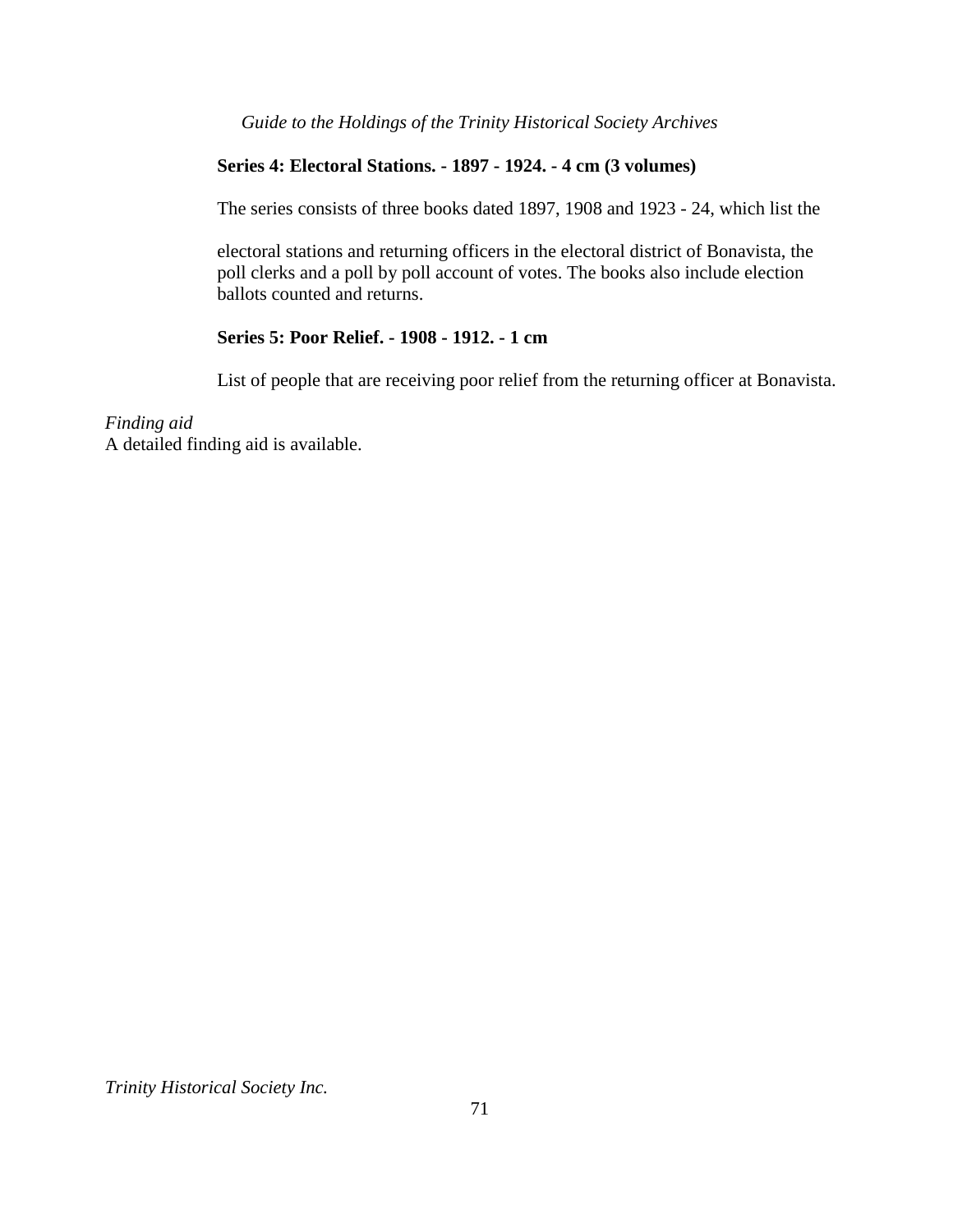# **SOCIETIES AND ORGANIZATIONS**

## The Blackledge Club, Port Rexton fonds. – 1921 – 1963. – 17.55 cm

## *Administrative history*

The Blackledge Club was formed in1919 and lasted until 1966. The Club met and formed in the school at Port Rexton and was a debating and social club for Anglican Church members (men only) between the ages of 17 and 55. The records are very detailed, including the building of the Club Hall as well as they provide a wonderful glimpse of history by way of listing the various topics of debate over the years. The nights alternated between debates and card games, with an occasional social.

## *Custodial history*

The records of the Blackledge Club were kept in the custody of Max Rex who was the last secretary for the Blackledge Club in Port Rexton. His son, David Rex gave the records to Fred Rex who kept them until 2010 when they were donated to the Trinity Historical Society Archives.

## *Scope and Content*

The fonds consist of administrative and organizational records of the Blackledge Club from 1921 to 1963. These include the objectives of the Club; minutes of meetings, annual list of members, and income and expenditures for the Club each year.

## **Series 1: Minutes, Annual list of Members, and Statement of Income and Expenditures. – 1921 – 1963.**

Series consist of eight record books containing the minutes of the club. In the back of each book contains the annual list of members along with the statement of income and expenditures for each year.

Location: The Blackledge Club, Port Rexton Records Boxes 1 and 2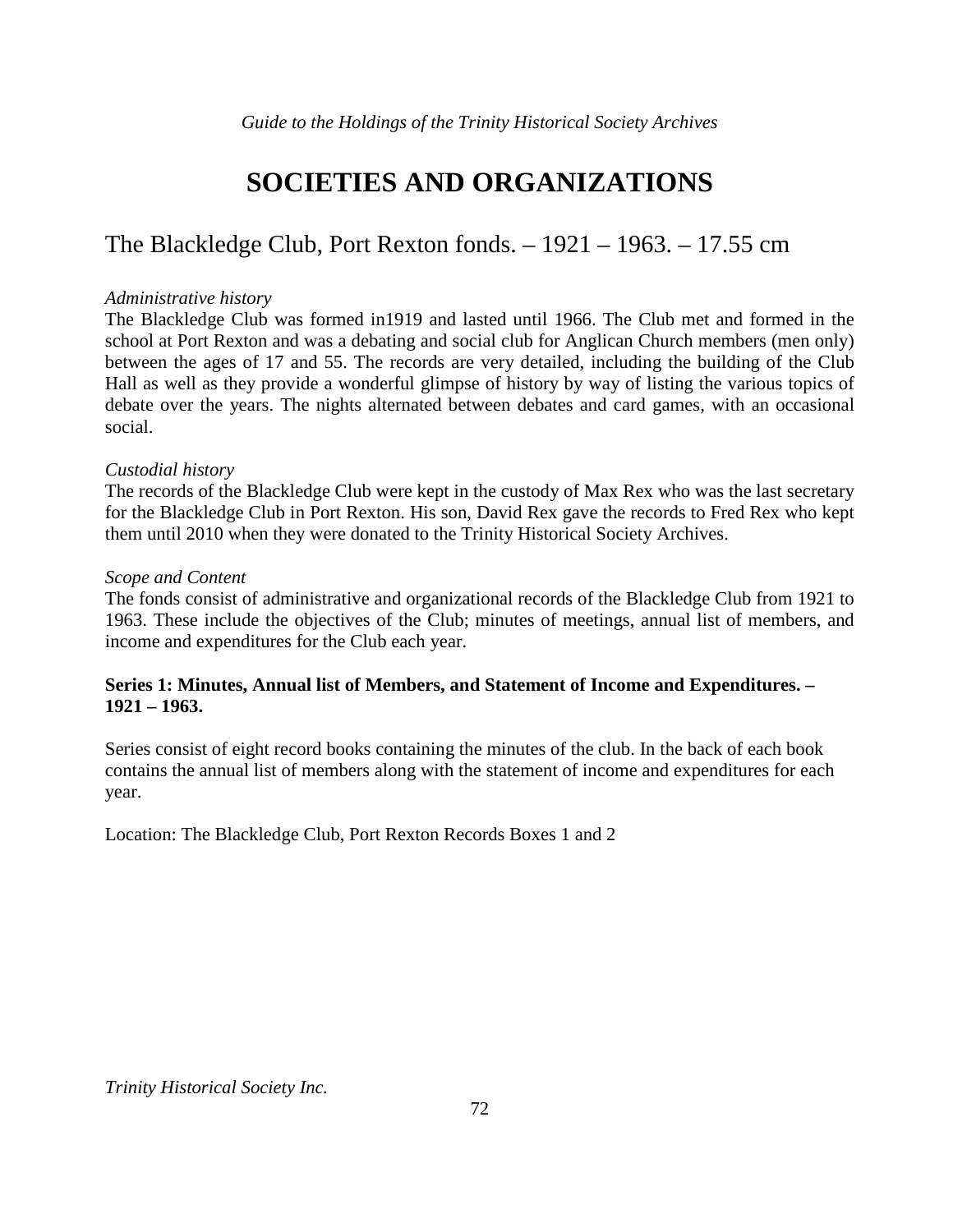# **The Trinity Benefit Club fonds. - 1838 -2011 . – 34.5 cm textual records**

## *Administrative history*

The Trinity Benefit Club was formed in February 1838, at a meeting held in the old Court House at Trinity, by Reverend William Bullock, incumbent of the Trinity Mission, and other members of the town. At the first meeting 76 people were enrolled in the club, officers were elected. and Rev. Bullock became the first president. The purpose of the club was to provide relief and assistance to members and their families in case of sickness and death. The club received its present name in 1846, being previously known as The Trinity Club and the Independence Club. The club was nondenominational and was Athe very essence of brotherhood@. The Club flag, which was probably designed by Rev. William Bullock, depicts the shamrock, thistle and rose joined in unity. Membership in the club was open to male residents within a certain age range, who resided within the area from English Harbour to British Harbour. The club continues to meet twice a year on Candlemas Day and All Saint=s Day. The Trinity Benefit Club is unique to Trinity. With no outside affiliation it has maintained a healthy financial record and strong membership for over 160 years. In 2003 the club celebrated its  $165<sup>th</sup>$  anniversary.

Source: The Trinity Benefit Club fonds.

#### *Custodial history*

The records of the Trinity Benefit were kept in the custody of the officials of the Club until 1999 when they were donated to the Trinity Historical Society Archives.

#### *Scope and content*

The fonds consist of the administrative and organizational records of the Trinity Benefit Club from its inception in 1838, until the present. The bound volumes include the original rules and regulations of the club, minutes of meetings, treasurer's accounts, enrollment, dues, and benefits. The files contain correspondence, applications and proposals for membership, notes and loose accounts, as well as clippings and photographs from the 150<sup>th</sup> Anniversary celebration of the club in 1988 and its 165<sup>th</sup> Anniversary in 2003. One file contains material on the Trinity Benefit Club collected and created by Walter G. C. White. It includes news clippings, some extracts from Slade Diaries, Centennial posters, Rules and Regulations and a scrapbook on the History of the Trinity Club by Rev. Canon Lockyer, which includes photographs of many of its presidents.

The records have been organized in four series: Series 1, Rules, regulations and minutes, 1838 - 1984; Series 2, Treasurer=s records, 1838 - 1956; Series 3, Membership, 1911 - 1966; Series 4, General files, 1869 - .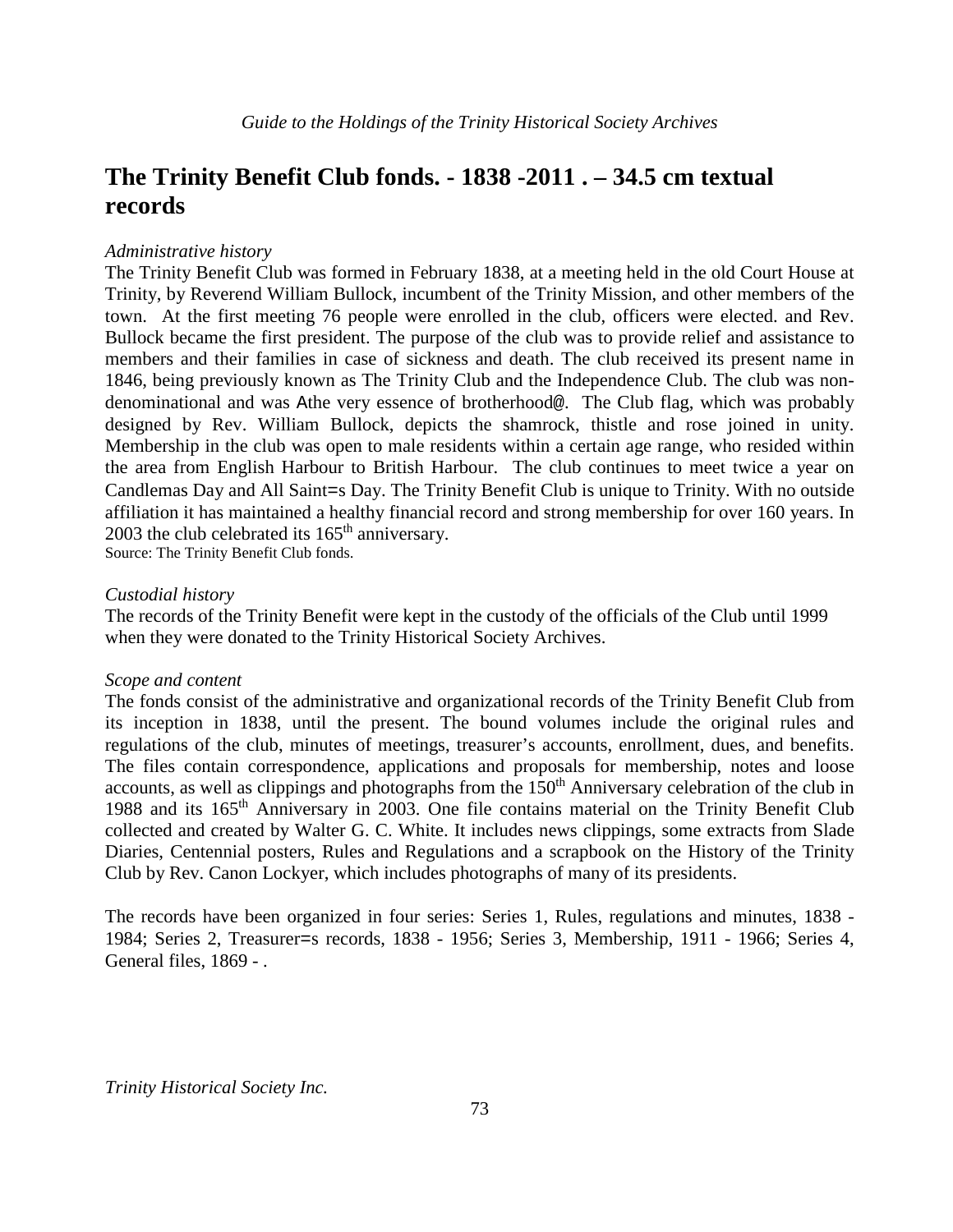*Guide to the Holdings of the Trinity Historical Society Archives*

*Notes* Supplied title based on provenance. Donated by the Trinity Benefit Club. Two flags of the Trinity Benefit Club are also in the possession of the archives. Further accruals are expected. Location: Trinity Benefit Club Records Box.

## **Series 1: Rules, Regulations and Minutes. - 1838 – 1877, 1906 - 1984. - 10 cm**

Series consists of six bound volumes containing the minutes of the club. These volumes record the establishment of the club in 1838, the rules and regulations, listing of the founding members, correspondence and letters of sympathy to member's families, payment of sick benefits to members, list of elected officers each year and the payment of their annual dues.

## **Series 2: Treasurers records. - 1838 - 1956. - 6 cm**

The series consists of the accounts of the club maintained by the treasurer. Included in the two volumes, 1838 - 1877 and 1877 - 1956, are bank accounts, members names alphabetically**,** treasurer=s accounts, income and payments on account of sick and deceased members.

#### **Series 3: Membership. - 1911 - 1966. - 7cm**

Series consists of 2 volumes which record enrollments, dues and fines.

## **Series 4: General files. - 1869 - . - 8cm**

Printed rules and regulations, 1838, 1869, 1902, 1903 and 1926; applications and correspondence, and promotional material, clippings and photographs of the  $150<sup>th</sup>$ ,  $170<sup>th</sup>$  and  $180<sup>th</sup>$  Anniversary Celebrations. Walter G. C. White file containing historical notes and information on the Trinity Club, and Rev. Canon Lockyer History of the Trinity Club, which includes photographs of club presidents.

## *Finding aid*

A detailed finding aid is available.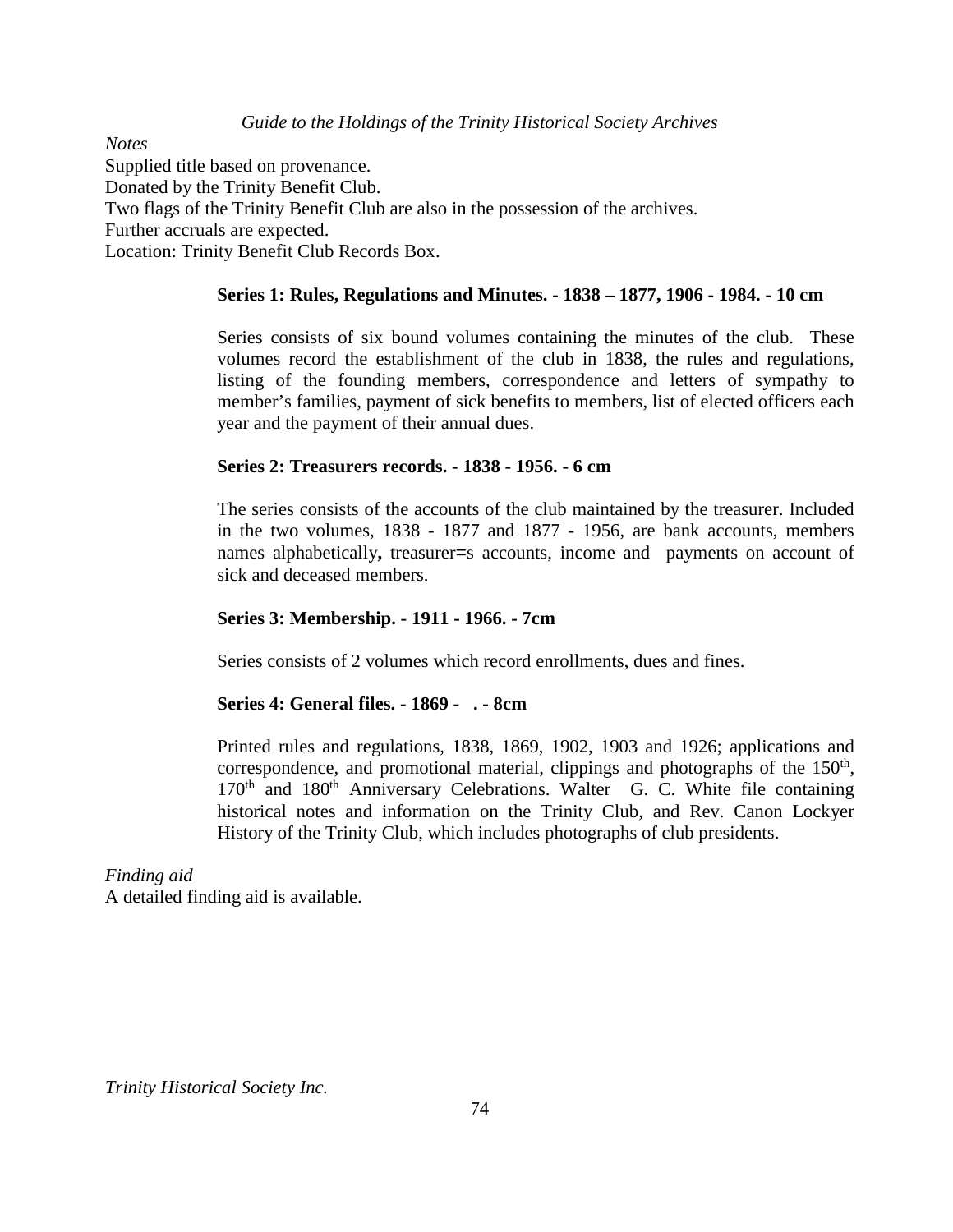## **Trinity Mutual Marine Insurance Company Limited fonds. - 1888 - 1924. – 34.3 cm textual records**

#### *Administrative history*

The rules of the Trinity Mutual Insurance Club were adopted at a meeting of vessel owners and masters at Trinity on March 17, 1888. R. S. Bremner, merchant of Trinity was elected the first chair of the club. The club was formed to insure vessel owners against marine risk. Membership in the club was open to owners or legal representatives of British registered decked vessels who resided in the south side of Trinity Bay, from Catalina to Seal Cove. Insurance was restricted to vessels employed in the coasting trade, not including sealing or [foreign] trading vessels. In 1901 the name changed to the Trinity Mutual Marine Insurance Club. In 1907 the rules were amended and the club was incorporated as the Trinity Mutual Marine Insurance Company Limited. The purpose of the club was to insure on the mutual principal against every description of marine risk; to establish different classes of insuring members; to acquire real property for the purpose of the company; to satisfy claims; to carry on the business of the company; to secure funds; to trade shares and securities for the company. For the purpose of registration the company was said to have 300 members. In 1899 the club insured 224 schooners with a combined tonnage of 8459 tons, valued at 185,122 pounds. The Company reached its peak in 1909 with a high of 368 vessels insured. From that time on, membership began to decline and by 1920 there were only 88 vessels insured... In 1923 the company, having too few members to bear further losses, went into voluntary liquidation. Source: Trinity Mutual Marine Insurance Company Limited fonds; Rupert Morris family history.

#### *Custodial history*

The records of the Trinity Mutual Marine Insurance Company Limited were interfiled with the Trinity Historical Society subject files. The files were removed in 2000 and described as a separate fonds. The records were in the possession of S. Rupert Morris, the former president of the THS. His father, Frederick J. Morris, was the last secretary of the company.

#### *Scope and content*

The fonds consists of the Articles of Association, Rules and Regulations of the Company from 1888 - 1918; statements of protest, 1890 - 1919, which provide the evidence for individual claims, giving details of the event surrounding the loss of each vessel, as well as naming all those involved in the event; invoices and correspondence, 1897 - 1914; and published lists of vessels insured with the company from 1899 - 1923; certificate of incorporation, 1907; statements of claims and vessel losses, 1907 – 1909, 1918 - 1923; telegraphs, 1907; certificates of vessels insured, 1907 and papers relating to the loss of the *Lucille B. Creaser* of Trinity, 1924.

#### *Notes*

Supplied title based on provenance.

Donated by S. Rupert Morris.

Dr. Ian Morris, son of S. R. Morris, placed on permanent loan with the archives telegraphs, 1907 and certificates of vessels insured, 1907 on August 8, 2001.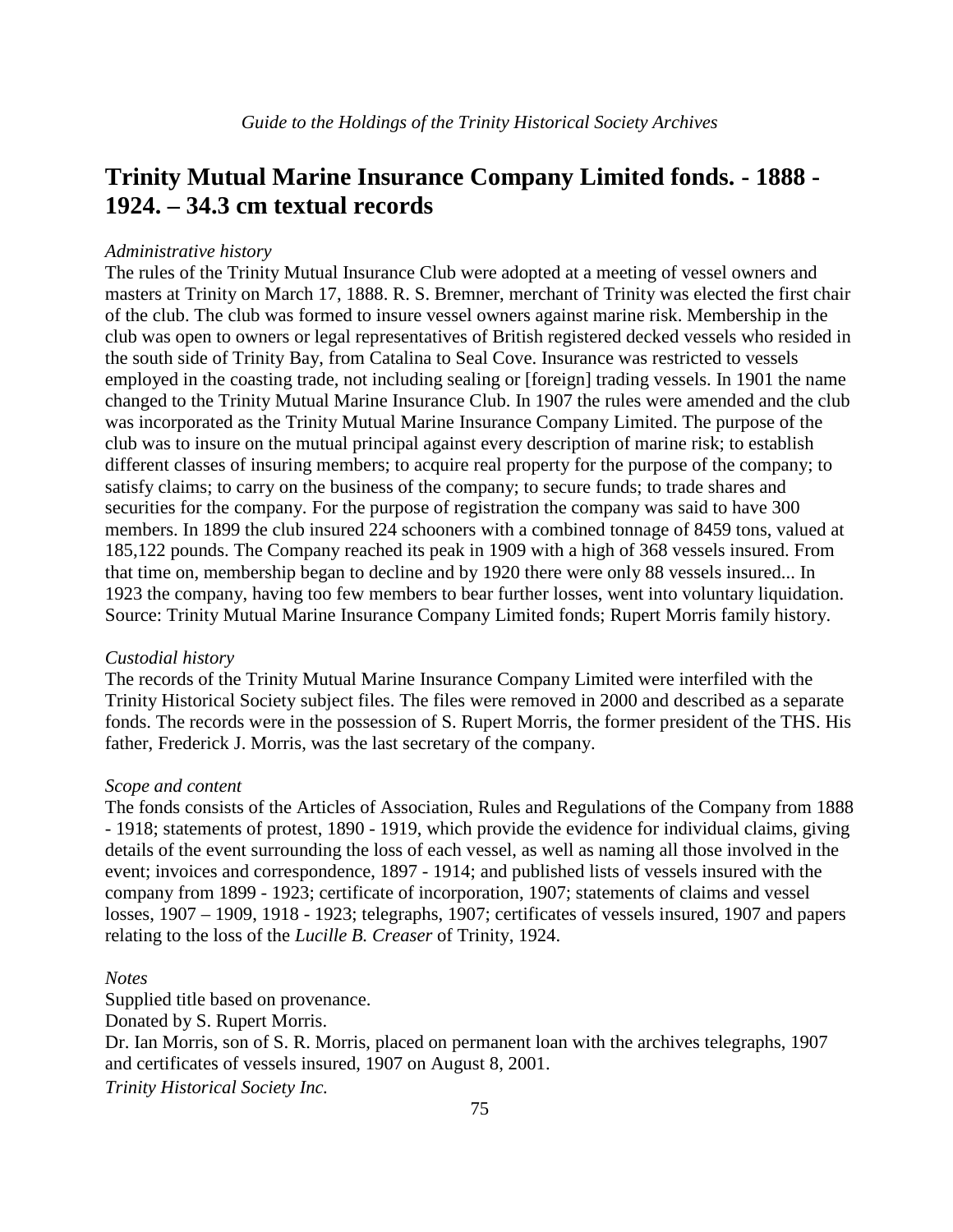## *Guide to the Holdings of the Trinity Historical Society Archives*

Location: Trinity Mutual Marine Insurance Company Limited Boxes 1 and 2.

*Finding aid* A detailed finding aid is available.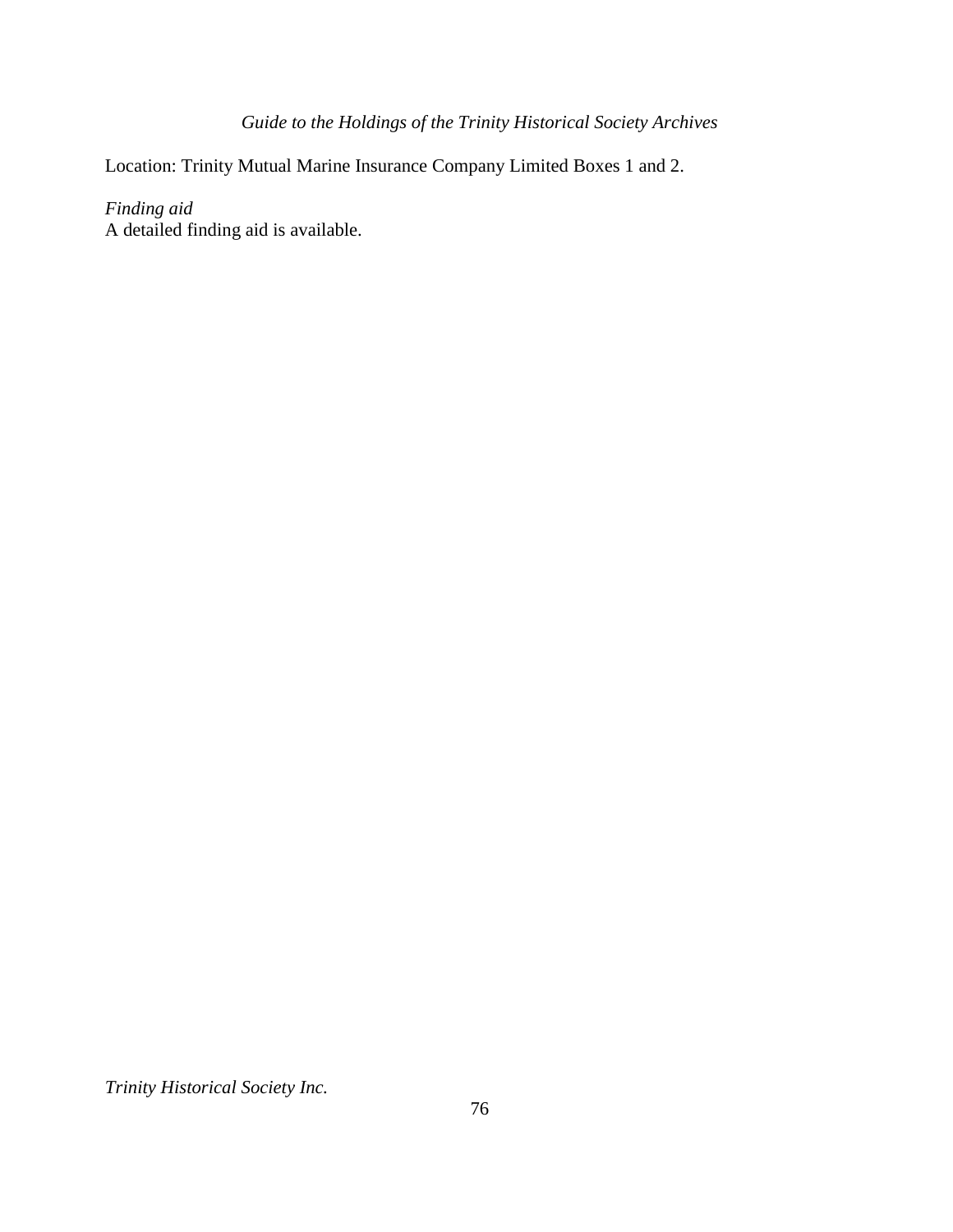## **Women=s Patriotic Association, Trinity Branch, fonds. - 1918 - 1995 (inclusive), 1939 - 1945 (predominant). - 8 cm textual records.**

#### *Administrative history*

The Women=s Patriotic Association (W. P.A.) was formed in 1914 by Lady Davidson, wife of the governor of Newfoundland. Its purpose was to provide assistance to men serving overseas and to dependents at home, by knitting garments, preparing bandages and raising funds for materials. The W.P.A. was dissolved in 1921, but was re-formed in 1939 under the direction of Lady Walwyn. The Trinity branch was formed at that time. From 1939 to 1945 members of the branch made quantities of knitted goods for men serving overseas. The branch remained active throughout the period of the second World War. In 1948 the Association disbanded. Any remaining funds were donated to the Red Cross Society.

Source: Encyclopedia of Newfoundland and Labrador; W. P.A. fonds

#### *Scope and content*

The fonds represents the Trinity branch of the WPA in Newfoundland., and consists of two printed annual reports of the WPA, Newfoundland, 1918 and 1945, a small amount of correspondence, knitting patterns and records of material issued and work returned. There is also a file of news clippings relating to members of the armed forces from the Trinity area, including some obituaries. The fonds were assembled by Rupert Morris and contained some items which have been removed.

#### *Notes*

Supplied title based on provenance.

Donated to the Trinity Historical Society by Rupert Morris.

Other forms of the name are The Patriotic Association of the Women of Newfoundland. Items removed from the fonds are: a photocopy of a chart entitled AVessels lost by enemy action, 1939 - 1945"; Fred Mifflin, MP for Bonavista Trinity Conception, Report 24 re July 1st 1996 memorial in France; *Newfoundland and Labrador, 400 Years Later: a statistical portrait*, St. John=s, 1983.

## *Finding aid*

A detailed finding aid is available.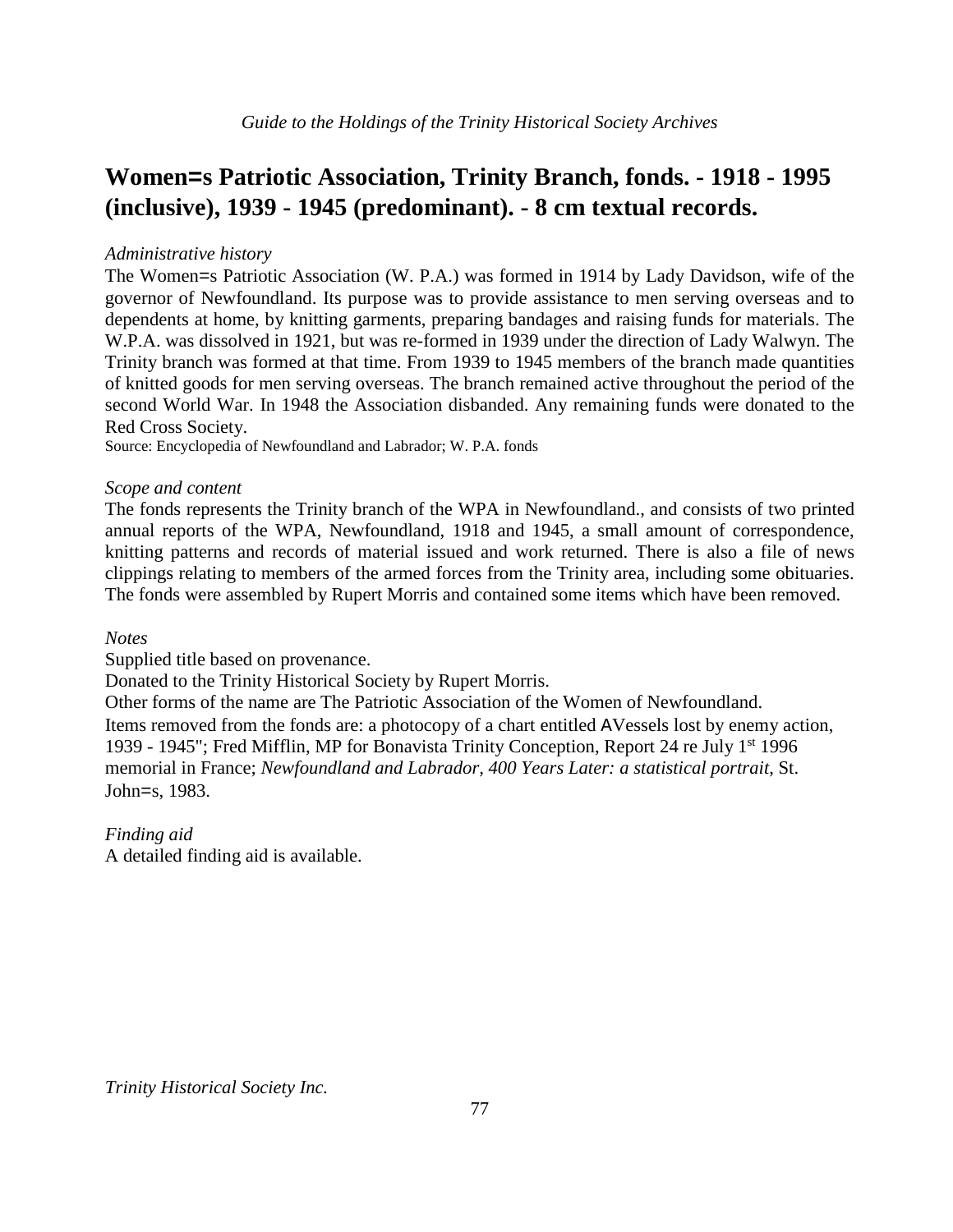## **Trinity Youth Club fonds. - 1966 - 1972. - 3 cm textual records**

## *Administrative history*

The Trinity Youth Club was established by and for the youth of Trinity in 1966. Membership was open to anyone between the ages of 12 and 19 years, who would uphold the rules and regulations of the club. The aims of the club were to provide a place of amusement and recreation for young people. The club held dances, games and tournaments. It had a formal constitution and bye laws and elected officers. The club appears to have phased out in 1972. Source: Trinity Youth Club fonds

## *Scope and content*

The fonds mostly consist of minutes of meetings and treasurers reports. There is a copy of the regulations and bye-laws and a small amount of correspondence, most of which is resignations of officers.

## *Notes*

Supplied title based on provenance.

Found at the Trinity Community Centre by David R. L. White and deposited in the archives, 1999.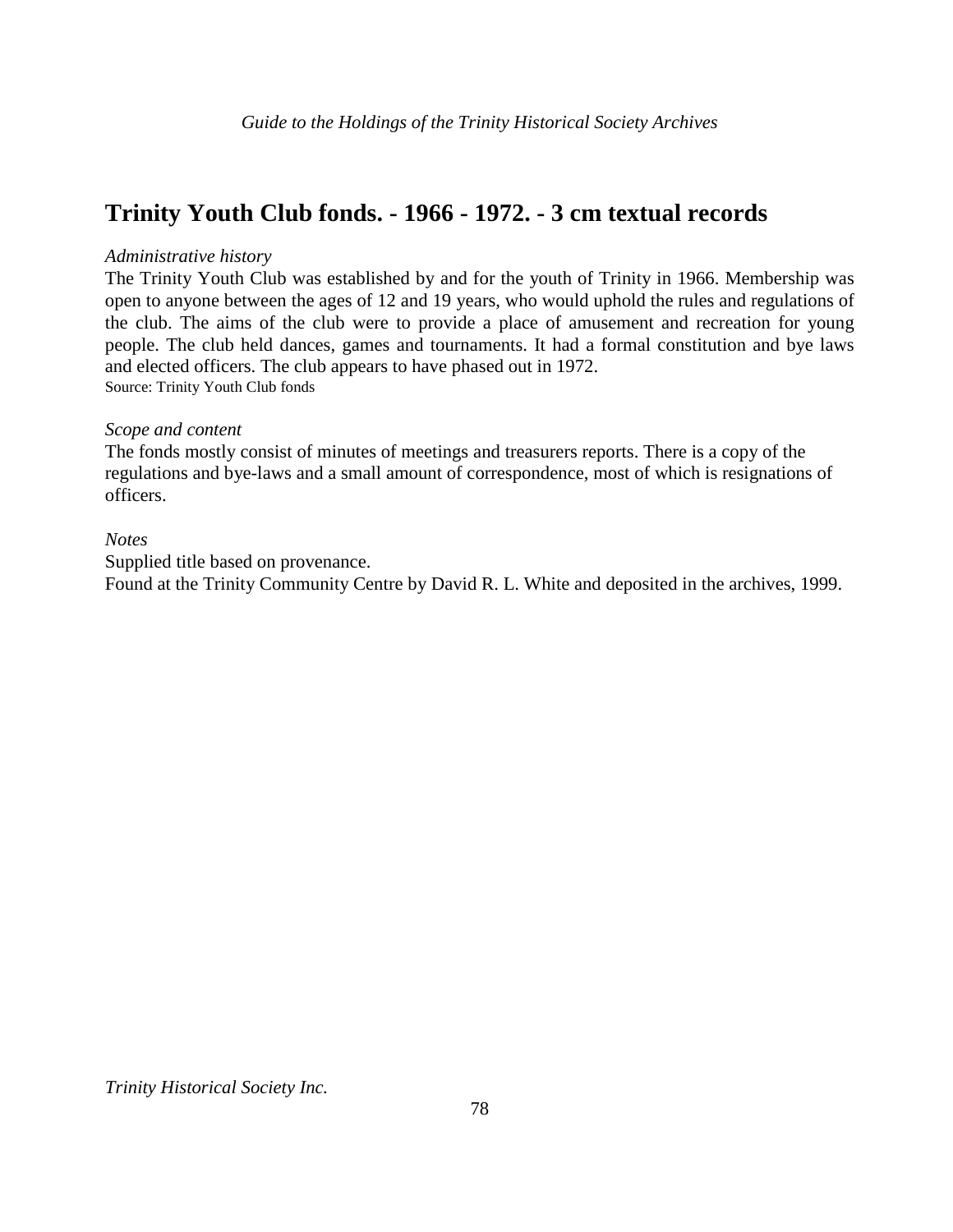## **1st Trinity Girl Guide Company fonds. - 1943 - 2000. – 7.5 cm textual records and photographs**

#### *Administrative history*

On March 26, 1943 Mrs. Sheppard, wife of the Rector of the Parish of Trinity re-established the 1<sup>st</sup> Trinity Girl Guide Company, which, at that time, had been inactive for two years. The company flourished for almost thirty years, but with the closing of the school in the early 1970s, the Guides phased out in Trinity and a company was formed in Port Rexton. Source: Logbook; Joan Kane, interview.

#### *Scope and content*

The fonds consist of a logbook of the company with an introduction by the Chaplain, Rev. R.S. Sheppard and a record book, 1953-1968. The logbook begins March 26, 1943 and contains a detailed account of the activities of the company. On p.2 there are 8 photographs of a camp held in 1944. The final meeting recorded in the logbook was held in February, 1966.The record book contains the names of the Guides enrolled and an account of their badges etc. Instructions and advice for guides, written by Commissioner Mrs. Sullivan, is included at the back of the book. Also includes cash books, January 1962 - June 1970; attendance records, 1944 - 1950; minutes, 1957 - 1960; and correspondence.

#### *Notes*

Supplied title based on provenance. Record book donated by Jean Morris, 2000.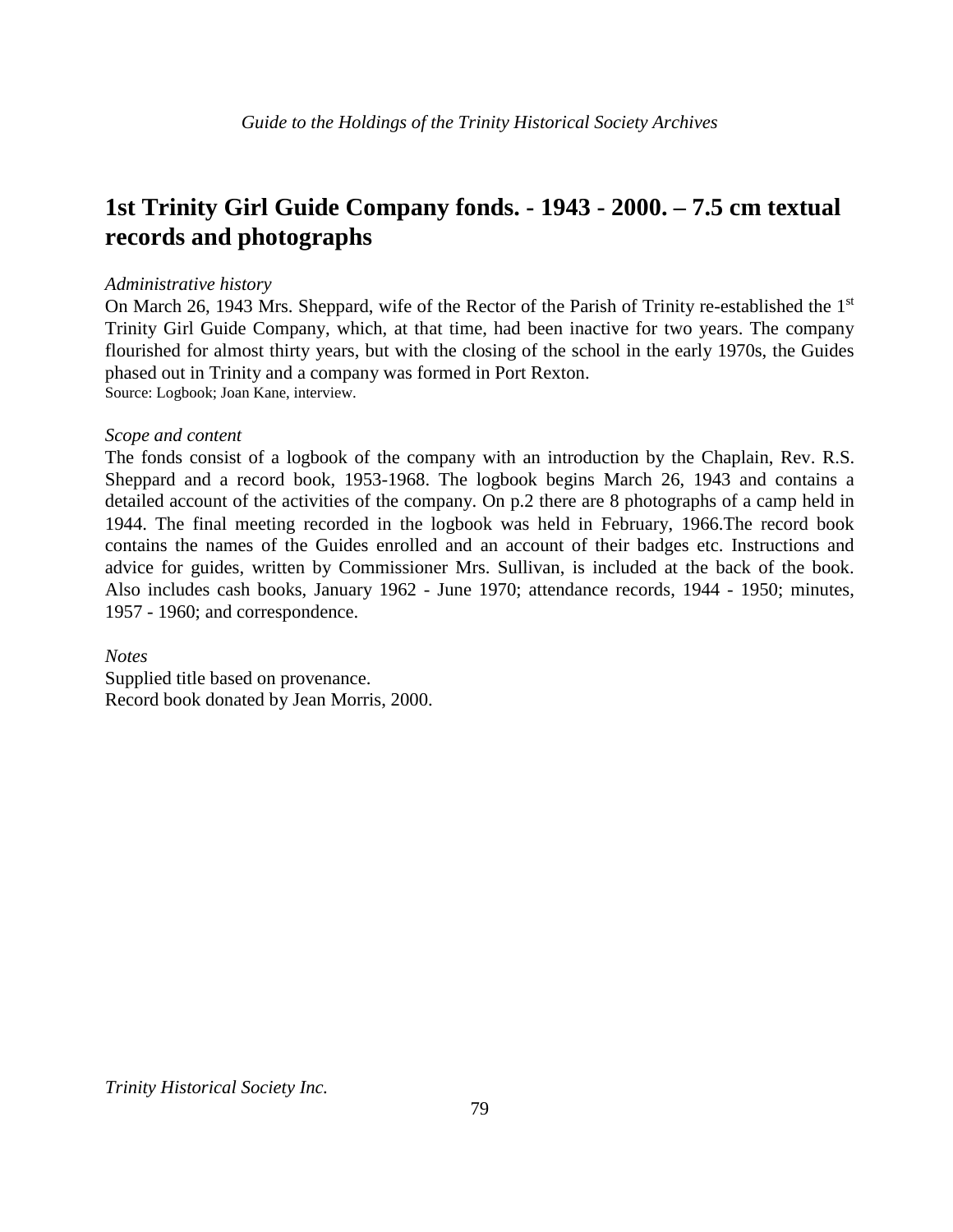## **Great War Veterans Association, Trinity Branch, Minute Book. - 1934 -1942. - 3 cm textual records**

#### *Administrative history*

The Great War Veterans Association (G.W.V.A.) was established at St. John=s in March, 1914. The original name of the association was AThe Returned Soldiers and Rejected Volunteers Association@. A branch of the association was formed at Trinity in November, 1934. The first chair was Dr. Barron N. Sinclair. The association sought to provide support and to assist in finding employment for ex-servicemen. During World War II (1939-1945), the G.W.V.A assisted other organizations in providing entertainment etc. for enlisted men. In 1950 the G.W.V.A. became part of the Canadian Legion, a national organization created in 1923. Source: G.W.V.A. Minute book; Encyclopedia of Newfoundland and Labrador

*Scope and content*

Minute book, 1934 - 1942. Memorial Service outline to remember those who died in WWI and WWII, donated by Charlie Fry in June 2008.

*Notes* Supplied title based on provenance. Donated by Cyril Hiscock, 1998.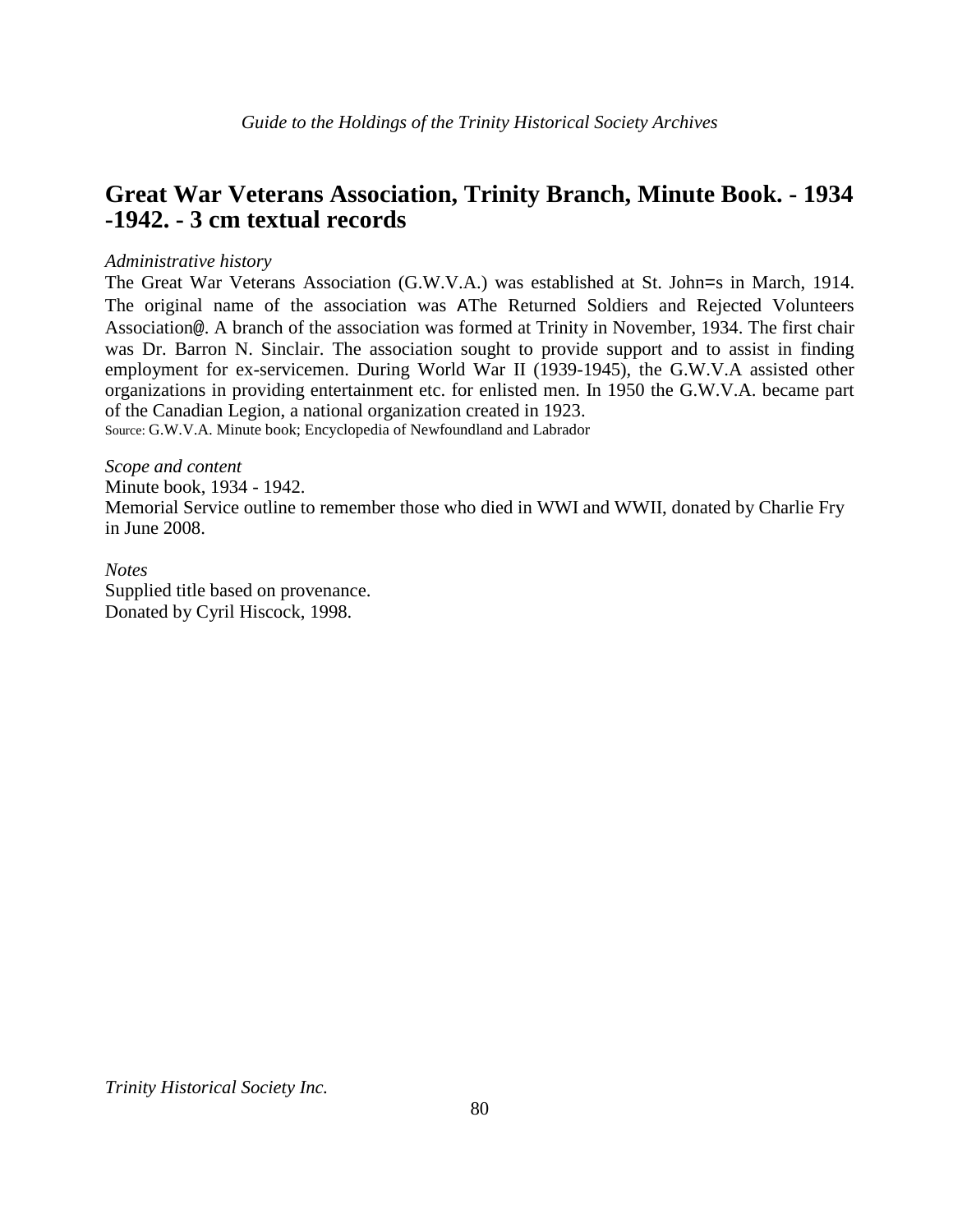# **Great War Monument Committee fonds. - 1919 - 1921. - 1 cm textual records**

## *Administrative history*

Committee formed for the purpose of raising funds and erecting a monument to Aour fallen heroes@. The first meeting held on Feb 10, 1919 in the Court House at Trinity. After raising over \$2,000 the committee felt that it would not reach its financial goal and the funds were divided between local schools at Trinity, Lockston, Dunfield and Goose Cove. The committee was dissolved Jan. 10, 1921.

Source: Minute book for the committee.

#### *Scope and content*

Minute book 1919 - 1921 and correspondence with various marble works obtaining designs and estimates for the monument.

#### *Notes*

Supplied title based on provenance.

A monument to those who lost their lives in World War (1914-1918) was erected in 1921 in front of St. Paul=s Church. The source of funding for the monument is not known at this time. The monument was designed by Canon Lockyer.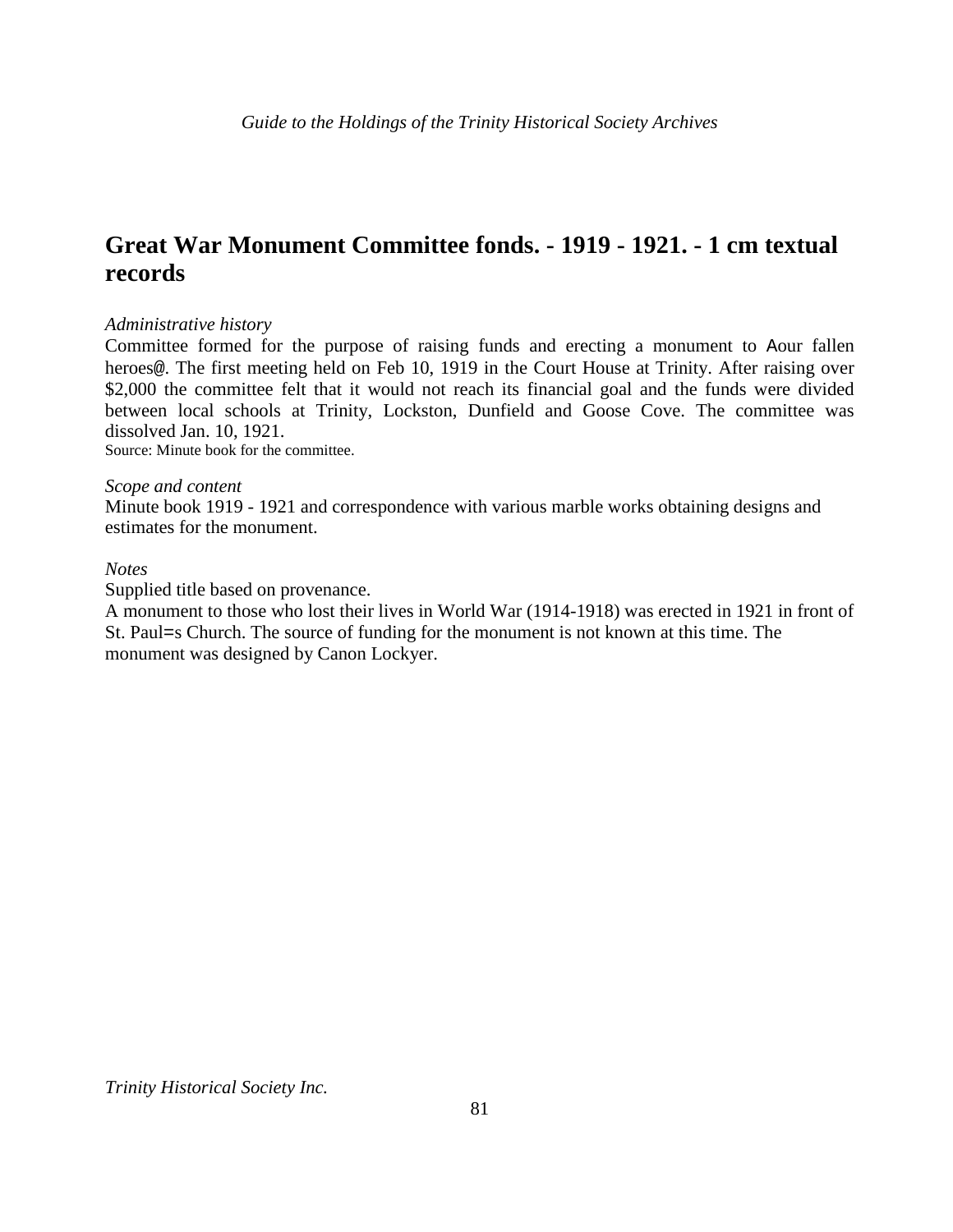# **Post Office, Ireland=s Eye fonds. - 1936 - 1960. - 5 cm textual records**

## *Administrative history*

The Post Office at Ireland=s Eye was opened in 1936. Previous to that time residents of the Island had to collect their mail from Trinity or Shoal Harbour*.* In 1959 residents began to move from Ireland=s Eye under the government=s resettlement program. The Post Office closed at this time.

## *Scope and content*

The fonds contain three account books for the Post Office at Ireland=s Eye: a stamps account book, 1936-1960; a miscellaneous account book, 1936 - 1950s; duty account book, 1936-1950s. The account books were used in the operation of the Post Office at Ireland=s Eye.

## *Notes*

Supplied title based on provenance.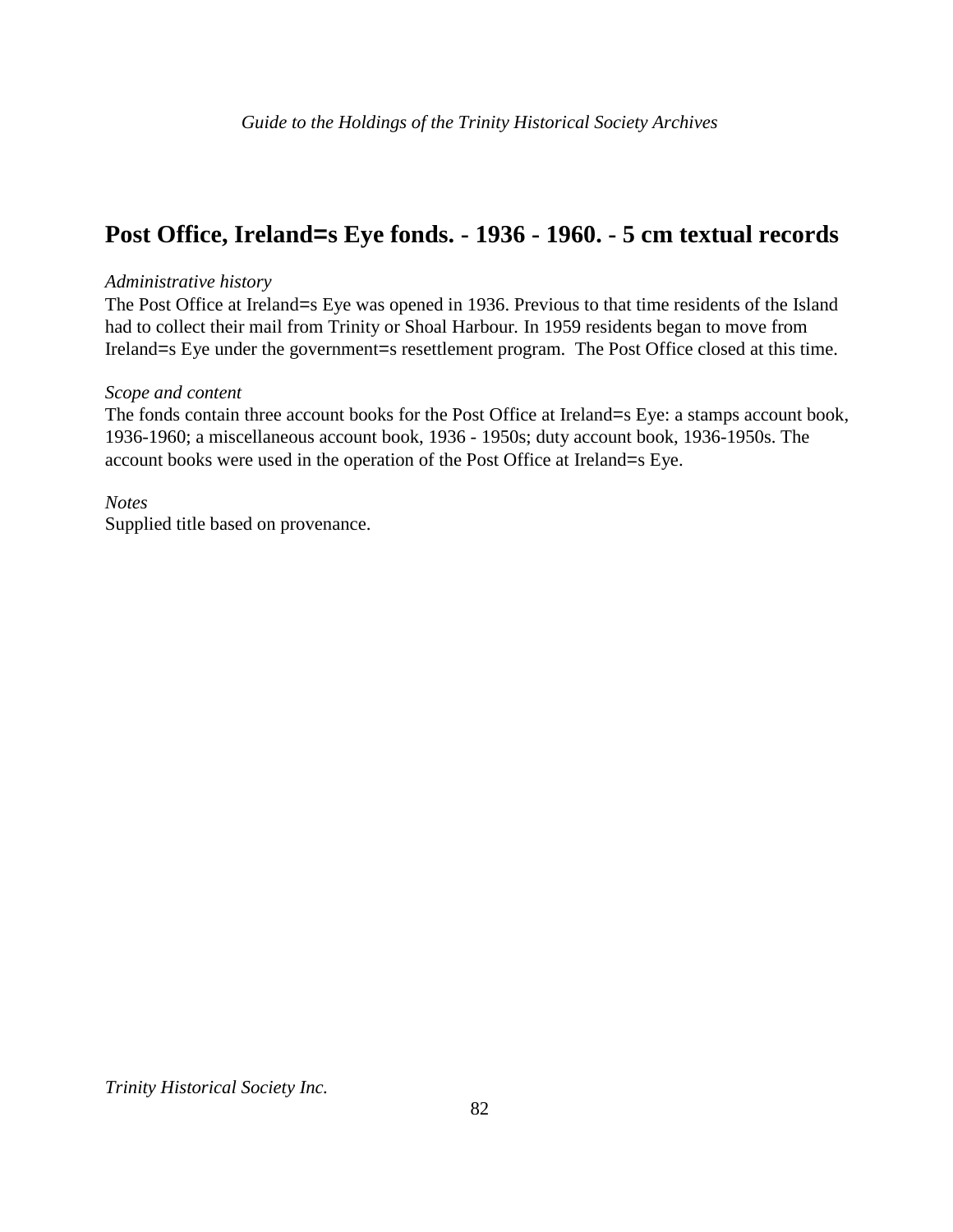## **The Trinity Historical Society Vertical Files. - 1964 - 2018. - 249 cm**

## *Administrative history*

The Trinity Historical Society evolved from a committee elected as a result of a resolution made at a public meeting attended by Mr. J. R. Tucker, M.P. and chaired by Mr. Ambrose Clarke in Trinity on February 7, 1964. This committee was called the Trinity Historic Sites Committee**.** Its aim was to develop Fort (Admiral=s) Point and Ryder=s and Gun Hills as National Historic Sites, with the immediate areas being established as National Historic Parks. The members elected at this community meeting were Messrs Raymond M. Parsons, Harry Chaulk, Peter Coleridge, Cal Goldsworthy, Ambrose Clarke and Rupert Morris. Mr. Walter G. C. White, residing for the winter in St. John=s, declined membership on this committee because of ill health but collected relevant material and became the contact for the committee with government agencies in the city. Mr. White and Rev. Edward Hunt were named honorary members and Mr. Louis Laite joined the group at a subsequent meeting.

In addition, the group wished to reconstruct and pave the road from Dunfield to the fort and to construct and pave a road around or over Gun Hill and Ryder=s Hill. While these ideas held intrinsic value, an additional benefit was seen as bringing much needed employment to an area which was in a state of economic decline in the post- confederation era. A target date of 1967 for completion was set; this being the Centenary of Confederation. The committee also started to collect information from local, provincial, national and international sources to establish and verify various claims being made regarding Trinity=s historic resources, heritage and history.

Despite platitudes from all government departments both federal and provincial, numerous submissions to all agencies and site visits from officials, little of a substantial nature was accomplished regarding the main objective of the Committee. Nevertheless, a large and relatively unknown (to experts) collection of material was assembled by the members and many generous donors.

By 1966, the province-wide ACome Home Year@, the committee had collected more than enough material to establish an exhibit of archival material, charts, diagrams of local roads, diaries, account books, photographs and drawings of the town and ships, flags, histories etc. This exhibit was held at the Court House in the Public Building. The exhibition was prepared by the Historic Sites Committee and the Come Home Year Committee, membership being common to both. Not only was the exhibit very well received and praised, but the spectrum and volume of material collected surprised many.

*Trinity Historical Society Inc.* Subsequently and because of the success of the exhibition and the enthusiastic support received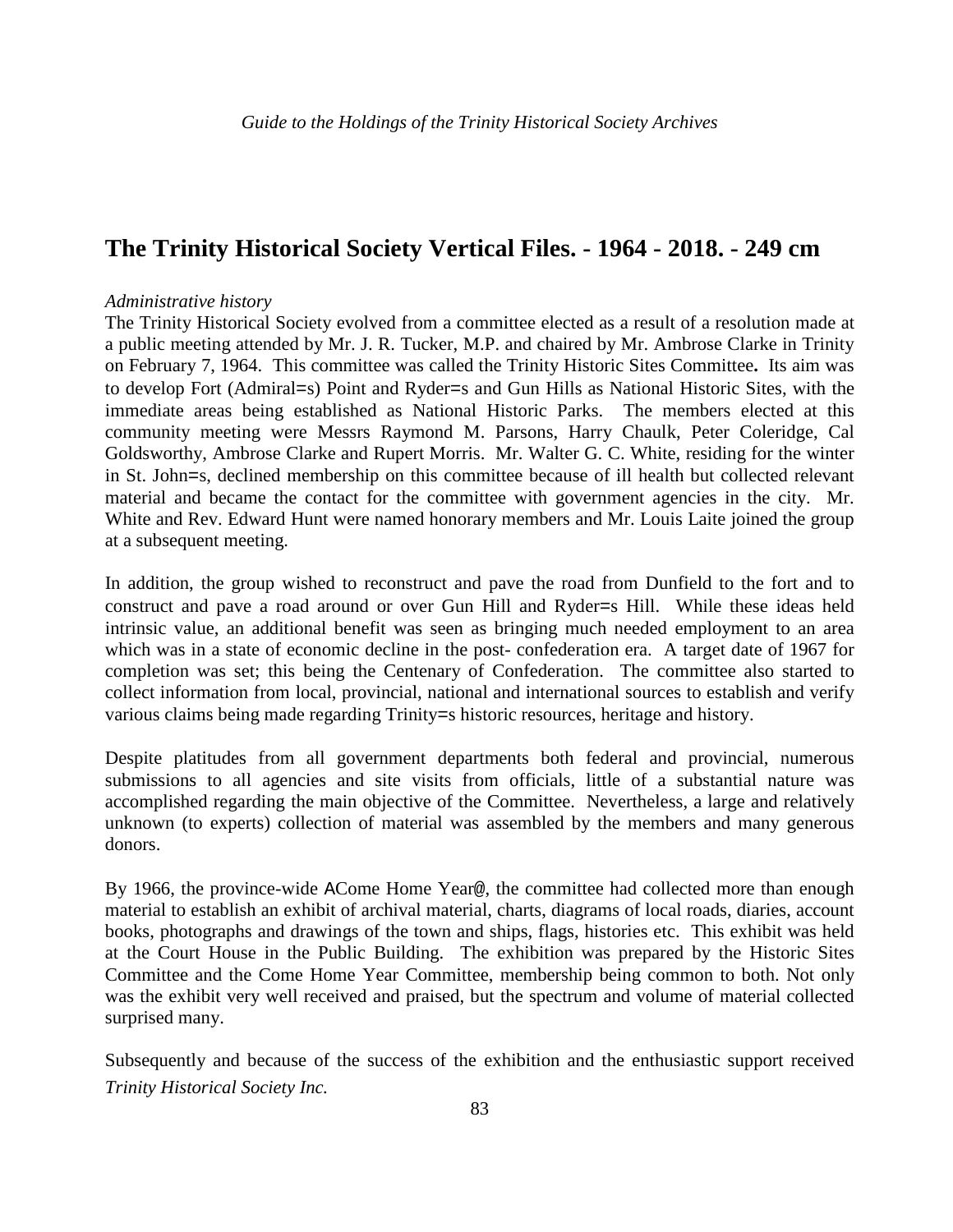*Guide to the Holdings of the Trinity Historical Society Archives* from all communities in the area and of former residents it was decided by members of these

committees that a permanent museum and archives be formed. Thus, on November 21, 1966, Trinity Historical Society was established with the following members present: - Rupert Morris, President; Louis Laite, Secretary-Treasurer; Walter White, Corresponding Secretary; and members

Raymond M. Parsons, Peter Coleridge and Calvert Goldsworthy. At the next meeting, Messrs. N. Stuart Fraser, Cyril Hiscock, Norman Macfie and Clarence B. Dewling (Mount Pearl), were added to the membership. By 1968 the membership had expanded to include: Rev. G. W. Ethridge, Ada L. Green, Margaret Parsons, Stella E. White and from St. John=s, Marie Eriksen, Mary M. White and Ross Batson. All those named are considered to be founding members.

By November 26, 1971, the date on which Trinity Historical Society was incorporated as a not-forprofit organization; it had acquired additional property next to the museum and had greatly expanded both its collection of artifacts for the museum and archival material. The Society and its activities had by now received provincial and national recognition and correspondence was being exchanged world-wide.

Finally in 1978 a one and one-half million dollar project was announced stating that Trinity was to be a AHeritage Village@. However, the extent of federal and provincial funding was insufficient to cover the full cost of the undertaking and the project was renamed AThe Trinity Restoration Project<sup>®</sup> for the length of its existence which ended in 1983. As a result of the project many older buildings including the Parish Hall, the Court House (Public Building), and the Anglican and Roman Catholic Churches and the Mortuary Chapel were refurbished on their exterior, private dwellings were supplied with wood roof shingles, the Wesleyan/Methodist School (SUF Hall) was acquired and refurbished, a start was made on reconstructing the Garland Shop (Ryan=s), the Hiscock House was acquired and restored to the 1910 period, and a private dwelling was purchased and later moved to the Historic Site, remodelled and opened as the Interpretation Centre, and contracts were let for research on various aspects of the history of Trinity.

Once the Trinity Restoration Project was underway, the prime task of the Trinity Historical Society was to maintain and operate the museum and archives and to provide advice to researchers and the project as required. The Society was also actively engaged in planning future projects, especially those dealing with expansion of its facilities because both the museum and archives were overflowing with material and because the restoration or reconstruction of historic sites and buildings, particularly the Fort, the Lester-Garland House and portions of the Lester-Garland Provincial Historical Site were taking place.

The Society was particularly pleased and surprised in 1990 to receive the donation of the Green Family Forge from Ada L. Nemec. Although the Greens operated a blacksmith business in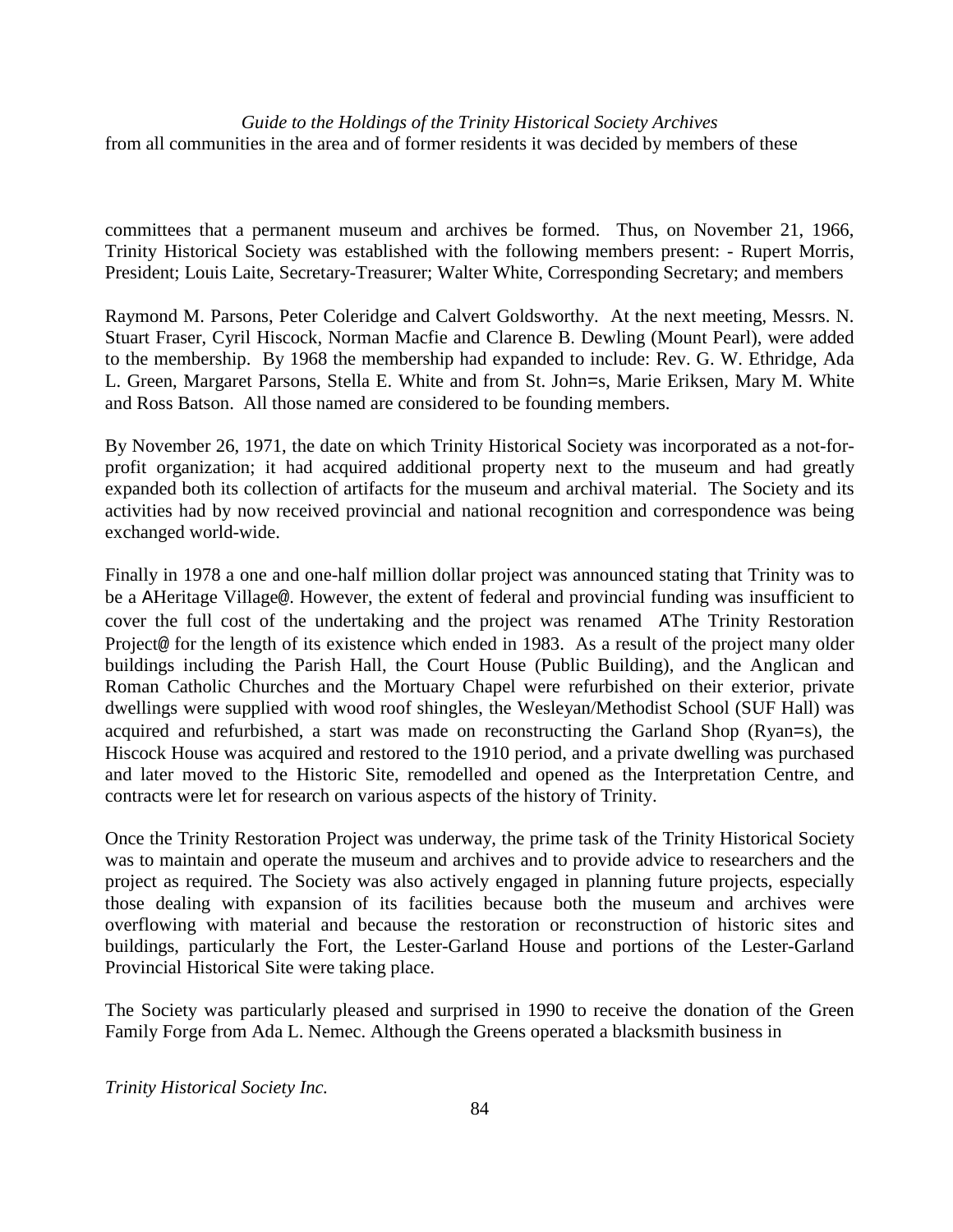#### *Guide to the Holdings of the Trinity Historical Society Archives*

Trinity prior to 1770, the present building was built in the 1890s and functioned until 1955. Along with the building came the tools of the trade and about fifteen hundred (1500) artifacts. The building has been refurbished and the artifacts treated and preserved. It was opened to the public in

1991. Mrs. Nemec also proposed in 1995 that she donate her Grandparents home and her collection of toys, dolls, needlework, and china to the Society. This offer has been accepted and plans are being prepared to establish the house as a blacksmith=s home incorporating exhibits of toys, needlework and china and to establish a display garde n of vegetables, flowers, berries and shrubs on the property.

In 1996, the Society purchased the Court House, Gaol and General Building from the Government of Newfoundland and Labrador and during 1997 opened an office and archives. Most of the archival textual materials, including books, journals, newspapers, ledgers, maps and charts and office files etc., as well as photographic materials not on display elsewhere have been relocated from the Museum, the homes of S. R. Morris and David White, the Methodist School and other locations to the Archives. This material was arranged, catalogued and organized during the summers of 1997 and 1998 and a finding aid created for the material. In 2000, Sheila Vokey arranged the black and white photographs according to Rules for Archival Description (RAD) and Roberta Thomas, contract archivist, arranged the textual material. In 2001 the office and archives moved to the Lester-Garland House.

Source: Administrative History taken from notes written by David R. L. White, President of Trinity Historical Society.

## *Custodial history*

The vertical files consist mainly of magazine and newspaper clippings on various topics of interest. These clippings were saved by members of the Trinity Historical Society since its formation in 1964 with each topic receiving a file folder. The material was originally housed in the home of Stephen Rupert Morris, it was then relocated to the Courthouse, Gaol and General Building in 1996 when the Society opened an office and archives, in 2001 the archives was moved to the Lester - Garland House. In 2000, a contract archivist removed all original documents from the vertical files and added them to their respective fonds. In 2001, the contract archivist removed any materials that were related to the Stephen Rupert Morris fonds or the Walter G. C. White fonds. The remainder of the material that was left formed the vertical files. According to archival policy all magazine and newspaper clippings have been photocopied and the originals destroyed.

Location: Trinity Historical Society Vertical Files, Drawers 1 and 2.

## *Finding aid*

A detailed finding aid is available.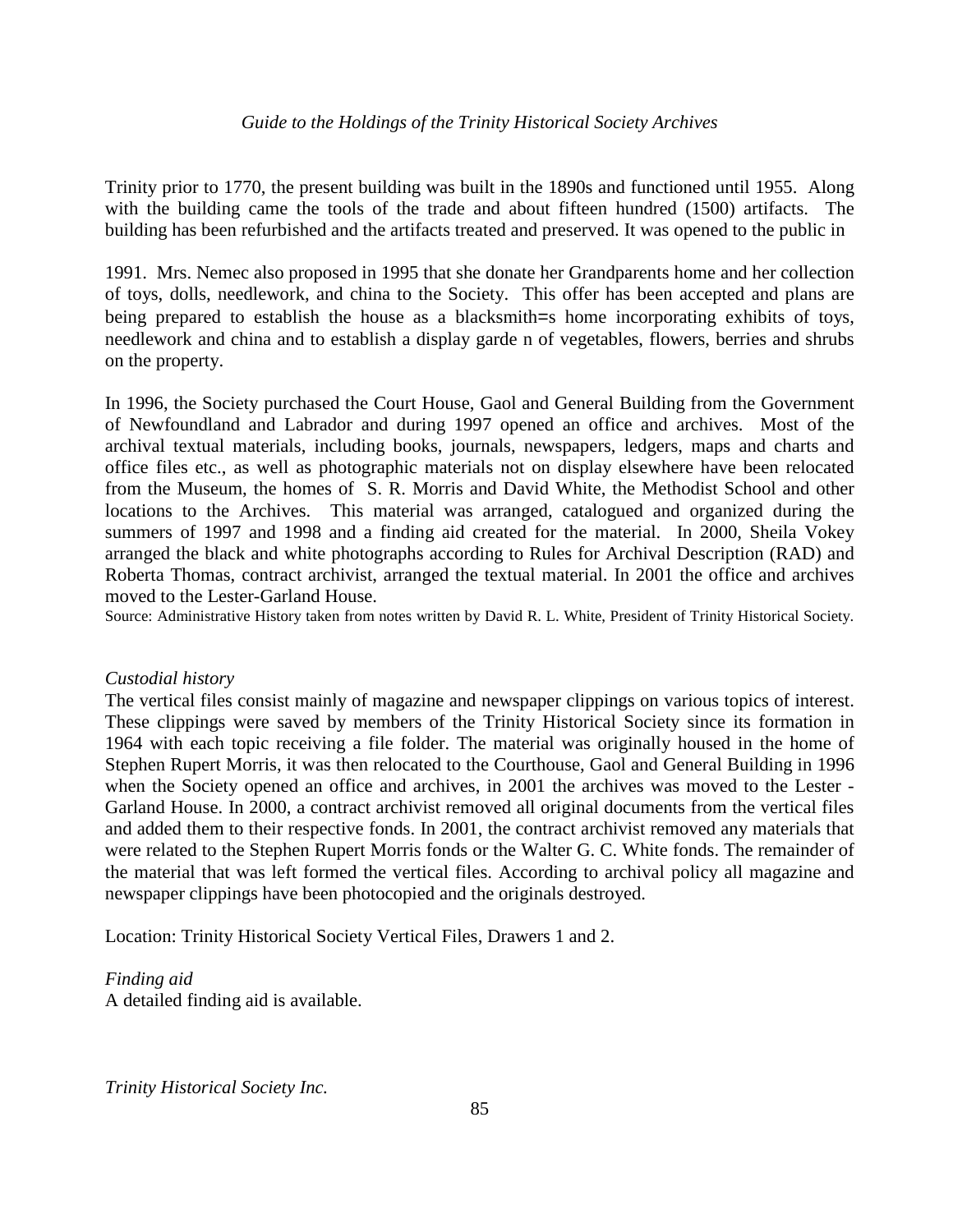## **Royal Albert Lodge, Loyal Orange Association Fonds, 1903 - 1965. 20.7 cm textual records**

#### *Administrative history*

The Loyal Orange Association (L.O.A.) was established in 1873. The first meeting of the L.O.A. was held in a store owned by James Morris & Sons. on December  $18<sup>th</sup>$ , 1873. The first officers appointed were as follows: Frank Knight, Worshipful Master; George Christian, Deputy Master; Robert Morris, Secretary; William Crocker, Treasurer; Benjamin Miller, Chaplain; and William DeGrish, Joseph Morris, William Frampton, John Fowlow and Henry Watts as committee members.

The L.O.A. hall was built and opened February  $10<sup>th</sup>$ , 1875 conjointly by the Sons of Temperance (S.O.T.) and the L.O.A. for the use of both societies. Later, when the S.O.T. gave up its charter, as a goodwill gesture, they also gave up their part title to the Orange Hall. The Royal Albert Lodge #12 was built next to old the Courthouse on Gun Hill and later St. Paul's School. The hall was changed in 1915 when the spires on both ends were removed and gothic windows were replaced.

On July  $4<sup>th</sup>$ , 1876 the by-laws were revised and adapted and three hundred copies were ordered to be printed. A band was formed and eventually got disbanded until the 1930's when Arthur Hiscock got the boys from the community together and formed a band again. The band would play for the Orange Society, the Society of United Fishermen #49, the Trinity Benefit Club for their annual parade on Candlemas's Day as well as the Sunday School summer picnics.

Source: Walter White Files

#### *Scope and content*

The fonds contains four books of by-laws for the Royal Albert Lodge No. 12 for 1903, 1904 and 1906; Constitution and Laws of the Loyal Orange Association of British America for 1904; an Official Directory of Recognized and Constituted Lodges for 1931; Rules and Regulations of the Grand Black Chapter of British America for 1917; Minute Books 1903-1939, 1921/22-1958, 1940, 1950-1956, 1957-1958, 1958-1965; Blue Degree Minutes Book 1940-1958; Royal Scarlet Chapter Minute Book 1910-1946, 1922-1927; Proposition Book 1910-1912; Roll Book 1915; Account Book 1934-1975; Due Book 1956-1960; Annual Returns 1951-1963; Annual Return Grand Lodge of British America, 1964; and Journal of Proceedings 1965. There is a note indicating the boys getting together in the 1930's to recopy the notes and music and listed its members. There is no date attached to this note.

#### *Notes*

Supplied title based on provenance. By-laws and constitutional materials were donated by Clarence Dewling in March 2004.

Location: Royal Albert Lodge Loyal Orange Association Boxes 1 and 2.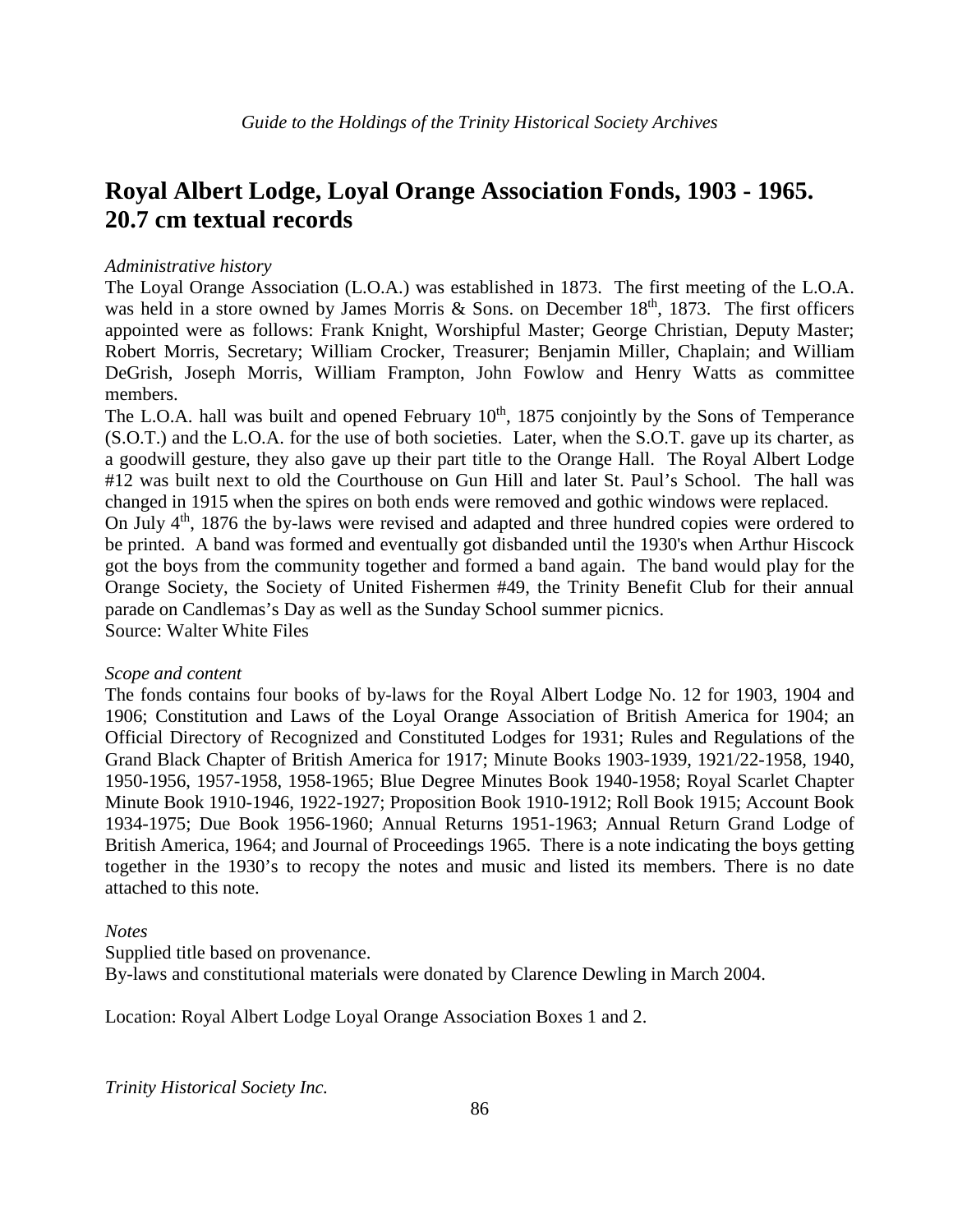# **St. Paul=s Lodge, Society of United Fishermen Fonds, 1875 - 1884, 1902-1976. – 26.8 cm textual records**

## *Administrative history*

The Society of United Fishermen (S.U.F) was established in 1873 by the Rev. George Gardener, then Rector of Heart=s Content. In 1862, this gentlemen founded a Fisherman=s Society to provide for sickness and for a payment to widows of members a sum of money on the death of their husbands. This Society built the first Fishermen=s Hall in Heart=s Content. The men met only once a year for reports, accounts, and procession to church. The business throughout the year was managed by the officers. In 1873, in response to an expressed desire to enlarge its operations, the society voluntarily dissolved and reorganized Aupon an entirely new and more effective basis@ under its present name.

A committee of twelve Brethren of the above Lodge was appointed to draft a Constitution and prepare rituals for the New Order. Scilly Cove, Hant=s Harbour, Bay Roberts and St. John=s were soon called into existence and in less than three years from the dissolution of the old society, the new one had lodges in thirty-five places in the island.

The Grand Lodge was moved to St. John=s in 1881. The certificates which have been very much admired for the emblems, appropriate to a fisherman=s calling, were designed by Mr. Woodcock, a member of the Grand Lodge and were executed by Oppenheim, of London.

AThe Order has for its objects the welfare of fishermen, the inculcation of temperance and morality, the preservation of peace and harmony, obedience to the laws and the lawfully constituted authorities and the development of the fisheries. It is also a mutual benefit Society, in which all paying members receive aid in time of sickness and other calamity.@

The Society of United Fishermen came into being at Trinity in 1875. Its first President and Secretary were, respectively, the Rev. H. Dunfield and J. B. O=Donell, schoolmaster. The S.U.F. had its first meeting at Brooking=s Old Bell House which stood on the site of the present Parish Hall. The lodge name was St. Paul=s No. 49 and was closed in 1976.

*Notes*

Supplied title based on provenance.

Originals has ben donated by Clarence Dewling in March of 2004.

Material has been photocopied from the SUF original material held at the centre for Newfoundland Studies Archives in 2005-2006. All original documentation from the SUF is held at this institution.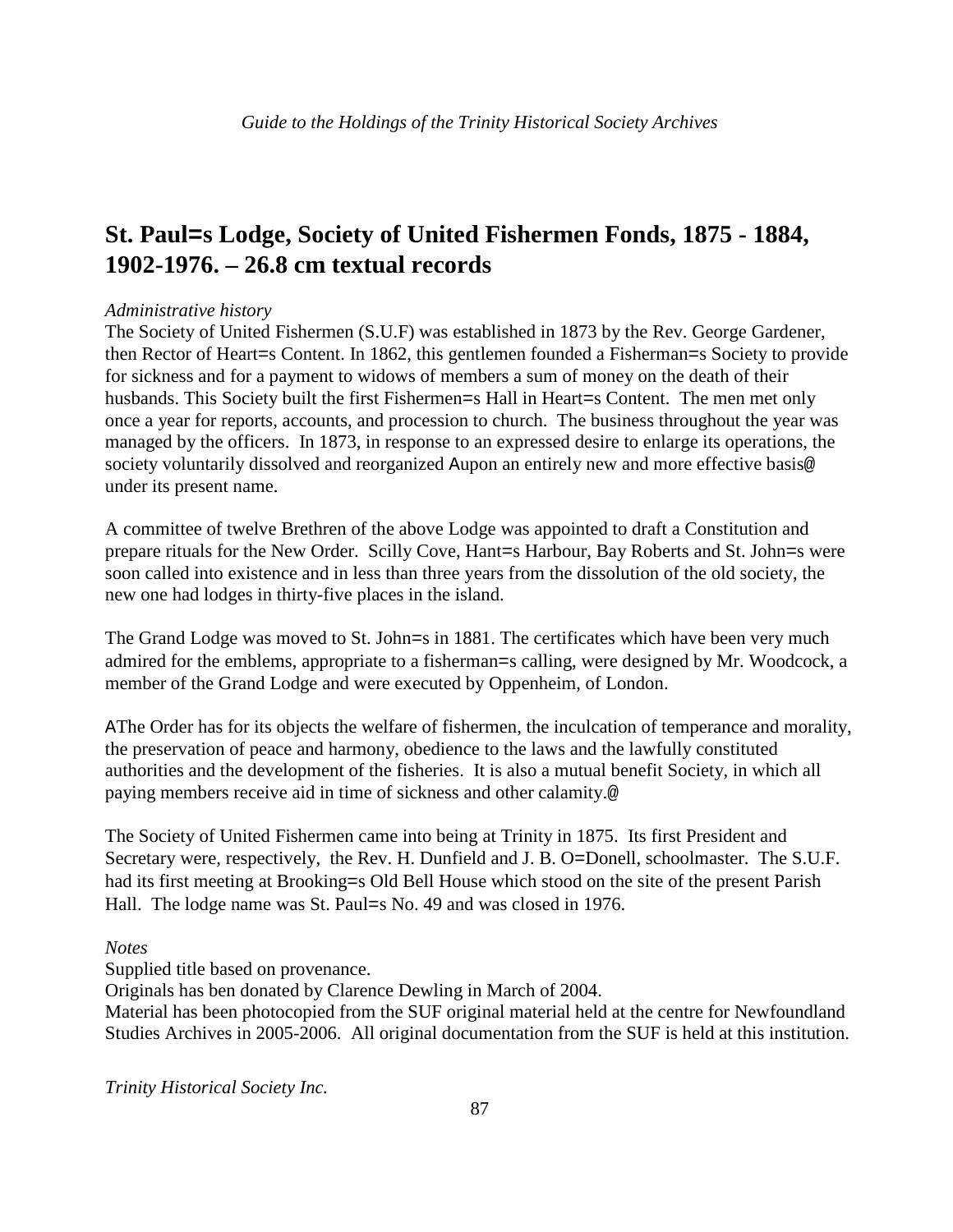*Guide to the Holdings of the Trinity Historical Society Archives* Location: St. Paul=s Lodge, Society of United Fishermen Fonds and Magazine and Newspaper Collection Box 2

#### **Series 1: By-laws and Annual Reports. - 1915 - 1931, 1965. - 1 cm.**

Series consists of three books of the bye-laws of St. Paul=s Lodge No. 49, two for 1915 and one for 1931 as well as a book of Annual Reports of the Supreme Grand Lodge and Ladies Superior Council for the year ending August 13, 1965 for St. John=s, Newfoundland.

## **Series 2: Minutes. - 1876 - 1976. - 18.6 cm.**

Series contains Minutes of the S.U.F. Lodge No. 49, from regular, emergency, red, white, and blue degree, as well as District Grand Lodge meetings.

## **Series 3: Membership. - 1875 - 1885. - 3.4 cm.**

Series consists of the proposition of members from 1875 - 1885 which included the person's name, residence, occupation, date of ballot, result of ballot, and when initiated, as well as members from 1875 - 1885 which included the person=s name, residence, degree held and pledges made. It also contains a list of members not in good standing, deceased, and honorary members.

#### **Series 4: Financial Records. - 1902-1910, 1923-1938, 1942, 1966, 1972 .-3.3cm.**

Series consists of general and personal accounts, income and expenditure books, financial statements, and receipts.

#### **Series 5: Newfoundland Regiment Certificates. - 1916, 1919. - 0.1 cm.**

Series contains a copy of the certificates presented to Bro. Private William Geo. Tibbs in 1916 and Bro. Pte. H. J. Rowe in 1919, from the Society of United Fishermen on their return from the First World War.

#### **Series 6: Society of United Fishermen Certificates. - 1877, 1906, 1910.-01 cm.**

Series contains the certificates from the Society of United Fishermen for getting invited to the third degree, of Alonzo William Earle, 1877; Frederick John Morris, 1906; and Walter John Toop, 1910

#### **Series 7: Miscellaneous. - 0.3 cm.**

Series contains pieces of correspondence and a report of the Literary Committee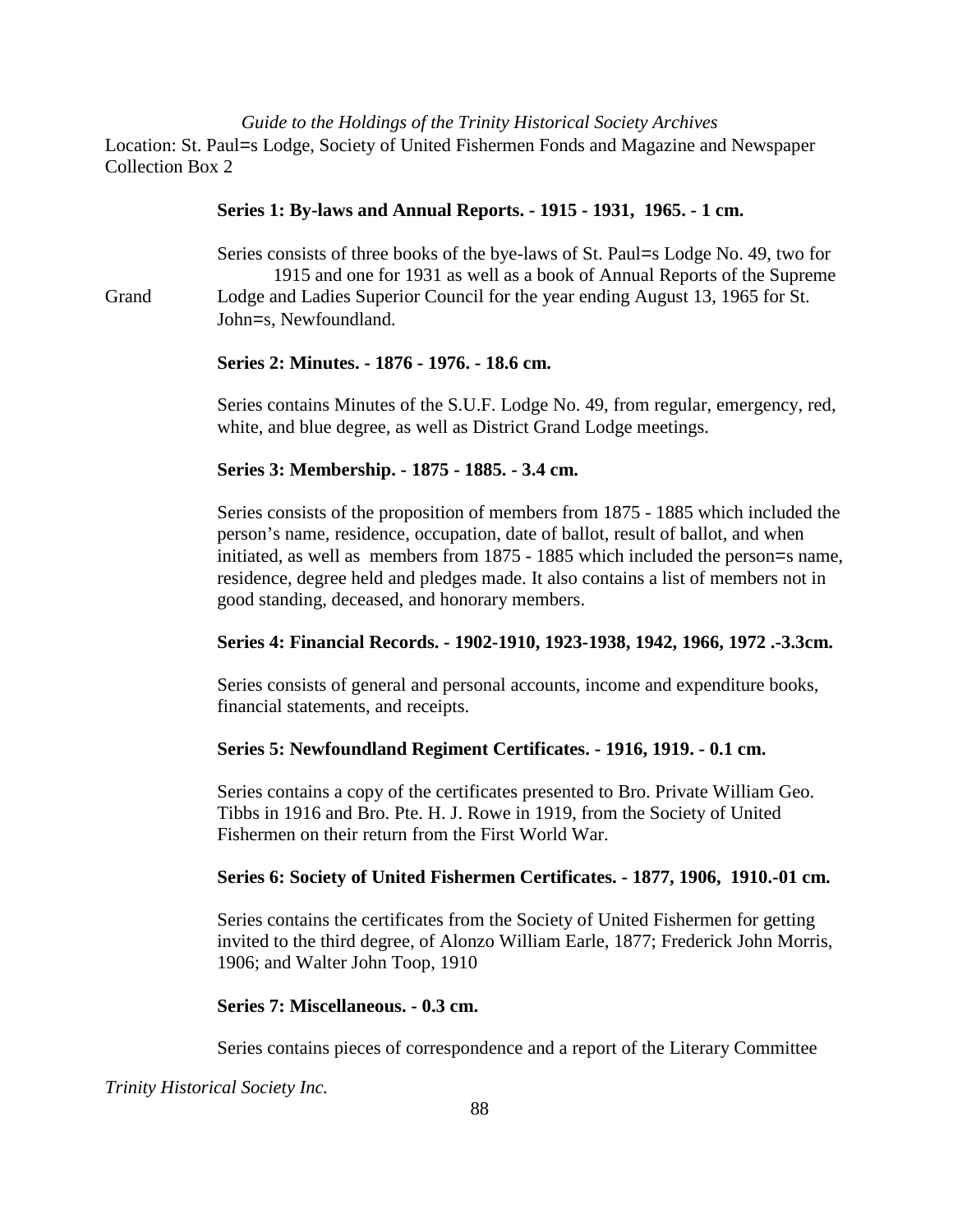*Guide to the Holdings of the Trinity Historical Society Archives* meeting.

## *Finding aid* A detailed finding aid is available.

## **Church Lads' Brigade fonds. - 1912 - 2010. – 116.8 cm textual records.**

## Administrative history

The Church Lads' Brigade was established in Fulham Parish, London by W. M. Gee, who was to become the first Colonel of the Brigade. The objective of the Brigade was "the advancement of Christ's Kingdom among lads of all classes, the promotion of charity, reverence, patriotism, discipline, self respect and all that tends towards Christian manliness." Mr. Harold Blackler made the suggestion to the Right Rev. Llewellyn Jones about forming a company in Newfoundland and on November 18, 1892 the St. John's Brigade became the first overseas member in the British Empire. The organizations motto, "Fight the Good Fight" was taken from the text of Ephesians and the Brigade was formed along para-military lines, using Imperial Army drill.

The Trinity East - Port Rexton Church Lads' Brigade (C.L.B.) Company #3805 began in 1912 under the command of Dr. Conrad T. Fitzgerald. Its goal is to bring together the youth of the community into an environment that promotes goodwill, discipline, self-respect and genuine Christian character.

The C.L.B. while once only a boys organization is now open to both boys and girls ages 5-19 and is divided into the following units: Little Training Corps (L.T.C), ages 5&6; Youth Training Corps (Y.T.C.), ages 7-9; Junior Training Corps (J.T.C.), ages 10-12; Senior Corps (S.C.), ages 13-19; and Officers, ages 19 and over.

## Custodial history

Material was held by the company or various officers in the company until it was donated to the Trinity Historical Society by the members of the Church Lads' Brigade Co. in October of 2006 and November 2007.

## Scope and content

The fonds consists of enrollment materials 1912 - 1927, 1943-1944, 1946-1947, 1950, 1952, 1955,1956-1958, 1961-1966,1967-1990; minutes 1912- 1916, 1940 - 1957; parade books, 1912 - 1919, 1923, 1931-1945; correspondence 1924 - 1926, 1930, 1936-1939, 1942, 1946-1949,1950- 1963,1968-1971,1974-1977, 1980-1991,1996-1998; income and expenditures 1915, 1924-1926, 1935-1936, 1939, 1943-1946, 1947-1958, 1961-1966, 1971, 1981-1982, 1986, 1989, 1996; attendance records 1936-1937, 1939-1991, 1953-1957, 1962-1967, 1968-1970, 1974-1975,1979- 1984, 1986-1992,1998, 1999; membership cards 1913-1916,1923-1924,1925,1928-1929,1955- 1982,1961-1962,1966-1968, 1972,1983,1984 - 1991,1994 - 1999; order books, 1913-1916,1923- 1924,1925,1928-1929,1955-1982,1961-1962,1966- 1968, 1972,1983,1984 - 1991,1994 - 1999; The Bugle 1980-1984, 1992,1998 and Miscellaneous 1912, 1923,1926-1928,1935,1939-1940, 1952- 1954, 1964, 1966-1968,1970-1971,1980-1988,1990-1992, 1995, 1997.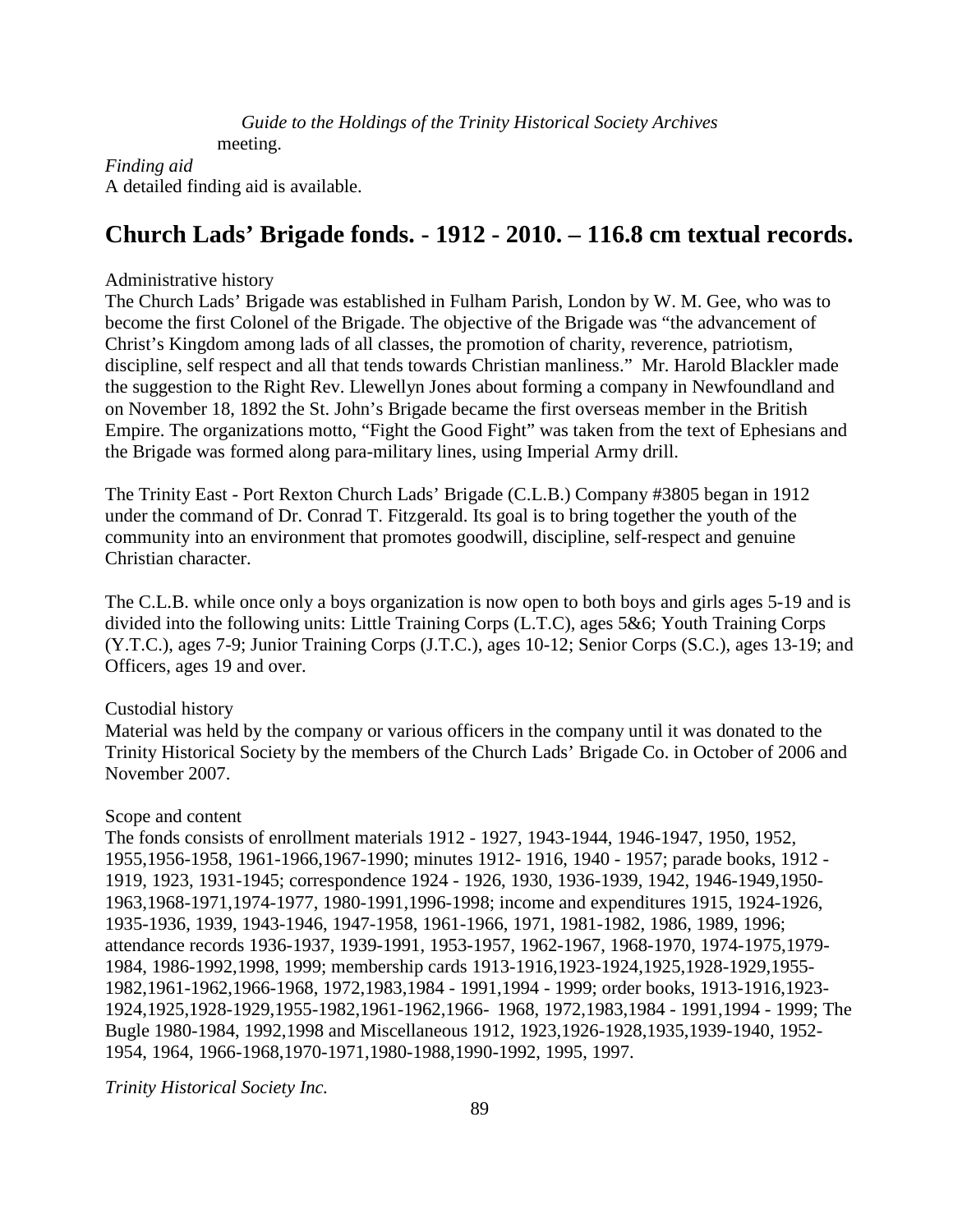**Notes** Supplied title based on provenance

## **Series 1: Enrollment Forms. - 1912 - 1927, 1943-1944, 1946-1947, 1950, 1952, 955, 1956-1958, 1961-1966, 1967-1990. - 8.0 cm**

The series contains the first roll book that belonged to the C.L.B. Company and contains information on the name of each boy that enrolled in the company, the number assigned to him, date of enrollment and admission and the date and cause of discharge for each member.

The series also contains consent forms from parents and applications for membership to the company.

Series is further divided into the following sub-series:

- 1.01 Roll Book, 1912-1927
- 1.02 Consent forms, 1943-1944, 1946-1947, 1950, 1952, 1955, 1961-1966
- 1.03 Application for Membership, 1956-1958, 1967-1990

## **Series 2: Minutes. - 1912-1916, 1940-1957. - 3.0 cm**

Contains the minutes of the C.L.B. from 1912-1916 and 1940-1957. The minutes record the happenings and decisions that were made by the company as well as when each parade was held and the location. The records also contain information on when the parade was and who and how many people attended.

Series is further divided into the following sub-series:

- 2.01 Minutes, 1912 1916
- 2.02 Minutes, 1940 1957
- 2.03 Parade Book, 1912- 1919
- 2.04 Parade Book, 1923
- 2.05 Parade Book, 1931- 1945

## **Series 3: Correspondence. - 1924 - 1926, 1930, 1936-1939, 1942, 1946-1949, 1950- 1963, 1968-1971, 1974-1977, 1980-1991, 1996-1998. - 3.0 cm**

Correspondence that was received and sent from the C.L.B to various organizations and people.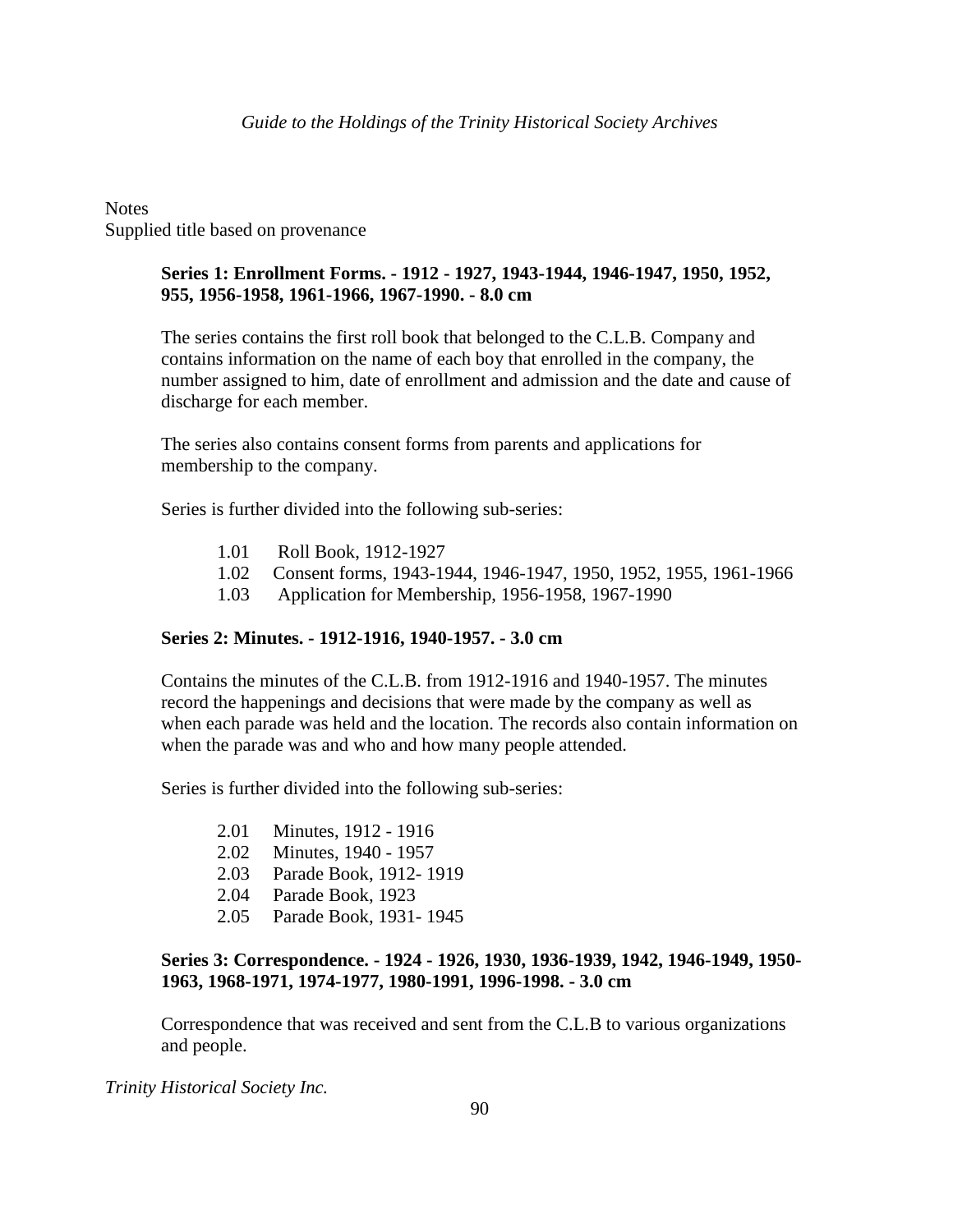*Guide to the Holdings of the Trinity Historical Society Archives*

## **Series 4: Income and Expenditures. -1915, 1924-1926, 1935-1936, 1939, 1943- 1946, 1947-1958, 1961-1966, 1971, 1981-1982, 1986, 1989, 1996. - 6.5 cm**

The material consists of the income, expenditures and membership dues of the C.L.B. members.

This series is further divided into the following sub-series:

- 4.01 Invoices, 1915, 1924-1926, 1939, 1947-1958, 1966, 1971, 1981-1982, 1986, 1989, 1996
- 4.02 The Church Lads Brigade Stock Book, 1935-1936
- 4.03 Income Expenditures, 1943-1945
- 4.04 Income Expenditures, 1946- 1957
- 4.05 Money Records, 1961-1966
- 4.06 Money Records, 1962-1963
- 4.07 Cash Account, 1967- 1977
- 4.08 Cash Account, 1977-1978

## **Series 5: Attendance. - 1936-1937, 1939-1991, 1953-1957, 1962-1967, 1968-1970, 1974-1975,1979-1984, 1986-1992,1998, 1999. - 15.5 cm.**

This file contains the attendance of the members of the C.L.B. from 1936 to 1999.

The series is further divided into the following sub-series:

- 5.01 Attendance Records
- 5.02 Attendance Lists
- 5.03 Nominal Roll
- 5.04 Index Cards
- 5.01 Attendance Records. 1953-1957, 1962-1965, 1968-1970, 1974-1975. 2.5 cm.

Sub-series consist of books of attendance records.

| 5.01.001 | 1953 - 1957, Squad I to IV      |
|----------|---------------------------------|
| 5.01.002 | 1962 - 1963, Squad I            |
| 5.01.003 | 1962 - 1963, Squad II           |
| 5.01.004 | 1962 - 1964, J.T.C.             |
| 5.01.005 | 1964, Squad I and J.T.C.        |
| 5.01.006 | 1964 - 1965, Squad I and J.T.C. |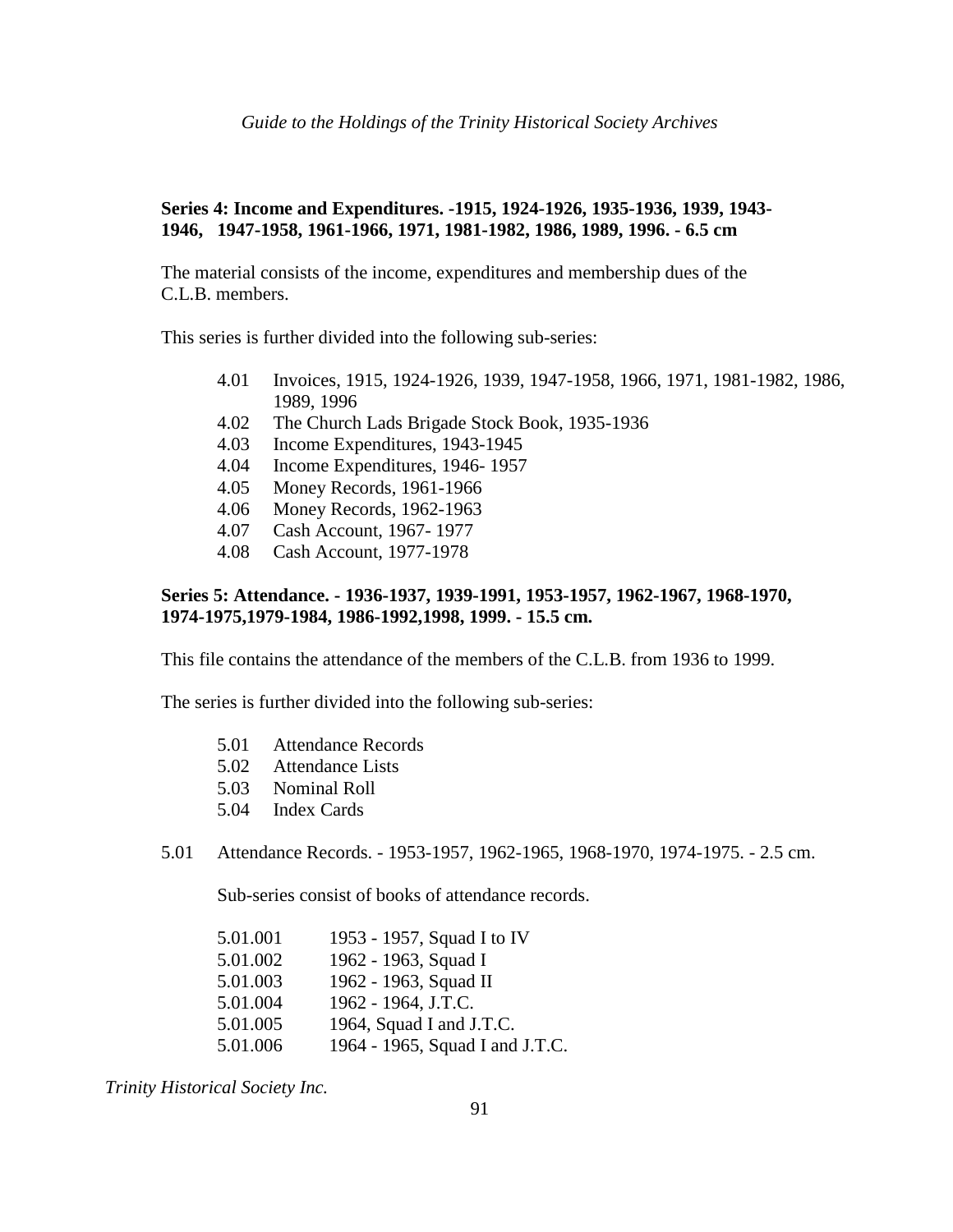|          | Guide to the Holdings of the Trinity Historical Society Archives |
|----------|------------------------------------------------------------------|
| 5.01.007 | 1968 - 1970, C.L.B and J.T.C.                                    |
| 5.01.008 | 1974 - 1975, C.L.B. and J.T.C.                                   |

5.02 Attendance Lists. - 1936-1937, 1939-1991. - 0.5 cm.

Sub-series contain a list of members in the C.L.B. from 1936-1937 and 1939-1991.

5.03 Nominal Roll. - 1936-1939, 1963-1967, 1979-1984, 1986-1992. - 1.0 cm.

Sub-series contains a list of names and numbers enrolled in the Trinity East - Port Rexton C.L.B. for that corresponding year, as well as a list of numbers enrolled in each group in the entire Avalon Battalion.

5.04 Attendance Cards. - 1933-1934, 1936, 1937-1938, 1966-1998. - 11.5 cm.

Sub-series contain attendance cards for each C.L.B. meeting.

## **Series 6: Membership Cards. 1961- 1989.-2.0 cm**

This series contains membership cards for each member of the C.L.B. from 1961 - 1989 stating their name, Lads' number, age when enrolled and date of recruitment and when discharged.

## **Series 7: Order Books.-1913-1916,1923-1924,1925,1928-1929,1955-1982,1961-1962,1966-1968, 1972,1983,1984 - 1991,1994 - 1999.-11 cm.**

This series contains the order books for the C.L.B which records various orders from the company officers and the battalion headquarters respecting various aspects of the business of the C.L.B. that have to be followed.

The series is further divided into the following sub-series:

| 7.01 | 1913-1916   |
|------|-------------|
| 7.02 | 1923-1924   |
| 7.03 | 1925        |
| 7.04 | 1928-1929   |
| 7.05 | 1955-1982   |
| 7.06 | 1961-1962   |
| 7.07 | 1966-1968   |
| 7.08 | 1972        |
| 7.09 | 1983        |
| 7.10 | 1984 - 1991 |
| 7.11 | 1994 - 1999 |
|      |             |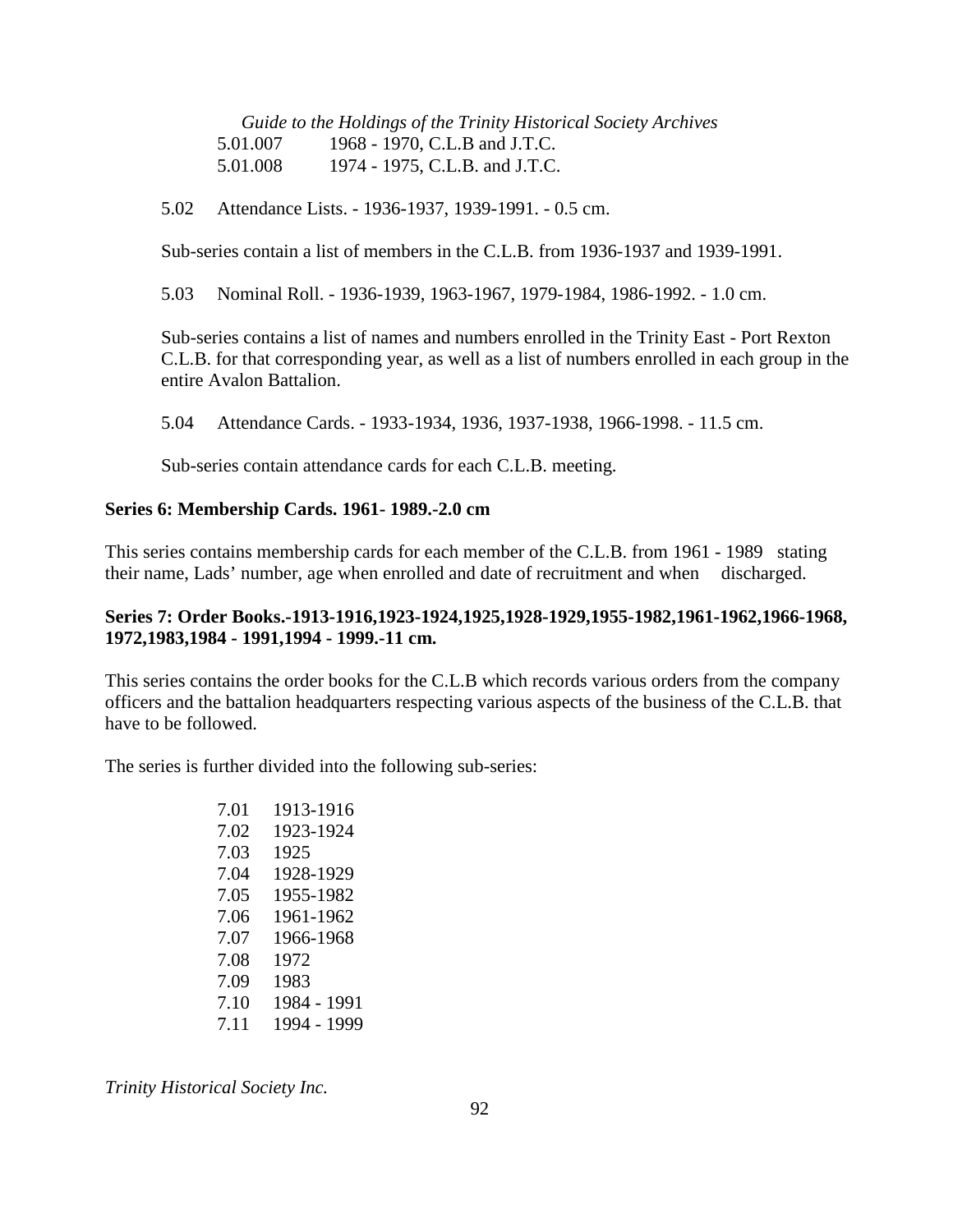## **Series 8: The Bugle 1980-1984, 1992, 1998. - 1.0cm.**

The Bugle is the newsletter for the C.L.B. and contains information on various activities, events, fundraisers, orders and parades of various companies of the Brigade in the province.

## **Series 9: Miscellaneous 1912, 1923,1926-1928,1935,1939-1940, 1952-1954, 1964, 1966- 1968,1970-1971,1980-1988,1990-1992, 1995, 1997.-6.8 cm.**

This series contains various admission and discharge certificates, commissioning certificates, a Church Lads' Brigade promise, and a list of rectors who served the parish from 1879 - 1993.

This series is further divided into the following sub-series:

- 9.01 Certificates, 1912,1923,1926,1928,1935,1939,1967
- 9.02 Various forms 1927, 1966-1968, 1970-1971, 1982,1985,1987,1990
- 9.03 Various forms 1940, 1952-1954, 1964, 1980-1988, 1990-1992, 1995, 1997

## **Series 10: Church Lad's Brigade Scrapbooks 1991 - 1999. 28.5 cm.**

This series contains photographs of various trips, events, activities and Parades of the Church Lad's Brigade.

## **Series 11: 100th Anniversary Exhibit**

In 2012 the Trinity Museum housed an exhibit to celebrate the 100th Annivesary of the Trinity East- Port Rexton Church Lad's Brigade Company #3805 (1912-2012). Items in this file were used as part of the exhibit.

Location: Church Lads' Brigade Fonds Boxes 1, 2, 3 and 4.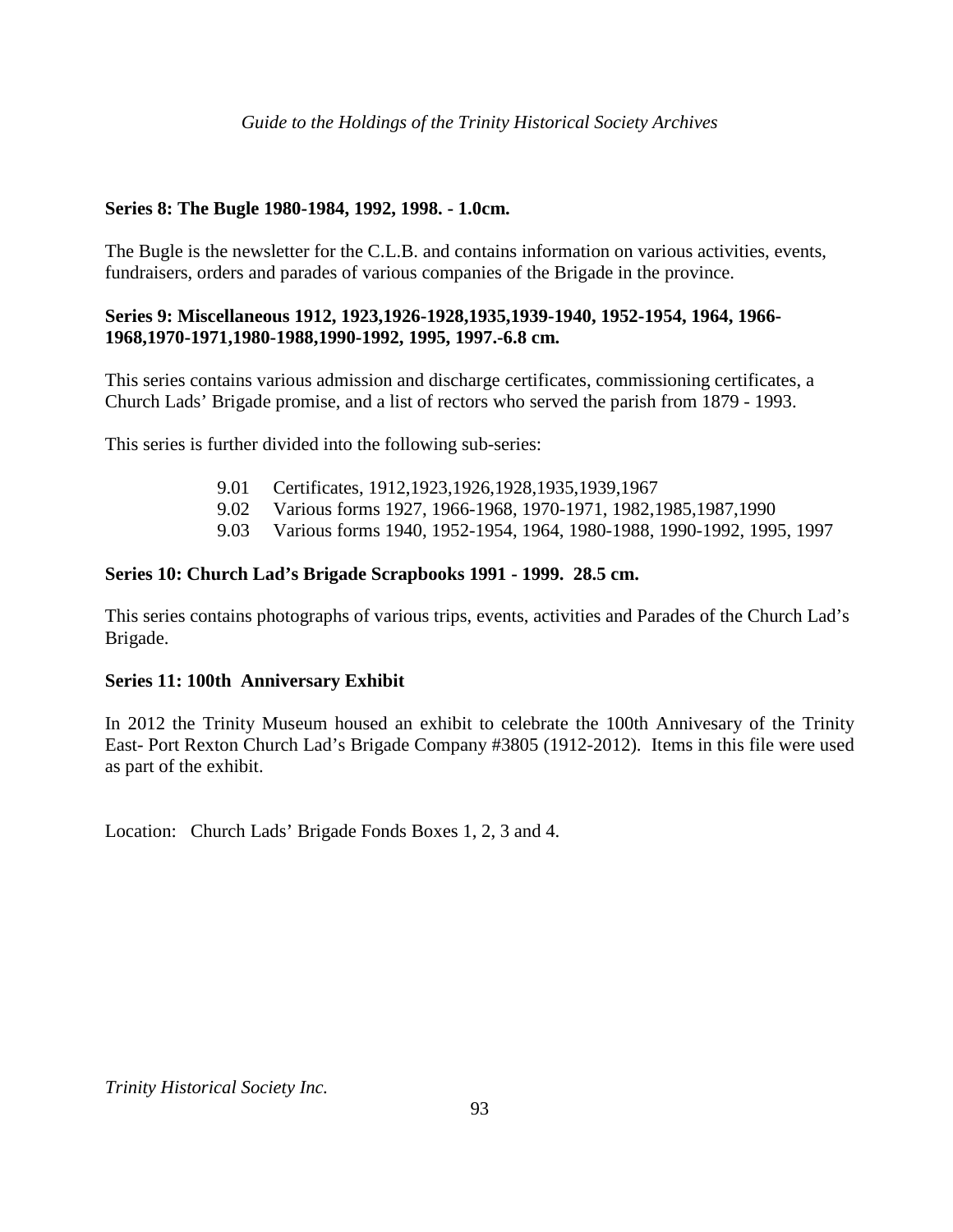# **Harmony Division 2, Sons of Temperance, Trinity, Newfoundland, 1876 - circa. 1885. - 2.5 cm textual records**

## *Administrative history*

The Sons of Temperance was one of a number of like-minded fraternal and social organizations given to curbing the consumption of alcoholic liquors especially by the breadwinners of families.

There existed a Grand Division, perhaps headquartered in St. John's.

The Sons of Temperance was active in St. John's in the latter part of the eighteenth century. During a celebration of the Total Abstinence and Benefit Society at St John's (1880 -1), the officers of the Sons of Temperance were on the stage and the Sons of Temperance was listed as being "the oldest temperance organization in the city".

The Sons of Temperance flag was white with a red, white, and blue triangle in the middle of which was a red star.

## *Custodial history*

This material came to us as a part of the Loyal Orange Association (Royal Albert Lodge) Collection.

## *Scope and content*

The fond consists of Finance Book (with incomplete index) for the years 1876 - circa 1885. The listing tells of hire, donations, dues & fines, balances of members, initiations, resignations, suspensions, and expulsions as well as a roll of membership.

## *Notes*

Supplied title based on provenance.

It appears that the Sons of Temperance (Harmony Division 2), Trinity used to hire the Orange Lodge for their meetings and this item got left behind and became a part of the Lodge's books. Over-all information was provided by the Centre for Newfoundland Studies, Memorial University of Newfoundland and its collection of the Temperance Journal.

Location: Box on Shelf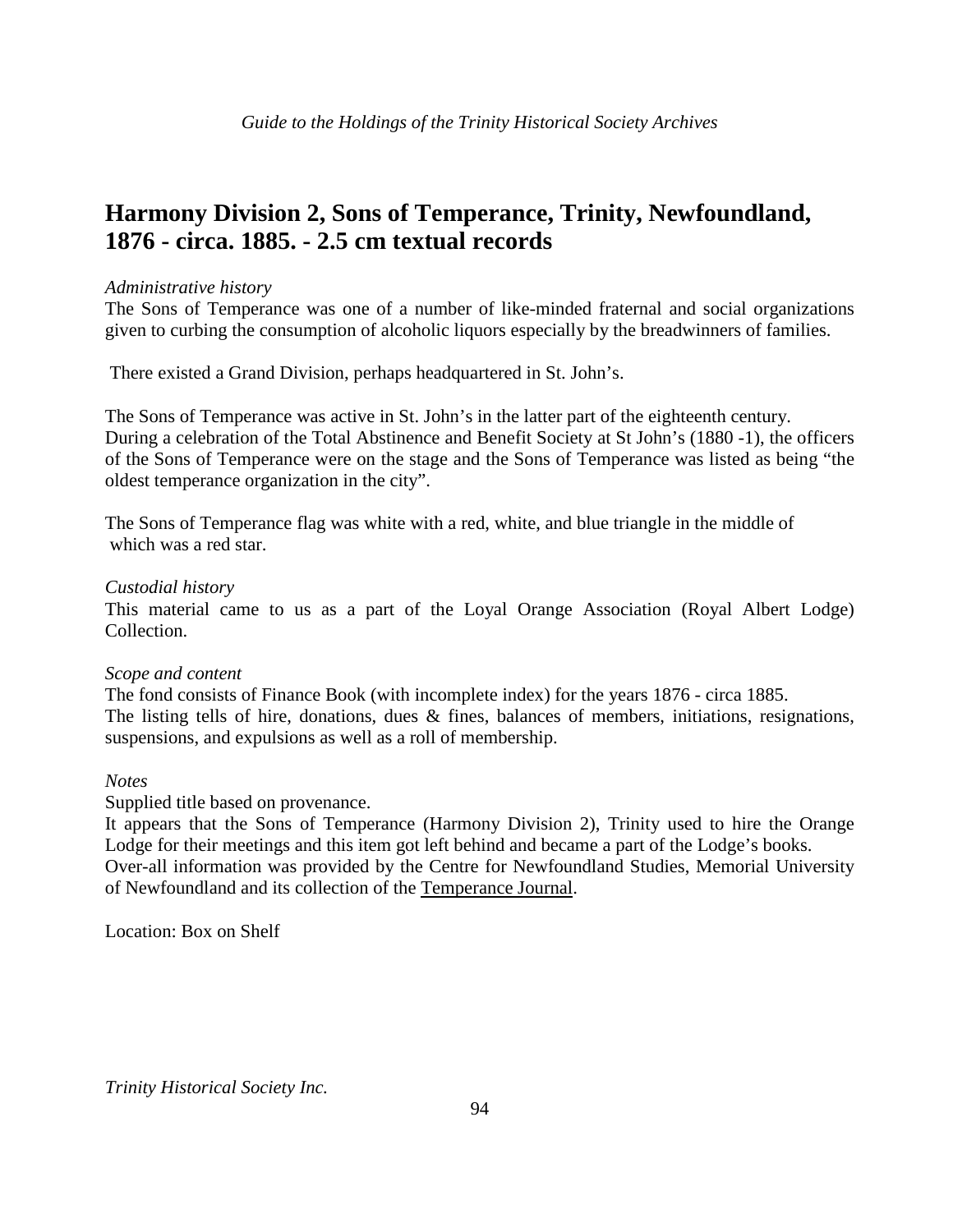# **Trouty Recreation Committee, Trouty, 1979 - 2006 - 3.5 cm of textual records**

## *Administrative history*

In 1979 a dart league was started in Trouty at the Anglican Church Women's Hall, by a group of residents who thought that some added social activity in the community might be useful and welcomed.

Before long it was considered that the Hall would not continue to be appropriate for such an activity to continue. The interested parties decided to build their own hall (The Recreation Hall). This decision was hastened by a supply of government (both federal and provincial) funding. It was about this time that the thought was advanced that a site/ hall would be a place where the youth of Trouty could possibly meet and entertain themselves. As a result plans were made and partly carried out to equip the building with appropriate furnishings. The full aspirations were met by 1983.

The Dart League flourished in a diminishing manner until 2005. In the mean time the Committee operated with varying amounts of success until 2006 when there existed but two officers and one member. When no other members of the community came forward to join the Committee it was decided to disband the Committee and to sell the Hall 'as is'. The hall was sold for \$2600 and the remaining funds were dispersed as follows; \$1650 paid to the Town of Trinity for fire protection for Trouty for 2007; and any remaining funds were divided between St. Matthew's Anglican Church; Fort Point Lions Club and Trouty Fire Service.

## *Custodial history*

The Committee agreed to donate the remaining written material with the Trinity Historical Society Archives in 2006.

## *Scope and Content*

Collection consists of minutes of the Reaction Committee, 2003 - 2006; treasurer's records 2003 - 2005; Notices and correspondence and miscellaneous materials concerning the history of the community.

*Notes* Supplied Title based on provenance. Location: Trouty Recreation Committee Fonds.

*Trinity Historical Society Inc. Finding Aid*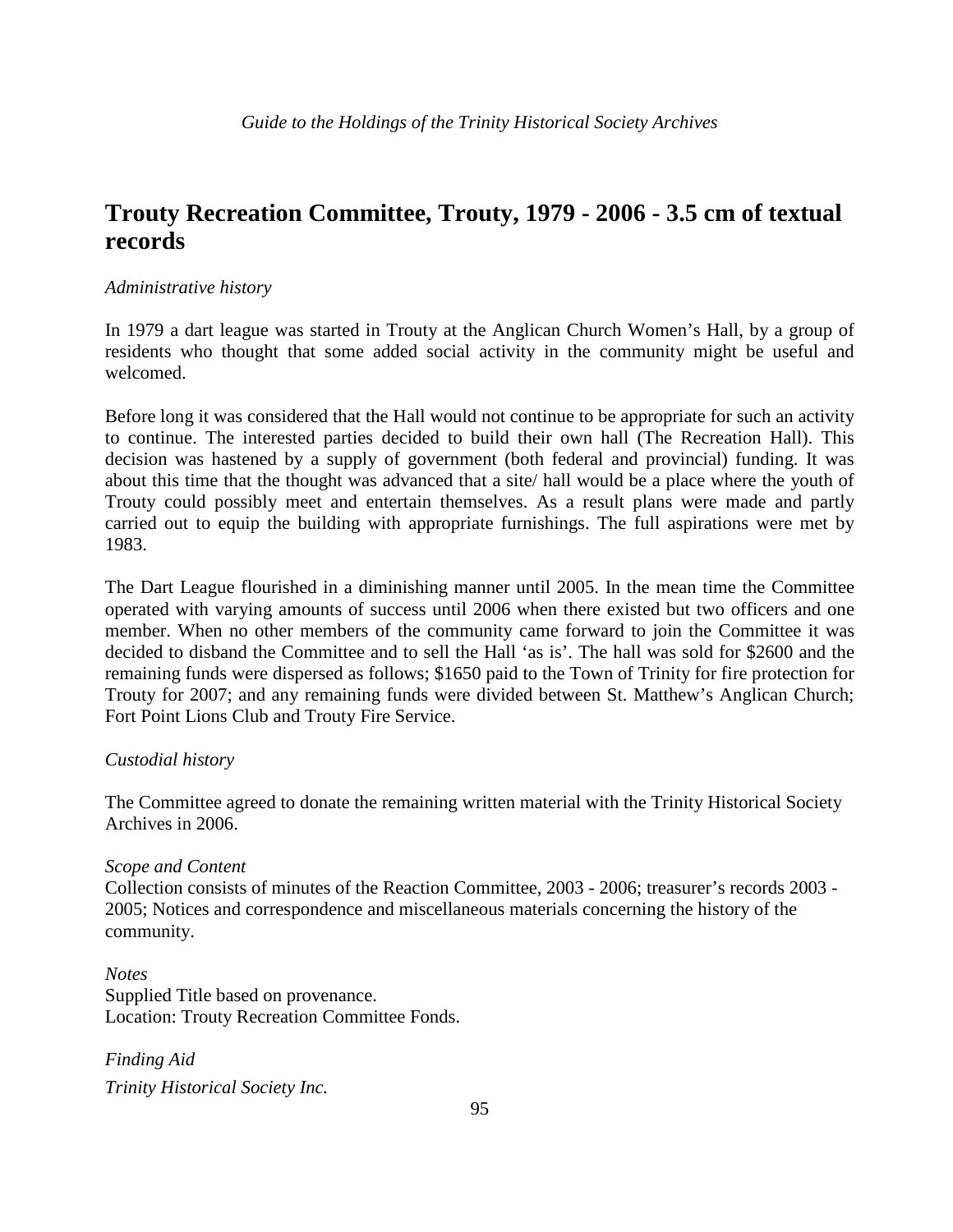*Guide to the Holdings of the Trinity Historical Society Archives* A detailed finding aid is available

## **Old Comrades Association. -1995- 2001.-1.1cm textual records**.

## *Administrative history*

The very first record of a senior group affiliate of the Church Lads' Brigade is dated for March 17, 1905. The group at St. John's is known as the Church Lads' Brigade "Old Boy's Club" and consisted of men over eighteen who had been Brigade members. During the visit of Colonel W.M. Gee on July 29, 1912 the "Old Comrades" club was officially inaugurated. From 1912 until 1966 the "Old Comrades" met at the Armoury as a separate group which acted as a fund-raising body and a sports and activities aid for the Church Lads' Brigade. The current "Old Comrades Association" Lodge Number One is the oldest operating in the Commonwealth and had an active strength of five hundred members in 1979.

The Old Comrades Association of Port Rexton was formed in???? and consisted of?? members. The Association has since closed due to lack of members and the former hall has been sold.

*Custodial history*

Material was donated to the Trinity Historical Society by the members of the Church Lads' Brigade Co. in November of 2007.

## *Scope and content*

The fonds consist of various pieces of correspondence, 1995-2001; receipts, 1998-2000; and membership cards, 2000.

## *Notes*

Supplied title based on provenance

## *Finding Aid*

A detailed finding aid is available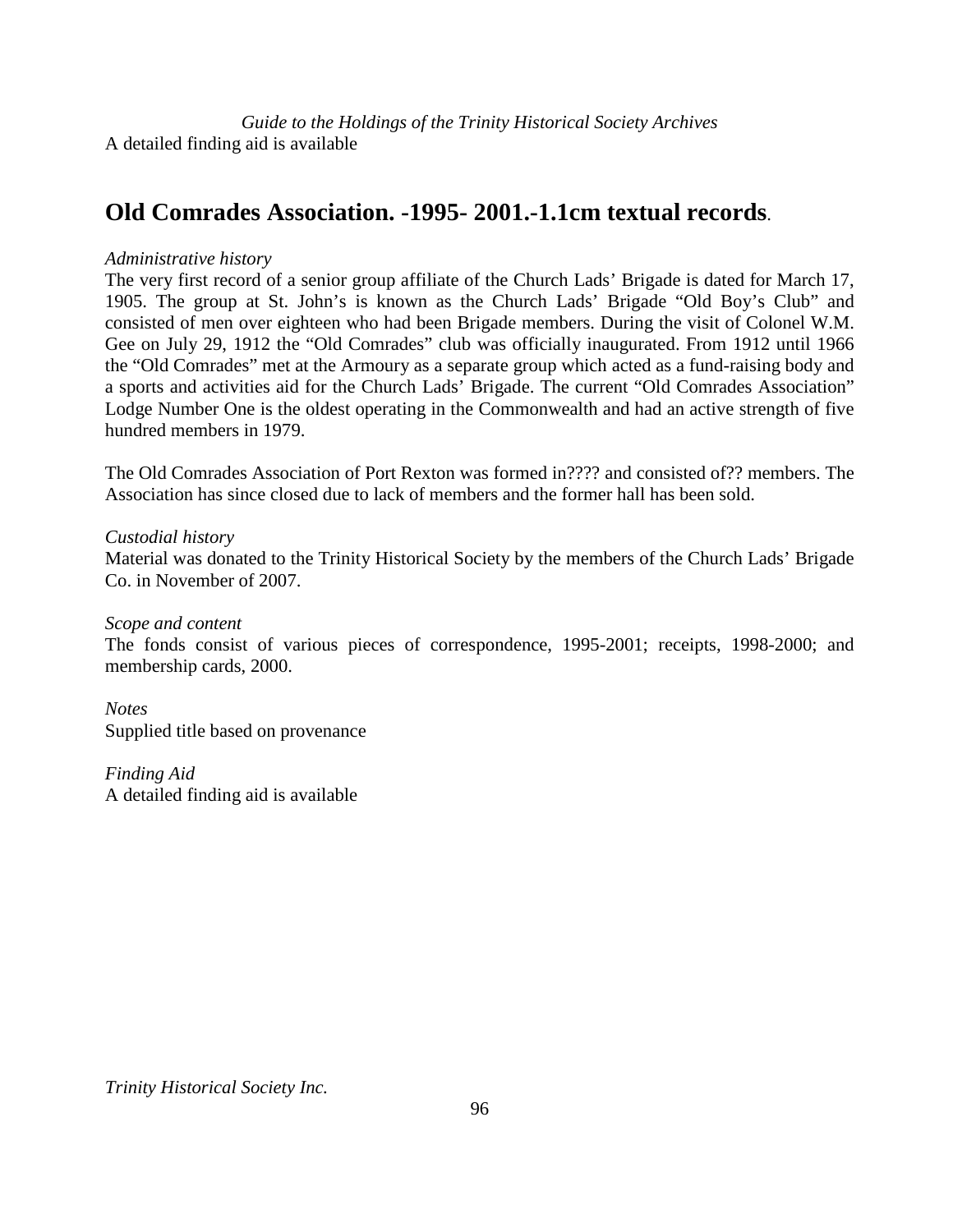## **The Trinity East Co-operative Credit Society Ltd fonds, 1945 - 1955. - 2.5 cm textual records**

## *Administrative history*

The Trinity East Co-operative Credit Society Ltd, is based on the Co-operative unions first established in England by textile workers in the 1840's, and introduced to Newfoundland by Sir Wilfred Grenfell in 1896. The Trinity East Co-operative Credit Society held its first meeting on January  $10<sup>th</sup>$ , 1945 in the home of the Chairman, Mr. Charles Brown. The Society had a constitution and was open for membership to any member of the community of Trinity East who applied and was approved. It was started as a type of co-operative bank for use by the members of the society. Its objects and purposes were to promote in its members thriftiness, create a source of credit for its members, for productive purposes, and promote membership to the regional or central co-operative organization and to perform any other acts which would help attain the above goals. Source: *Encyclopedia of Newfoundland and Labrador*, Co-operatives.

The organization had four different parts: the board of directors; the officers; the credit committee and the supervisory committee, each being made up of five, four, three and three members respectively. The board oversaw the general operation of the group and influences decisions made at monthly and annual meetings, the board of directors being elected by members. The officers hold particular tasks within the organization and they are required to perform them, the officers are elected by the board of directors. The credit committee oversaw the applications for loans and withdrawals and met at irregular time intervals, and was elected by the membership. The Supervisory committee oversaw the financial running of the organization, supervising and reporting any issues within the organization quarterly.

The Trinity East Co-operative Credit Society Ltd. is a form of credit co-operative, or credit union, that was set up by the individuals of Trinity East to provide for themselves financial services at the best possible rates.

In Newfoundland by 1950 there where 82 registered credit societies with assets over \$300,000 and with nearly 5,000 members. Therefore this movement was fairly strong during the period of the Trinity East Co-operative Credit Society Ltd. The smaller societies were often connected to a credit central, which was an organization which pooled the surplus funds of its member societies and made loans to individual societies.

The Trinity East Co-operative Credit Society Ltd. became a registered co-operative in 1947. The date of termination for the Trinity East Co-operative Credit Society Ltd. is unknown at this time, regular meetings and associations with the Avalon Co-operative Counsel was in existence in 1950. Source: *Constitution of the Trinity East Co-operative Credit Society Ltd.*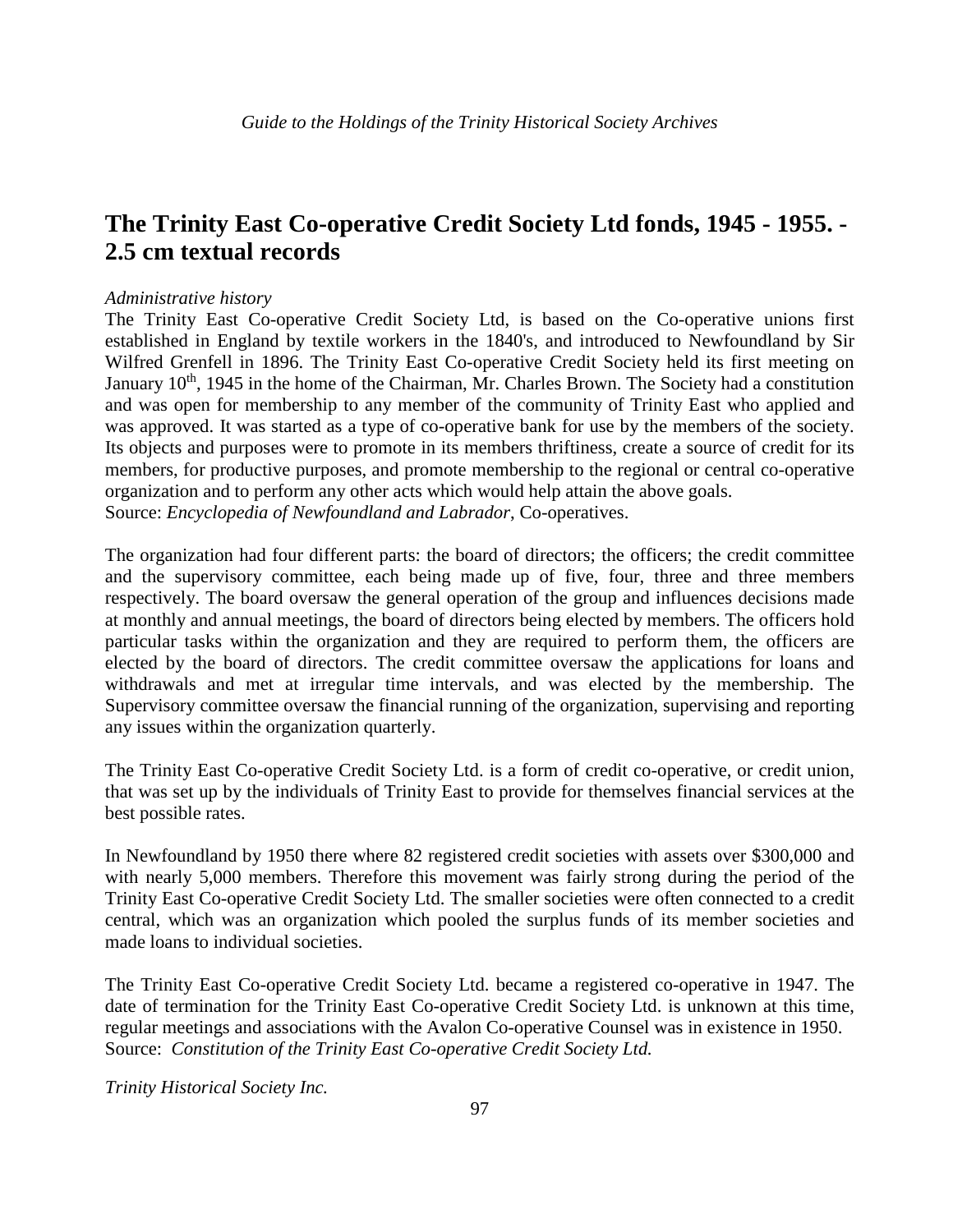*Guide to the Holdings of the Trinity Historical Society Archives*

*Notes* Supplied title based on provenance Originals donated by Bruce Edwards, 2010 **Series 1: Constitution and Co-operative information. - 1947. - 0.4 cm**

Series consists of information booklets detailing the constitution and other information regarding Co-operative organizations. The Constitution of the Trinity East Co-operative Credit Society Inc. points out the goals, rules and other information about the Society and it is accompanied by a question and answer book about co-operative organizations and an information booklet on cooperative credit societies.

## **Series 2: Correspondence and Newsletters. - 1950 - 1955. - 0.2 cm**

Series contains various correspondence and official records to the Trinity East Co-operative Credit Society Inc. and there is two newsletters, "Co-op Commentary" published by The Co-operative Union of Canada.

## **Series 3: Meeting Records - 1945 - 1952. - 1.9 cm**

Series contains multiple notebooks detailing the meetings of various sub-groups of the Trinity East Co-operative Credit Society Inc. including the Board of Directors, Credit Committee, Supervisory Committee, and General Society Meeting notes.

*Finding aid* A detailed finding aid is available.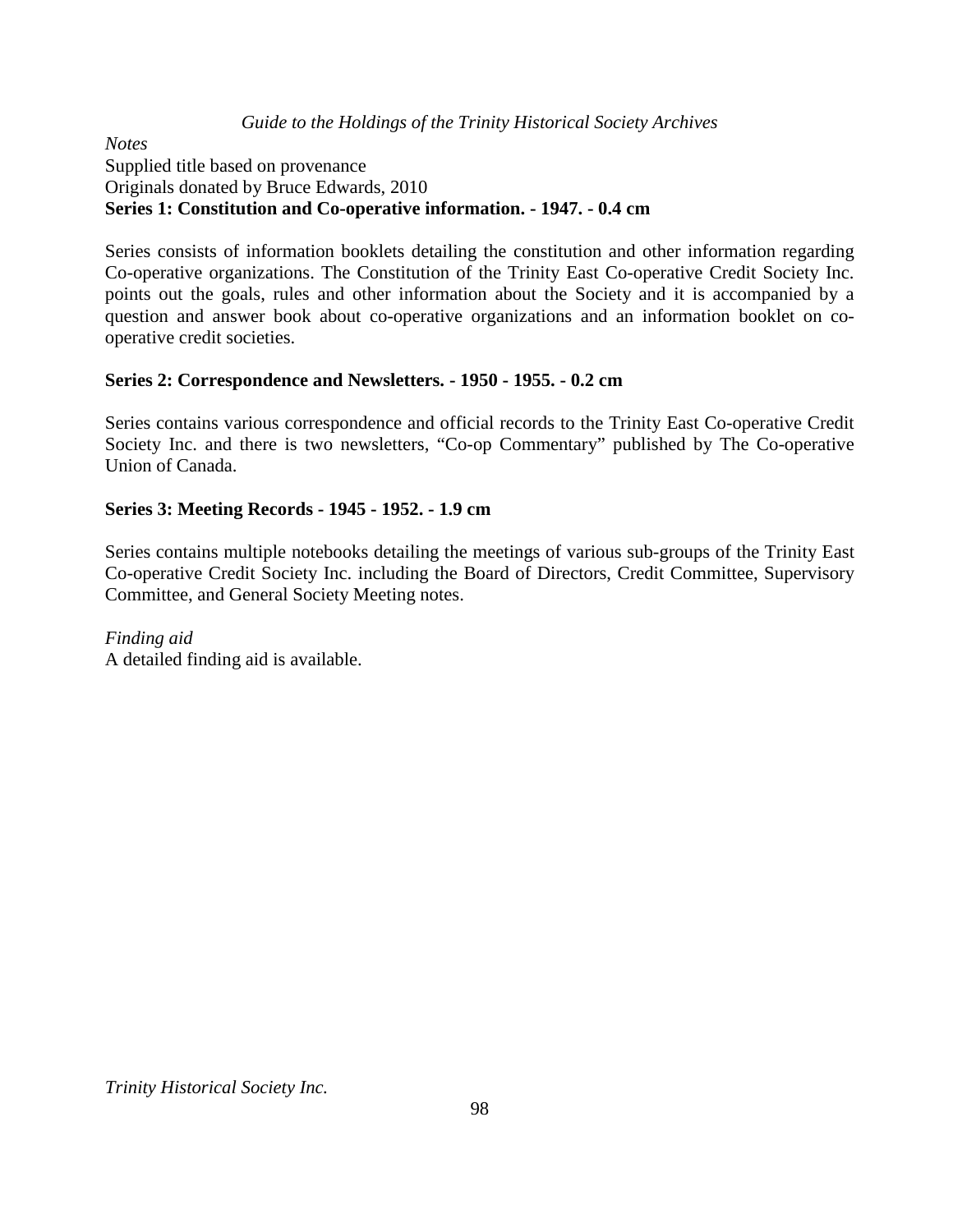## **Trinity East Local Council of the Fishermen's Protective Union fonds, 1917 - 1930 - 3.7 cm textual records.**

The Fishermen's Protective Union (F.P.U.) was started in 1908 by William F. Coaker when he held public meetings and launched verbal attacks on those he deemed as enemies of the fishermen. Which is namely: the trader, the fish exporter and the Government. Coaker spoke for a long time about the plight of the fishermen, in various communities around Newfoundland and gathered supporters and started new localized union groups.

The basic unit of the F.P.U. was the small community unions, such as the one started in Trinity East. All members of the following occupations were eligible for membership to the F.P.U. fishermen, coasters, and planters. These people were likely to join the Union due to the issues held by fishermen in 1908 when a very good catch lowered the price of fish, which meant that regardless of their exceptional catches many fishing families suffered from want, not being able to afford the things they needed, from the low sale price of cod. This was an underlying tension between the fishermen and the tradesmen which made many realize that the Truck or credit system in place was not to their benefit.

The F.P.U. tried to promote several things in order to improve the situations of fishermen in Newfoundland. The first was to try to abolish the credit system in place in most mercantile premises, and then to combat the rising prices, due to other strategies set in place, by starting the Fishermen's Union Trading Company, to which they would eventually deal only in cash. They also established the "Fishermen's Advocate", to encourage solidarity amongst the fishermen. Eventually, after the 1911 convention in Bonavista, a policy statement for the party was proposed called the "Bonavista Platform" which proposed 31 specific reforms to improve the social, economic and political lives of fishermen.

This did not last long and eventually the F.P.U. favour started to decline, with the F.U.T.C. reverting to a credit system and the president's beliefs in conscription and prohibition after entering entry to politics, in Newfoundland, many of the Fishermen felt alienated and turned away from the F.P.U., and in the 1950s the Labour Relations Board denied recognition as an employee union for the purposes of collective bargaining, and the remaining members joined other organizations such as the Canadian Labour Congress. The Fishermen's Advocate survived until 1980 while the F.U.T.C. continued until 1977 both without any connection to the now extinct F.P.U. Source: *Encyclopedia of Newfoundland and Labrador*, Fishermen's Protective Union (F.P.U.)

**Notes** Supplied title based on provenance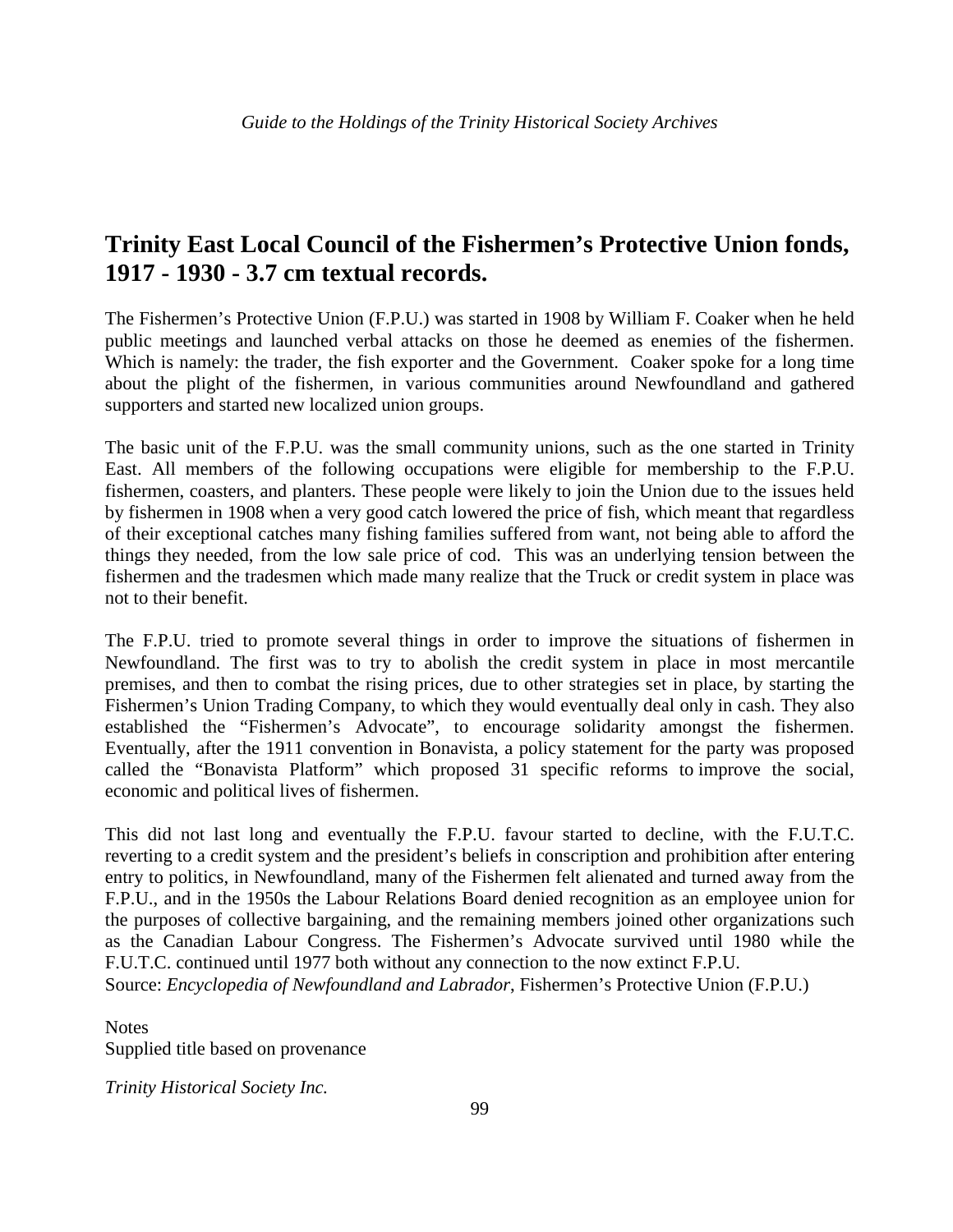*Guide to the Holdings of the Trinity Historical Society Archives* Originals Donated by Bruce Edwards, 2010.

## **Series 1: Meeting Books. 1917 - 1930. - 3.5 cm**

Series contains three books which include two books of meeting notes and another which is a record of dues paid to the union.

## **Series 2: Union Papers - 1920 - 1924 - 0.2 cm**

This series contains various papers including union application forms, written applications, correspondence and other records.

*Finding aid* A detailed finding aid is available.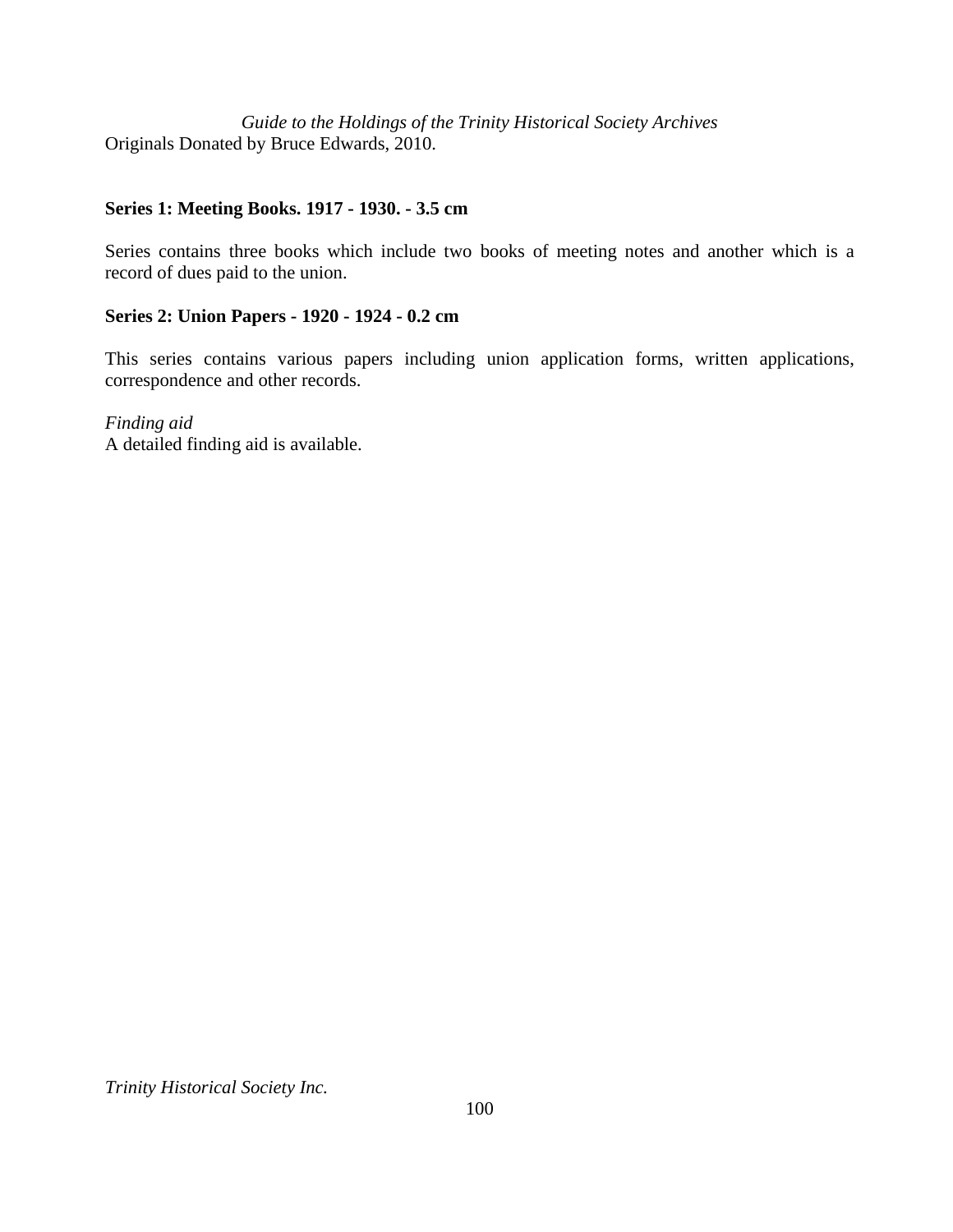## **PERSONAL PAPERS AND MANUSCRIPTS**

## **Walter George Cornwall White fonds. - 1675 - 1976. - 124 cm textual records**

#### *Biographical history*

Walter George Cornwall White was born on October 27, 1901 at St. John=s, he was the second son of William White of Trinity and Lavina Hopkins Taylor of Bay Roberts who were wed at Whitbourne on December 28, 1897. His elder brother was Raymond Mayers Taylor White (1899 - 1937) and his sister was Mary Manston White (1903 - 1995). When he was very young the family returned to Trinity from St. John=s, and there he spent his early boyhood years except for several months each year which were spent at Bonne Bay.

His education was taken at St. Paul=s High School, Trinity, (1909 - 1916), and completed at Bishop Field College, St. John=s (1916 - 1919); where he took an active part in athletics. After graduation from Bishop Field College he was employed by the Royal Bank of Canada at Trinity and maintained an interest in athletics by participating in soccer and ice hockey, as well as being a member of the Trinity Tennis Club. He then moved to Grand Falls where he worked at the General Office of the Anglo-Newfoundland Development Company Limited. At Grand Falls, he continued to take part in soccer and ice hockey and was a member of Southcott=s Novelty Orchestra where he played the violin. In 1935, Mr. White joined the Newfoundland Customs Office and worked in St. John=s, Corner Brook, Port Union (1936 - 1945) and again in Corner Brook (1945 - 1947) before being appointed to the Appraisal Division in St. John=s in 1947. He retired from the Appraisal Division, Customs and Excise, Department of National Revenue of Canada in 1962 and moved, in that year, back to Trinity with his family.

Mr. White was married on September 25, 1935 to Stella E. Lockyer of Trinity. They had three children - Eleanor Ruth (1936 - 1937), David Raymond Lockyer (1937 - ) and Monica Myra Taylor (1941 - 1969).

*Trinity Historical Society Inc.* Shortly after his return to Trinity he became a member of the Trinity Historical Sites Committee (1964), was a charter member of the Trinity Historical Society and was appointed its Corresponding Secretary upon its founding in 1966. Mr. White had a passion for tracing and recording the history of the town and its neighbouring communities and spent great amounts of time and effort studying and collecting historical documents, records and artifacts relating to Trinity and the Trinity area. Mrs. White was noted as having aided her husband untiringly in his work when she transcribed by hand, many historical documents including the baptism, marriage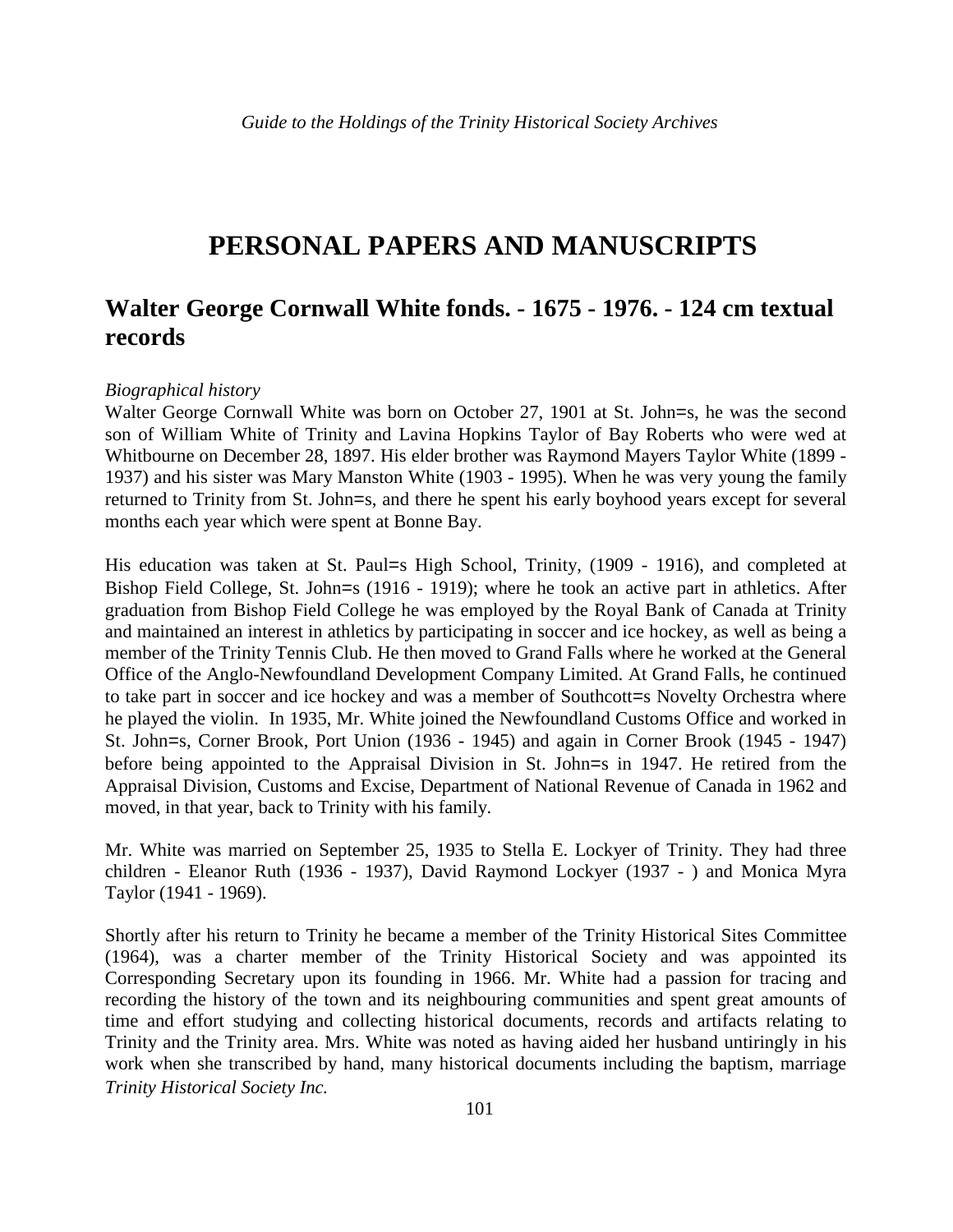## *Guide to the Holdings of the Trinity Historical Society Archives* and burial records of the Parish of Trinity (1753 - 1867); the Slade letter books and journals (1809 - 1852) and a copy of Benjamin Lester=s Diary (1762 - 1763).

Gradually Mr. White had gathered what was to become the nucleus of the Trinity Museum and Archives, which was opened in 1967 and was immediately acknowledged by mainland and provincial curators, as well as thousands of visitors as one of the finest of its kind. In June 1971, Mr White was presented an award, by Minister Jean Chretian, on behalf of the Canadian people to record their thanks for a Agenerous contribution to the preservation and enrichment of Canada=s historical heritage.@ This certificate recognized his depth of knowledge, thorough research and contribution to the Newfoundland and National Museums, concerning the early history of Trinity and its settlers.

On October 20, 1973, he was awarded a Doctor of Laws degree, honoris causa, from Memorial University of Newfoundland for his work Ain preserving the history of Trinity and the establishment of the Trinity Museum*.*@

In 1975 Mr. White was presented with an Honorary Life Membership in the Newfoundland Historic Trust to commend a Alifetime commitment to Heritage Conservation and to record the Trust=s gratitude for the inspiration his untiring devotion has given to all those whose voluntary efforts to protect our heritage will hopefully ensure that the best of the past will survive for future generations.

Mr. White passed away on June 21, 1976 and his loving wife died shortly thereafter on November 17, 1976.

Source: Material supplied by David R. L. White.

## *Custodial history*

The records in these fonds were collected by Mr. White throughout his life and were kept at the family home in Trinity. After his passing his son David R. L. White was given custodianship of the records and they remained at the family home until the spring of 2001 when he donated them to the archives. In the summer of 2001 the material was arranged according to the Rules for Archival Description (RAD) and all original magazine and newspaper clippings were photocopied and the originals destroyed according to archival policy.

## *Scope and content*

The fonds consist of a collection of material that was collected by Mr. White on various topics and areas of interest. It consists mainly of magazine and newspaper clippings, as well as original documents and photographs that were either collected or donated.

The material has been arranged into two series, the first series being the files that Mr. White collected, these files have remained in alphabetical order, the same as he had arranged them. The second series consists of lectures that were given by various speakers to the members of the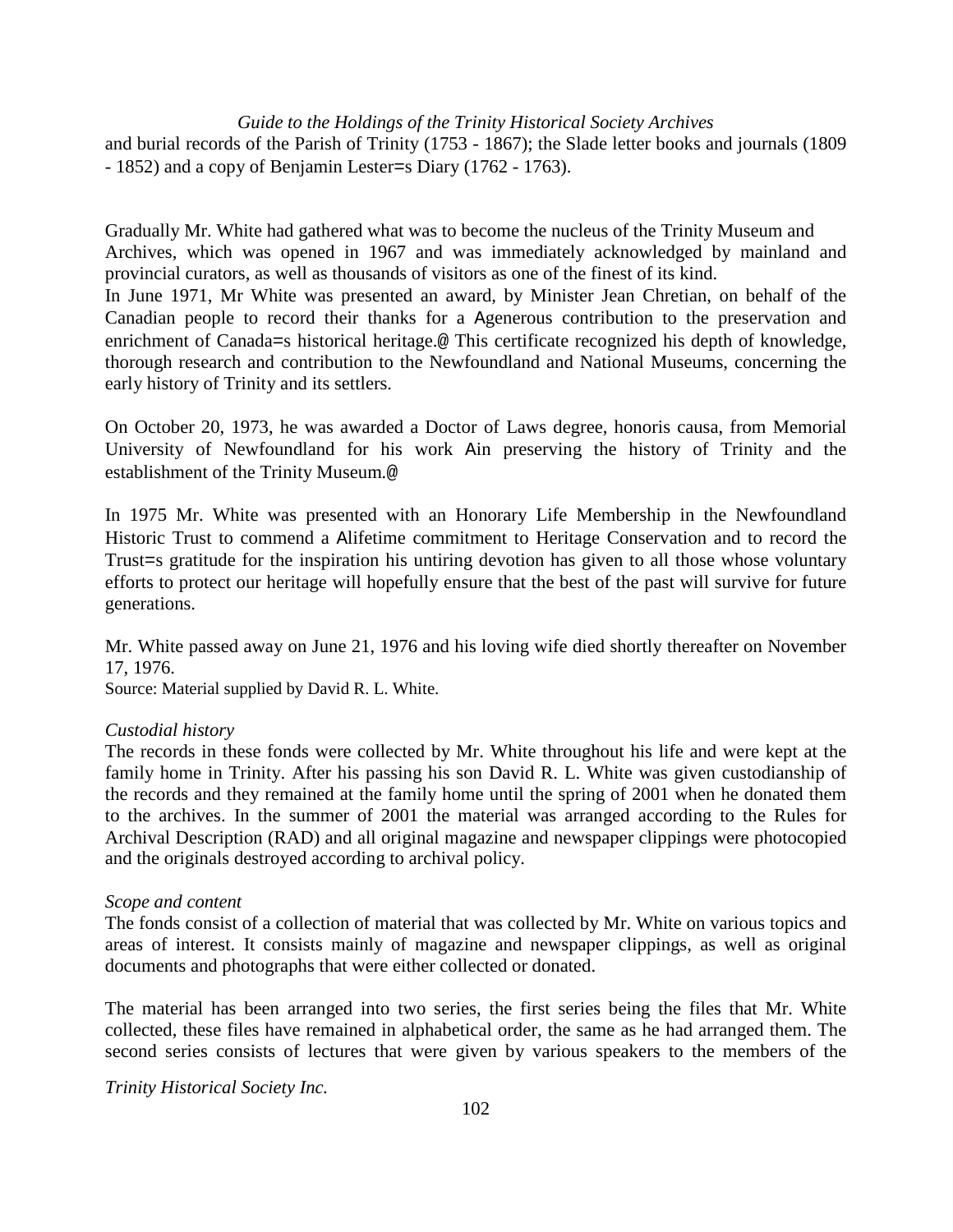*Guide to the Holdings of the Trinity Historical Society Archives* Newfoundland Historical Society.

*Notes* Photographs have been removed and placed with the Trinity Historical Society Photograph Collection. Donated by David R. L. White, son of Walter G. C. White, 2001. Further accruals are expected. Location: Walter G. C. White fonds, Drawers 1 - 3.

## **Series 1: Walter G. C. White subject files. - 1675 - 1976. - 110 cm**

The files contain research notes, essays, copies of documents, extracts from published material, magazine and newspaper clippings created and collected by Walter. These files include information on a wide range of topics relating to the history of Trinity and the surrounding communities. The files are arranged in alphabetical order according to subject.

## **Series 2: Newfoundland Historical Society Lectures. - 1967 - 1976. - 14 cm**

The Society holds a monthly lecture where they invite different speakers to come and give a presentation on a topic they have an interest in and that they have carried out research on. Walter as corresponding secretary for the Trinity Historical Society held a great relationship with the Newfoundland Historical Society and collected copies of their lecture series.

*Finding aid* A detailed finding aid is available.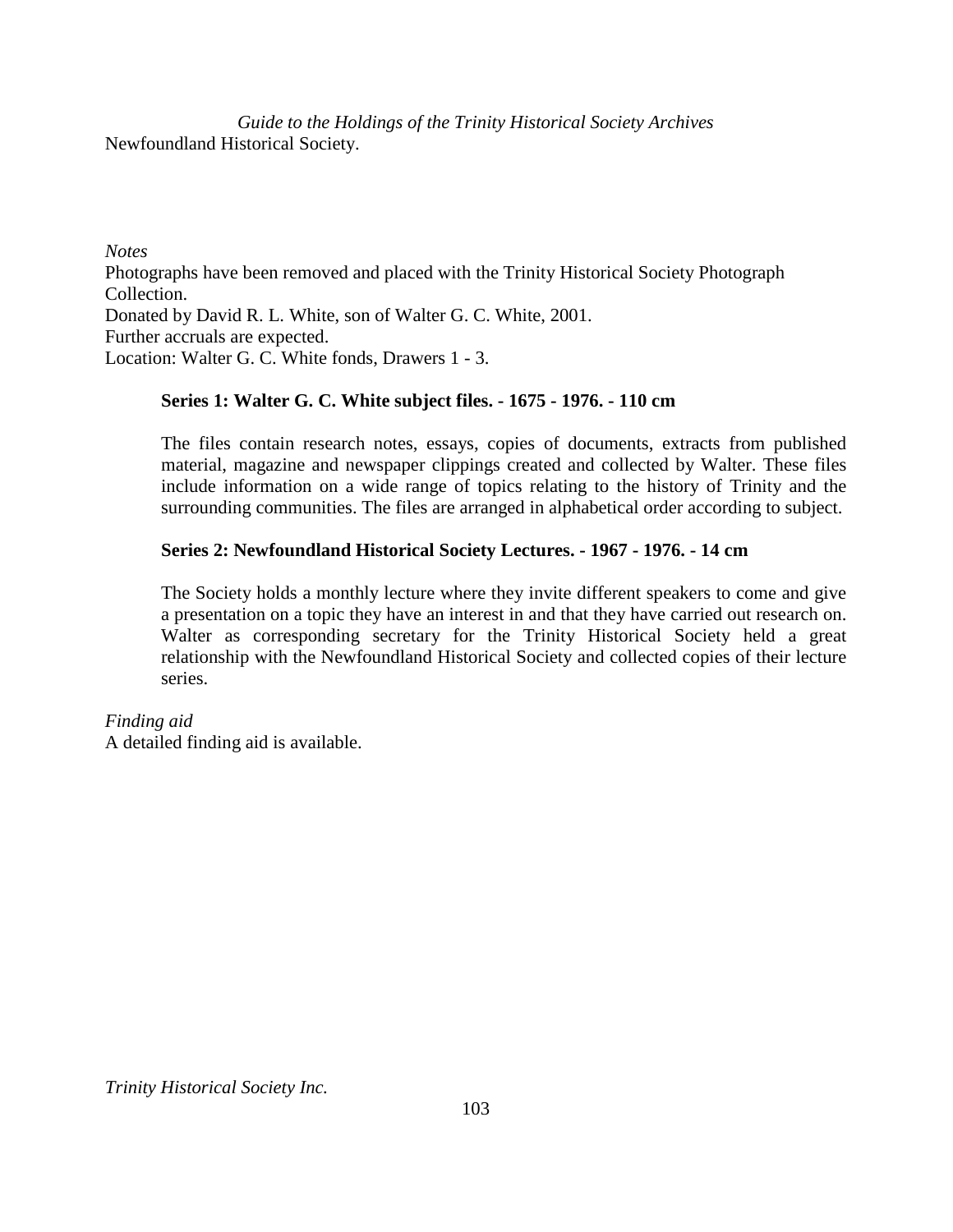## **Gerald Crane Taverner fonds. - Pre 1300-1900, 1951-2005. - 379.5 cm textual records**

#### *Biographical Note*

Gerald Crane Taverner was born in Montreal on July 19, 1928, to Colin Taverner, originally from Trinity, and Katherine Irene (nee Crane) of Whitbourne, Newfoundland. Educated at Lower Canada College and Le College de St. Cezaire de Rouville, he spent his entire career, over forty years, in the marine shipping world. Employed at sea for six years, mainly in the West Indies and South America, he came ashore to work in various facets of the industry namely, stevedoring, agency and vessel management activities on the Eastern Seaboard. He later became involved with various shipping operations in many parts of the world, and ultimately took over the day-to-day management of vessels, both owned and time chartered by his employer of that time, Matthew Shipping Co. Ltd. In 1969, he was invited to join Westshore Terminals, ultimately the largest marine bulk terminal on the west coast of the Americas, as Administrative Manager, arriving in Vancouver in January 1970 to take up the position prior to the commencement of Westshore's operations in May of that year. Assigned to various management responsibilities, he ultimately held the position of Vice President from 1987 until retirement in May of 1991. Subsequent to retirement his services were retained in the capacity of Advisor to the President for a period of two years. He later became an enthusiastic genealogist the main thrust of his research being the Taverner family tree. Mr. Taverner passed away in 2005 while residing in Delta, British Columbia.

#### *Custodial History*

Collection consists of scrapbooks, research material, and correspondence assembled by Mr. Gerald Taverner over the years as a family history collection. In 2003, the Trinity Historical Society acquired the majority of his research material. Upon his passing in 2005, the remainder of the material was sent by his wife Brenda.

## *Scope and Content*

The Gerald Crane Taverner fonds consists of eighty-four binders, which consists of photocopies of clippings, correspondence, research notes, etc., relating to the Taverner and Vardy families of Trinity and Random Island, respectively.

Location: Magazine and Newspaper Collection Box 10 and shelf

#### **Series 1: Gerald Crane Taverner Scrapbooks. - Pre 1300-1900. - 176 cm.**

*Trinity Historical Society Inc.* This series contains forty-three scrapbooks that have photocopies of various clippings pertaining to the Taverner and Vardy families as well as research material that was either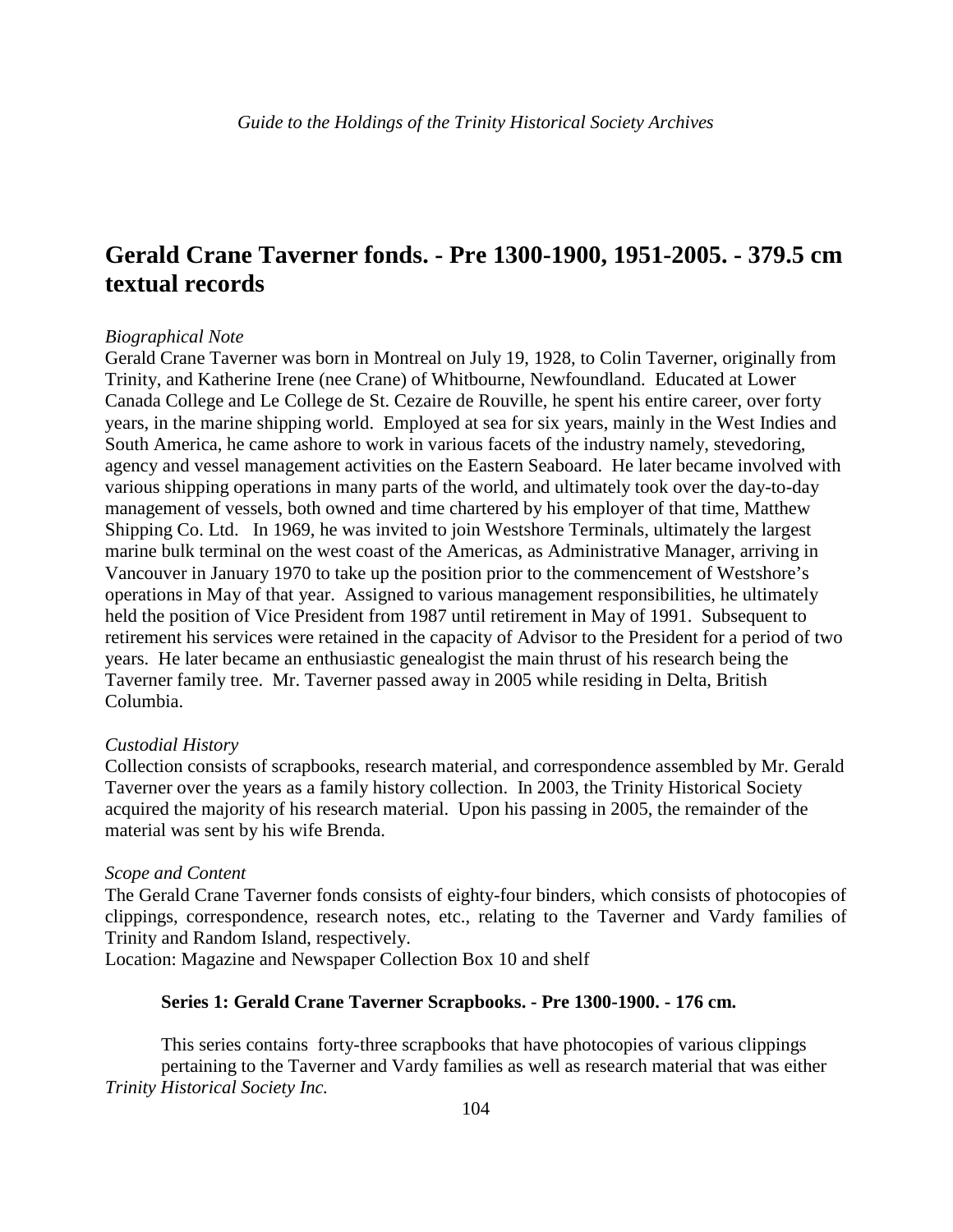*Guide to the Holdings of the Trinity Historical Society Archives* compiled by or given to Mr. Gerald Taverner.

## **Series 2: Correspondence. - 1951 - 2005. - 202 cm.**

This series contains forty-one binders of correspondence between Gerald Taverner and various people over the years, pertaining to the Taverner family tree.

## **Series 3: Shipping Records. - 1912, 1914-1921, 1923, 1951. - 0.5 cm.**

This series contains various shipping records from Colin Taverner including discharge certificates, exemption certificates, an indenture, as well as other documents relating to the shipping industry.

## **Series 4: Land Grants. - 1907, 1911. - 0.5 cm.**

This file contains land grants that were presented to Charles, William, and Joshua Taverner. File contains a copy of the land grants as well as maps of the piece of land.

## **Series 5: Mason Certificates. - 1780, 1820, 1874, 1918, 1921, 1949, 1954, 1977. - 0.5 cm.**

This file contains various masonic certificates belonging to the Taverner family.

*Finding aid* A detailed finding aid is available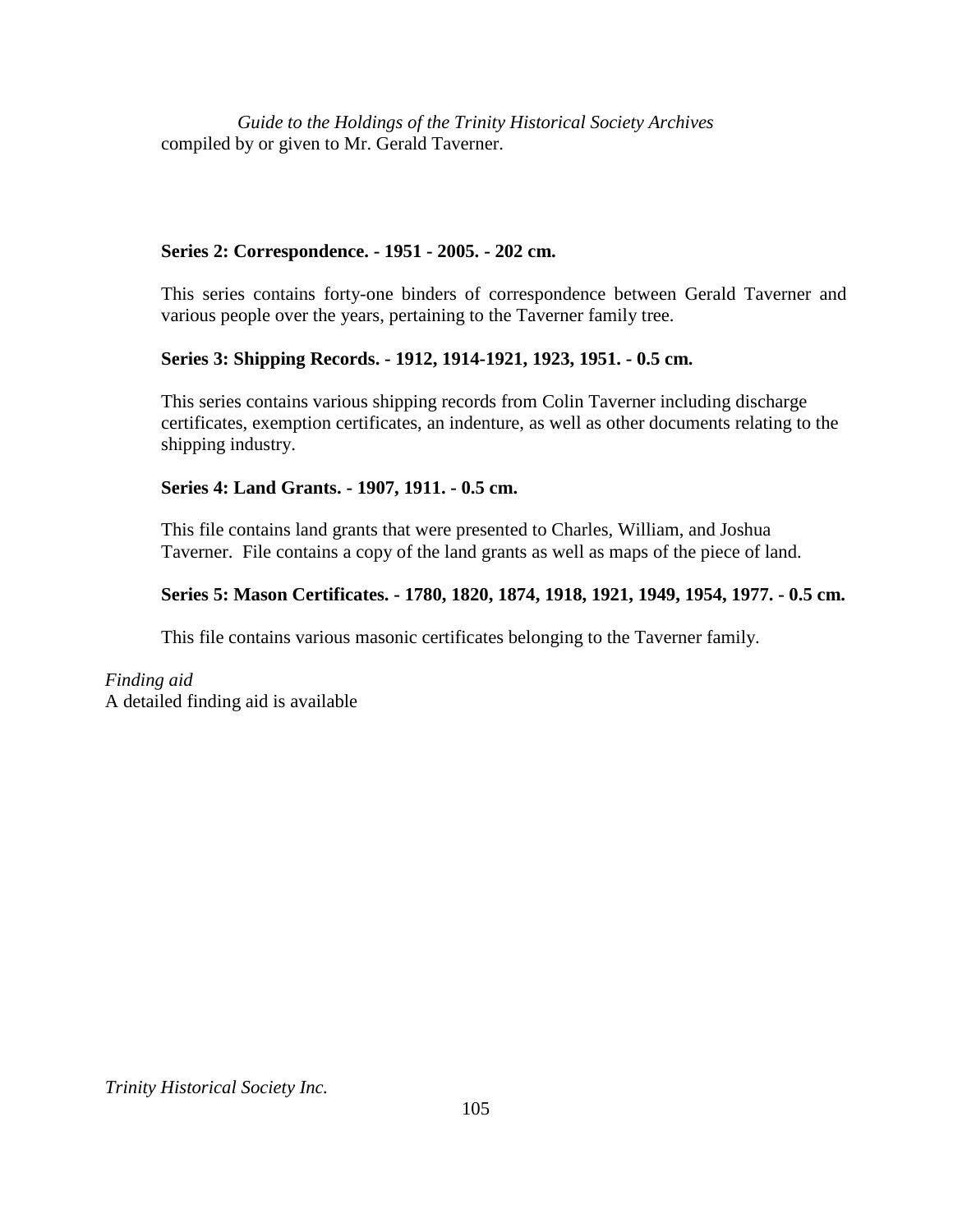*Guide to the Holdings of the Trinity Historical Society Archives*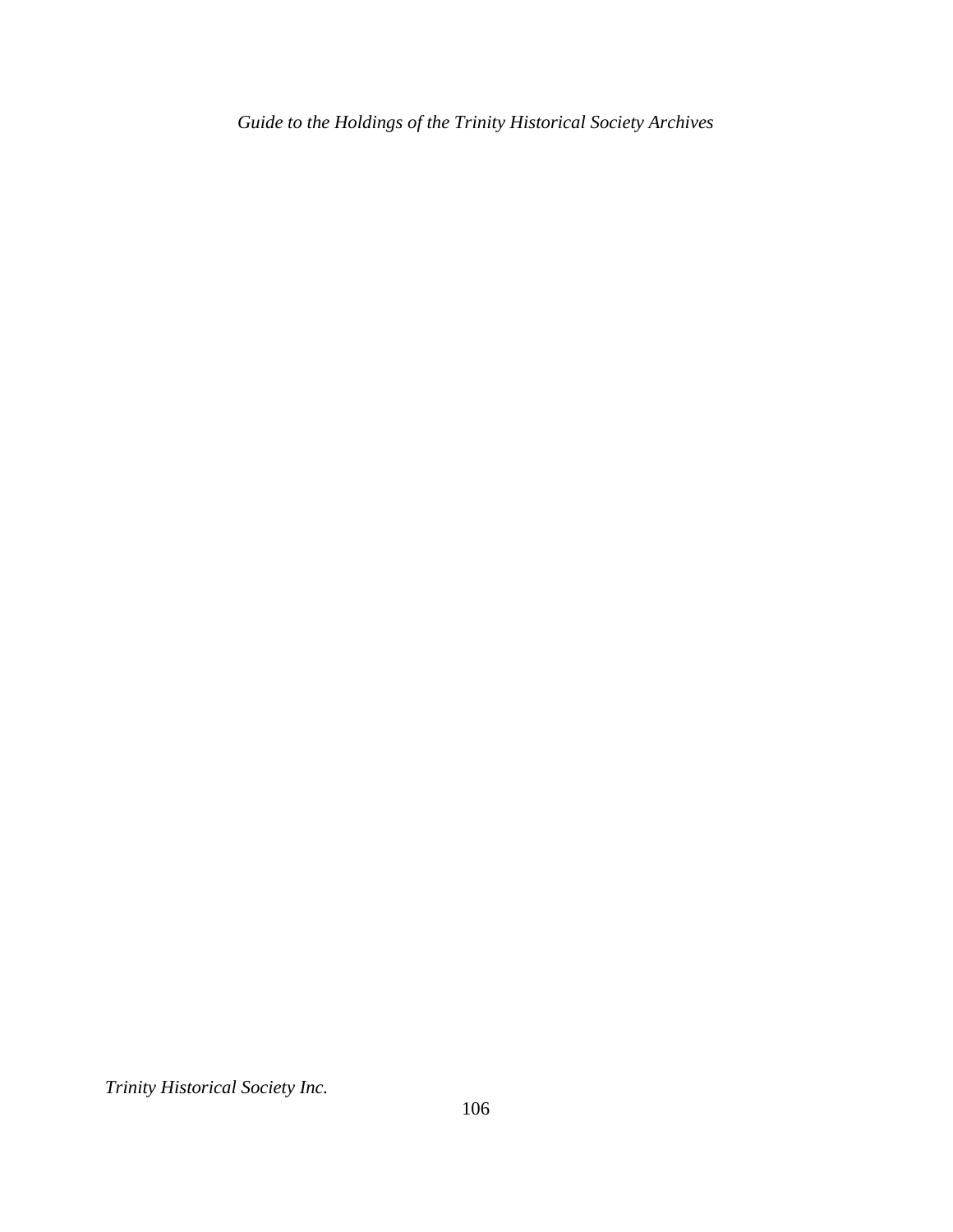## **Stephen Rupert Morris fonds. - 1898 - 1999. - 167 cm textual records**

#### *Biographical note*

Stephen Rupert Morris was born in Carbonear on August 3, 1917, to Fred J. Morris and Winifred (Hollands) Morris. He was the eldest of three children, Barbara Jean born in 1920 and Eric Roy in 1922. His Newfoundland roots go back to a great grandfather who arrived at Trinity in 1765 from Carnarvon in Wales. He completed his high school education and went on to St. John=s where he attended Memorial University College for two years before returning home in 1936 to enter the family business. On April 17, 1941 Rupert joined the Canadian Army and served in the Royal Canadian Engineers in Canada and Overseas until the end of 1945 when he was discharged. He then completed a year of business school at the Maritime Business College at Halifax and returned home in 1946 to rejoin the family business, and oversaw the change over to Morris & Co. In 1947 he married Jean Barbour and they had one child, Ian Roy. In 1948 Rupert and his father opened Trinity Cabins, the first tourist cabins in Newfoundland, which were operated by Rupert until 1995 when due to poor health he was forced to retire. The Cabins were subsequently sold and purchased by Glenn and Correine Johnson of Trouty and are still in operation. Rupert=s father died in 1961 and Rupert carried on the company (Morris  $& Co.$ ) until 1970, when changing times, coupled with a decline in the trading area population, made the continued operation of the company on a much smaller scale unwarranted. In 1964 the Trinity Historic Sites Committee was formed at Trinity and Rupert became its first president. Following a successful archival display which was put on by the committee for ACome Home Year@ in 1966, the Trinity Historical Society was formed in November of that year. Rupert was elected to the position of president and held this office until 1995. On January 8, 2000, at the age of 82, he passed away at the Health Sciences Centre, St. John=s.

Source: Rupert Morris family and business history*.*

#### *Custodial history*

The scrapbooks were assembled by Mr. Morris between the years 1967 and 1999 and were created for display at the Trinity Museum, to provide information on the history of Trinity to visitors. The scrapbooks were transferred to the archives in 1999. In 2001 the contents of each scrapbook was photocopied and all original clippings, programs and photographs were removed and placed with already existing fonds.

Two scrapbooks have been removed from the collection: one containing original correspondence and documents from the Trinity Court, and the other a compilation by Mrs. Florence Murrin on her father the Rev. Edmund Hunt, the contents of both of these scrapbooks have been placed within their own separate fonds.

Dr. Ian Morris, son of Rupert, placed on permanent loan with the archives the material relating to the Morris family business and the Trinity Cabins on August 8, 2001.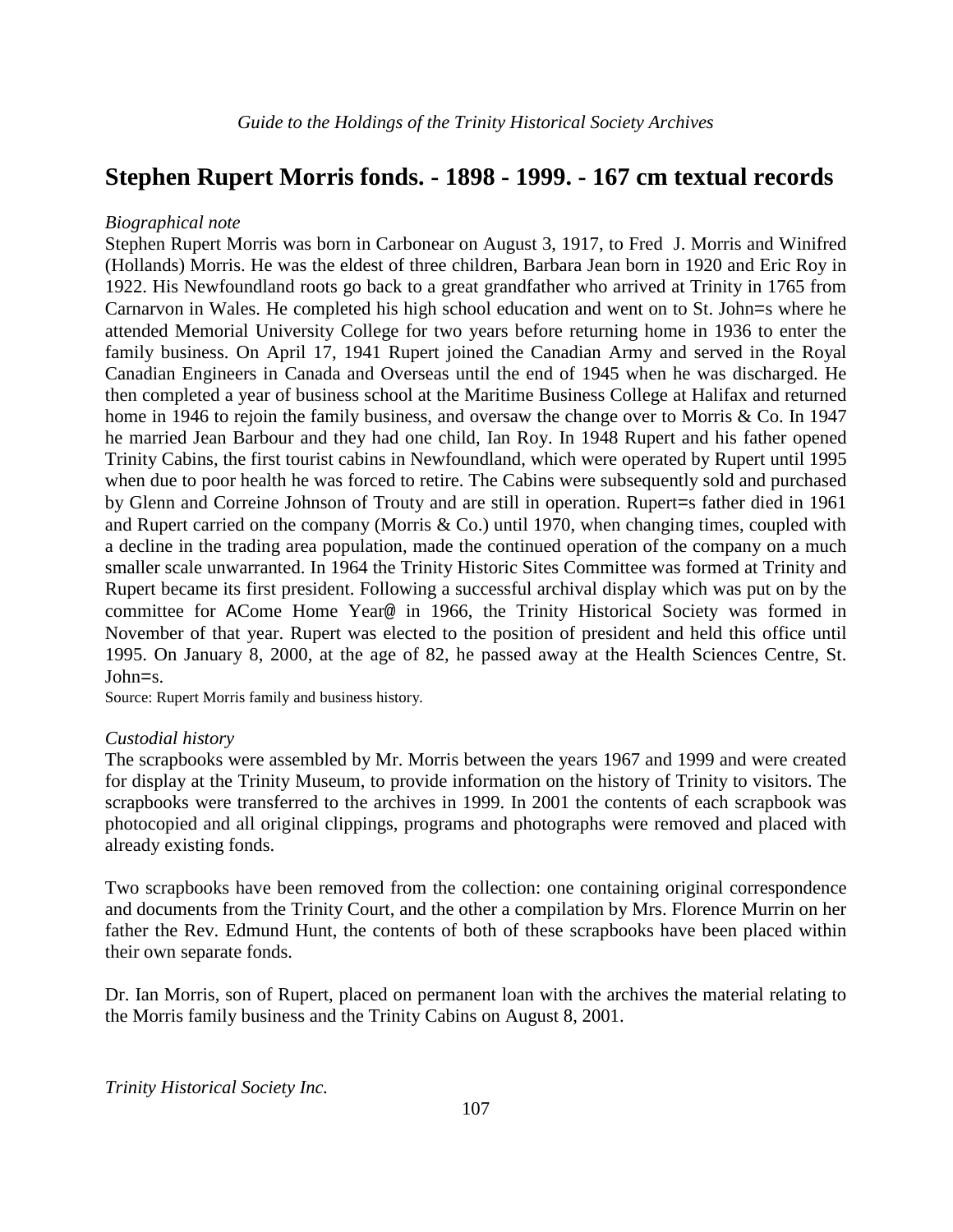#### *Guide to the Holdings of the Trinity Historical Society Archives*

January 10, 2004*,* Mr. and Mrs. Glen Johnson donated the following records that belonged to the Morris family business when it was named Joseph Morris and Sons. These records were stored in the basement of Trinity Cabins: Daily Credit Pink Sales Sheets, 1904 - 1911; Transfer Ledger Sheets, 1904 - 1922, 1909 - 1948 and 1908 - 1937 and Daily Receipts 1911 - 1915, 1914 - 1922 and 1923 - 1929.

#### *Scope and content*

The Stephen Rupert Morris fonds consists of ledgers, 1898 - 1904; daily credit pink sales sheets, 1904 - 1911; transfer ledger sheets, 1904 - 1948; journals, 1904 - 1923; cash books, 1906 - 1923 and daily receipts, 1911 - 1929 for the Morris family companies of Joseph Morris; Joseph Morris and Sons; Fred J. Morris; and Morris and Company; cash books 1948 - 1970, expenditure book, 1948 -1970 and a journal, 1948 - 1970 for the Trinity Cabins; a photocopy of the Morris Family and Morris Business History; a collection of Christmas cards and 15 scrapbooks which contain photocopies of clippings, extracts, photographs, programs and other information relating to Trinity and the Trinity area.

Location: Stephen Rupert Morris fonds Boxes 1 and 2 and shelf.

## **Series 1: Joseph Morris. - 1898 - 1903. - 8 cm**

The Morris family business began with James Morris in 1840 at the age of 20, which was also the year that his eldest son, Joseph was born. The business in 1860 became James Morris and Sons. In 1873 the business moved from Cockles Cove (a back cove of Trinity) to Trinity. In 1889 the business was owned solely by James Morris and his eldest son Joseph as the other two brothers, Henry Charles and Jacob had sold out their shares, the business became known as  $J \& J$  Morris. When James Morris died he left the business to Joseph who changed the name of the business to Joseph Morris.

The series contains the ledgers of the business Joseph Morris, 1898 - 1903 and a journal, 1906 - 1923.

## **Series 2: Joseph Morris and Sons. - 1903 - 1948. - 90 cm**

In 1903 the trade name was changed to Joseph Morris and Sons, when Joseph=s eldest son, Orlando began to work as a book keeper. Stephen and Fred, his other sons, joined the family business later.

This series contains a ledger belonging to the business, three volumes of cash books, an account book, daily receipts, credit pink sales sheets and transfer ledger sheets.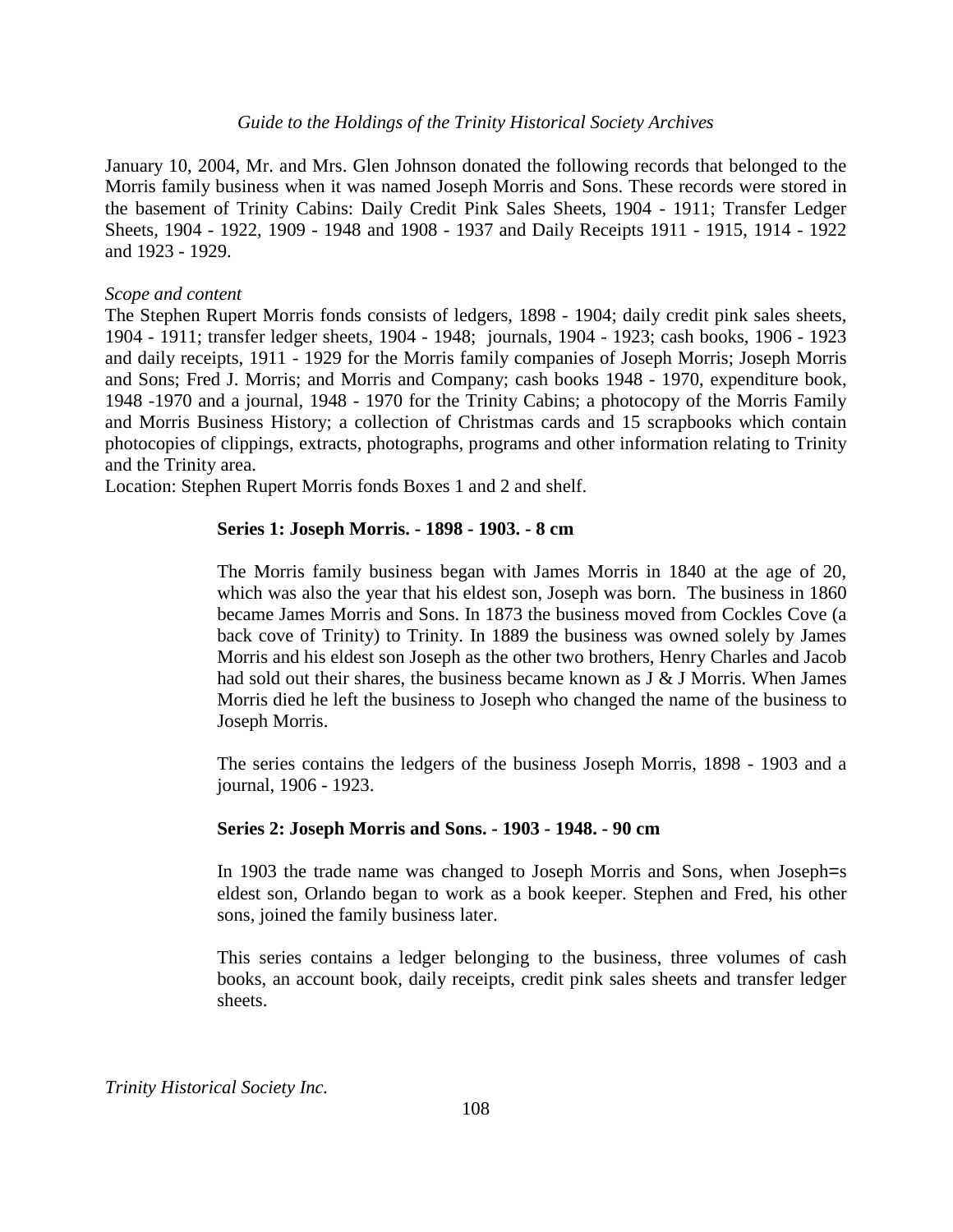### **Series 3: Fred J. Morris/Morris and Company Limited. - 1944 - 1951. - 2 cm**

Stephen left the business in 1912 and immigrated to Western Canada and worked as

a salesman out of Calgary, Alberta. In 1914 he joined the Canadian Army and was killed in action in Epres, Belgium in July 1916. In September of that same year Orlando left Trinity on a Schooner loaded with fish for St. John=s, and it was lost enroute with all hands. In 1923, Joseph Morris died at the age of 83 and left the business to his only living son Fred, who then changed the business name to his own until 1947 when the company changed to Morris and Company Limited.

The series contains a photocopy of a Journal that was kept by the business. The original is with Mrs. Jean Morris.

#### **Series 4: Trinity Cabins. - 1948 - 1970. - 10 cm**

Stephen Rupert Morris the eldest child of Fred and Winifred, after being discharged from the Canadian Army, completed a year of business school in Halifax and returned home in 1946 to re-enter the family business with his father. In 1947 when visitors started to make their way to the Bonavista Peninsula they soon discovered that there were no accommodations and food services were scarce. During the fall several residents of Trinity gathered together to discuss the problem and the idea of a hotel came up, but at that time the residents did not have the finances or the initiative to get involved in such a project. However, Fred J. Morris and his son Rupert decided to go ahead on their own, but on a smaller scale. This would be the beginning of Trinity Cabins. Construction began in April of 1948 and was officially opened on July 1 with six cabins. The business expanded throughout the years and was operated by Rupert until 1995 when he retired.

The series contains a journal, 1948 - 1970, cash books, 1948 - 1970 and an income and expenditure book, 1948 - 1970.

#### **Series 5: Morris Family and Morris Business History. - 1948 - 1999. - 3 cm**

This series consists of a compilation of information that Rupert gathered on his family and family business history. It includes an account of the business property that was owned by the Morris family between 1840 - 1894, a history of the Morris family business, a year by year account of the Trinity Cabins from its opening in 1948 to 1987 and various photographs and articles.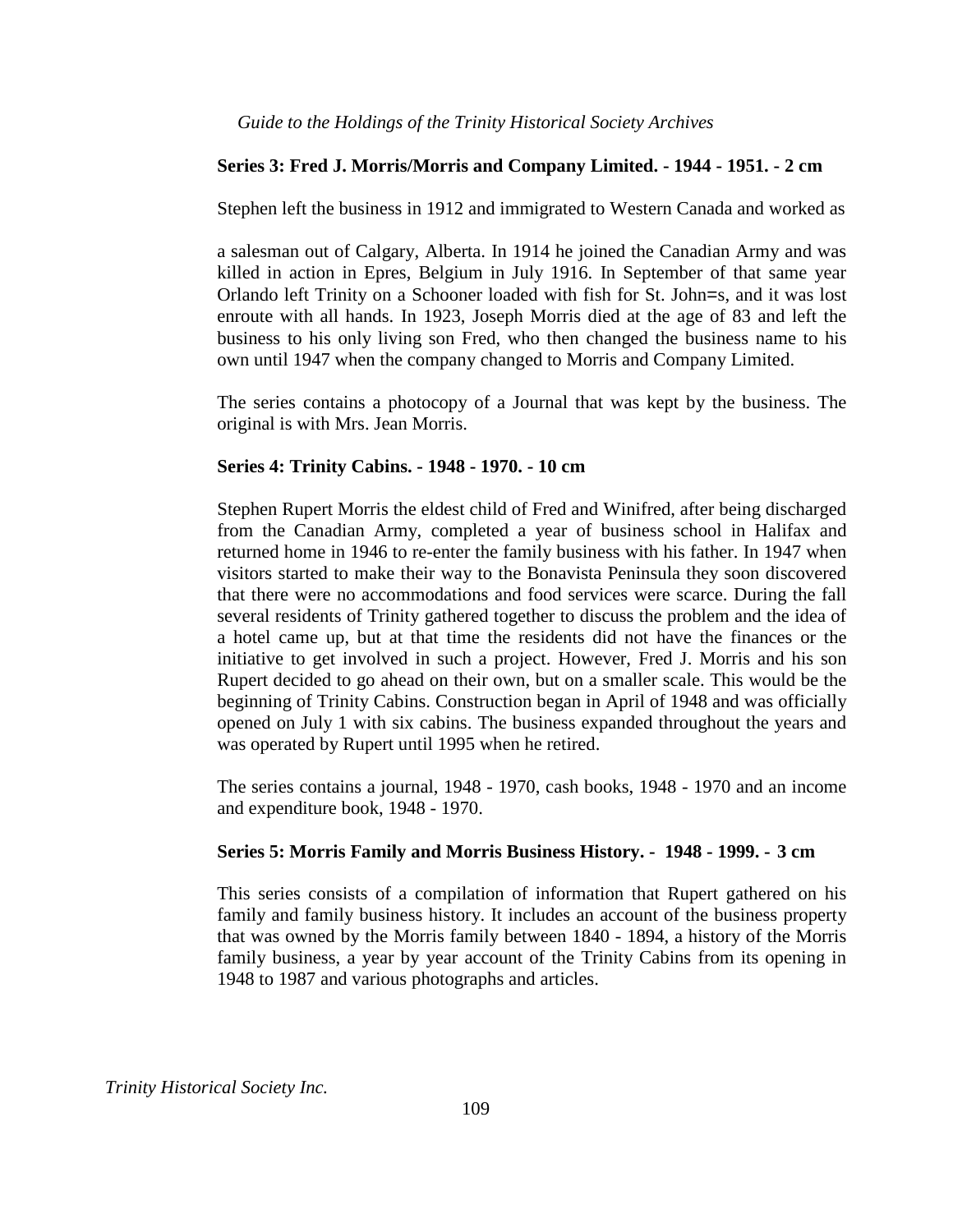# **Series 6: Greeting Cards. - 1895 - 1900. - 4 cm**

A collection of various greeting cards, it is unknown who collected them.

# **Series 7: Rupert Morris Scrapbooks. - 1967 - 1999. - 50 cm**

These fifteen scrapbooks contain photocopies of various magazine and newspaper

clippings, photographs and other information relating to Trinity and the Trinity area. They were assembled by Morris between the years 1967 and 1999 and were created for display at the Trinity Museum, to provide information on the history of Trinity.

### *Finding aid*

A detailed finding aid is available.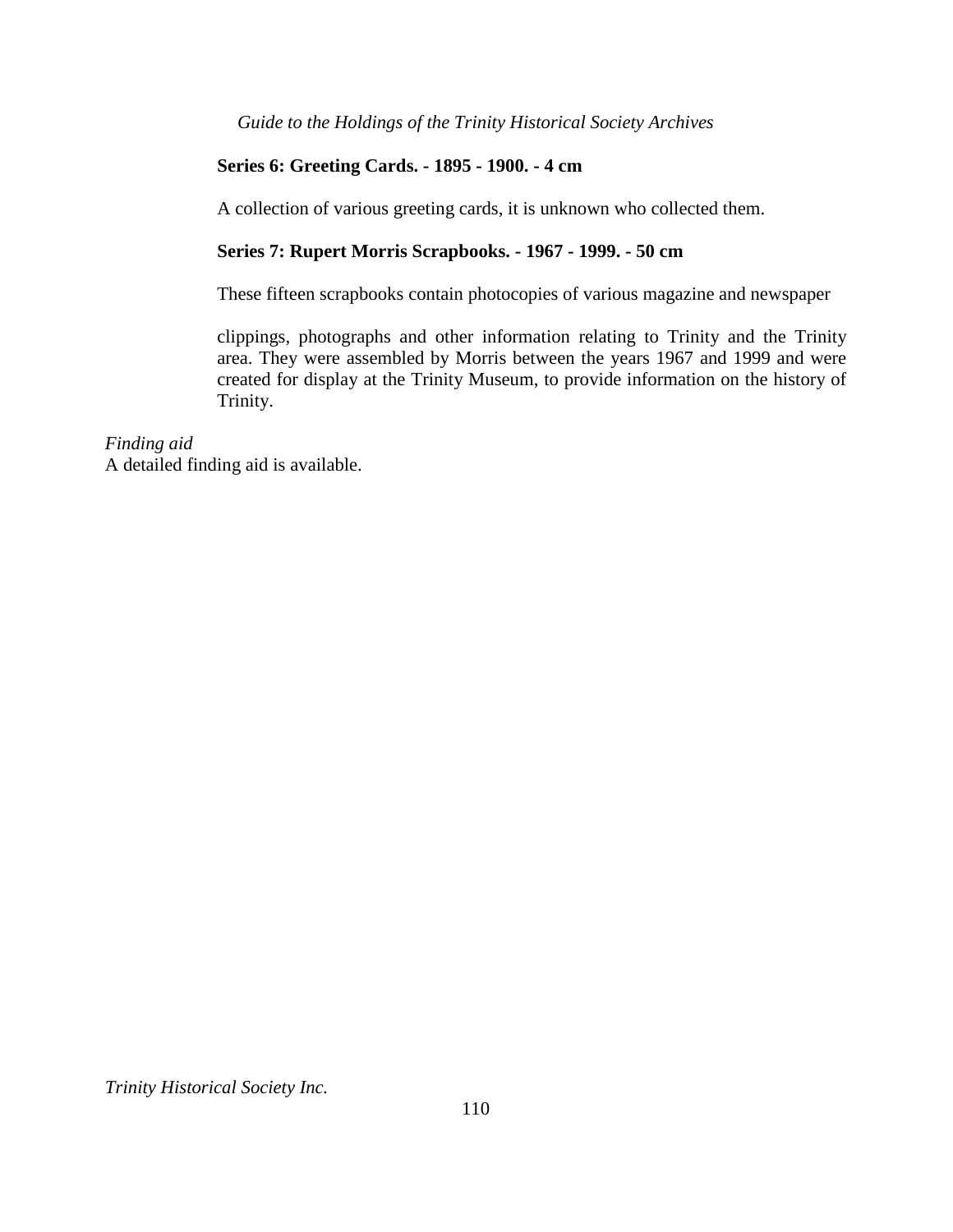# **Florence Murrin Scrapbook. - [197-]. - 3 cm textual records and photographs**

# *Biographical sketch*

Florence Murrin was the daughter of the Reverend Edmund Hunt (1888 - 1973) and Amy Hunt. She was married to Fred Murrin and lived in St. John=s. After her father=s death in 1973, Murrin compiled an album containing some of her father=s photographs and writings. Rev. Hunt was born in Trinity Bay in 1888. He was ordained in 1916 and served in parishes at Coley=s Point, Twillingate, New Harbour, Heart=s Delight and Spaniard=s Bay. His collection of 300 photographs was taken during the period from 1906 - 1956.

#### *Scope and content*

Entitled AHistorical Photographs and Manuscripts of Trinity, Trinity Bay, Newfoundland by Rev. Edmund Hunt, 1888 - 1973" the album contains photographs and historical information about Trinity and the Rev. Edmund Hunt, compiled by Reverend Hunt=s daughter, Florence Murrin. The book contains a number of early photographs of Trinity as well as photographs taken by Rev. Hunt that were made into a postcard series for Trinity. The majority of the photographs were taken by Rev. Hunt. The text was compiled by Murrin, borrowing extensively from a book on Trinity authored by her father.

#### *Notes*

Supplied title based on the name of the creator. Donated to the Trinity Historical Society by Florence Murrin.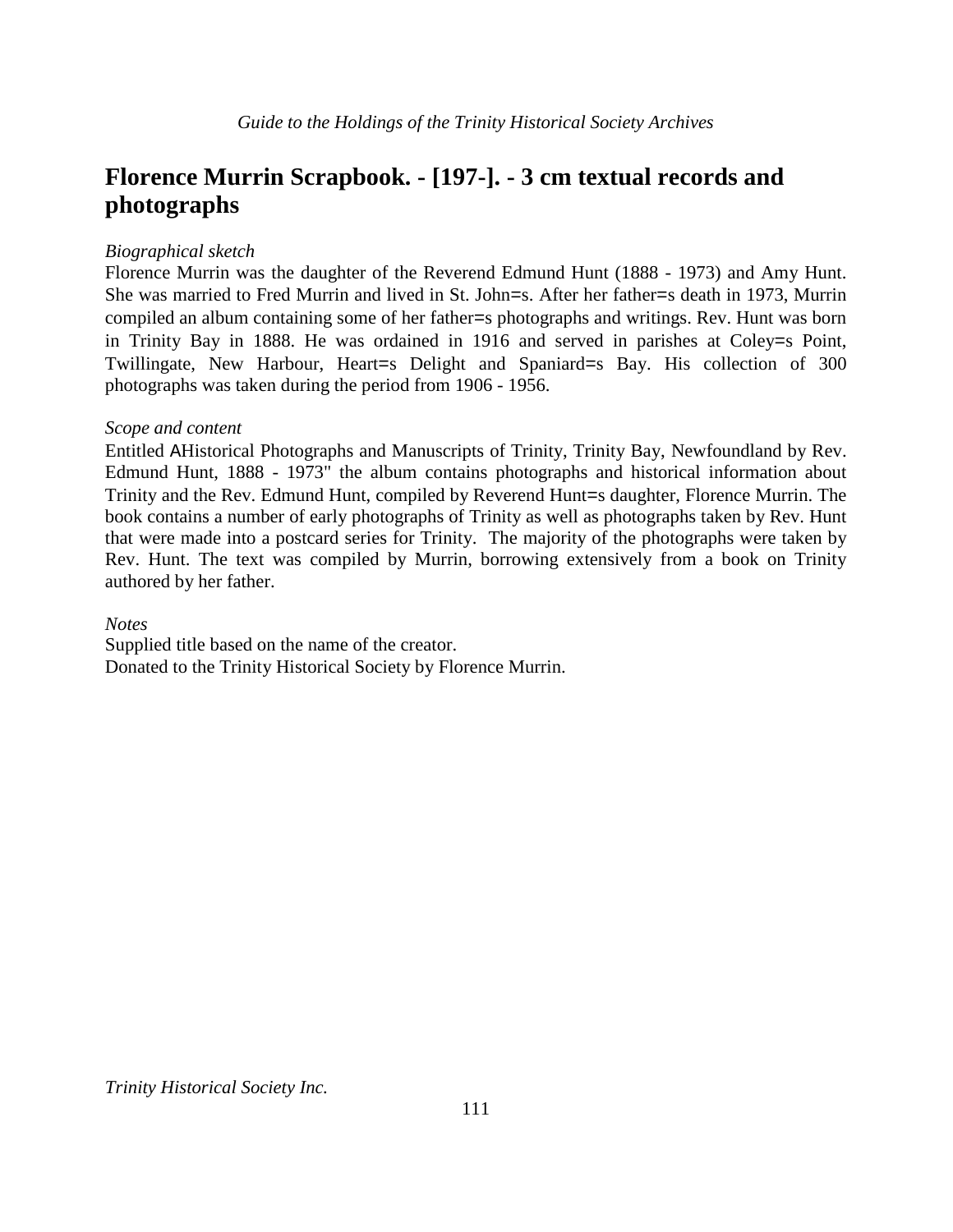# **L. M. Sinclair fonds. - 1912 - 1944. - 14 cm textual records**

# *Biographical note*

L. M. (Margaret) Sinclair was the organist at St. Paul=s Anglican Church, Trinity. She was married to Dr. Barron N. Sinclair, who was the doctor at Trinity from 1923 - 1944.

# *Custodial history*

The material in these fonds was located in the church tower, with material relating to St. Paul=s Church. It has been organized by provenance as separate fonds.

# *Scope and content*

The fonds consist of a notebook, a book of news clippings; published booklets on the RSPCA; books of music, anthems, and choral arrangements, both published music and arrangements by Mrs. Sinclair. The fonds may also include music belonging to the former organist at the church.

*Notes* Supplied title based on provenance. Location: L. M. Sinclair Box 1 and 2.

*Finding aid* A detailed finding aid is available.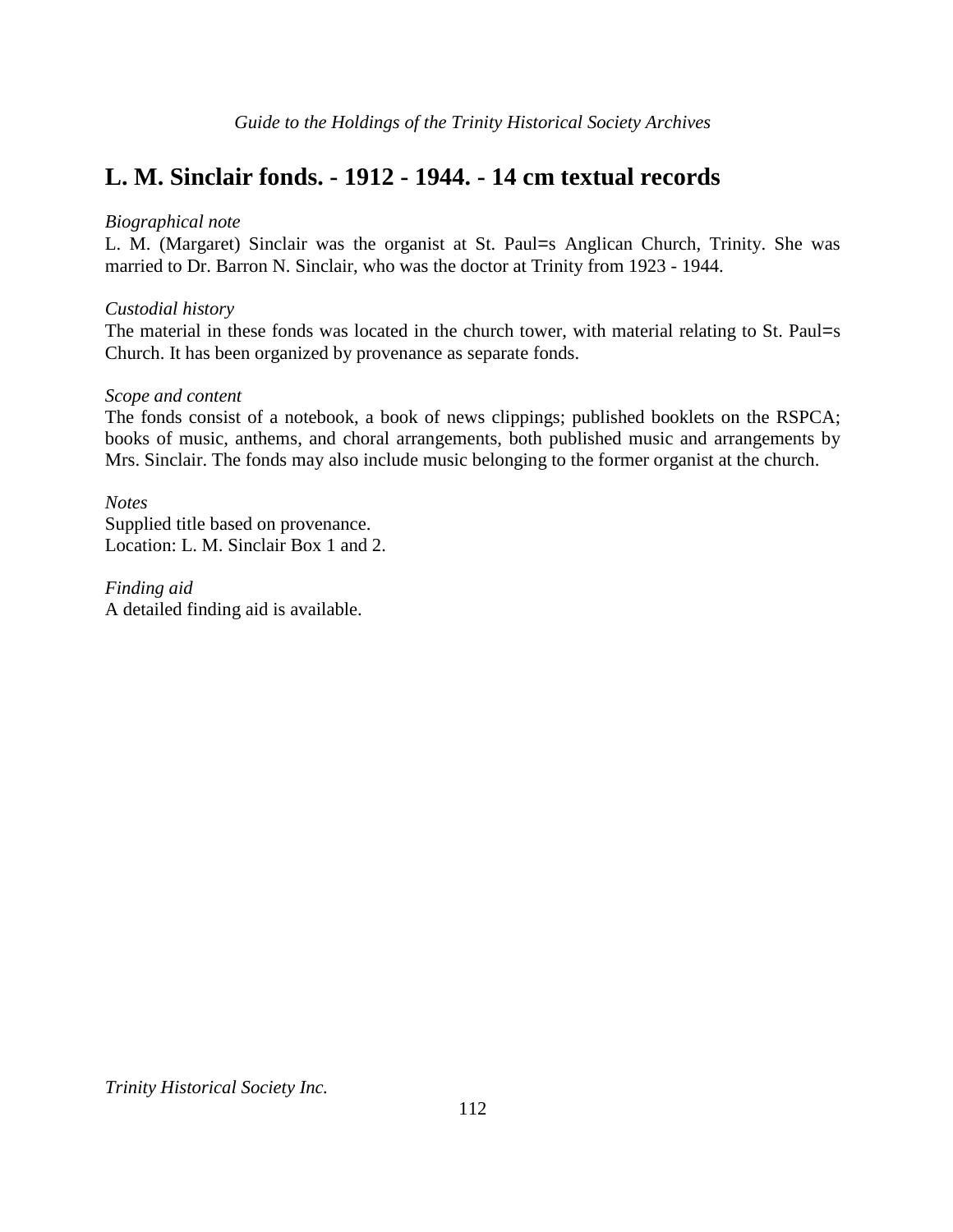# **Gerald Ryan Ottenheimer fonds - 1934 - 1998. - 15 cm textural records**

#### *Biographical note*

Gerald Ryan Ottenheimer was an educator and politician. Born in St. John=s, he was the son of Maguerite (Ryan) and Frederick Ottenheimer. He received his schooling in St. John=s, later he attended Fordham University and Memorial University of Newfoundland. He married Alma Cullimore of Trinity. Ottenheimer was first elected to the House of Assembly for St. John=s East in 1966 as a Progressive Conservative. The next year he became leader of the Opposition, serving until 1969 when he left the province to study law in England. But in 1971 he was back in Newfoundland and ran successfully in St. Mary=s District. He was appointed Minister without Portfolio in 1972 and later that year became Minister of Education. Ottenheimer served as Speaker of the House from 1975 until he returned to Cabinet under Premier Peckford in 1979. He held several key portfolios in the Peckford administration including that of Government House Leader, Minister of Justice, and the Minister of Energy. In 1988 Ottenheimer was appointed to the Senate.

#### *Custodial history*

The material in these fonds was donated by Mrs. Alma Ottenheimer in the year 2000 from the estate of the late G. R. Ottenheimer.

#### *Scope and content*

The fonds consist of a code book; 2 Beecham=s Music Portfolios (vol. 6  $\&$  9) bearing the name Mrs. D.A. Ryan; Edmund Ryan=s music book; 2 manuscript music books of Edmund Ryan; Receipt book bearing the name AGuide@; Official log book of schooner AVirginia@ - 1906; Schooner ARichard Greaves@ account book - 1907; Log book of schooner AVirginia@ - 1907; Log book of schooner AVirginia@ - 1908; Log book of schooner AVirginia@ - 1910; Log book of schooner AR.J. Owens@ - 1916; Log book of schooner AR.J. Owens@ - 1917; Log book of the British schooner AElizabeth Pritchard@ - 1917; Schooner AMargurete Ryan@ guide book - 1917; Agreement and account of crew AMargurete Ryan@ - 1921; Official log book of Schooner AMargurete Ryan@ - 1922; School register for Cuckold=s Cove 1900 - 1901; School register for Cuckold=s Cove for 1902; School register for South Side of Trinity 1902; School register for North West Arm 1902.

#### *Notes*

Supplied title based on provenance.

Location: Beecham=s Music Portfolio Vol. 6 & 9, Edmund Ryan=s Music Book and 2 Manuscript Music Books are located in the Ottenheimer fonds.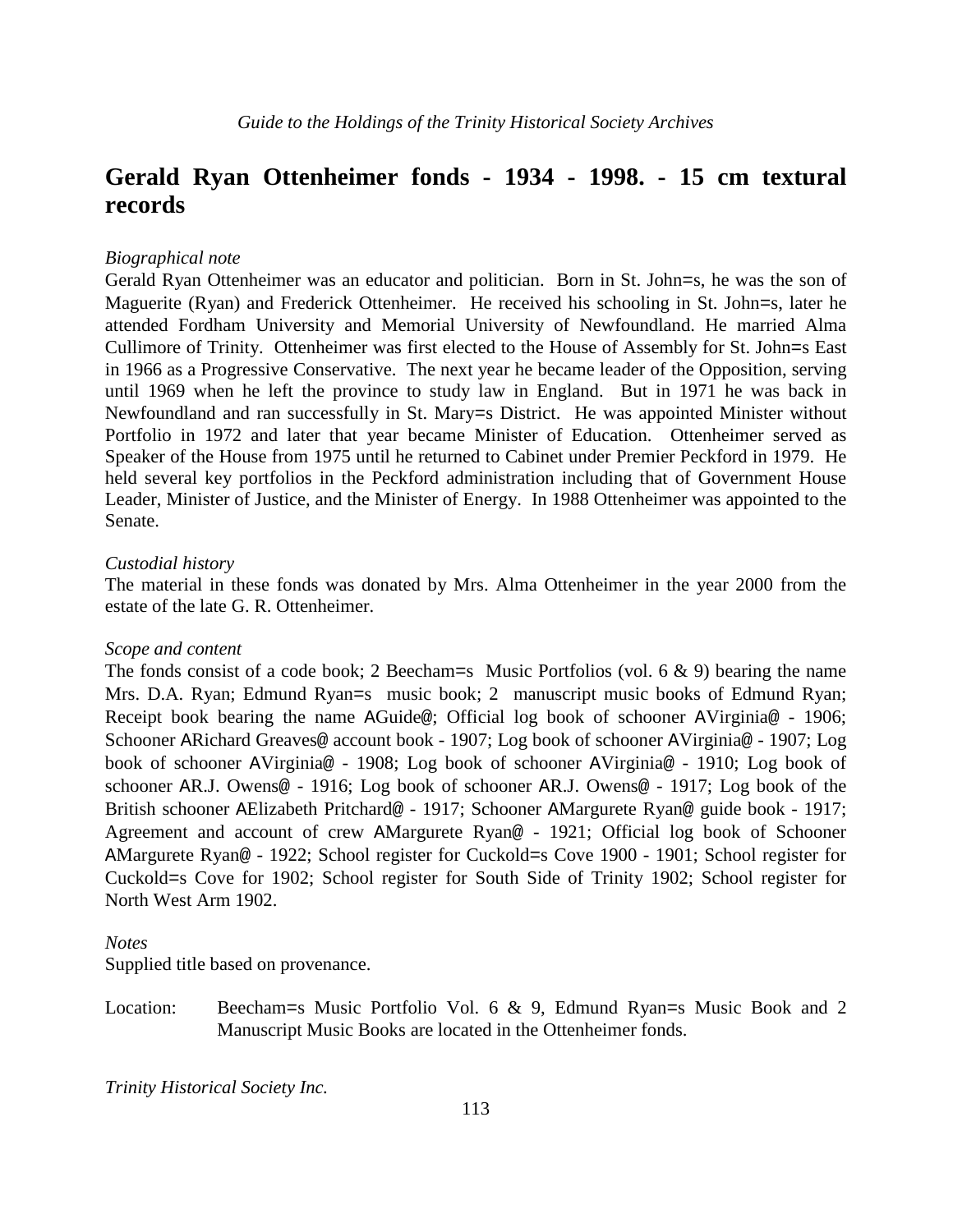*Guide to the Holdings of the Trinity Historical Society Archives* The following has been incorporated into the Ryan Bros., Trinity fonds -1906 - 1947: Code book; Receipt book bearing the name AGuide@; Official log book of

schooner AVirginia@ - 1906; Schooner ARichard Greaves@ account book - 1907; Log book of schooner AVirginia@ - 1907; Log book of schooner AVirginia@ - 1908; Log book of schooner AVirginia@ - 1910; Log book of schooner AR.J. Owens@ - 1916; Log book of schooner AR.J. Owens@ - 1917; Log book of the British schooner AElizabeth Pritchard@ - 1917; Schooner AMargurete Ryan@ guide book - 1917; Agreement and account of crew AMargurete Ryan@ - 1921; Official log book of Schooner AMargurete Ryan@ - 1922;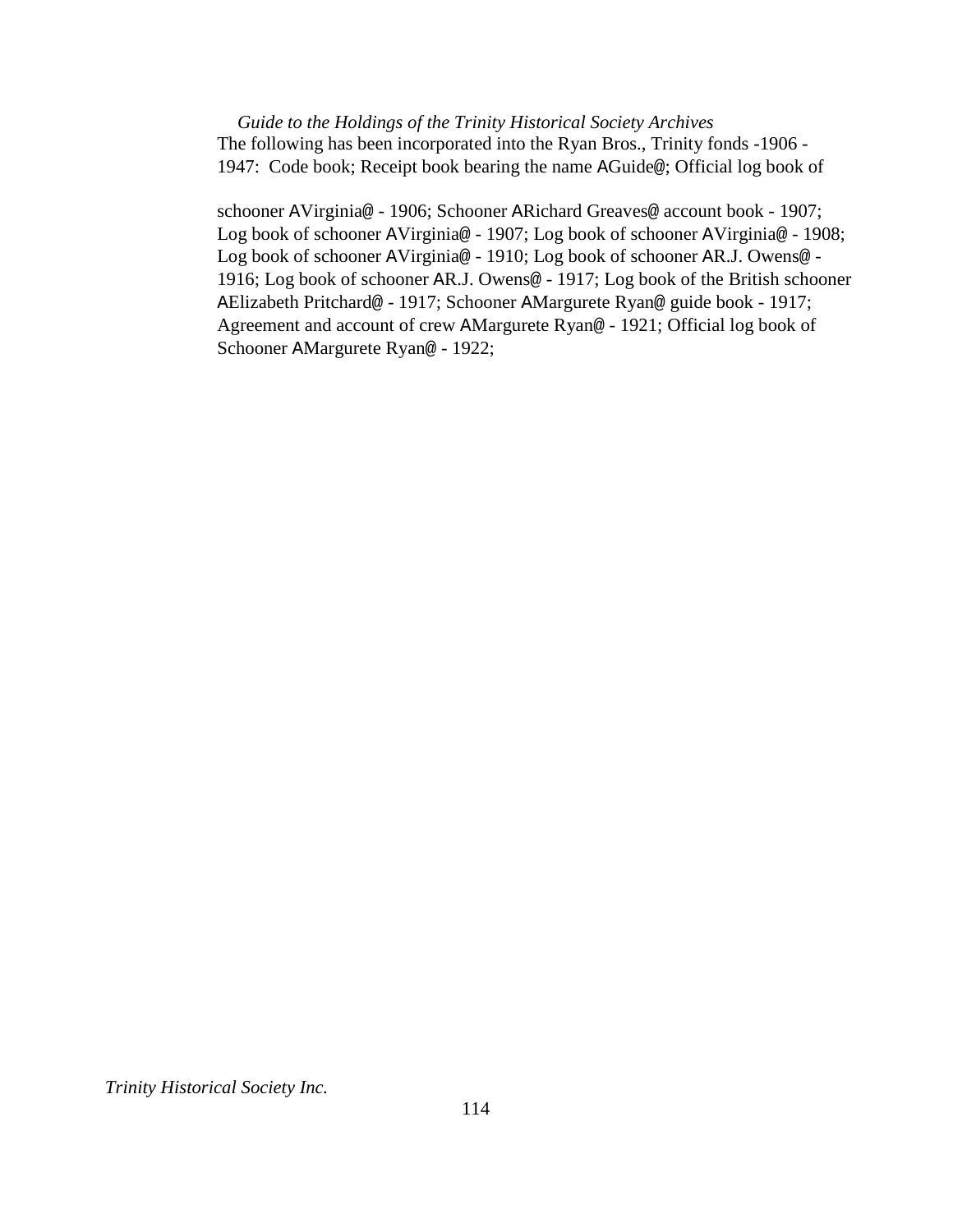# **Beatrice M. Toope (nee Torraville) fonds - 1908 - 1964. - 1cm textual records**

#### *Biographical note*

Beatrice was born at Fogo Island in 1896, the eldest daughter of Martin and Ella Torraville. At the age of fifteen she completed the intermediate high school grade and went on to Norris Arm to begin teaching. The next summer she attended teacher training school at St. John=s and was appointed to Ireland=s Eye as a teacher in September 1913. She began with forty-five pupils which increased to fifty-four in the winter, all grades, one classroom. The next year she went to the model school at St. John=s where she remained for three years. She married Eli Toope and moved to Ireland=s Eye where she became very active in the day to day work of a housewife, as well as developing other interests and soon became known as AAuntie Bee@. She held an interest in playing a game of cards and attending parties, dances and socials, an active member of the Church of England Women=s Association (CEWA) she enjoyed making sales of work for church sales, catering to the clergy on their visits and playing in St. George=s Church for forty years as the organist. After forty-two years at Ireland=s Eye, she and her husband moved to Trinity in 1959. Eli died at Trinity on August 10, 1966 and she at the North Haven Manor, Lewisporte on December 25, 1989, both are buried at Trinity. Source: Eye your Roots by Eugene Toope

*Custodial history*

The material in these fonds was donated by Gerald Spurrell in 2001.

#### *Scope and content*

The fonds consists of six Council of Higher Education Certificates that show her eligibility to teach as well as a notebook that she kept concerning her lesson plan for a Bible Class that she taught at Trinity in 1963/64.

*Notes* Supplied title based on provenance. Donated by Gerald Spurrell, 2001 Location: Beatrice M. Toope (nee Torraville) fonds.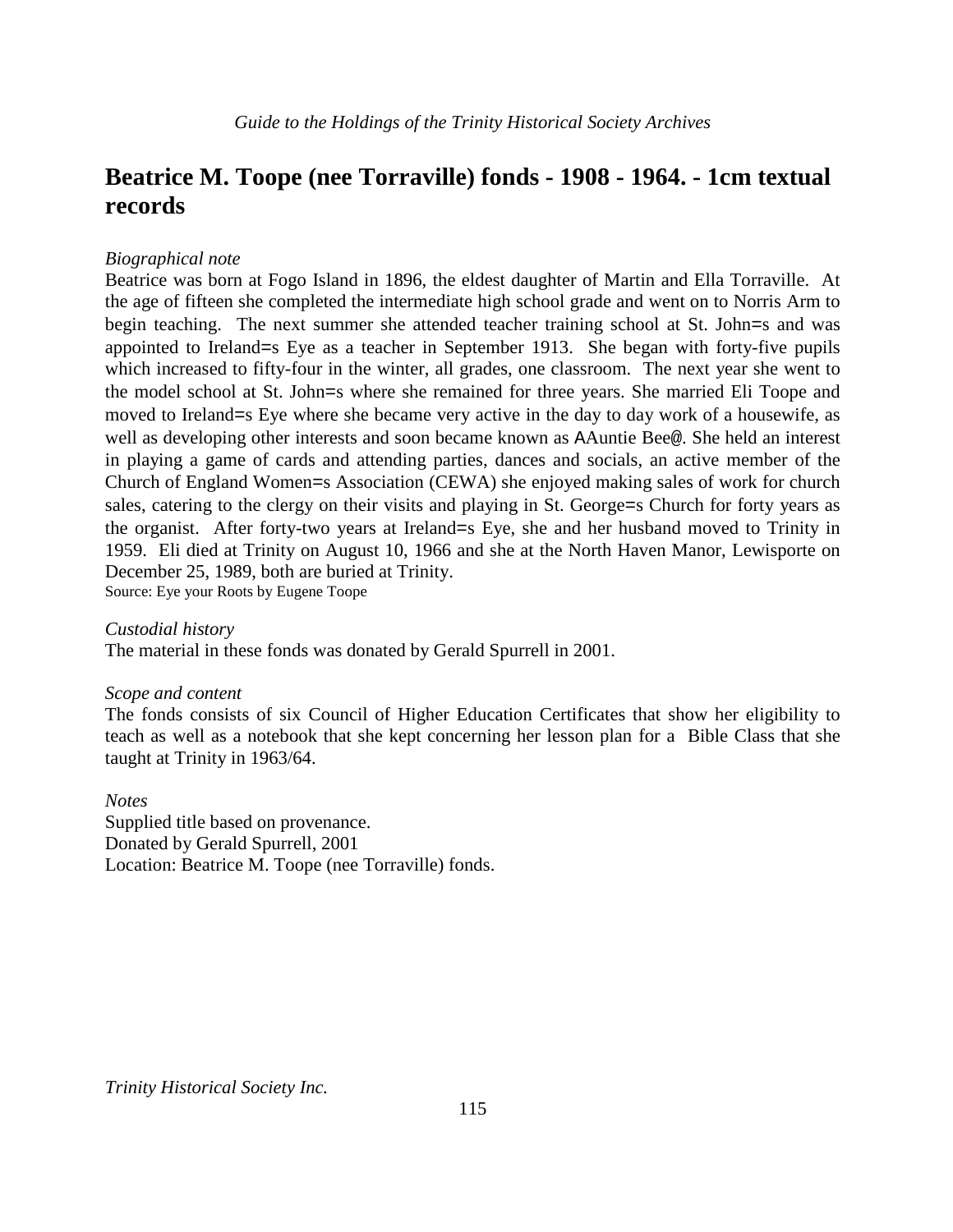# **Ada Nemec fonds. - 1862 - 2004. – 58.3 cm of textual records, 225 colour glass plate negatives, 1,445 black and white photographs and 1001 colour photographs.**

#### *Biographical Note*

Ada Lucille Green was born on August 5, 1925 to Andrew and Jessie (Bartlett) Green, Trinity. She attended grade school in her home community at St. Paul=s School where she received her early education from infant reader to Grade Ten. From there she went to St. John=s in1942 to attend Bishop Spencer, an all girl's school to take Grade 11 and two science courses. While attending Bishop Spencer, Ada was also a member of the Girl Guides. In 1942 she began to attend Memorial University College until 1944, while there she was an active member in the Arts and Science Club. Ada then moved to Sackville, New Brunswick to attend Mount Allison University where she studied and received her Bachelor of Arts degree in History and French, while attending she also worked at the Mount Allison Library. From here she went to McGill University - Library School in Montreal where she received her Bachelor of Library Science in 1948. Ada then began her working career at various libraries in Canada and around the world including the following: Memorial University College, 1948 -1950; University of Massachusetts, 1950 - 1951; Bard College, New York, 1951 - 1954; Bureau of Statistics Library, Oslo, Norway, 1954 - 1955; Memorial University of Newfoundland, 1955 - 1964; a Fisheries Library in Australia, 1964; before returning to St. John=s to begin a library at the Marine Institute before her retirement.

Ada=s paternal family, the Green=s, practised as blacksmiths in Trinity since before 1750 with John Green, the founder of the business, being the first of the blacksmiths. He was followed by John (1745 - 1809), Thomas (1793 - 1851), Thomas (1834 - 1907), John James (1862 - 1943) and Andrew (1893 - 1955). The present forge which is owned and operated by the Trinity Historical Society Inc. as a living history museum, was built c. 1895 - 1900 and was in continuous operation until the death of Andrew Green in 1955. The forge fabricated the fittings for schooners, household items such as gates, railings, and stove parts, and fittings for horse drawn carriages. Source: Ada Green Nemec; Green Family Forge brochure.

#### *Custodial history*

The textual records were held by Mrs. Nemec until they were donated to the archives; the glass plate negatives were given to her by the family of the late Mrs. Barbara Pittman; the scrapbooks were inherited by Mrs. Nemec after the death of her Aunt Elizabeth (Bess) Green and her mother Jessie (Bartlett) Green.

#### *Scope and content*

*Trinity Historical Society Inc.* The fonds consists of mercantile copy books belonging to John James Green; a ledger, day book, bill book, account book, notebook, order book and invoices for the Green Family Forge; education records from Harvey and Cecil Greed and Mrs. Nemec=s education in schools in Trinity, St. John=s, and Sackville, New Brunswick; correspondence with members of the Green family; church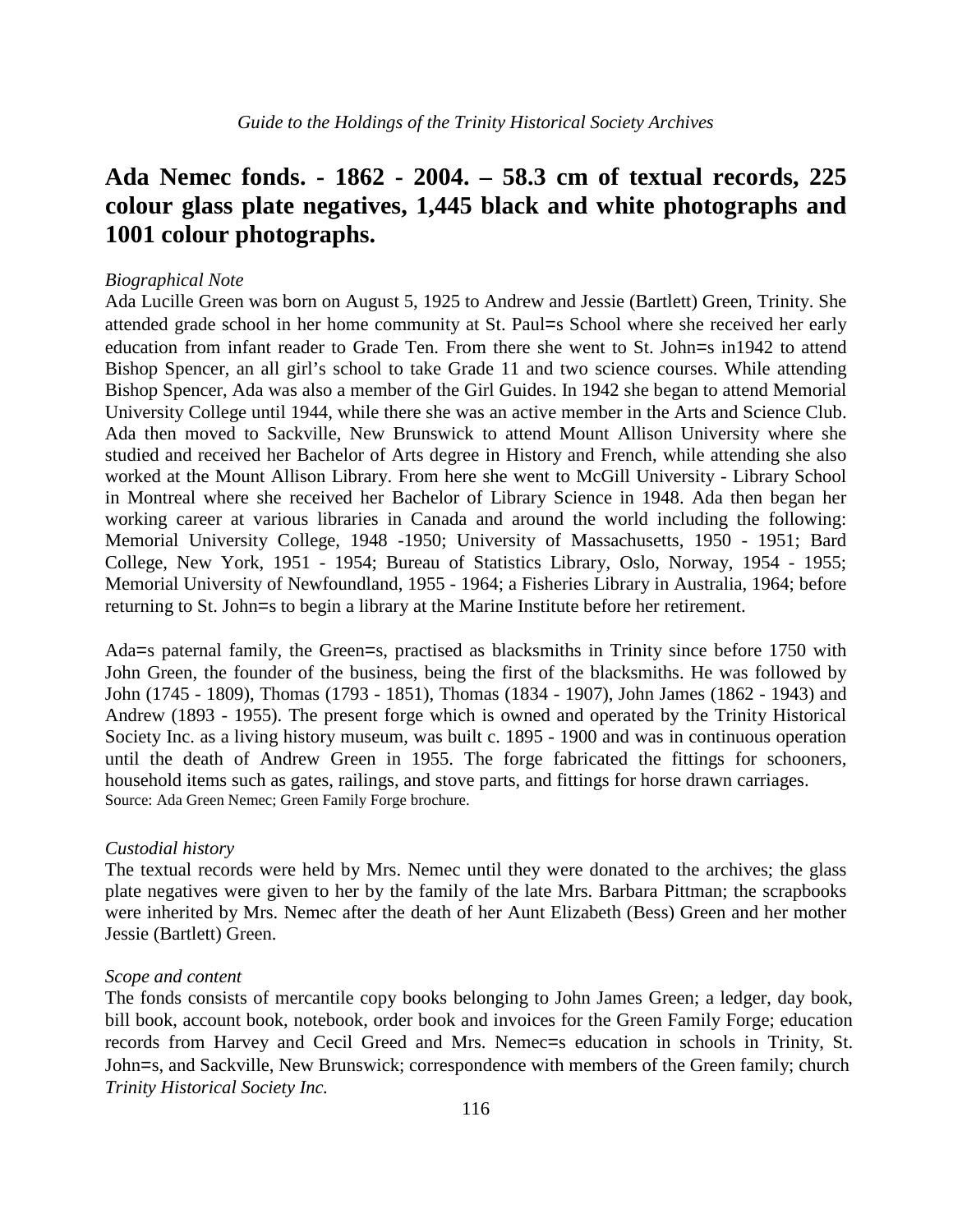bulletins; miscellaneous; colour glass plate negatives; black and white and colour photographs.

The fonds has been arranged in seven series: Series 1: Mercantile Copy Books, 1875; Series 2: Green Family Forge, 1862 - 1955; Series 3: Education Records, 1908, 1911, 1915, 1933 - 1950, 1994; Series 4: Correspondence and Poetry, 1933 - 1947, 1954, 1972, 1995 - 1996; Series 5: Church Materials, 1942, 1952, 1976, 1985, 1991 - ; Series 6: Anglican Diocese Materials 1973 – 1981; Series 7: Miscellaneous; Series 8: Harvey Green ; Series 9: Foster Children 1968 – 1996; Series 10: Colour Glass Plate Negatives; Series 11: Recipes.

*Notes*

Supplied title based on description and contents of the fonds. Newspaper clippings were photocopied and added to the respective vertical files. Glass plate negatives are stored in the cabinet, see Series 8 for description. The black and white and colour photographs have been incorporated into the Trinity Historical Society Photograph Collection titled Ada Nemec Collection. Chart of a schooner showing the iron fittings is on display at the forge.

Location: Ada Nemec Fonds Boxes 1 and 2.

# **Series 1: Mercantile Copy Books. - 1875 - 1.5 cm.**

These books belonged to Mr. John James Green in 1875. He used these books to practise his hand writing so he could write in the ledger books.

# **Series 2: Green Family Forge. - 1862 - 1955. - 9.8 cm**

The Green family has practised blacksmithing in Trinity since before 1750; this series contains some of the records of the business from when Thomas, John James and Andrew Green were the blacksmiths.

The series consists of a ledger, 1899 - 1908; day book, 1924 - 1938; bill book, 1930, 1943- 1944, 1949, 1951,1954; credit/debit book, 1949- July 1955; note book, 1950 -1954; a day/order book, November 1952 - July 1955; and invoices, 1862, 1906, 1910 - 1933.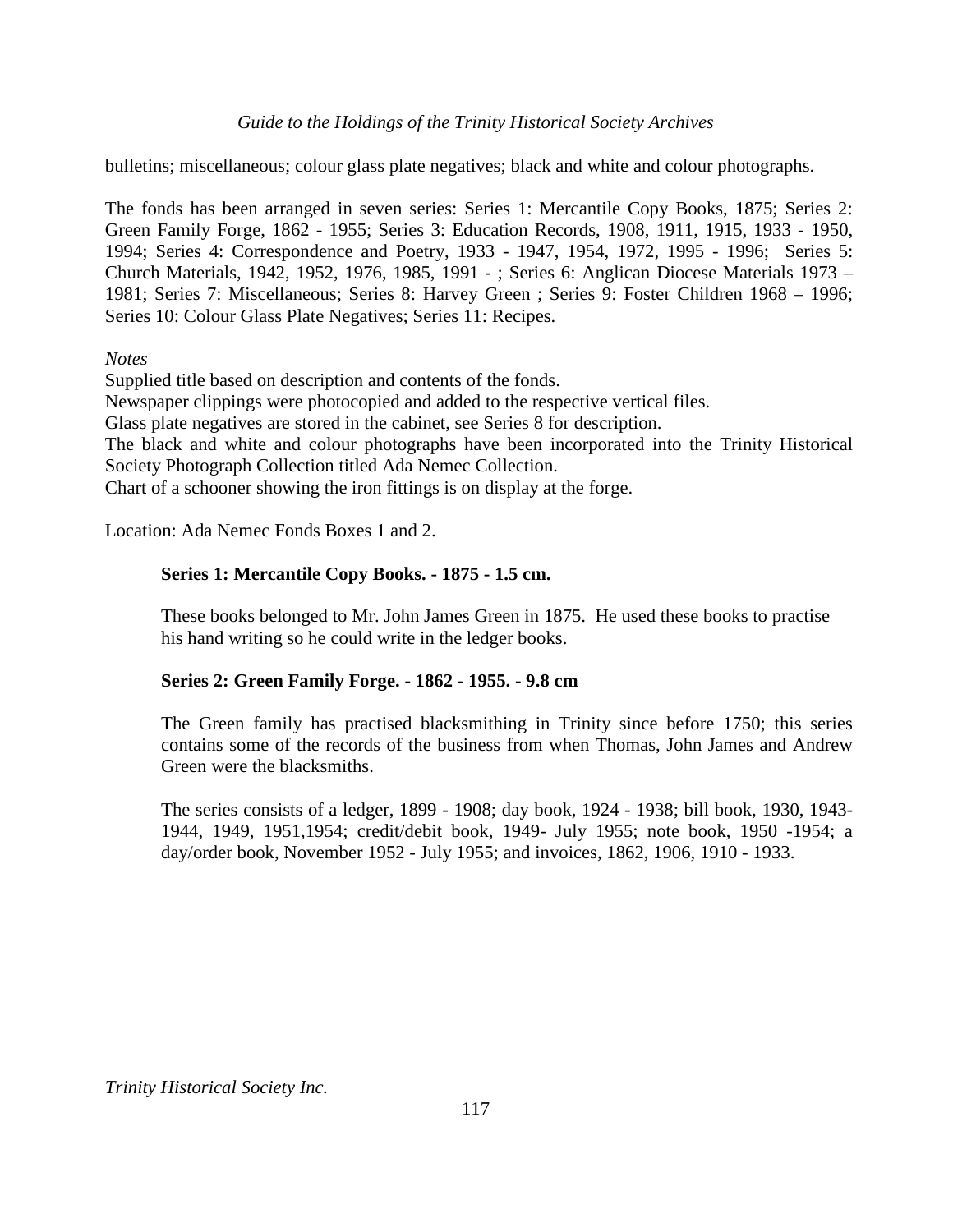# **Series 3: Education Records. - 1908, 1911, 1915, 1933 - 1950, 1994. - 7cm**

The series consists of certificates given to Cecil and Harvey Green for passing their exams, a collection of Sunday School cards that were given to individual pupils for good attendance, behaviour etc. to hang in their bedrooms, also consists of reports cards from St. Paul=s High School Grades 6 and 9; report cards from Bishop Spencer for Grade 11; copies of various exams for Literature, Arithmetic, Language, History, Geometry, Algebra, Trigonometry, French, Physiology and Hygiene; bills and receipts to her father for her boarding costs at Bishop Jones Memorial Hostel, and a list of students and their

hometowns; Report cards from Memorial University College in 1942-1943, invoices and receipts, dance cards and graduation programs for 1943-1944, and copies of various exams; from Mount Allison there is a convocation program from 1945-1946, information booklet for new students, 1944, and various concert and playbills from shows that she attended.

# **Series 4: Correspondence and poetry. - 1933 - 1947, 1954, 1972, 1995 - 1996. - 2.5 cm**

Various pieces of correspondence from Ada=s mother, her Uncle Harvey Green and Aunt Bess Green, as well as a report from Ada to the Anglican Church Women in Trinity on her attendance at a conference at Mint Brook Camp in 1972. This series also contains a collection of poetry that Ada had collected over the years. Some of the poems are handwritten and others are clipped from magazines and newspapers. There is also a book or poetry that may have been created by Thomas Green.

# **Series 5: Church Materials. - 1942, 1952, 1976, 1985, 1991. - 3 cm**

A collection of church bulletins and special services, prayer book belonging to Harvey Green, and a list of subscribers to the rector's stipend fund for 1944.

# **Series 6: Anglican Dioceses Materials. – 1976 - 1981. – 17.0 cm**

This series contains a collection of material from meetings, as well as books and journals from the Diocese of Newfoundland.

# **Series 7: Miscellaneous. – 6.5 cm**

This series contains various cards; a dance card; a Working Associates' Card for 1936, brochures, playbills, special exhibits, a map of Newfoundland and Labrador, pictures of the Royal family, and newspaper clippings. It also contains a SUF certificate from Thomas Green in 1877 and on from John James Green in 1886, a story called a Pair of Grey Socks, and a few calendars from local convince stores.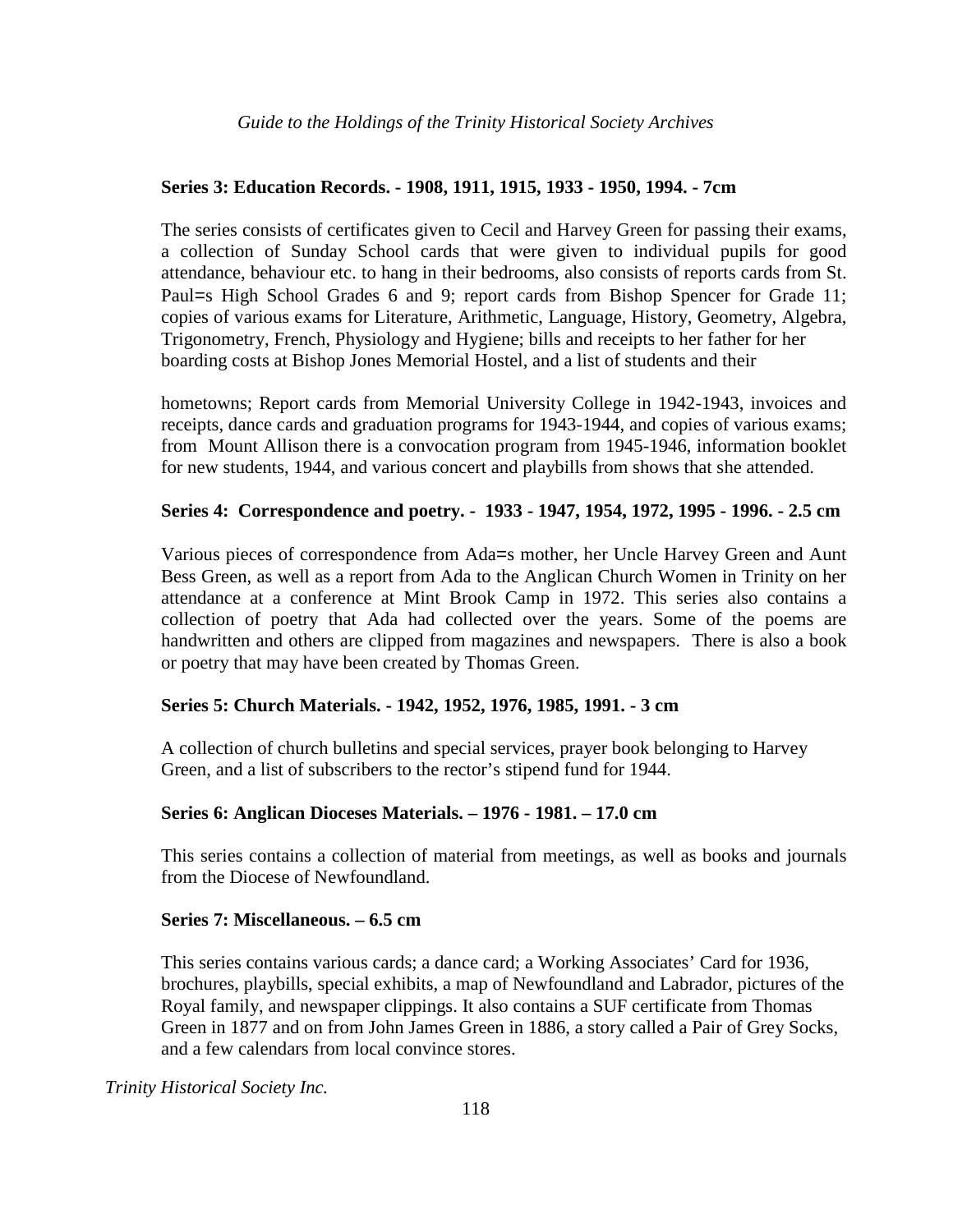# **Series 8: Harvey Green – 1.5 cm.**

This series contains documents belonging to Harvey Green mainly when he was in the war. The series contains a payroll book, membership book, passport, discharge certificate from the Royal Newfoundland Regiment on April 29, 1919, victory song book, correspondence, and his will.

# **Series 9: Foster Children – 1968 – 1996. – 4 cm**

This series contains documents belonging to Ada Nemec from when she was a member of the Foster Parents Plan organization. The Foster Parents Plan was founded in 1937 and now works in 65 countries to work collaboratively with children, their families, grassroots organizations, local and national governments, and all members of a community to create and implement a long-term plan that improves living conditions. It contains correspondence letters between Ada and as many as 8 foster children between the years of 1968 – 1996, as well as annual reports from the Foster Parents Plan Program.

# **Series 10 Colour Glass Plate Negatives. – 225 negatives***.*

The negatives were owned by Barbara Pittman, daughter of Owen Fowlow and Elizabeth (Fowlow) Pittman, and friend of Ada's. The Negatives were given to Ada upon her death. They consist of various pictures from countries around the world that Ms. Pittman visited such as: Denmark, England, Germany, Italy, Mexico, Russia and parts of the United States.

Each of the storage containers that the negatives are held in has an index to the collection.

# **Series 11 Recipes – 5.5 cm**

This series contains a collection of recipes that had been gathered by Ada Nemec and her family. Some of the recipes are hand written while others were cut from newspapers and taken from other sources. The collection includes breads, cookies, main courses, cakes and more. There are recipes from around the world.

# **Black and White Photographs. [1880's] - [1975]. - 1,445 photographs.**

The photographs have been placed into the following series:

- Series 1: Elizabeth (Bess) Green Scrapbooks 3 books
- Series 2: Jessie (Bartlett) Green Scrapbooks 2 books
- Series 3: Ada (Green) Nemec Scrapbooks 2 books
- Series 4: Family
- Series 5: Friends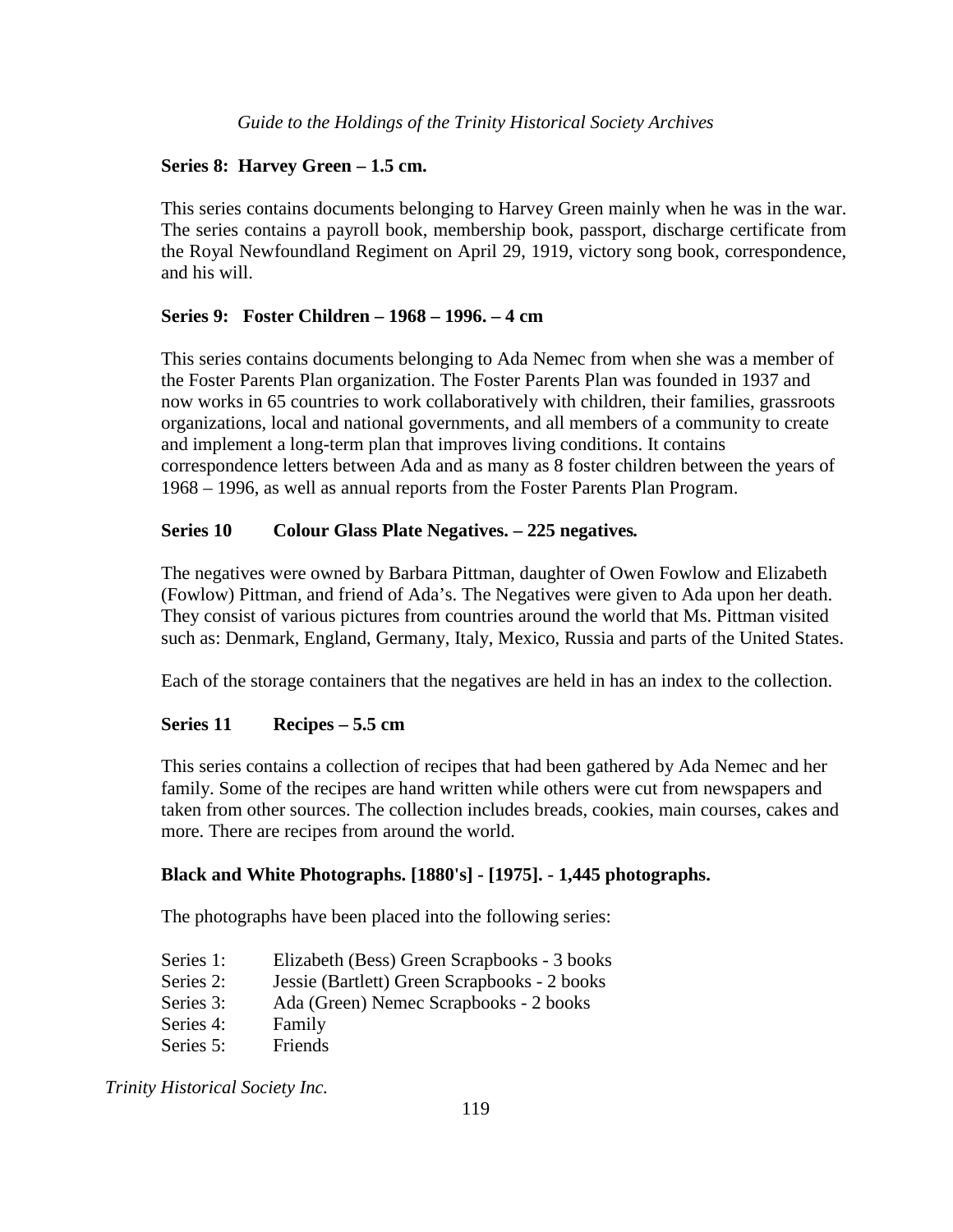- Series 6: Trinity and Area
- Series 7: Postcards
- Series 8: Unidentified

The photographs have been incorporated into the Trinity Historical Society Black and White Photograph Collection - Ada Nemec Collection

## **Colour Photographs. -1001 photographs.**

The photographs have been placed into the following series:

| Series 1: | Family                     |
|-----------|----------------------------|
| Series 2: | Friends                    |
| Series 3: | Trinity                    |
| Series 4: | Forges & Blacksmithing     |
| Series 5: | Miscellaneous              |
| Series 6: | <b>Postcard Collection</b> |
| Series 7: | Travels                    |
| Series 8: | Newfoundland and Labrador  |

The photographs have been incorporated into the Trinity Historical Society Colour Photograph Collection - Ada Nemec Collection. Please refer to the Trinity Historical Society Colour Collection Finding Aid - Ada Nemec Collection for further information.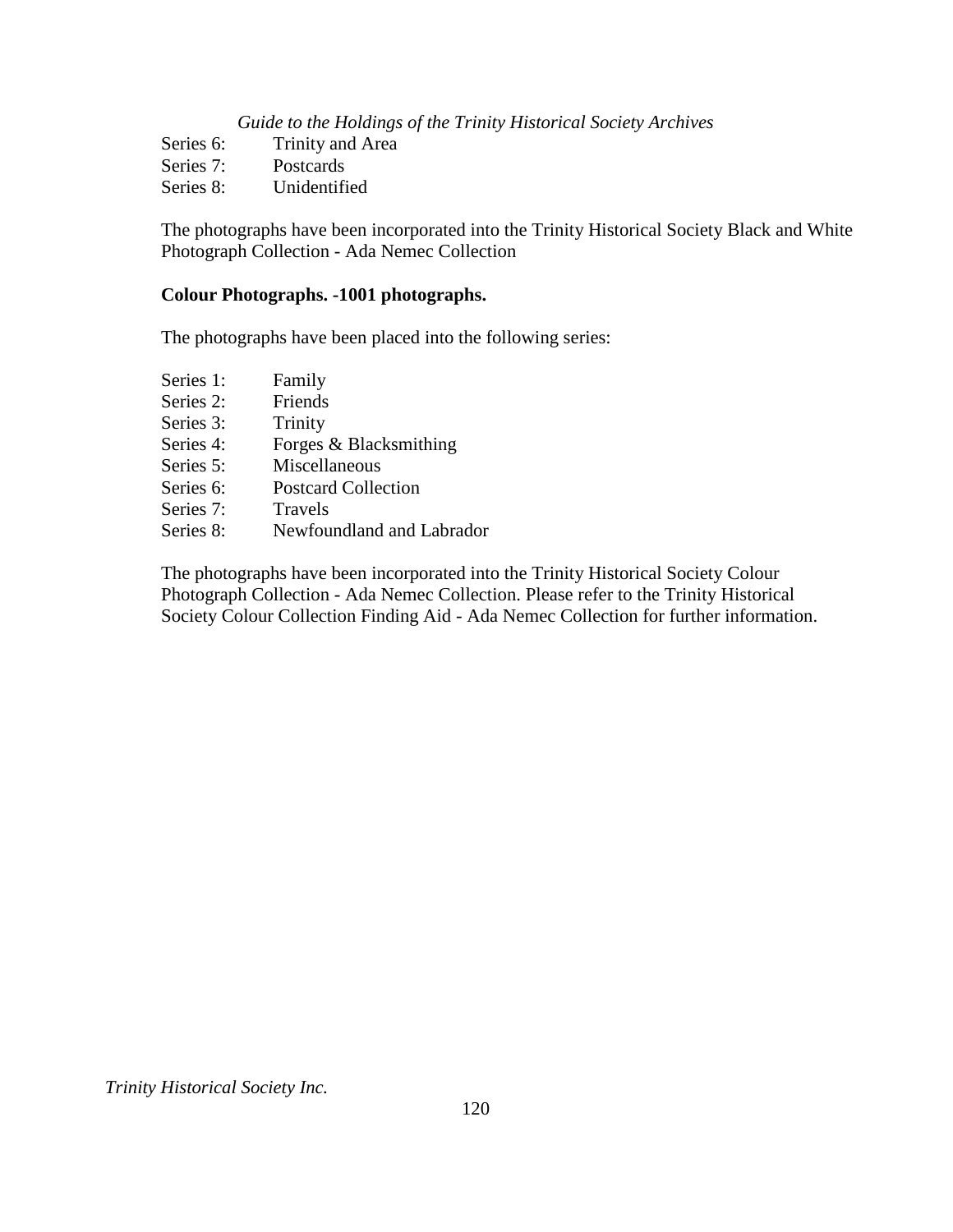# **Rev. James Miller Fonds. – 1936 – 2004 - 3 cm of textual content**

#### *Scope and content*

James Miller was born on January  $7<sup>th</sup>$ , 1930 in Port Union, NL. He was the only child of Thomas and Susannah (nee King) . On August 13, 1952 he married Myra Gertrude Harnum in her home town of Green's Harbour, Trinity Bay.

Reverend Miller was a fisherman, a taxi driver and a teacher among a few of his jobs. Being a teacher meant that he was often in charge of Sunday services and became a lay reader in the church. The Anglican Church was in great need of ministers so on August 26, 1971 he was ordained Deacon by Bishop Seaborn and Priested by Diocesan Bishop on November 29, 1974 at the Cathedral .

He served the Parish of Trinity from 1983 to 1984 when he retired and moved to Green's Harbour, though he kept his house in New Bonaventure and returned for a few years during the summer months.

Rev. James Miller died on May 20, 2012 after a lengthy battle with cancer. His wife Myra remained in Green's Harbour until her death on July 5, 2015.

#### *Custodial history*

These records were kept at Reverend Miller's home in New Bonaventure. He likely acquired them during his years serving the Parish of Trinity. The items in this fond were taken from the house in Bonaventure and donated to the Society by Donna and Lillian Brown (his wife Myra's nieces) shortly after Myra's death.

#### *Scope and content*

The records consist of a ledger from St. John's Church, New Bonaventure which record the church's income and expenditures from 1936 – 1971. There are also two books that have records of confirmations, one book is for the Parish of Trinity and the other for the Parish of Port Rexton-Trinity East. There is also another book which records for the year 1980 and what appear to be contributions of the congregation of St. John's Church, New Bonaventure. A ledger for St. George's Lodge and a folder of personal land conveyance documents.

#### **Series 1: Income and Expenditures of St. John's Church, New Bonaventure**

This series contains a ledger which has a record of income and expenditures for the church from the years 1936 – 1971 and 1980.

1.01.01 Ledger 1936 – 1971 1.01.02 Ledger 1980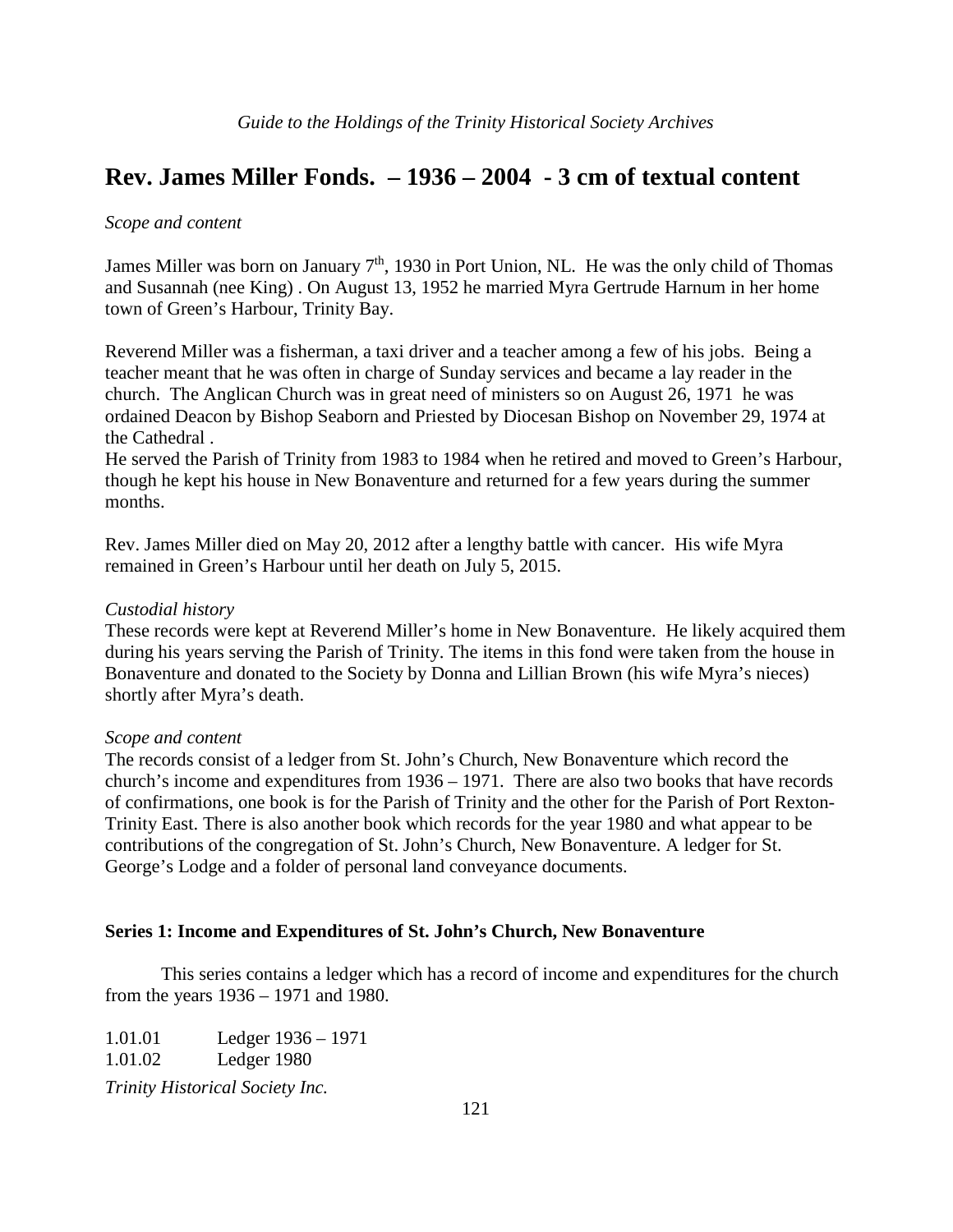Location: Shelf

# **Series 2: Confirmation Records**

This series contains two books of confirmation records one for the Parish of Trinity and one for the Parish of Port Rexton – Trinity East. The books cover particular years when the Bishop was here to complete confirmations.

| 2.01.01   | Parish of Trinity Confirmations [1947, 1951, 1955, 1959, 1964, 1966, 1968, 1970,<br>1974, 1977]                                |
|-----------|--------------------------------------------------------------------------------------------------------------------------------|
| 2.01.02   | Parish of Port Rexton – Trinity East Confirmations [1948, 1950, 1954, 1958, 1962,<br>1964, 1966, 1968, 1970, 1972, 1974, 1977] |
| Location: | <b>Shelf</b>                                                                                                                   |

# **Series 3: Income and Expenses for St. George's Lodge**

This is a green ledger that documents the income and expenses of St. George's Lodge, the Supreme Grand Lodge SUF from 1962 – 2004

| 3.01.01   | Income and Expense Ledger $1962 - 2004$                                                                     |
|-----------|-------------------------------------------------------------------------------------------------------------|
| Location: | Shelf                                                                                                       |
| Series 4: | <b>Personal Land Conveyance Documents</b>                                                                   |
|           | This folder contains documents, receipts and letters regarding the personal property<br>in New Bonaventure. |
| 4.01.01   | Folder with personal land conveyance documents.                                                             |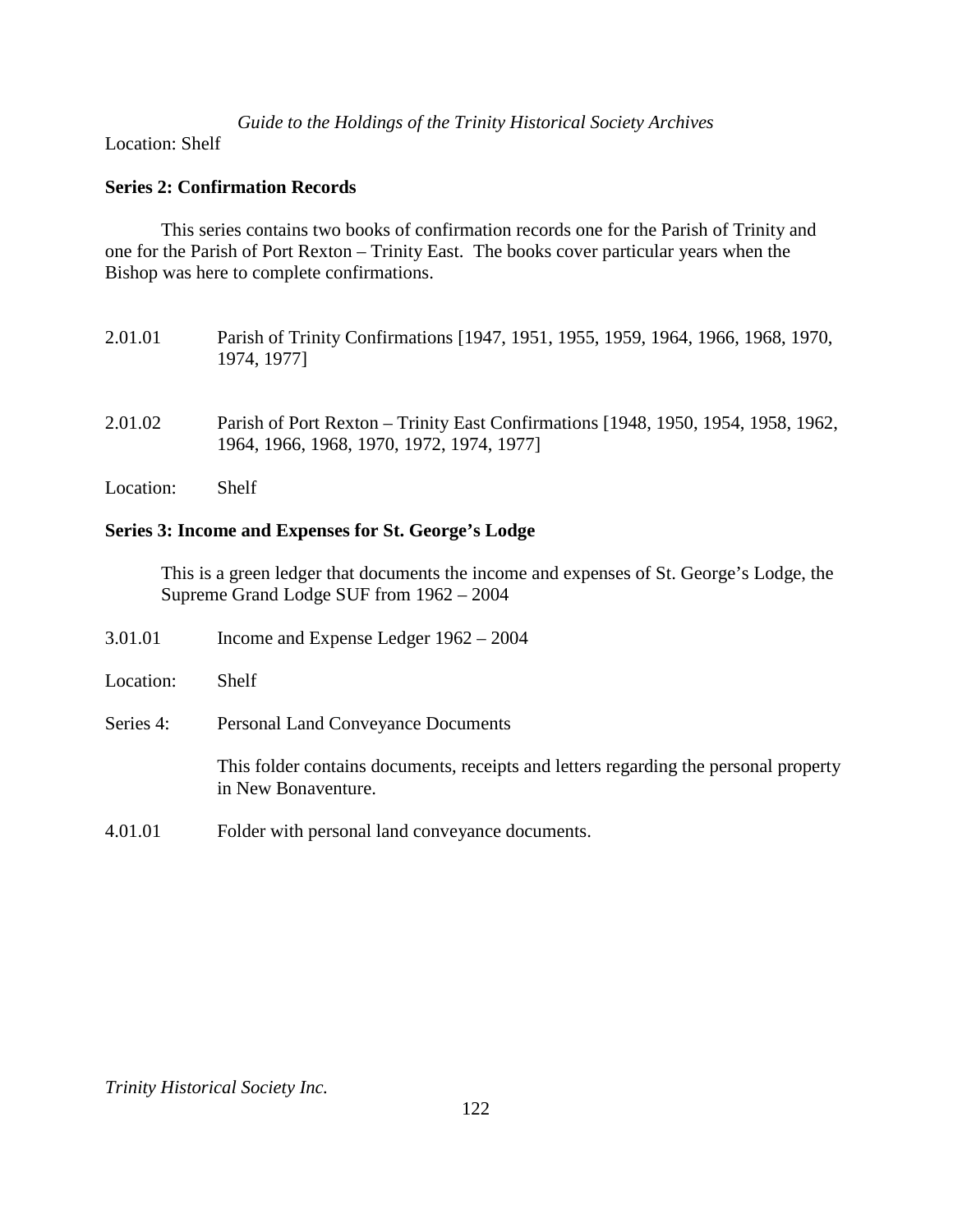# **Private Arthur E. W. Maidment fonds. - 1906, 1911, 1915 - 1921. - 3.3 cm textual records, 11 black and white photographs**.

# *Biographical note*

Arthur Ernest White Maidment was born on September 8, 1896, the seventh of eight children born to Enoch Heber Maidment and Mary Margaret Symonds. He enlisted in the Newfoundland Regiment in June1916 where he joined many other young Newfoundland men to train in St. John=s before being sent overseas. In September 1916 he is located in Ayr, Scotland for further training and is awaiting orders to fight, by December he is in France and his last letter home to his brother is dated for March 14,1917, he is killed a month later at the age of 20.

Private Maidment was No. 2910 of the  $1<sup>st</sup>$  Battalion, Newfoundland Regiment, he died in the Second Battle of the Scarpe, which was fought at Infantry Hill (East of Monchy) and Guemappe (due South of Monchy). This area was later captured by the British troops. He is buried in the Windmill British Cemetery, Monchy-Le-Preux, Pas de Calais, France.

Sources: Newfoundland Monchy Memorial, Veteran Affairs Canada and Commonwealth War Graves Commission.

#### *Custodial history*

Material was collected by various members of the Maidment family and was donated to the Trinity Historical Society Archives in September 2002 by Arthur Maidment, nephew of Private Arthur E. W. Maidment.

# *Scope and content*

Consists of correspondence between 1916 - 1917; a copy of the New Testament; letters of sympathy from King George, Governor and Lady Davidson and telegrams expressing condolences, as well as estate papers; a copy of a set of by-laws for the Loyal Orange Association and eleven black and white photographs.

The material has been divided into the following series: Series 1: Correspondence, 1916 - 1917; Series 2: Letters of Sympathy, 1917; Series 3: Estate Papers, 1916 - 1920; Series 4: New Testament; Series 5: Miscellaneous, 1906, 1911, 1915, 1921.

*Notes*

Supplied title based on documentation in the fonds. Donated by Arthur Maidment in 2002, nephew of Private Arthur E. W. Maidment.

The black and white photographs have been placed in the Trinity Historical Society Archives Black and White Photograph Collection - Pte. Arthur E. W. Maidment fonds. Please see finding aid for further information.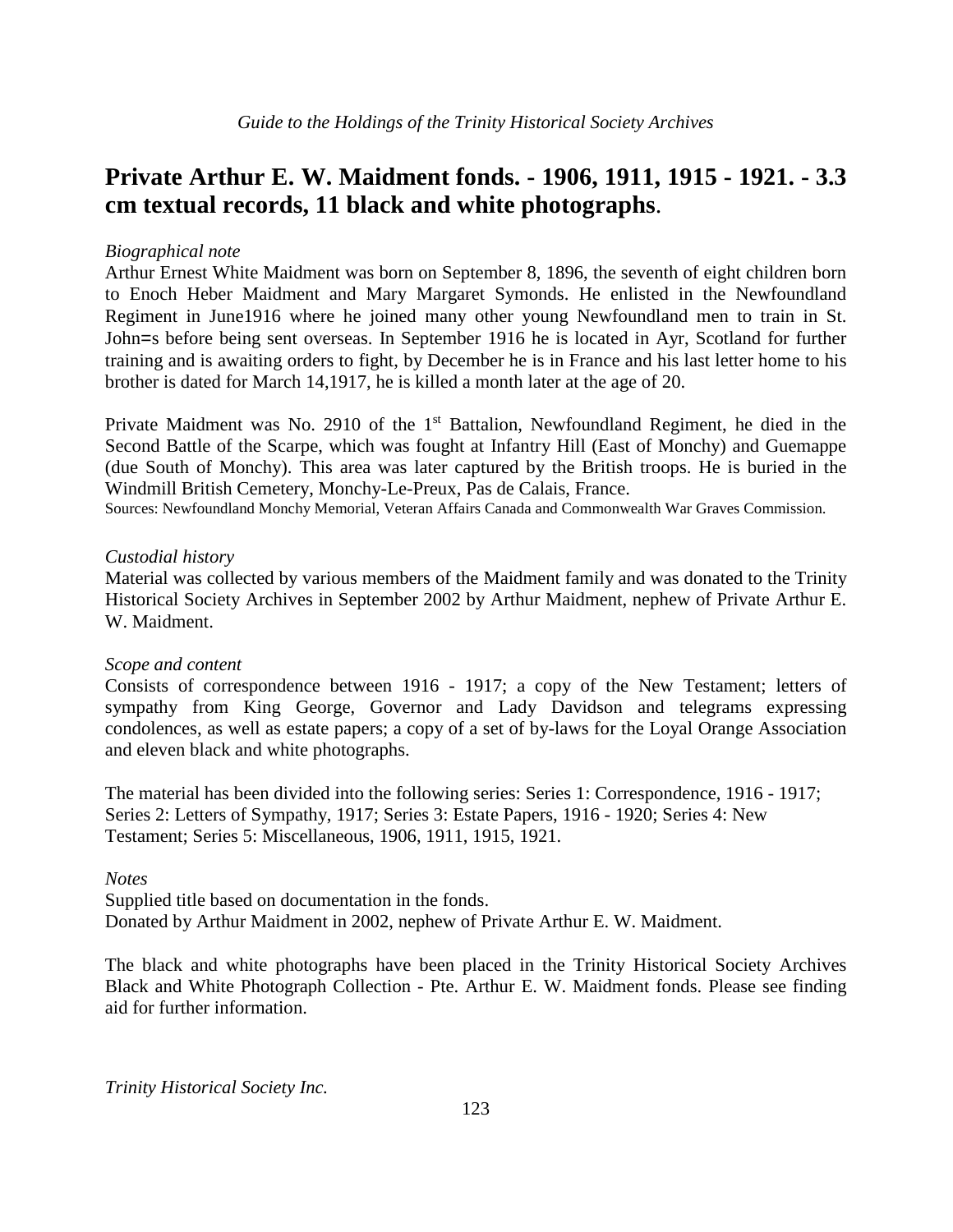# **Series 1: Correspondence. - 1916 - 1917. - 1.5 cm**

The series consists of several letters from Arthur, who is in St. John=s undergoing testing and training to see if he is fit for active service in the war, to his sister Mary and his mother who are residing in Trinity. In the letters he tells of his training and wonders what is happening in Trinity. Some letters are written from Trinity while he is home on leave to his brother Harry who is working in Labrador. His first letter from overseas is to his sister Mary and is dated September 28, 1916 from Ayr, Scotland where they are doing more training and awaiting for further orders until late November, between December - March he writes three letters to his brother Harry from France, his last letter is dated March 14, 1917, one month before he is killed outside of Monchy.

# **Series 2: Letters of Sympathy. - 1917. - 0.3 cm**

The series contains letters of sympathy from King George; Governor and Lady Davidson; a Memorial Card which was sent to immediate family members who lost a soldier in the war; telegram from Mr. Bennett, the Colonial Secretary, to the Rev. C. M. Stickings, Rector for the Parish of Trinity; other telegrams of condolence from family members; and a photograph of a cross that marks Arthur=s grave at the Windmill British Cemetery.

#### **Series 3: Estate Papers. - 1916 - 1920. - 0.2 cm**

Upon the death of Arthur some correspondence took place between his family and the various government departments concerning the return of his effects, payment of allotment to his mother for his service=s to his Country and some correspondence from the Pension Commissioners Office.

#### **Series 4: New Testament. - 1 cm.**

A copy of the New Testament which was presented to the members of the First Newfoundland Regiment by the British and Foreign and Newfoundland Bible Societies. Arthur had written inside of the book: his name, Regimental number and return to his mother in Trinity, Trinity Bay, NFLD. A prayer is also written inside and dated for December 20, 1916.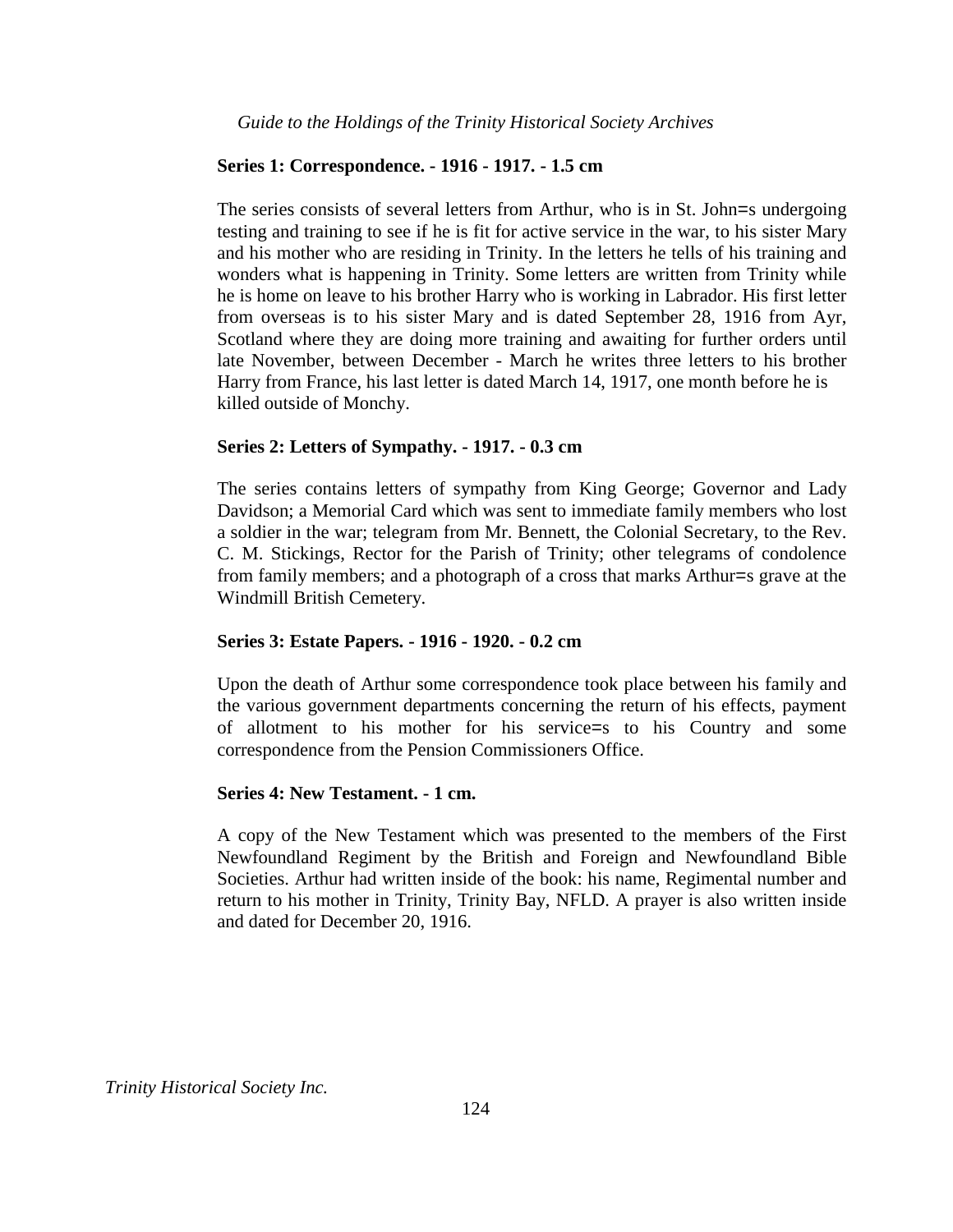# **Series 5: Miscellaneous. - 1906, 1911, 1915, 1921. - 0.3 cm.**

The series contains two letters to Arthur=s mother, one dated March 5, 1911 from the Society of United Fishermen, St. Paul=s Lodge, No. 49 expressing deepest sympathy on the passing of her husband who was a member of the Lodge; a letter from her daughter Gertie saying how her husband Joe had passed away; a set of bylaws from the Loyal Orange Association, Royal Albert Lodge No. 12, Trinity which belonged to Arthur as he was a member of the Association and a Memorial Day card for a service that was held in 1921.

Location: Private Arthur E. W. Maidment Fonds.

# **Black and White Photographs. - [1900] - [1940's]. - 11 photographs.**

Photographs are of Pte. Arthur E. W. Maidment in his uniform, a picture of the cross marker on his grave and studio portraits of Maidment family members.

Location: Trinity Historical Society Archives Black and White Photograph Collection: Private Arthur E. W. Maidment fonds. Please see the finding aid for further details.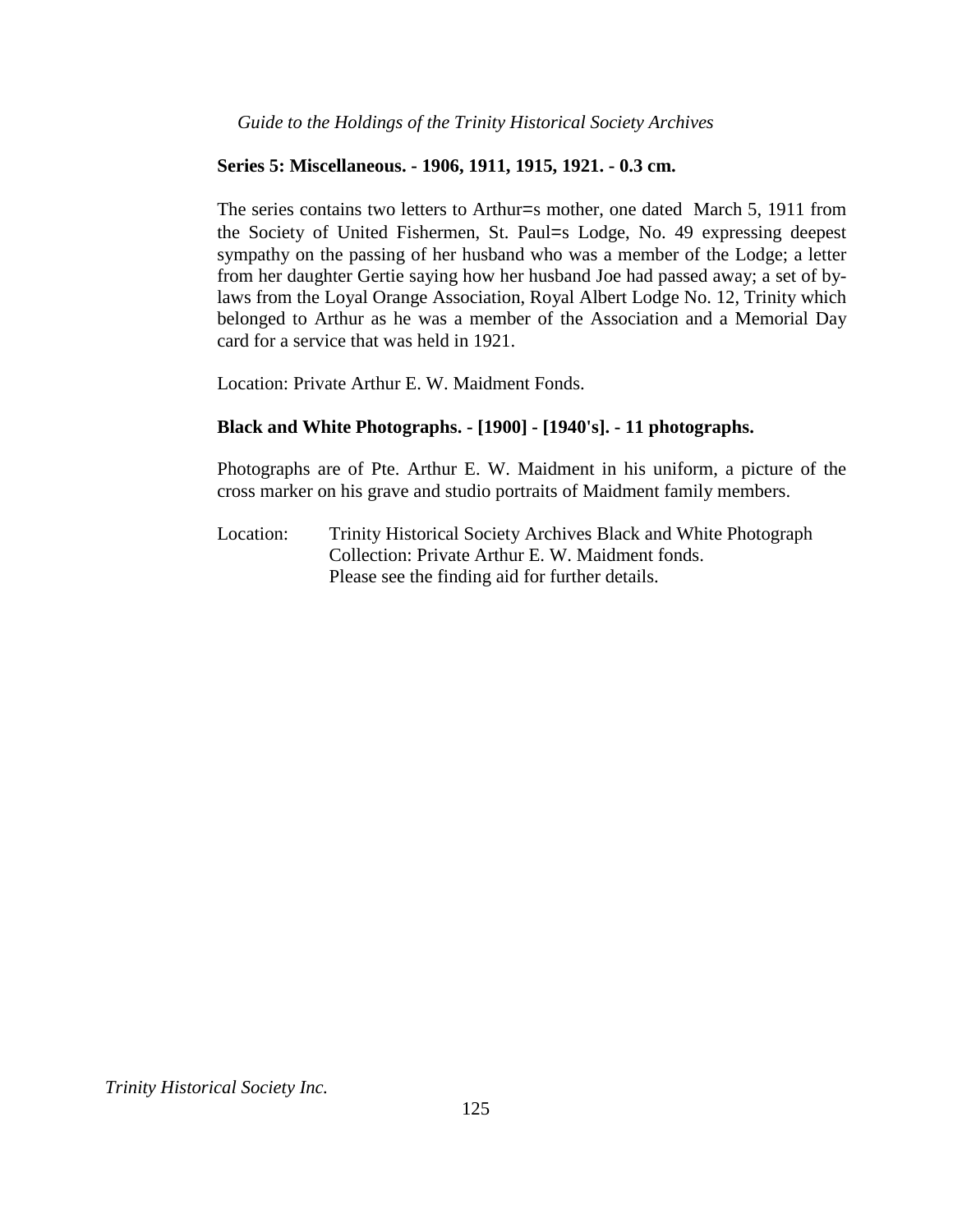# **Dr. Robert White fonds - 1893 - 1905. - 2 cm textual records**

## *Biographical note*

Dr. Robert White was the son of Charles White and Eleanor (Ellen) Clarke. He was born October 23, 1831, the fourth of seven children. He married Caroline Clunn of Trinity on October 25, 1855. They had eleven children, one of whom, Arthur Ernest White, was to follow in his father=s footsteps and become the doctor for the local area. Dr. White had a medical practice in Trinity from 1858 - 1911. He was also a member of the Trinity Benefit Club serving as its president for forty years, 1872-1912; and was made its first honorary president.

### *Custodial history*

Pay book belonging to Dr. Robert White. Doner is unknown. Was on display at the Trinity Museum until 2004 when it was moved to the Trinity Historical Society Archives.

*Scope and content* Pay book for 1893 - 1905.

*Notes* Supplied title based on contents and fonds. Location: Dr. Robert White Fonds (shelf)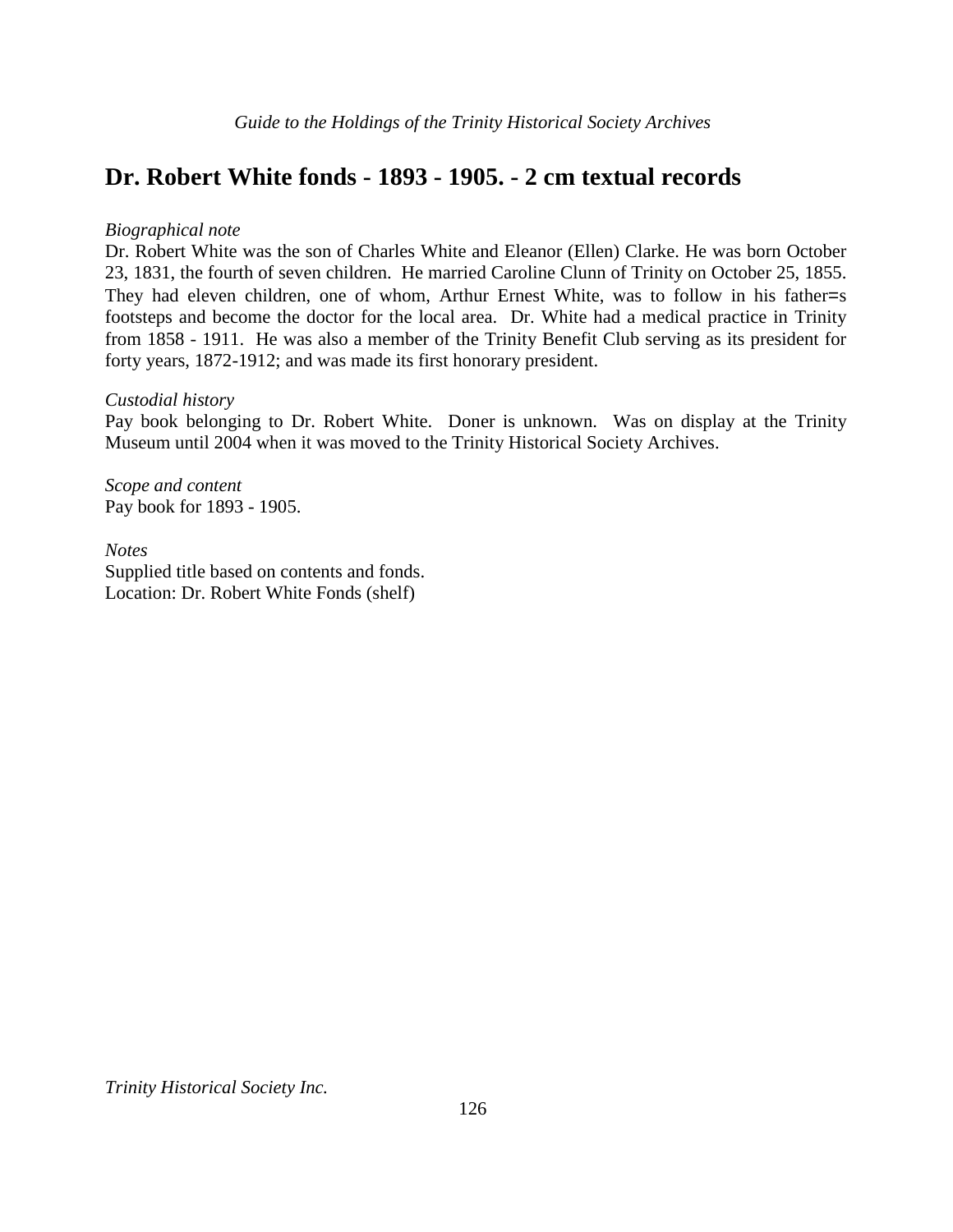# **Arthur Gardner, British Harbour fonds. - 1861 - 1924. – 26.5 cm textual records**

### *Biographical Note*

Arthur Gardner Sr. was born on September 9, 1854 in British Harbour, Trinity Bay. He was one of six children born to Edward and Grace (Abbott) Gardner. He married Mary Colbourne and together they had eleven children. From the 1870s to the time of his death, Mr. Gardner ran a comprehensive general business that encompassed a wide circle of both the buying and selling trade around his hometown. Mr. Gardner passed away in British Harbour on May 17, 1916.

#### *Custodial history*

This collection was gathered and conserved by Nina (Tilley) Silk, lately of Grand Falls Windsor. Mrs. Silk is the daughter of Annabelle (Gardner) and Angus Tilley and the grand-daughter of Arthur Gardner Sr. The items of this collection were sent to this Archives in installments beginning in the autumn of 2005.

#### *Scope and content*

The fonds consist of day books, shop books, a log book for St. Augustine's School, and a book titled "History of British Harbour, Newfoundland".

The fonds have been arranged in four series: Series 1: Day Book, 1861-1888, 1897-1899, 1904- 1905; Series 2: Shop Book, 1878-1885, 1893, 1895-1896; Series 3: Log Book, 1910-1915; Series 4: History of British Harbour, Newfoundland.

#### *Notes*

Supplied title based on description and contents of the fonds.

#### **Series 1: Day Books. - 1861-1864, 1885-1888, 1897-1899, 1904-1905.**

These books keep a record of the sales of each customer, listing name, what was purchased and how much it cost.

#### **Series 2: Shop Books. - 1878-1885, 1893, 1895-1896. –**

These books were kept by the store clerk and recorded the purchases made each day at the store by customers.

#### **Series 3: Log Book. - 1910-1915. -**

Contains a daily log book for St. Augustine's School from Jan. 13, 1910 - Sept. 10, 1915.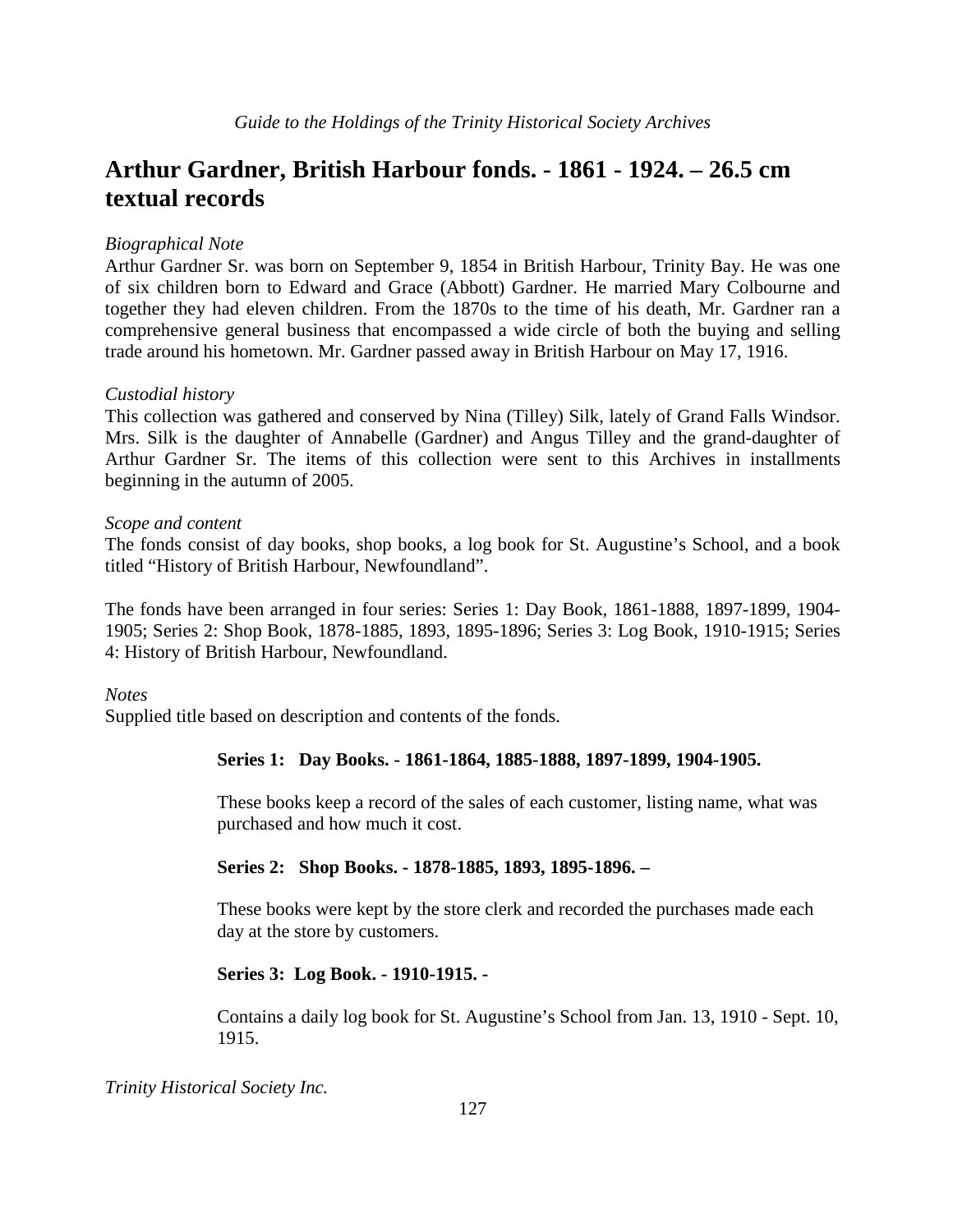# **Series 4: History of British Harbour, Newfoundland. - 1964. - 0.5 cm**

Contains a book titled "History of British Harbour, Newfoundland" written by Walter Gardner in 1964. Series also contains various handouts on British Harbour, such as war heroes of British

# **Series 5: Landing Book 1925**

*Finding Aid* A detailed finding aid is available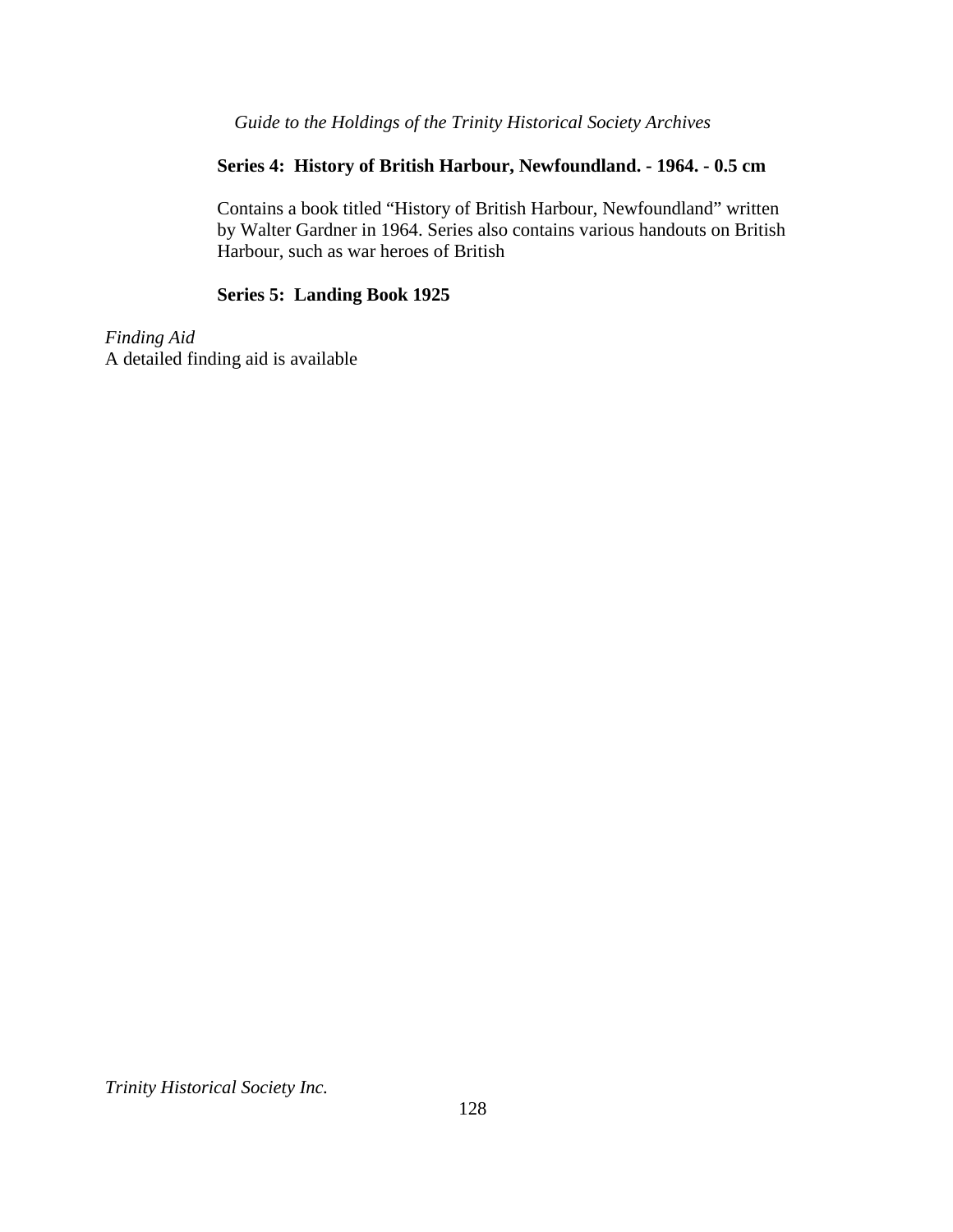# **Lester-Garland Family fonds. - 1761- 1764, 1803 - 1930. – 5.5cm**

#### *Administrative history*

Benjamin Lester became the most powerful and wealthiest merchant in the Newfoundland fishing trade both in England and Newfoundland towards the end of the  $18<sup>th</sup>$  Century. He dominated Poole politics serving as Mayor 1781 - 1783 and Member of Parliament 1790 - 1796. Until 1776, Lester spent summers in Trinity and occasionally over wintered. He married Susannah Taverner and had a son and four daughters. He left Trinity for good in 1776 after the Americans offered a bounty for his capture. Agents kept his business going until he died in 1802. Shortly after Lester's death, the whole of his estate was acquired by his son-in-law George Garland. Two of George's sons, John Bingley and George Jr. came to Trinity to work for their father and in 1824 the business became theirs. Between 1772 - 1774 Benjamin Lester raised a massive three storey Georgian style dwelling which was renovated by the Garlands in 1819. Although Trinity experienced some population decline in the late  $19<sup>th</sup>$  century, the town still supported a few merchants and a sizeable middle-class. When the Ryan Brothers acquired the Garland Plantation in 1905, they re-established Trinity as a major mercantile centre. The decline of the salt codfish trade and the collapse of the Labrador fishery caused Ryan's to close in 1947.

#### *Custodial history*

The files that make up these fonds come from various sources: the diary of Benjamin Lester was donated by George Lester-Garland in February, 1970; correspondence came from the estate of John Lester Garland, 2006; and the ships log was donated by Corbett Pittman in May 2007.

#### *Scope and content*

The fonds consist of a diary written by Benjamin Lester between December 24<sup>th</sup> 1761 to June 15<sup>th</sup> 1764 as well as a typed transcription of the diary that was completed by David White, President of the Trinity Historical Society in 2004. It also contains a ship's log of the ship *Industry* from Trinity towards Poole and the ship *Minerva's* return trip from Poole towards Trinity in 1803 that was captained by Corbett Pittman as well as correspondence to various members of the Lester-Garland family from 1922 - 1930.

#### *Notes*

Supplied title based on provenance.

Location: Box 1.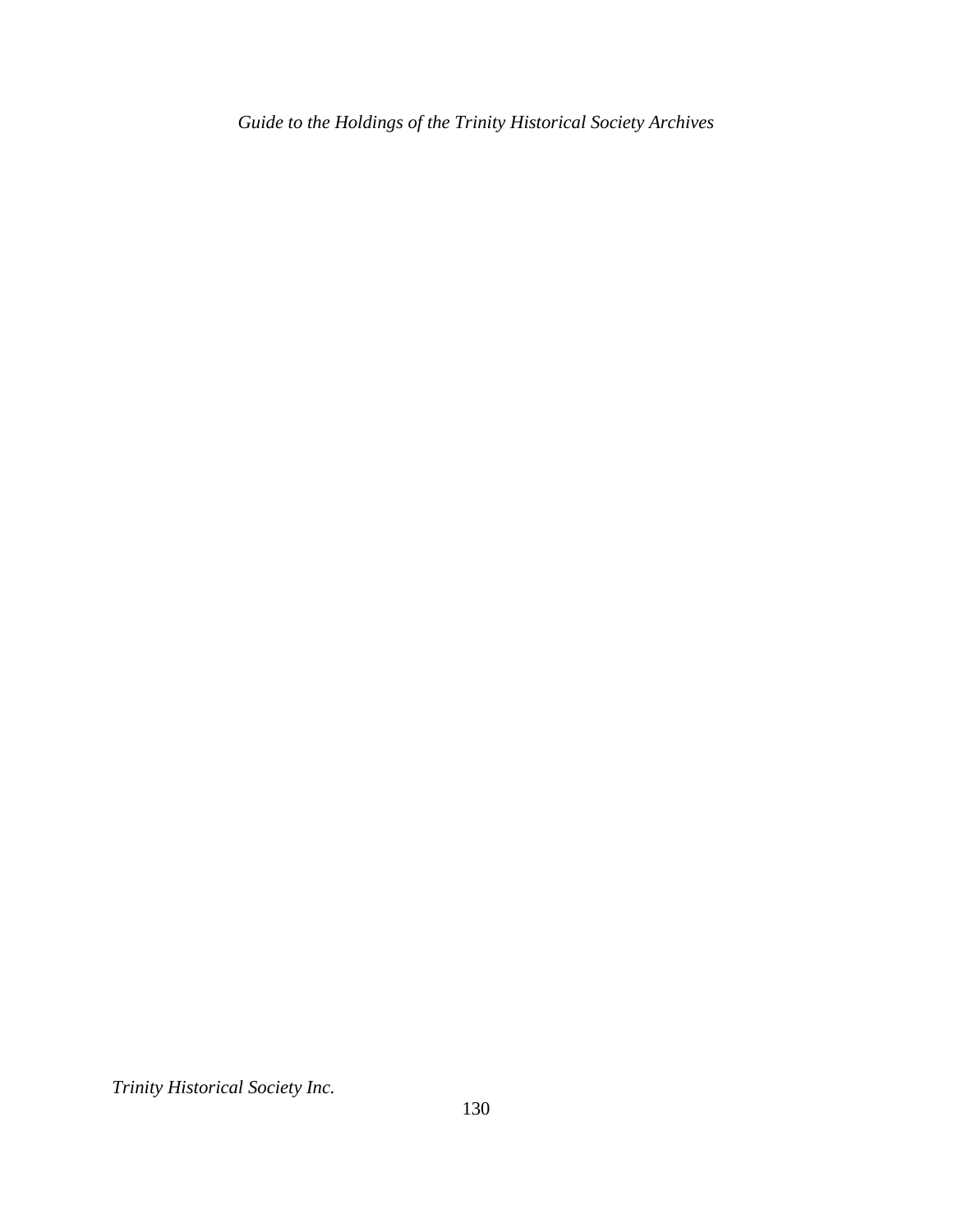# *Guide to the Holdings of the Trinity Historical Society Archives* **William White fonds. – 1805 – 1847. – 18.75 cm of textual content**

# *Biographical history*

William White was born on August 16, 1860 in Trinity. He married Lavina Hopkins Taylor of Bay Roberts on December 28<sup>th</sup>, 1897 in Whitbourne. They had three children; Raymond Mayers Taylor White (1899-1937), Walter George Cornwall White (1901-1976) and Mary Manston White (1903-1995). William White died on September 28, 1949.

# *Scope and content*

Included in the collection are; day books, invoice books and ledgers, expense and collection books, shipping papers, original letters to Slade & Kelson from Alexander Bremner. Court records, bill of sales regarding fishing room in Heart's Content. There are also records of the proceedings of the Commissioners of Roads at Trinity. The information is held in 5 boxes.

| Series 1                             | File containing original inventory of William White Collection 5.5 cm of textual content                                                                                               |
|--------------------------------------|----------------------------------------------------------------------------------------------------------------------------------------------------------------------------------------|
| 1.01<br>1.02<br>1.03<br>1.04<br>1.05 | Day Book, 1805 (Trinity Bay)<br>Invoice Book Inwards, 1812 (Trinity Bay)<br>Ledger, 1815-16, Heart's Content<br>Expense Book, 1834-35<br>Ledger, 1835-36 (Trinity Trade Account noted) |
|                                      | Location: Grey Box #1 Office Desk Shelf                                                                                                                                                |
| <b>Series 2</b>                      | Original Inventory of William White Collection. - 2.5 cm textual content                                                                                                               |
| 2.01                                 | Ledger, 1838-40                                                                                                                                                                        |
| 2.02                                 | Fish and Oil Collections book, 1852 (possibly Trinity and Conception bays)                                                                                                             |
| 2.03                                 | Remains and Indent book, 1860-61 (Statement of Merchandise, Robert Slade & Co.,<br>Trinity, fall 1859 to fall 1860; Indent 1861                                                        |
| Series 3                             | Original Inventory of William White Collection - 3.5 cm of textual content                                                                                                             |
| 3.01                                 | Ledger, Ridley and Sons, 1862-64                                                                                                                                                       |
| Location:                            | Box #3 William White fonds, On top of Map Cabinet. Grey Box                                                                                                                            |
|                                      |                                                                                                                                                                                        |
| Series 4                             | Original inventory of William White Collection. -5.25cm textual content                                                                                                                |
| 4.01                                 | Ledger, 1875 (foreign accounts)                                                                                                                                                        |

*Trinity Historical Society Inc.*  $4.03$   $1.31$   $1.31$   $1.31$   $1.31$   $1.31$   $1.31$   $1.31$   $1.31$   $1.31$   $1.31$   $1.31$   $1.31$   $1.31$   $1.31$   $1.31$   $1.31$   $1.31$   $1.31$   $1.31$   $1.31$   $1.31$   $1.31$   $1.31$   $1.31$   $1.31$   $1.31$   $1.31$   $1.31$   $1.31$   $1.31$   $1.3$ 4.02 Shipping papers and servants' agreements, 1810-11, 1819-20, 1840-41 (Trinity)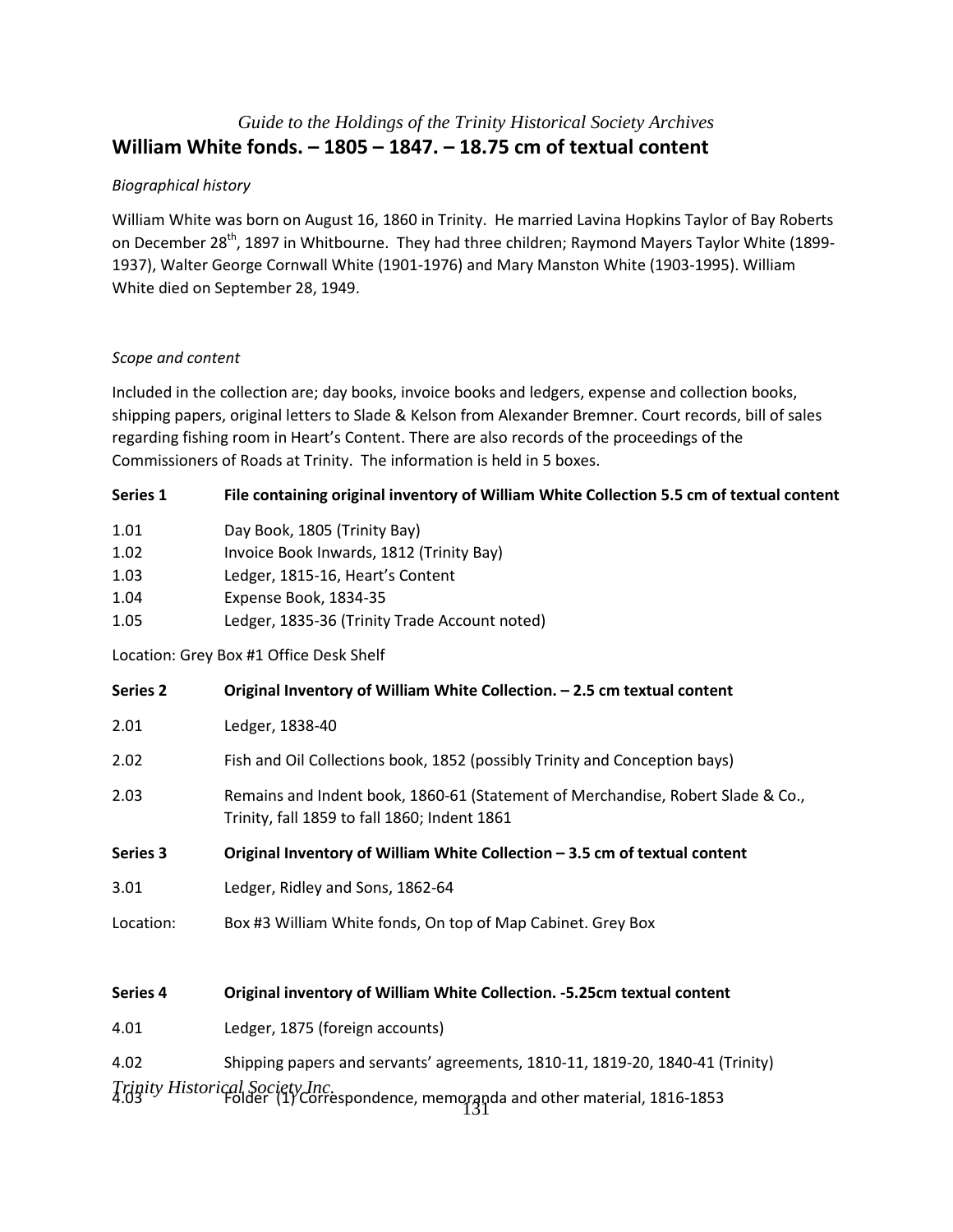# *Guide to the Holdings of the Trinity Historical Society Archives* **Mary M. White fonds. -1762 - 1784, 1858 -1866, 1916, 1920-1989. - 16.5cm**

#### *Biographical Note*

Born at St. John's on October 6, 1903, she was the only daughter of William White of Trinity and Lavinia Hopkins Taylor of Bay Roberts who were married at Whitbourne on December 28, 1897. Her elder brothers were Raymond Mayers Taylor White (1899-1937) and Walter George Cornwall White (October 27, 1901 - June 21, 1976). She was descended from two of the oldest Trinity families, the Clothiers and Hurdles, and was an eighth generation Newfoundlander. When she was very young the family returned to Trinity from St. John's and there she spent her early girlhood years except for several months each year which she spent at Bonne Bay. She died at St. Luke's Home, St. John's, on August 31, 1995 and is buried next to her father and mother at the Anglican Cemetery, Forest Road, St. John's.

Her elementary education was taken at Trinity, followed by High School at Bishop Spencer College, St. John's (1919-1924), where she completed her Senior Associate or Senior Matriculation. This was followed during September through December, 1924 by Teacher Training at the Normal School, St. John's.

Miss. White taught at White Rock, Trinity Bay from January through June, 1925; at Kelligrews from September, 1925 to June 1926, Petty Harbour from September 1926 through December 1927; and was appointed to the staff of Bishop Spencer College commencing in January, 1927. She remained at Spencer as a staff member, Vice-Principal and Principal until 1963. Miss White was the Lady Superintendent of Bishop Jones Memorial Hostel, a residence for girls attending Bishop Spencer College and Memorial University College, from 1939 to 1950. She was the incumbent Principal at Spencer from 1957 to 1963. In September, 1964 Miss White was appointed Lecturer in French at Memorial University of Newfoundland and Assistant Professor in September 1968, but was obliged to retire from this position because of ill health in October, 1972.

In 1927, she attended summer school at Lycee Victor Duruy, Paris, and spent the full year of 1930-31 in Paris earning the Certificate of Civilization Francaise and the Certificate of Phonetics at the Sorbonne. In 1950, she spent the summer in Brittany, Paris and England and in 1951 at summer school at the Language School, Middlebury College, Vermont. This was followed by summer school at Teachers College, Columbia University, New York from 1951 to 1955 and full-time attendance at Columbia in 1955/56, thus completing a B.S.C. and M.A. in Education from that institution. The summers of 1959 and 1960 were spent in Paris attending lectures at the Sorbonne attending lectures in Civilization Francaise.

The summers of 1965 through 1970 were also spent in Paris researching the French in Newfoundland in the  $18<sup>th</sup>$  and  $19<sup>th</sup>$  centuries; this was an area of high interest for Miss White. A

*Trinity Historical Society Inc.* year of sabbatical leave from MUN in 1970/71 was again spent in Paris continuing this research.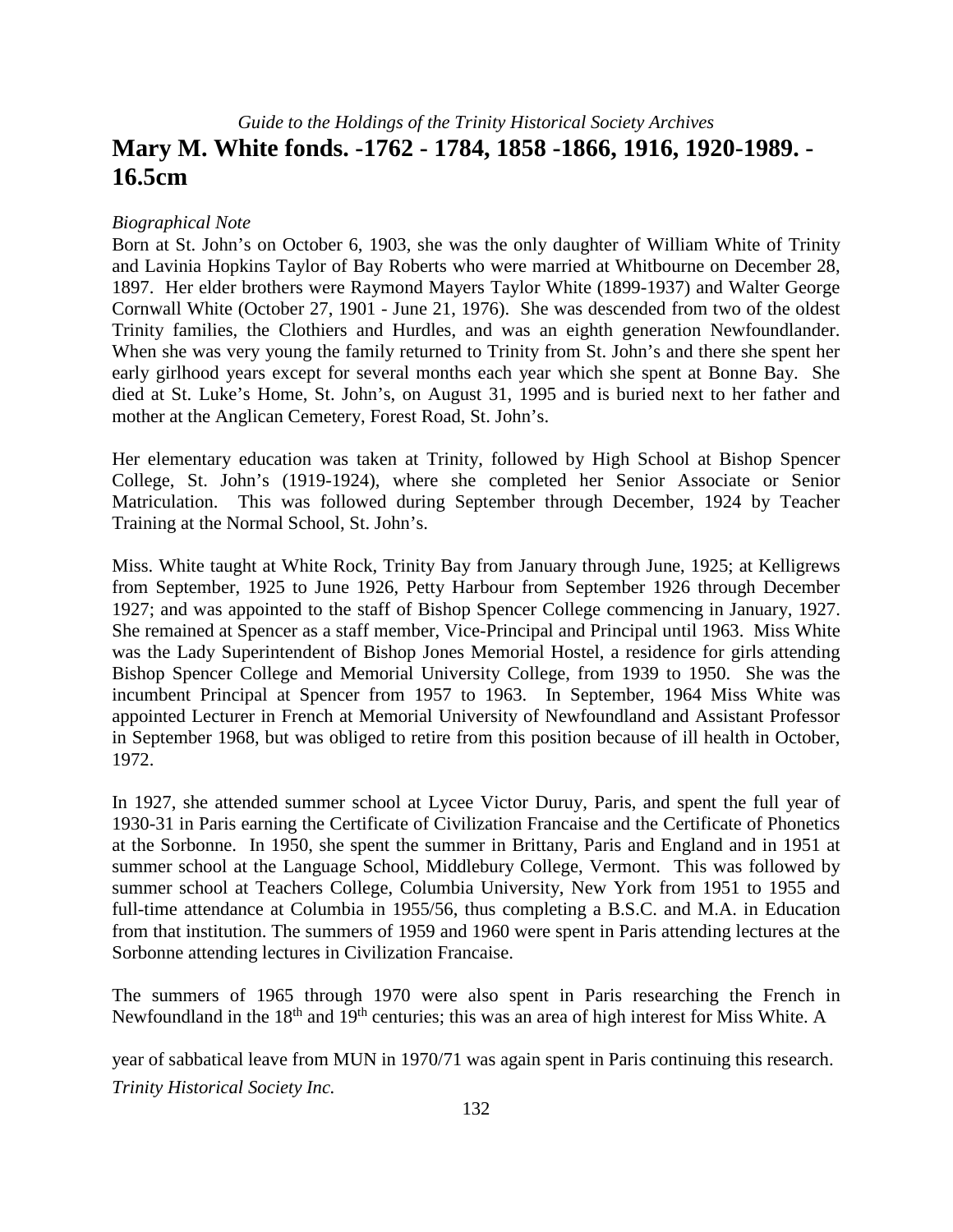## *Custodial History*

This collection was gathered by Miss. White over the years and mostly consists of material in relation to the invasion of Trinity by the French and the establishment of the Fort at Admiral's Point. Upon Miss. White's death in 1995 the material was past over to her nephew David White, who donated it to the archives in 2004.

### *Scope and Content*

The fonds consists of material related to the invasion of Trinity by the French; Correspondence and information concerning Bishop Spencer College; and information concerning the archaeology work at Fort Point in 1969. The fonds as been arranged into five Series; Series 1- French Related Material; Series 2 - Bishop Spencer College; Series 3 -Archaeology; Series 4 - Mary M White and; Series 5 - Miscellaneous

### *Notes*

Supplied title based on description and contents of the fonds.

# *Location*

A detailed finding aid is available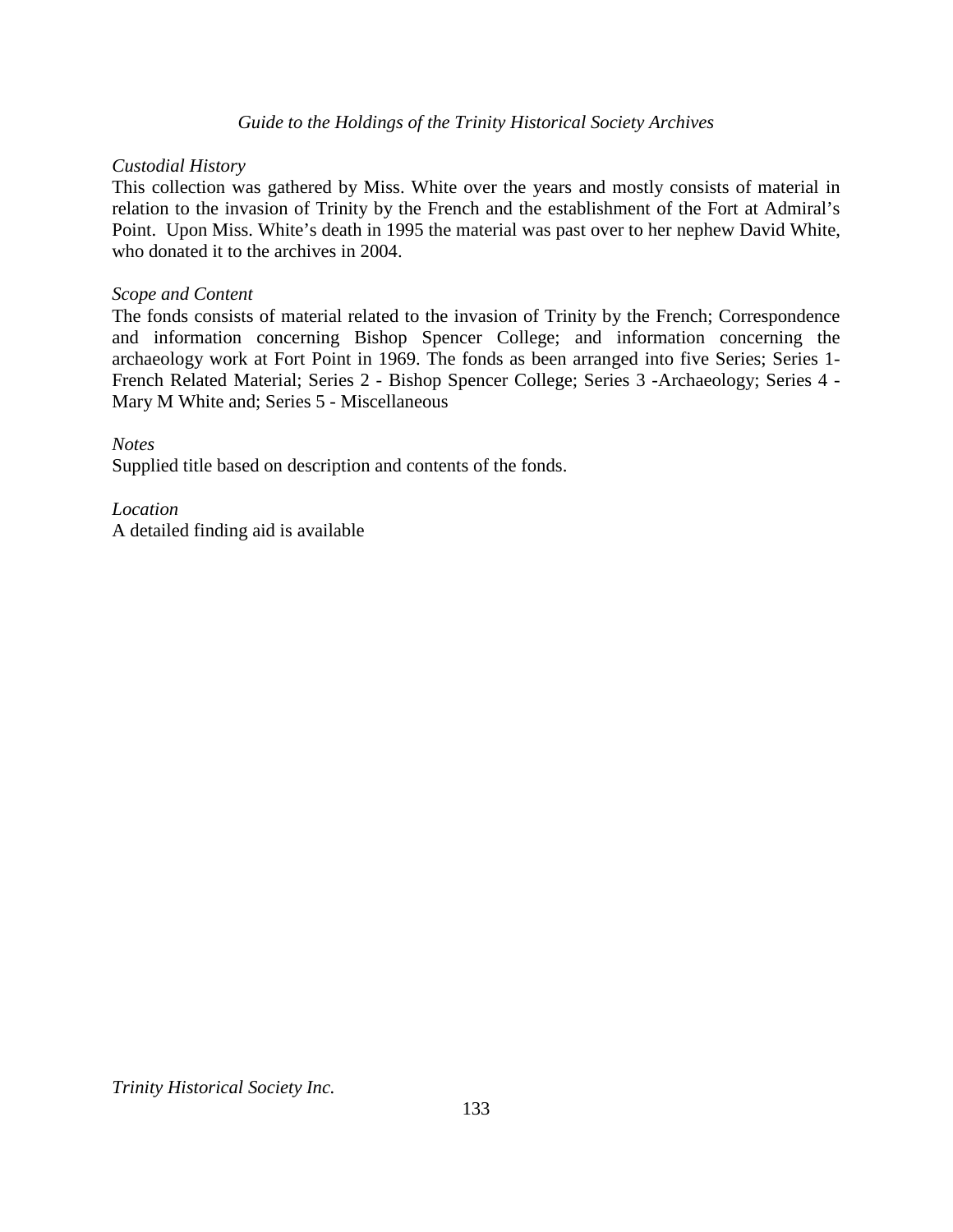# **Capt. Frank Jones – 1606-1784, 1795, 1809, 1999-2007 - 49cm of textual content**

*Biographical history*

Francis Irving Weston Jones (Frank) was born in Montreal, June 21, 1942 to Francis Irving Jones and Gladys Louise (Locke). Frank joined RCN as a Rating but Attained the rank of Captain Can. Forces, ending his career as a Staff Officer Maritime Command. One of his retirement pursuits is researching and writing naval and maritime history.

He has extensive family history some which can be found below along with a document entitled 'Looking for Captain Robert', The Jones Family of Trinity East which can be found in the Genealogy Files under Jones. He has donated his collection to the Trinity Historical Society.

*Scope and content* **Series 1: Contains a collection of books** 9 of The Northern Mariner Book

*Location:* Trinity Historical Society Magazine Collection Section 3 Shelf G Box #13

# **Series 2: Collection of information as gathered by Capt. Frank Jones on Capt. Jack Randell**<br>2.1 T

- 2.1 This series includes a Militia and Defence; Canadian Scouts in South Africa,
- 2.2 Documents from the Department of National Defence
- 2.3 A copied photograph of Capt. Jack Randell
- 2.4 Research logs and a document written by Robert Webb titled 'The Most Famous Rum-Runner of Them All'.

*Location: Box #1 Section2 Shelf G*

# **Series 3: Collection of information as gathered by Capt. Frank Jones regarding the Pittmans.**

This series includes; a family tree of the Pittmans, Genealogy requests, papers of James and Corbett Pittman regarding the Newfoundland Regiment, Baptisms and Marriage Registers from Abbottsbury, Dorset 1606-1784, Family Research and Correspondence in relation to the Pittman Family.

*Location: Box 1, Section 3 ShelfG, Binders located on Shelf*

# **Series 4 Jonah Jones as collected by Capt. Frank Jones**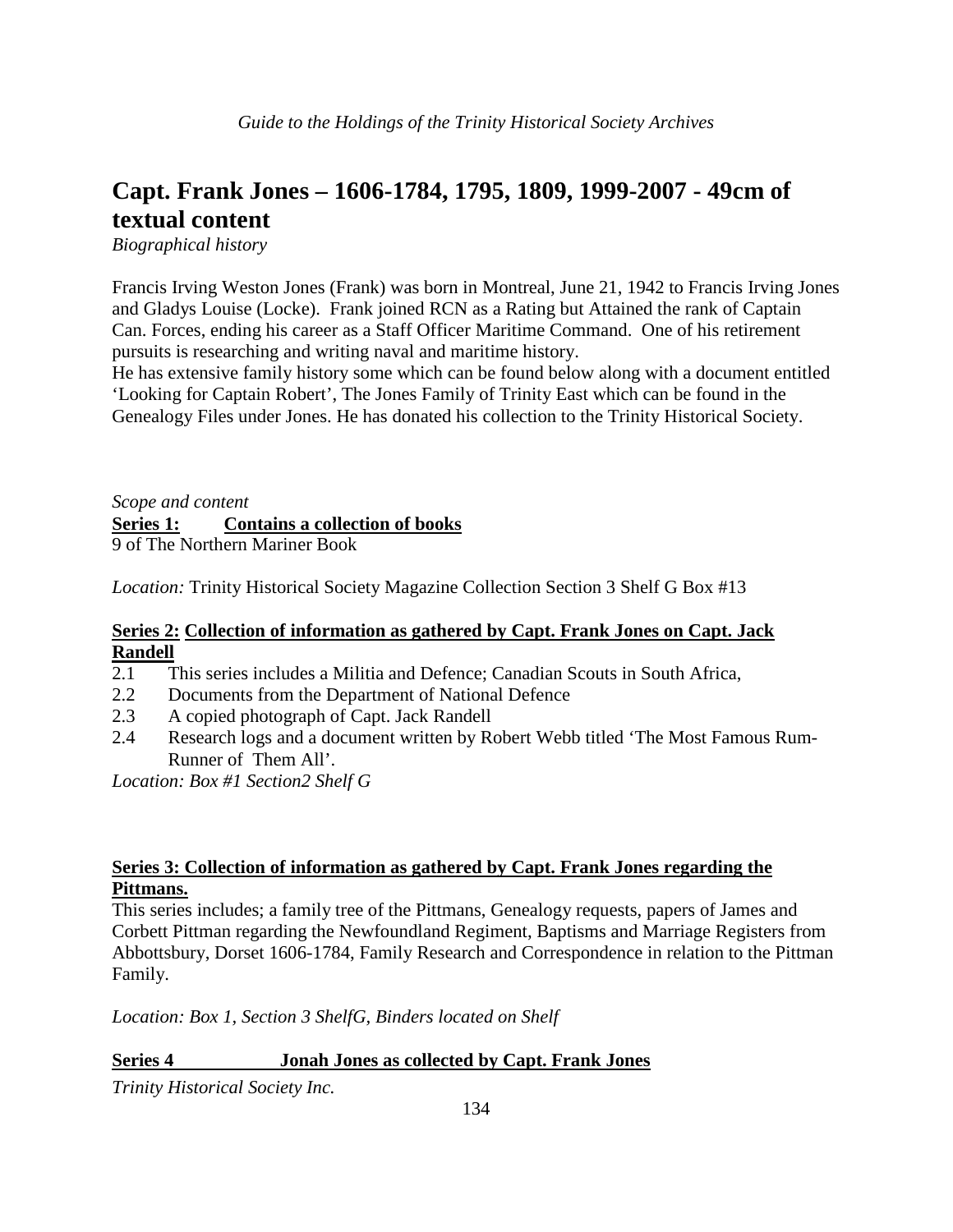This series contains the will and court documents relating to Jonah Jones. The Jones Family History and documents pertaining to the Jones and Locke families.

*Location: Box 1, Shelf 3 Section G, Binders located on Shelf*

## **Series 5 Copies of published articles written by Francis I.W. Jones** 5.1 The Debt-collector or Kingmaker? The Royal Navy in Mexico 1861-1862. Volume 55, Number 3 taken from the American Neptune

5.2 This Fradulent Trade: Confederate Blockade-Running from Halifax During the American Civil War. Taken from the Northern Mariner IX, No.4 (October 1999), 35-46

*Location: Section3 Shelf G*

# **Series 6 Information collected by Capt. Frank Jones**

6.1 Family History: Newell, Fowlow, Locke and Matthews Names – Binder 8 *Location : Binder on Shelf*

**Notes** A detailed finding aid is available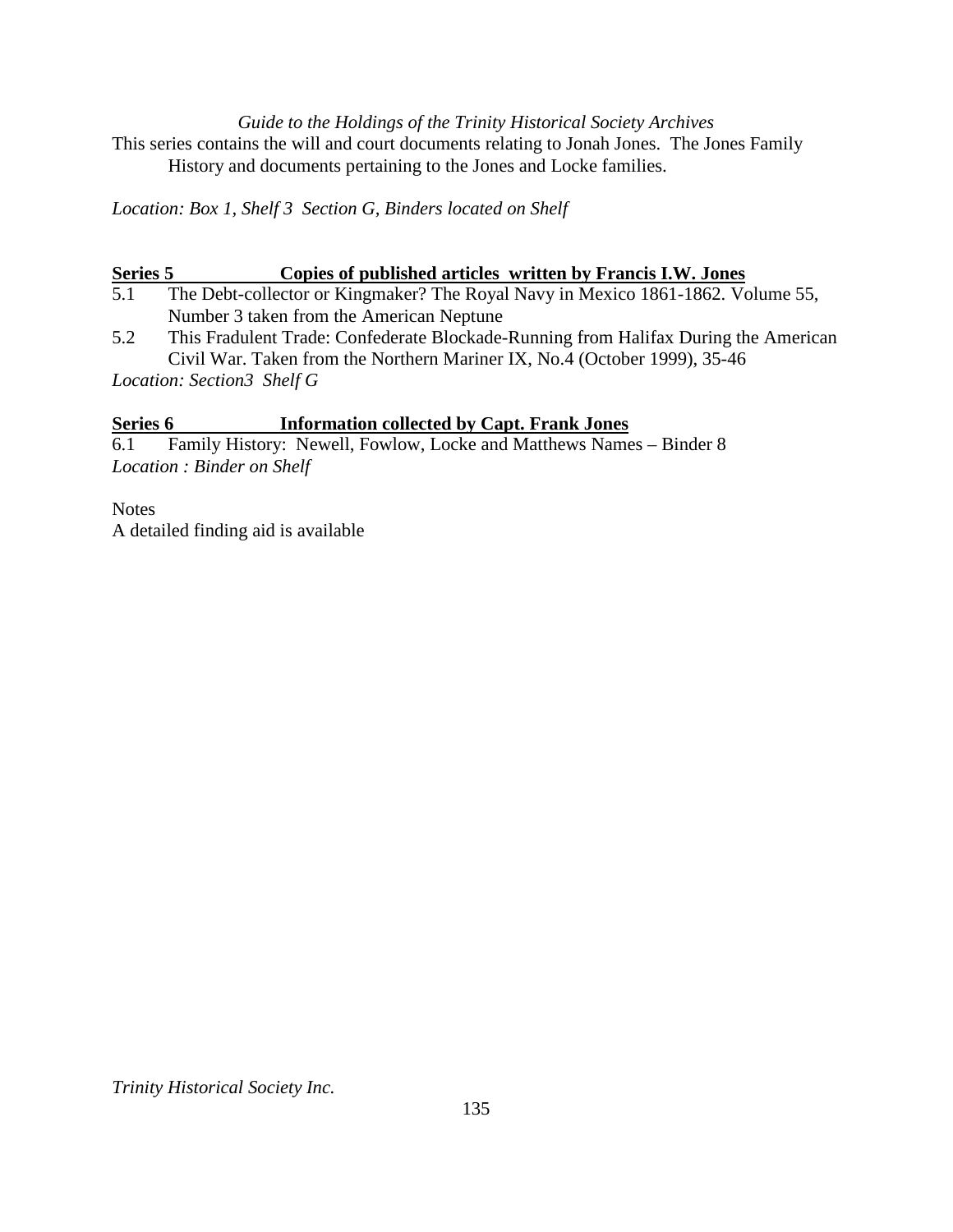# **MANUSCRIPT FILES**

# MF-001 Rachel Isabel White notebooks. - 1892-1899 - 2 cm textual records

### *Biographical note*

Rachel Isobel White (1867-1911) of Trinity was the daughter of Dr. Robert White and Sister to Bishop William Charles White.

#### *Scope and content*

A personal notebook kept by Rachel White containing notes and instructions in musical arrangement and interpretation and transcriptions of writings, and a diary giving accounts of the Boar War, kept by White in Halifax, 1899.

MF-002 Harry V. Mews Church Stamp Album. - 19--. - 0.5 cm textual records

*Biographical note* Resident of Trinity baptised 1913.

*Scope and content* Album issued to children attending Sunday School in which they collected stamps for each Sunday that they attended school.

MF-003 Joseph E. Butler, land grants. - 1902-1938. - 4 folios

*Biographical note* Resident of St. John=s and Chamberlains.

*Scope and content* Grants of land at Cochrane Pond and Chamberlains, issued to Joseph E. Butler in 1902, 1933 and 1938, and a plan of land situated at Chamberlains, 1923.

MF-004 Newfoundland Railway publications. - 1910-1943. - 1 cm textual records

> *Scope and content* Timetables relating to the Newfoundland Railway.

MF-005 Lease of house and land at Trinity, John Bingley Garland and George Garland to John Farnham. - 1852. - 1 folio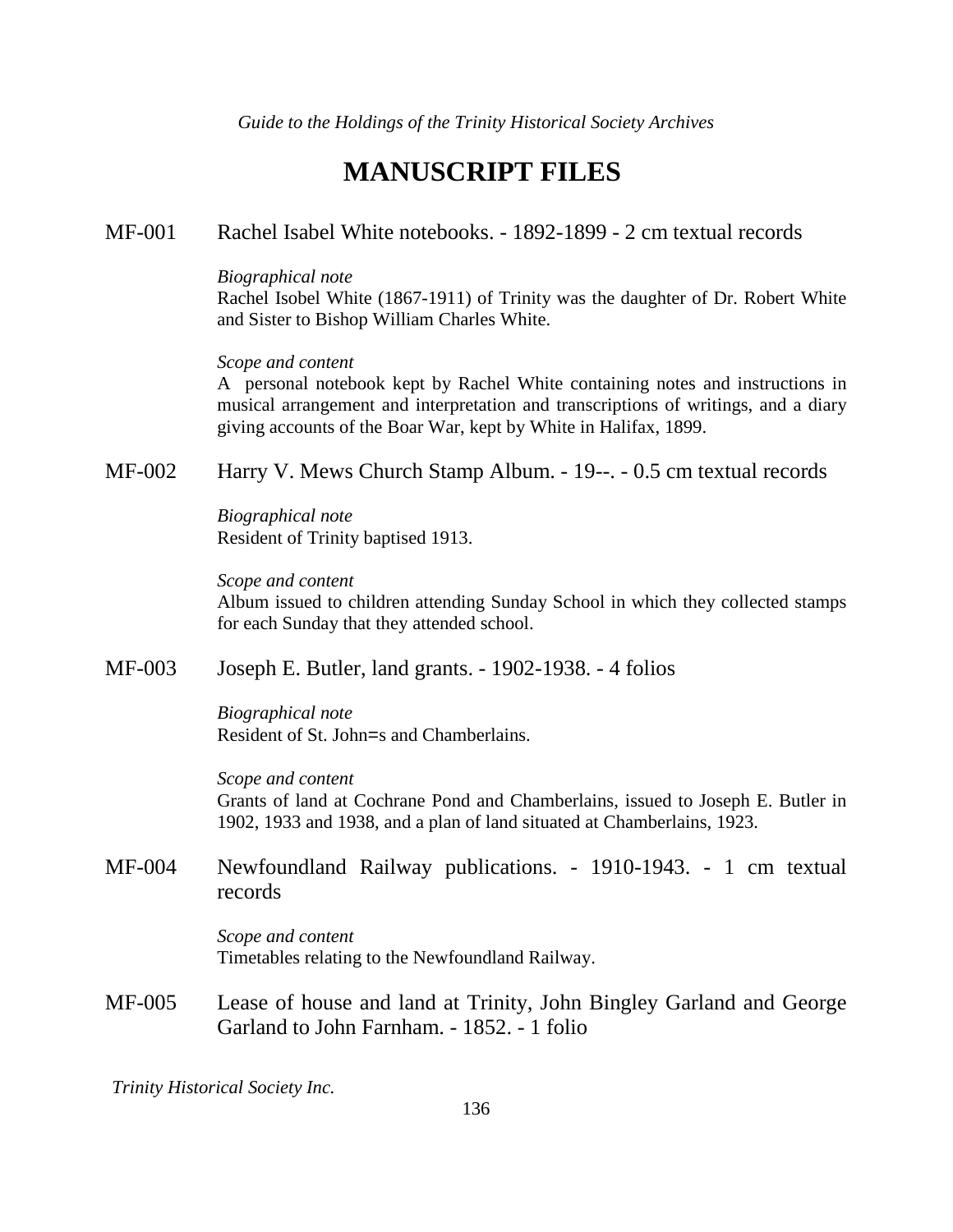- MF-006 Proposed bill of sale for the schooner Trinitas, Frederick John Morris of Trinity to Norman Humby, Willis Humby, Richard Humby, fishermen of Summerville, Bonavista Bay. - 1943. - 1 folio textual records
- MF-007 Florence E. Mews exercise book. 1932. 1 cm
- MF-008 The Queen=s Coronation (a play for children) written in 1837 by Rev. William Bullock. - [c.1937]. - 1 cm textual records

*Scope and content* Typed transcript of the original play written by Rev. William Bullock, Dean of Nova Scotia, at Trinity in 1837. The play was transcribed by L. Bullock-Webster, Victoria BC c.1937.

*Notes* Copyright held by L. Bullock-Webster

- MF-009 Correspondence, Martha G. Brownlie to Miss Carter. 1878. 1 page textual records
- MF-010 Fort Point Lighthouse papers. 1893-1906. 6 pages textual records

*Scope and content* Manifests of goods delivered to the lighthouse at Fort Point, 1893-1906.

MF - 011 Dr. Robert Gill. - 1845. - 1 page textual records.

*Scope and content* An invoice from Dr. Gill for medicine for Mr. Robert Norman=s wife.

MF - 012 Ethel Grace Hodder. - 1884. - 1 cm.

*Scope and content* A book that was given to Ethel Grace from her teacher in 1884, titled AThe Sunday Picture Book.@

MF - 013 Games for Children. - 1 cm textual records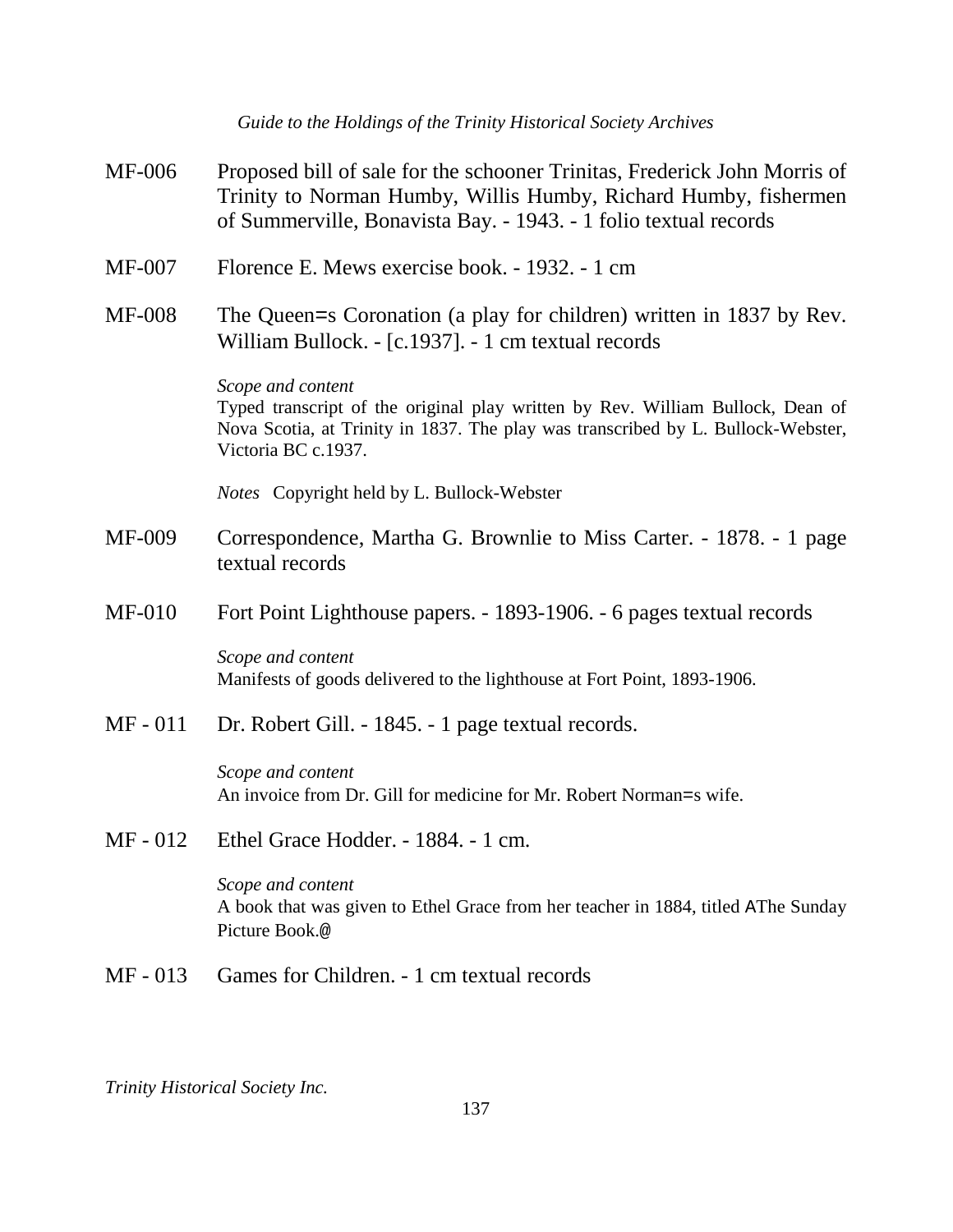MF - 014 St. John=s Mutual Insurance Club, 1881. - 1 cm

*Scope and content* Rules of the St. John=s Mutual Insurance Club as adopted at a meeting of ship owners and agents on March 16, 1881.

MF - 015 A seal frame - 1 page textual records

*Scope and content* A drawing of a seal frame that was used to catch seal with.

- MF 016 Church Lads Brigade (CLB) Sport=s Day Agenda, 1949. 1 page textual records
- MF 017 Canadian Railroad Employees Certificate 1920 1 page textual records

*Scope and content* Certificate that belonged to George Rowe

- MF 018 Gilbert Bugden, Culler=s Oath and License 1933 0.5cm 1 page textual records
- MF 019 *The Old Time Songs and Poetry of Newfoundland* 1927 1 book Published by Gerald S. Doyle
- MF 020 In account with slips and reference letters 1838, 1839, 1853, 1859, 1862, 1866, 1867 - 12 pages textual records

*Scope and content* Slips of paper of men who held accounts with various merchants

MF - 021 Concert program - no date - 1 page textual records *Scope and content* Copy of a concert program that took place her in Trinity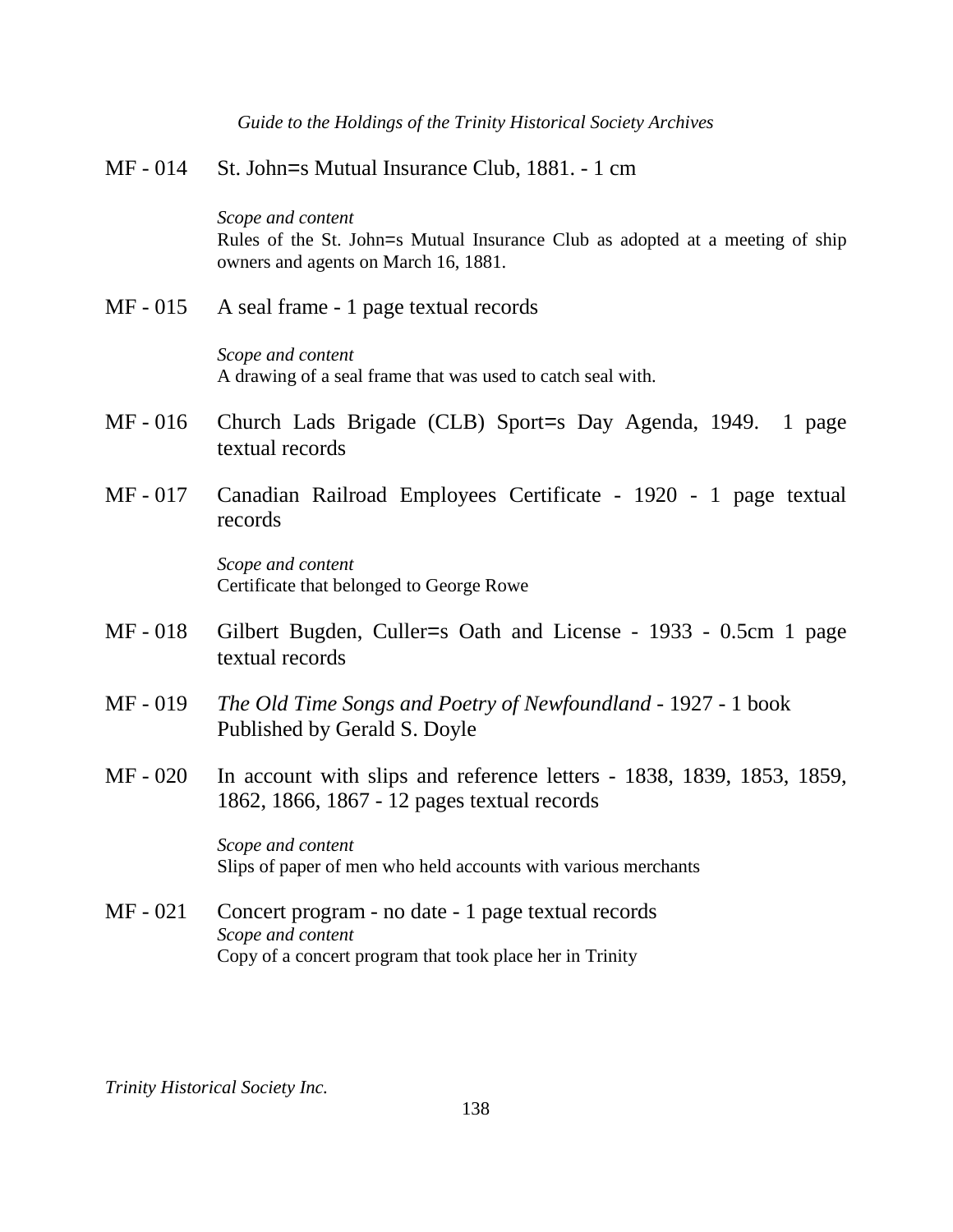MF - 022 Royal Black Preceptory and Loyal Orange Association - 1910, 1947. - 2 pages textual records

> *Scope and content* Loyal Orange Association, Royal Albert Lodge, No. 12 Letter of condolence to the family of the late Thomas Spurrell, 1910.

A statement from Batson=s store for purchases made at the store.

MF - 023 An award of Merit, Harold Fifield, - 1895 - 1 page textual records

*Scope and content* Award of Merit from Sunday School.

MF - 024 Masonic Odes - 0.2 cm.

*Scope and content* A booklet containing odes/songs of the Masonic Order.

MF - 025 Total Abstinence Mutual Improvement Society, 1877. – 1.7 cm.

#### *Scope and content*

Includes a certificate and bible for the Total Abstinence Mutual Improvement Society that was created in November 1877, as well as a photocopy of a payment of dues book of members – English Harbour from 1927-1928. The photocopy was donated by Gilbert Penny. The first president was William Penny and the last was Joseph Allan Penny.

MF - 026 By-laws, 1865. - 0.2 cm.

#### *Scope and content*

By-laws of the harmony Division, No. 2 of the Son of Temperance of Newfoundland in Trinity in 1865.

MF - 027 Certificate of British Registry, 1956. - 1 cm.

# *Scope and content*

Contains a certificate of British Registry of the ship AG. E. Kenneth Second@ on February 4, 1956 as well as the Bill of Sale (1971).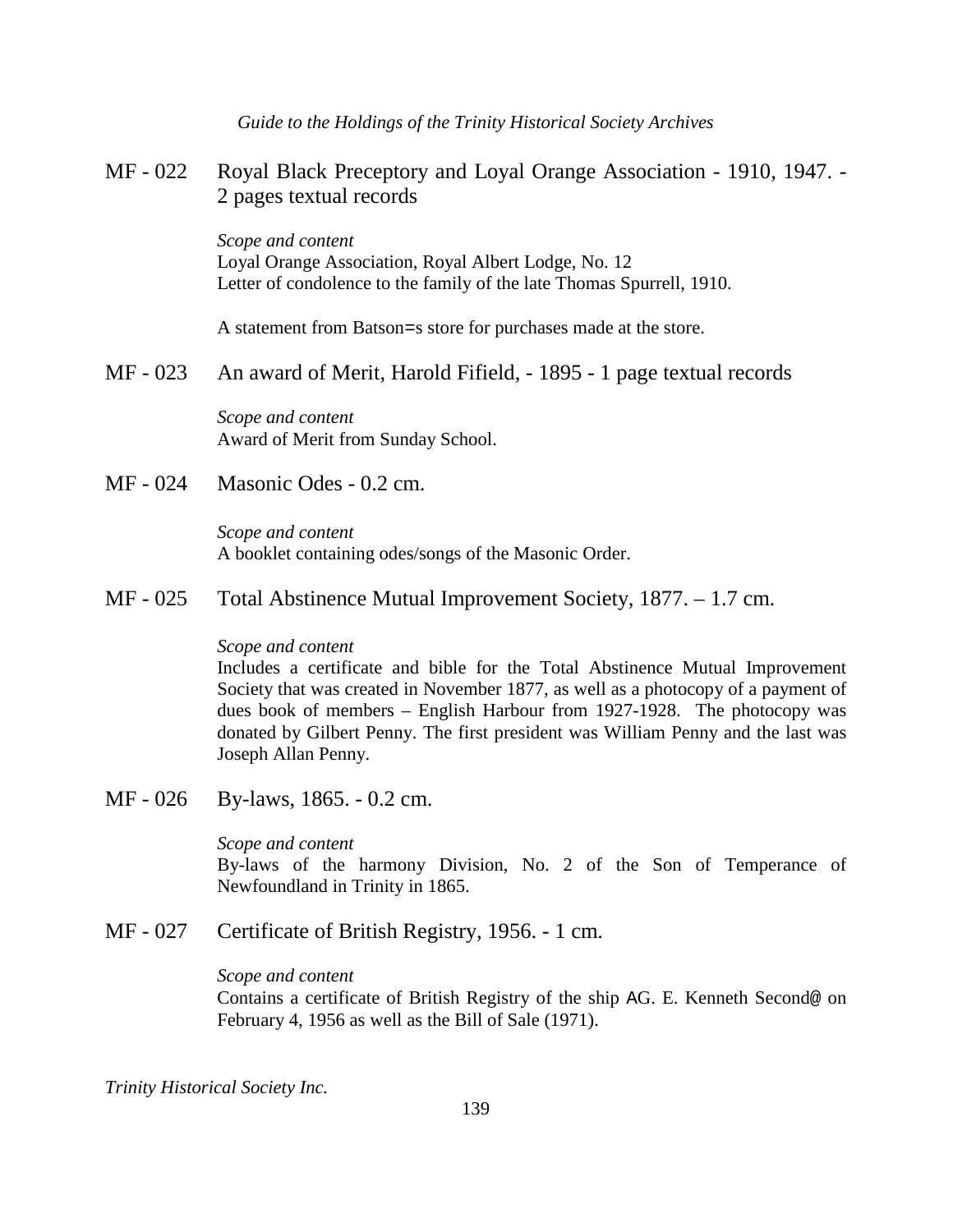MF - 028 Our Bounden Duty and Service. - 0.3 cm.

#### *Scope and content*

A book used in worship for the schools that was compiled by Rev. E. P. Hiscock which was a minister here from 1923 - 1929.

MF - 029 Rules and Instructions for Lightkeepers. - 0.5 cm.

# *Scope and content*

Book of Rules and Instructions for LIghtkeepers and Fog Alarm Engineers and Rules Governing Buoys and Beacons which was issued by Marine Services and the Department of Transport.

MF - 030 Mae Randell Material. - 0.2 cm.

### *Scope and content*

Material belonging to Mae Randell including her immigration identification card and a record of the money she collected for the Red Cross.

MF - 031 Daily Comfort Book. - 0.2 cm.

# *Scope and content*

Daily readings for those serving in Her Majesty=s Forces or engaged in National Service. It contains quotes from the bible and was printed by the Naval and Military Bible Society in Great Britain. Inscription says ATo mother from Harold wishing you the best of luck and health till we meet again.@

MF - 032 Newfoundland Game Laws. 1943. - 0.2 cm.

# *Scope and content*

Contains Newfoundland game laws that were put out by the Department of Natural Resources in 1943 to tell the rules of hunting. This booklet belonged to James Dewling which was the father of Mr. Clarence Dewling of Trouty.

MF - 033 By-laws of Trinity Lodge. 1906 - 0.2 cm.

*Scope and content* Contains the bye-laws of Trinity Lodge, No. 113. L.O.A. Ship Cove for 1906.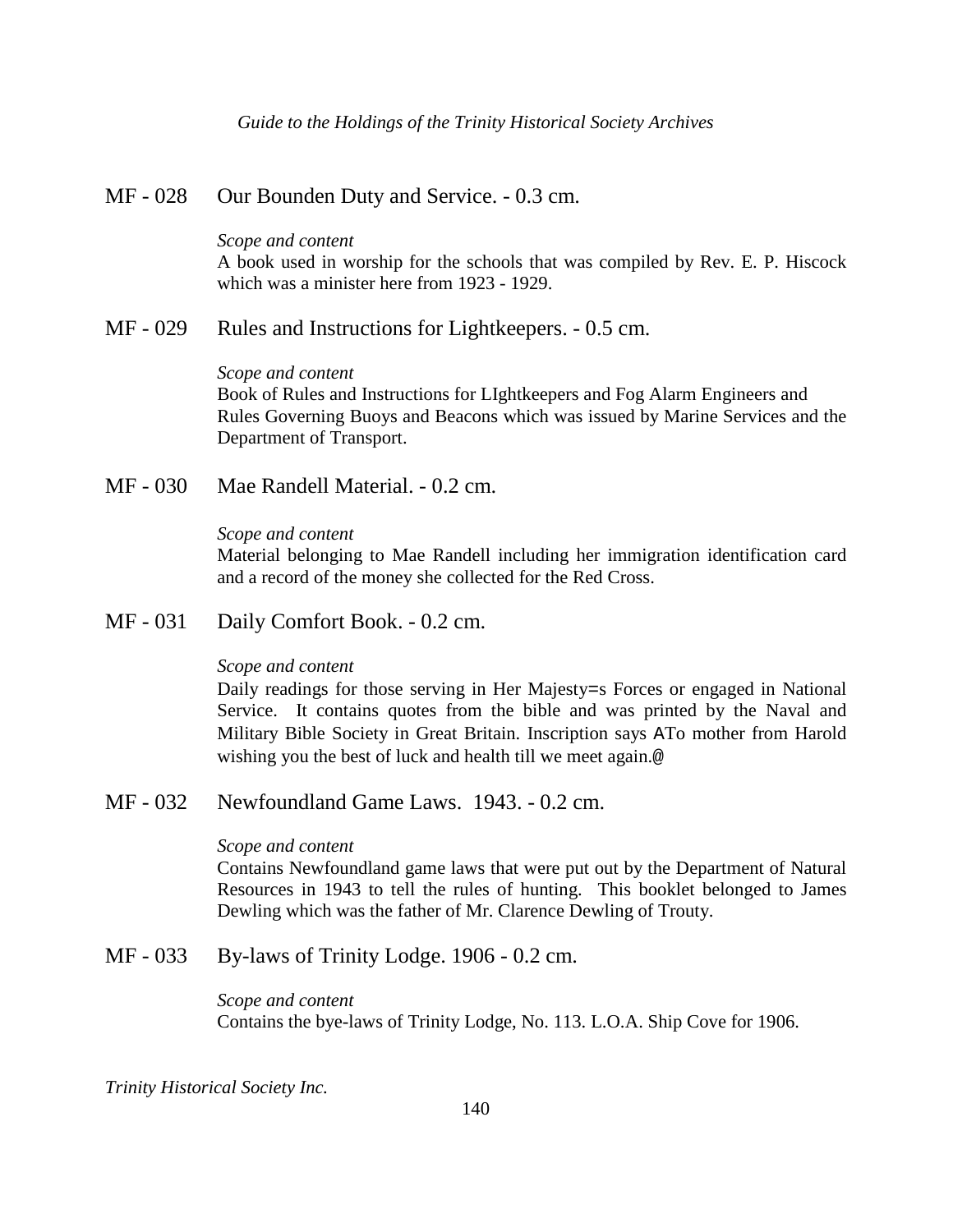# MF - 034 By-laws of Trinity, 1914 - 0.2 cm.

*Scope and content*

Contains the bye-laws of Trinity, Preceptory No. 650, Port Rexton for 1914. This book was donated by Clarence Dewling.

MF - 035 By-laws of Gibraltar Lodge, 1933. - 0.2 cm.

#### *Scope and content*

Contains the bye-laws of Gibraltar Lodge No. 131, in the Provincial Grand Lodge of Newfoundland; and No. 1965 in the Grand Lodge of British North America of Bonaventure in 1933.

MF - 036 Notes from Trinity, 1921 - 1922. - 0.2 cm.

### *Scope and content*

Excerpts from a diary kept by Francis C. (Frank) Howse in the early 1920's in Trinity. Donated by Wilfred Howse from Grand Falls during the summer of 2004. Original still held by the donor.

Located: Manuscript Files Box 1

MF - 037 In Loving Memory of Brave Soldiers and Sailors - 0.2 cm.

#### *Scope and content*

A poster containing a poem in memory of the brave soldiers and sailors who lost their lives while fighting in the Dardenelles, for the flag of Old England.

MF - 038 Lenten Services. 1898. - 0.1 cm.

#### *Scope and content*

Copy of the Lenten Service for St. Paul=s Church in 1898 that was lead by Rev. Frank Smart. It was donated by Gordon in Miller in July of 2005.

MF - 039 Almanac. 1886, 1904 - 0.3 cm.

*Scope and content* Contains the *Ayer=s American Almanac* for 1886 which was published in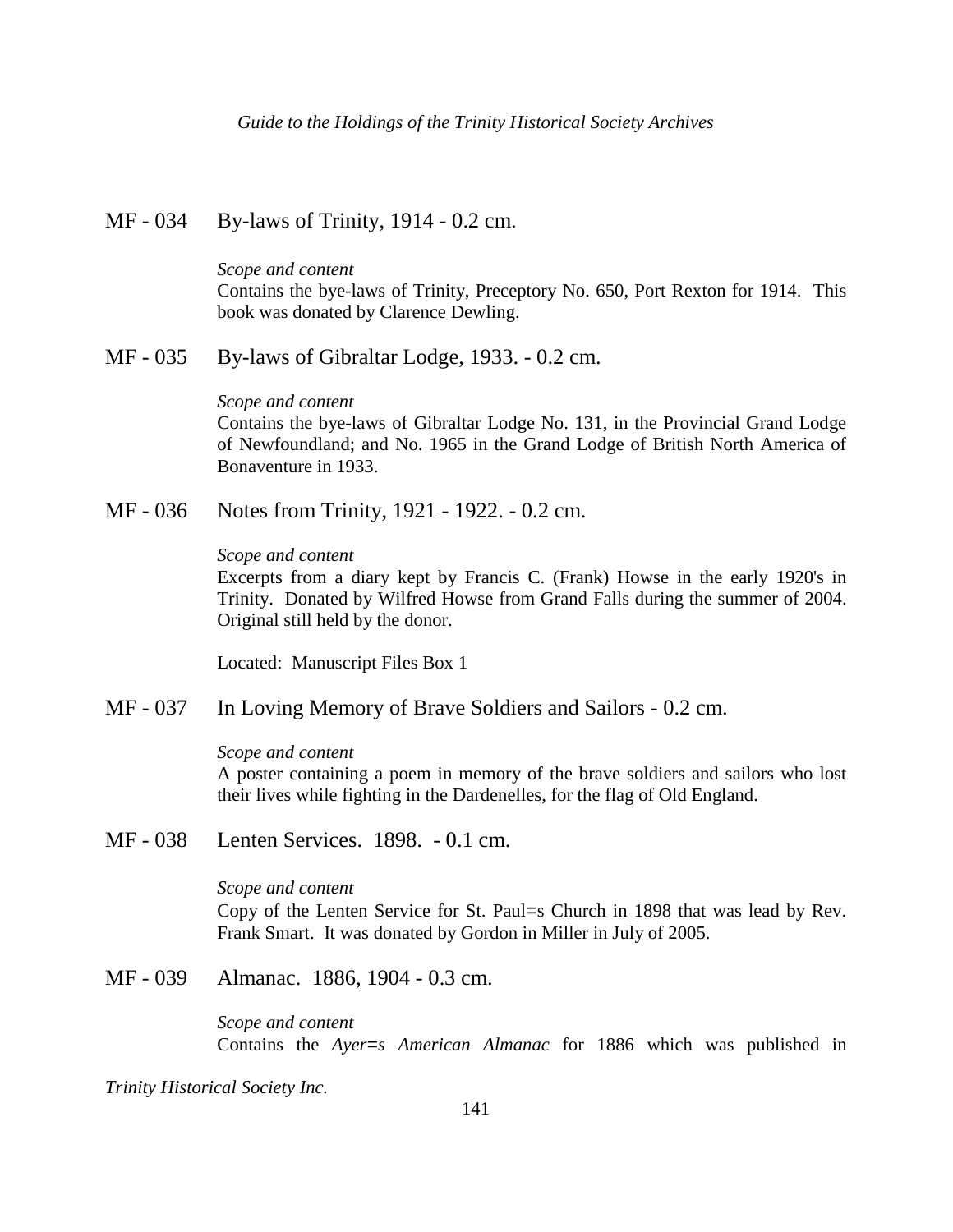*Guide to the Holdings of the Trinity Historical Society Archives* Massachusetts and the *Wingate Almanac* for 1904 which was published in Montreal, Quebec.

MF - 040 Views of Trinity. 1913. - 0.5 cm.

*Scope and content* Contains 2 identical books of various photos taken of Trinity. These photos belonged to Dr. Robert White.

MF - 041 Miscellaneous. 1843. - 0.2 cm.

*Scope and content* Contains various invoices and payments for various people in Trinity.

MF - 042 4-H Clippings. 1980's. - 0.2 cm.

*Scope and content* Contains certificates, letters, and invitations belonging to the 4-H Club. File also contains artwork done by several of the 4-H members.

MF - 043 CD – The Le Vesconte Family Archives

*Scope and content* Contains a CD of a revised VW-1 folder that includes 303 files pertaining to the Le Vesconte family.

MF - 044 British Harbour Memories. - 1.3 cm.

*Scope and content* Contains a book of poems titled "British Harbour Memories" donated by Nina (Tilley) Silk in 2006.

MF - 045 Cassettes - Interviews.

*Scope and content* Contains 2 cassettes of various interviews donated by Nina (Tilley) Silk in 2006. On one cassette there are interviews with Dr. Henry Payne, which taught school in British Harbour for 11 years.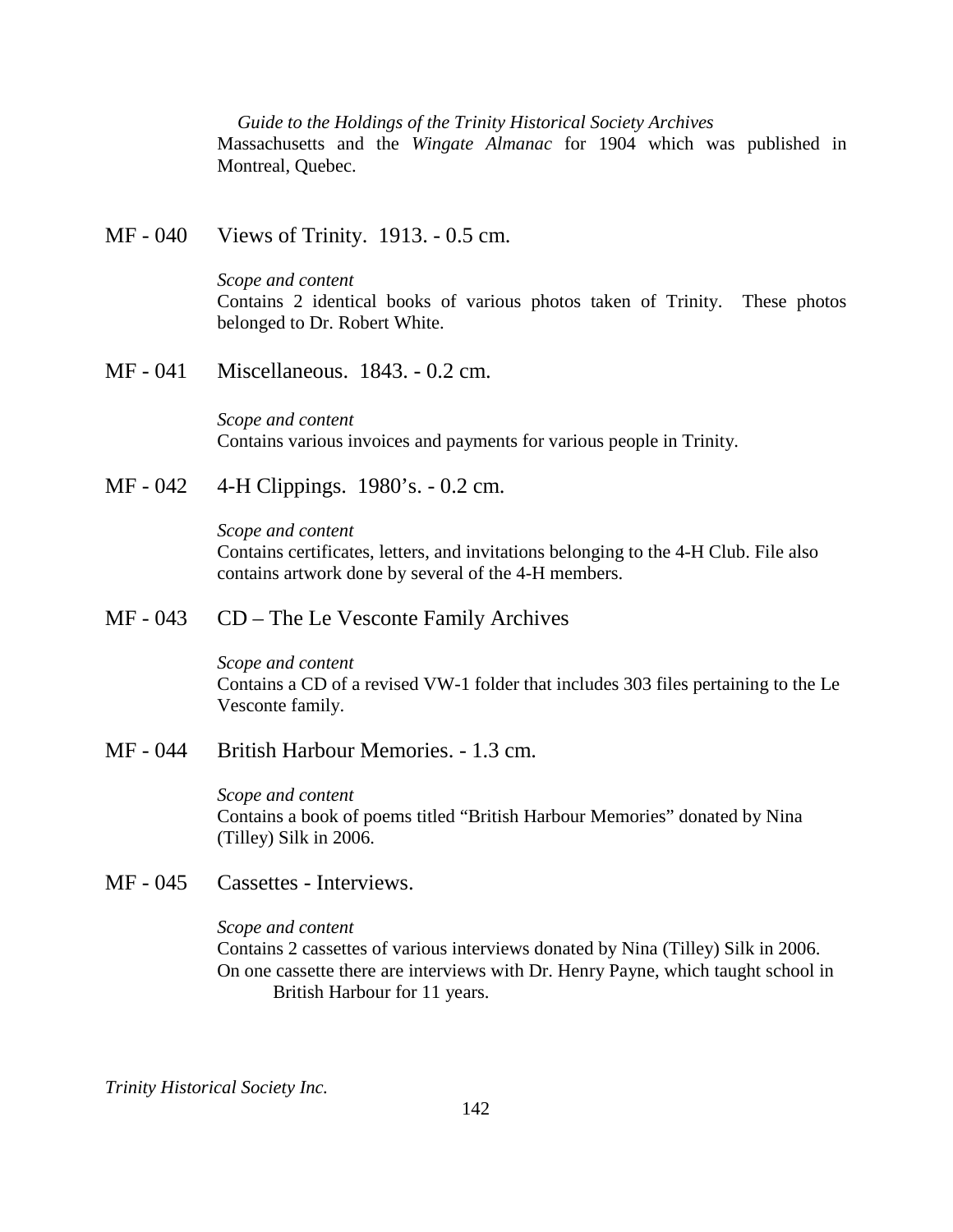# MF - 046 Emily Bugden's Diary. 1929. – 0.5 cm.

*Scope and content*

Contains a diary belonging to Emily Bugden, a teacher in Shoal harbour in 1929, possibly from English Harbour. Donated by Doug Coal in September 2006. Location: Manuscript Files Box 2

### **MF – 047 Red Cross. – 1968 – 1969. – 7.5cm**

#### *Scope and Content*

Contains receipt books from the Red Cross, stating the names of people and how much they donated to the Red Cross. The receipt books were donated by Doug Cole on August  $8<sup>th</sup>$  2003.

# **MF – 048 Royal Naval Reserve Men. - 1915. – 0.5cm**

### *Scope and Content*

Contains a statement of the number of Royal Naval Reserve Men who were on the S. S. Mongolian for a passage to England and the names and addresses of next of kin of the R. N. R. Men.

# **MF - 049 Florence Gertrude Hiscock. - 1949, 1989. - 0.1 cm**

*Scope and Content* Contains Florence Gertrude Hiscocks birth certificate and her last will and testament.

## **MF - 050 Confederation Celebration. - 1974. - 0.1 cm**

*Scope and Content* Contains the 1974 calendar of the Confederation Celebration.

#### **MF - 051 Hayter's General Store. 1931, 1933. - 0.1 cm**

*Scope and Content* Contains correspondence and invoices for R.W. Hayter's Store.

### **MF – 052 R.G. Maidment. 1922. – 0.1cm**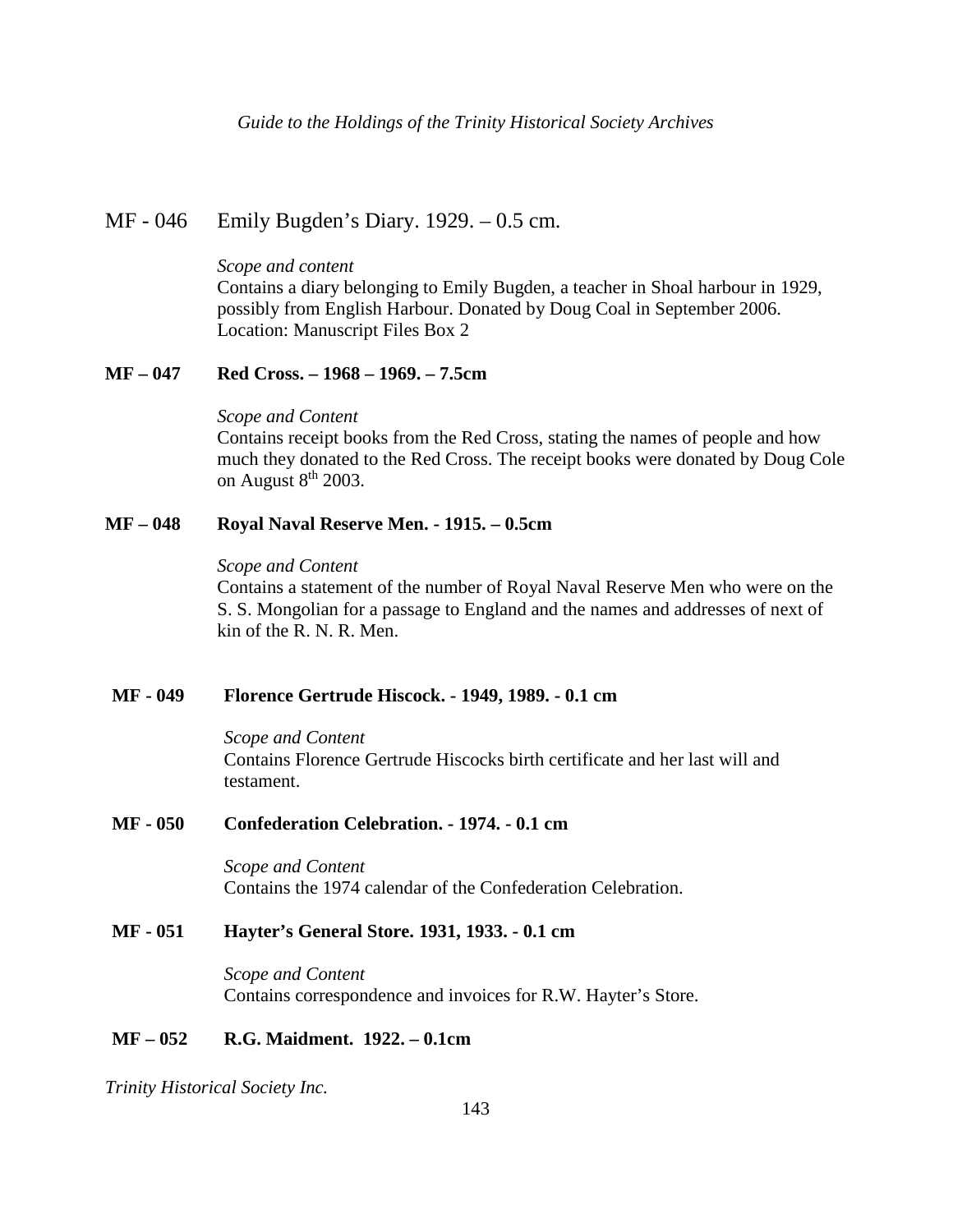*Guide to the Holdings of the Trinity Historical Society Archives Scope and Content* Journal entry written by R.G. Maidment

# **MF - 053 Eliol Cooper. 1916. - 1cm**

*Scope and Content* Contains a Newfoundland Royal Naval Reserve Booklet, short biography of Eliol Cooper and other correspondence.

# **MF – 054 W. C. Gent. – 1925 – 1937. – 0.2 cm.**

*Scope and Content* Contains correspondence of W. (Willie) C. Gent to his mother, and business correspondence of G.W. Gent

# **MF – 055 Annie Ivany Material. 1947 – 1982. -1 cm.**

*Scope and Content*

Contains various certificates for Annie's membership in the 4-H Club, Ladies Council of the Society of the United Fishermen, her grade four certificate and copies Constitution and Red Degree Ritual. Material donated by Andrea Cooper, daughter of Annie Ivany, July 2008.

# **MF – 056 Fowlow History Material. 2008. 1 cm**

*Scope and Content* This book contains Fowlow history in Trinity, Newfoundland and Gilbert George Fowlow recollections of WWII. Donated by Gilbert George Fowlow, July 2008.

# **MF – 057 Eunice Jestican Material. 2005. 1.3 cm**

*Scope and Content* Notes concern various incidents that happened in the Trinity area.

# **MF – 058 J. Bartlett Material. 2009. 1 cm.**

*Scope and Content* Soldiers' Pay Book belonging to J. Bartlett in 1918

# **MF – 059 George Hubert Miller Material. 2009. 1.7 cm**

*Scope and Content*